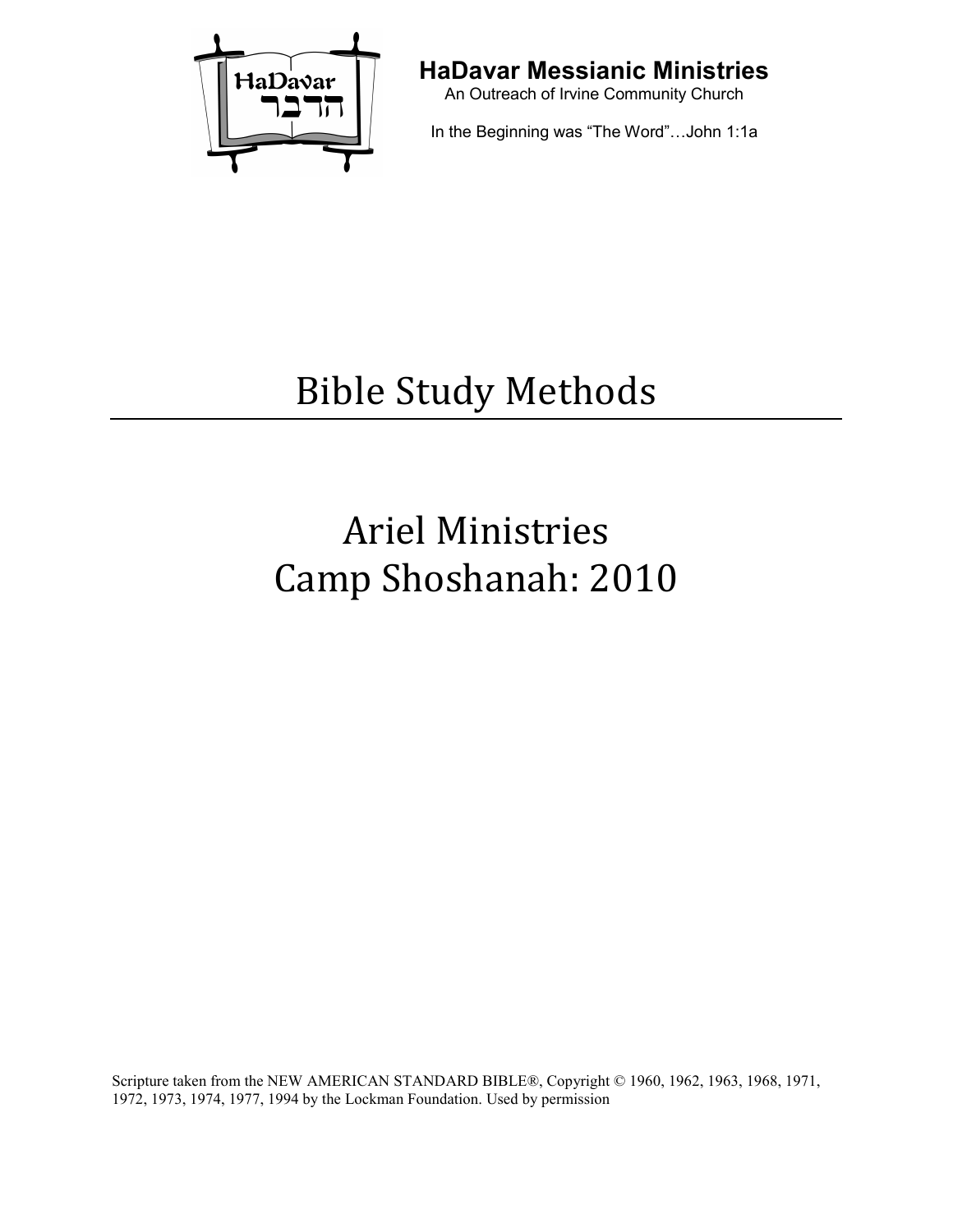## **I. What is the Bible? (MSB 030) 030) (Basic Bibliology, Theological Presuppositional Preparation) , Presuppositional Preparation)**

Presupposition, Presuppose: to believe in advance.

The word "Bible" designates the 66 books of the Hebrew and Greek Scriptures (Old Testament (Tenach) and New Testament (Brit Chadashah).

### **The Arrangement of the the Old Testament Books**

The canonical arrangement of the books of the OT according to Christian tradition, compared with the original order in Hebrew. (NBD p. 168)

| Hebrew Bible                  |                 | Christian Bible      |
|-------------------------------|-----------------|----------------------|
| l The Law                     | Genesis         | Genesis              |
| (Pentateuch)                  | Exodus          | Exodus               |
|                               | Leviticus       | Leviticus            |
|                               | Numbers         | Numbers              |
|                               | Deuteronomy     | Deuteronomy          |
| II The Prophets               | Joshua          | Joshua               |
|                               | Judges          | Judges               |
|                               | Samuel          | Ruth                 |
|                               | ≬Kings          | Samuel (1 and 2)     |
|                               | Isaiah          | Kings (1 and 2)      |
|                               | Jeremiah        | Chronicles (1 and 2) |
|                               | Ezekiel         | Ezra                 |
|                               | Hosea           | Nehemiah             |
|                               | Joel            | Esther               |
|                               | Amos            | Job.                 |
|                               | Obadiah         | Psalms               |
|                               | Johah           | Proverbs             |
|                               | Micah           | Ecclesiastes         |
|                               | Nahum           | Song of Solomon      |
|                               | Habakkuk        | Isaiah               |
|                               | Zephaniah       | Jeremiah             |
|                               | Haggai          | Lamentations:        |
|                               | Zechariah       | Ezekiel              |
|                               | Malachi         | Daniel               |
| III The Writings              | Psalms          | Hosea                |
| (Hagiographa)                 | ∛Proverbs ∰     | Joel                 |
|                               | Job.            | Amos                 |
|                               | Song of Solomon | Obadiah              |
|                               | Ruth            | Jonah                |
|                               | Lamentations    | Micah                |
|                               | Ecclesiates     | Nahum                |
|                               | Esther          | Habakkuk             |
|                               | : Daniel I      | Zephaniah            |
|                               | Ezra            | Haggai               |
|                               | Nehemiah        | Zechariah            |
|                               | Chronicles      | Malachi              |
| Wisdom Writings<br>Historical |                 |                      |
| See also article on Apocrypha |                 |                      |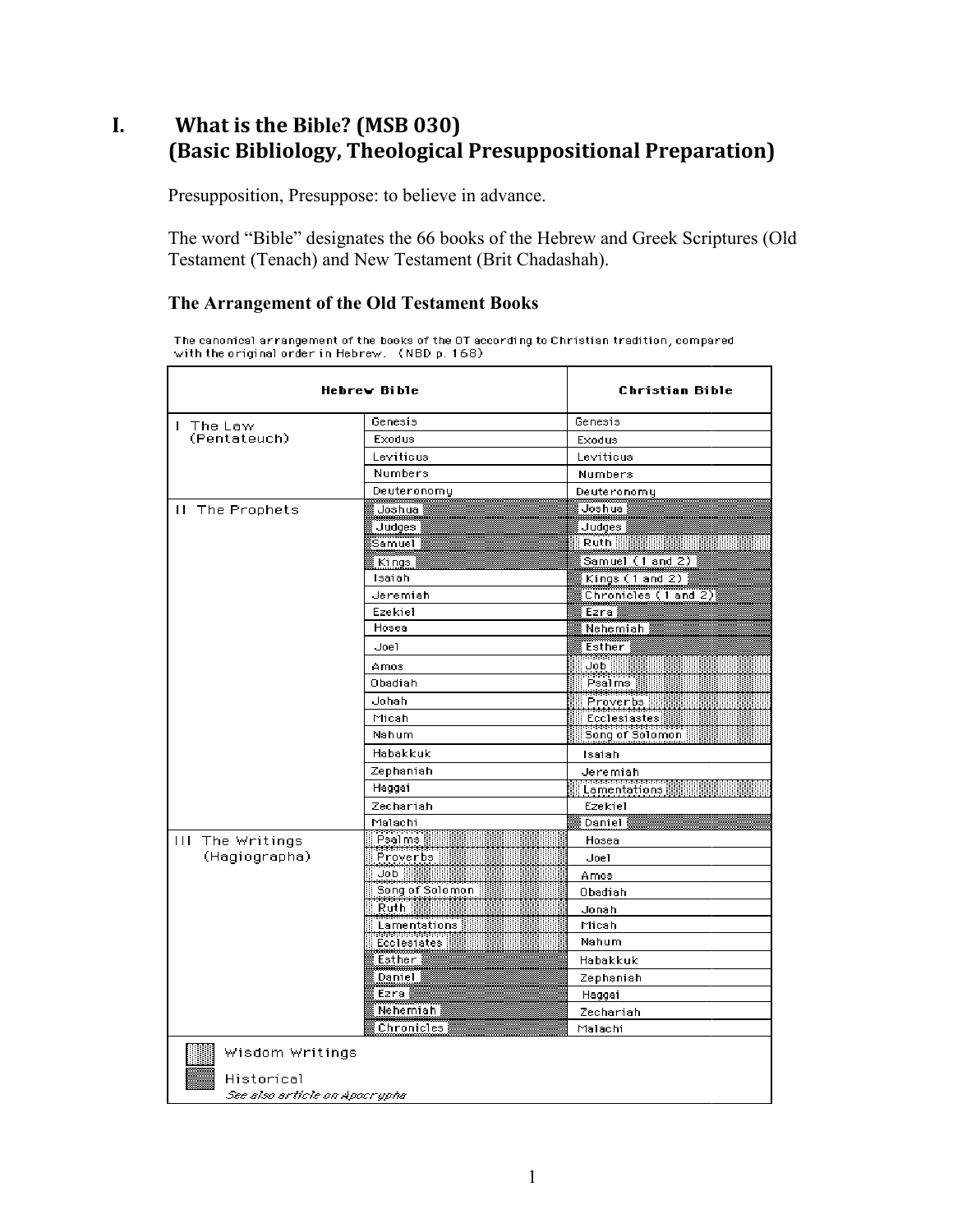## **A Glance at the Major Divisions and Individual Books of the Bible**

## **OLD TESTAMENT**

#### **Books of the Pentateuch, or the Law**

| <b>Book</b>    | <b>Summary</b>                                                                      |  |
|----------------|-------------------------------------------------------------------------------------|--|
| Genesis        | Creation and the establishment of the covenant relationship                         |  |
| Exodus         | Deliverance of the people of Israel from slavery in Egypt                           |  |
| Leviticus      | The ceremonial law                                                                  |  |
| <b>Numbers</b> | Wandering of God's people in the wilderness                                         |  |
| Deuteronomy    | The second giving of the law by Moses before the people occupy the Promised<br>Land |  |

#### **Books about the History of Israel**

| <b>Book</b>    | <b>Summary</b>                                                                        |
|----------------|---------------------------------------------------------------------------------------|
| Joshua         | The conquest and division of the Promised Land                                        |
| Judges         | The nation of Israel is rescued by a series of judges, or military leaders            |
| Ruth           | A beautiful story of God's love and care                                              |
| 1 and 2 Samuel | The early history of Israel, including the reigns of Saul and David                   |
| 1 and 2 Kings  | A political history of Israel, focusing on the reigns of selected kings from the time |
|                | of Solomon to the captivity of the Jewish people by Babylonia                         |
| 1 and 2        | A religious history of Israel, covering the same period of time as 2 Samuel and 1     |
| Chronicles     | and 2 Kings                                                                           |
| Ezra           | The return of the Jewish people from captivity in Babylonia                           |
| Nehemiah       | The rebuilding of the walls of Jerusalem after the exiles returned from Babylonia     |
| Esther         | God's care for His people under Gentile rule                                          |

## **Books of Wisdom Book Summary** Job An examination of the problems of evil and human suffering Psalms The song book or hymnal of ancient Israel Proverbs Wise sayings and observations designed to develop proper attitudes and behavior Ecclesiastes A philosophical description of the emptiness of life without God Song of Solomon  $\vert$  A love song portraying the beauty of a human love relationship as a symbol of divine love

#### **Books of the Major Prophets**

| <b>Book</b>  | Summary                                                            |
|--------------|--------------------------------------------------------------------|
| Isaiah       | The outstanding prophecy of condemnation and Messianic consolation |
| Jeremiah     | A message of judgment against Judah's moral and spiritual decay    |
| Lamentations | Five poems of lament over fallen Jerusalem                         |
| Ezekiel      | A prophecy of judgment during the Babylonian Captivity             |
| Daniel       | A book of prophecy about the end times                             |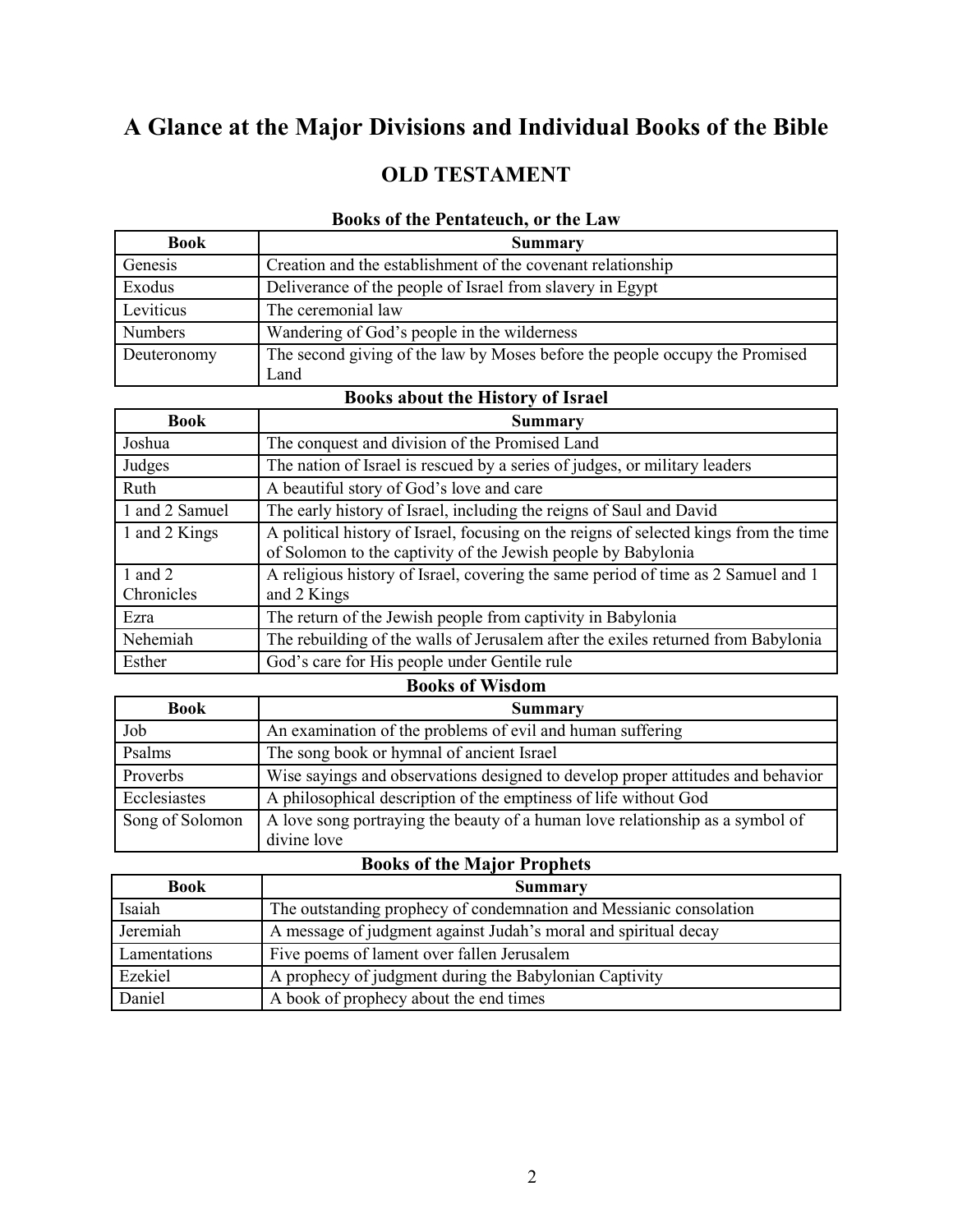| <b>Book</b> | Summary                                                                            |  |
|-------------|------------------------------------------------------------------------------------|--|
| Hosea       | A message of Israel's condemnation followed by God's forgiveness                   |  |
| Joel        | A prediction of foreign invasion as a form of judgment by God                      |  |
| Amos        | Pronouncements of judgment against the nations, especially Israel                  |  |
| Obadiah     | A book prophesying the total destruction of Edom                                   |  |
| Jonah       | A story about a reluctant prophet who led Nineveh to repentance                    |  |
| Micah       | A prediction of judgment and a promise of Messianic restoration                    |  |
| Nahum       | A prophecy of the destruction of Nineveh                                           |  |
| Habakkuk    | A prophet who questioned God and praised His approaching judgment against<br>Judah |  |
| Zephaniah   | A prediction of destructive judgment followed by tremendous blessing               |  |
| Haggai      | After the return from Babylonia, a call to rebuild the Temple                      |  |
| Zechariah   | A Messianic prophecy calling for the completion of construction on the Temple      |  |
| Malachi     | A prophecy of destruction followed by Messianic blessing                           |  |

## **Books of the Minor Prophets**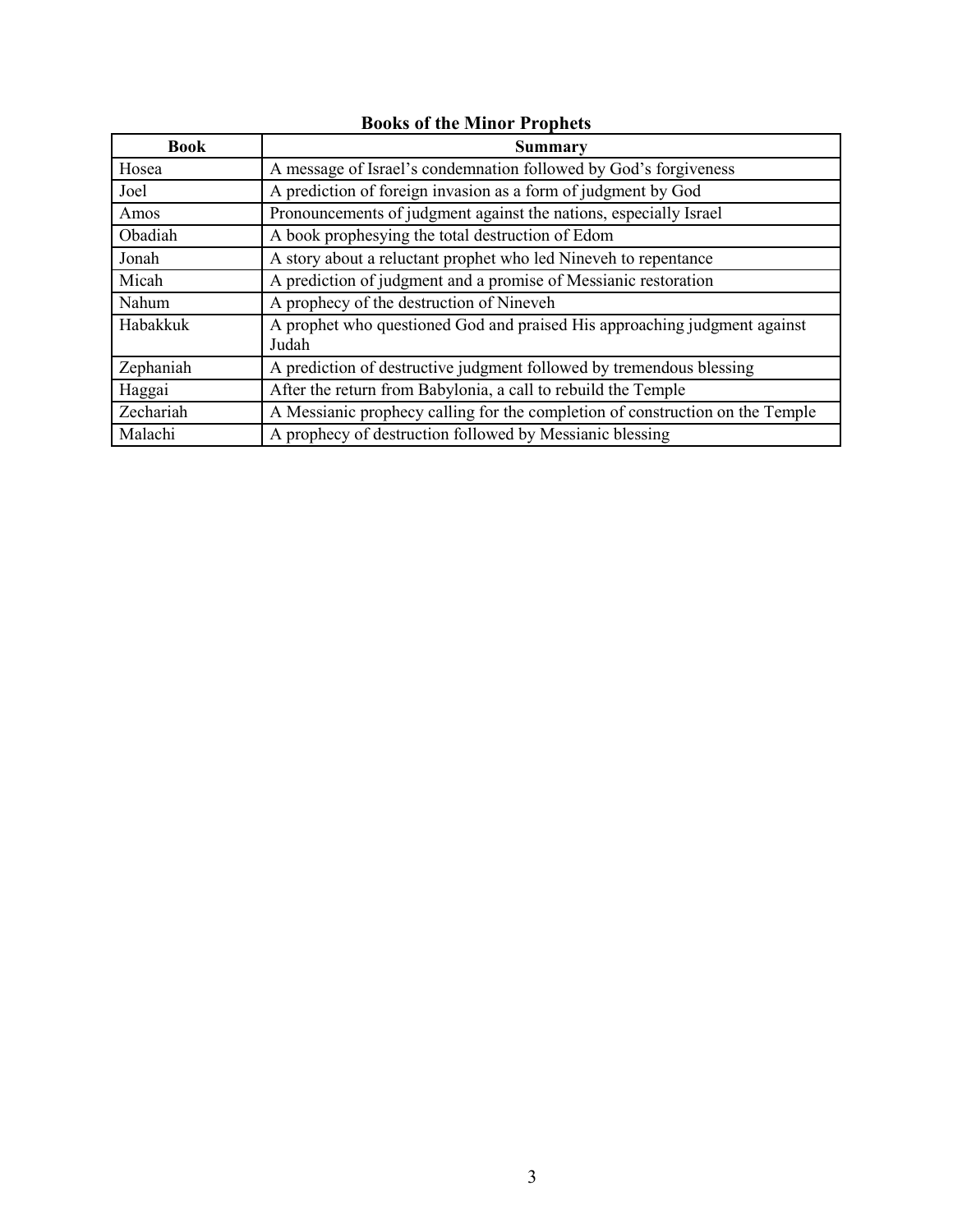## **NEW TESTAMENT**

#### **The Gospels**

| <b>Summary</b>                                                                                       |  |
|------------------------------------------------------------------------------------------------------|--|
| Christ presented as the fulfillment of Old Testament Messianic prophecy                              |  |
| Probably the earliest of the gospels, focusing on Christ's ministry                                  |  |
| Fullest biography of Christ, focusing on His perfection and ministry of salvation                    |  |
| The most symbolic gospel, which presents Christ as the divine Son of God                             |  |
| <b>History of the Early Church</b>                                                                   |  |
| <b>Summary</b>                                                                                       |  |
| A history of the expansion of the early church                                                       |  |
| <b>Epistles (Letters) of the Apostle Paul</b>                                                        |  |
| <b>Summary</b>                                                                                       |  |
| An explanation of the Christian faith for both Jews and Gentiles, addressed to the<br>church at Rome |  |
| Instructions to the church at Corinth dealing with problems among Christians                         |  |
| Paul's defense and explanation of his apostleship                                                    |  |
| An account of the necessity of justification by faith rather than works                              |  |
| A letter to the church at Ephesus explaining the believer's position in Christ                       |  |
| A joyful letter to the church at Philippi, telling of Paul's conquering faith during<br>imprisonment |  |
| An account of the supremacy of Christ, written to the church at Colossae                             |  |
| Instructions to the church at Thessalonica about the coming of the Lord                              |  |
|                                                                                                      |  |
| Manuals of leadership for the young pastor at Ephesus                                                |  |
| A manual of Christian conduct for church leaders, written to a young pastor on<br>Crete              |  |
| An appeal for Christian unity and forgiveness for a runaway slave                                    |  |
| <b>General Epistles (Letters)</b>                                                                    |  |
| <b>Summary</b>                                                                                       |  |
| A presentation of Jesus Christ as High Priest, addressed to Jewish believers                         |  |
| Practical instructions for applied Christianity                                                      |  |
| Encouragement and comfort from Peter to suffering Christians                                         |  |
| Peter's warning against false teachers                                                               |  |
| John's reminder of the full humanity of Christ                                                       |  |
| John's letter of encouragement and approval                                                          |  |
| John's personal note of appreciation to Gaius                                                        |  |
| A strong warning against false teachers                                                              |  |
| An encouraging prophecy of the final days and God's ultimate triumph                                 |  |
|                                                                                                      |  |

<sup>&</sup>lt;u>.</u> <sup>1</sup>Youngblood, R. F., Bruce, F. F., Harrison, R. K., & Thomas Nelson Publishers. (1995). *Nelson's new illustrated Bible dictionary*. Rev. ed. of: Nelson's illustrated Bible dictionary; Includes index. Nashville: T. Nelson.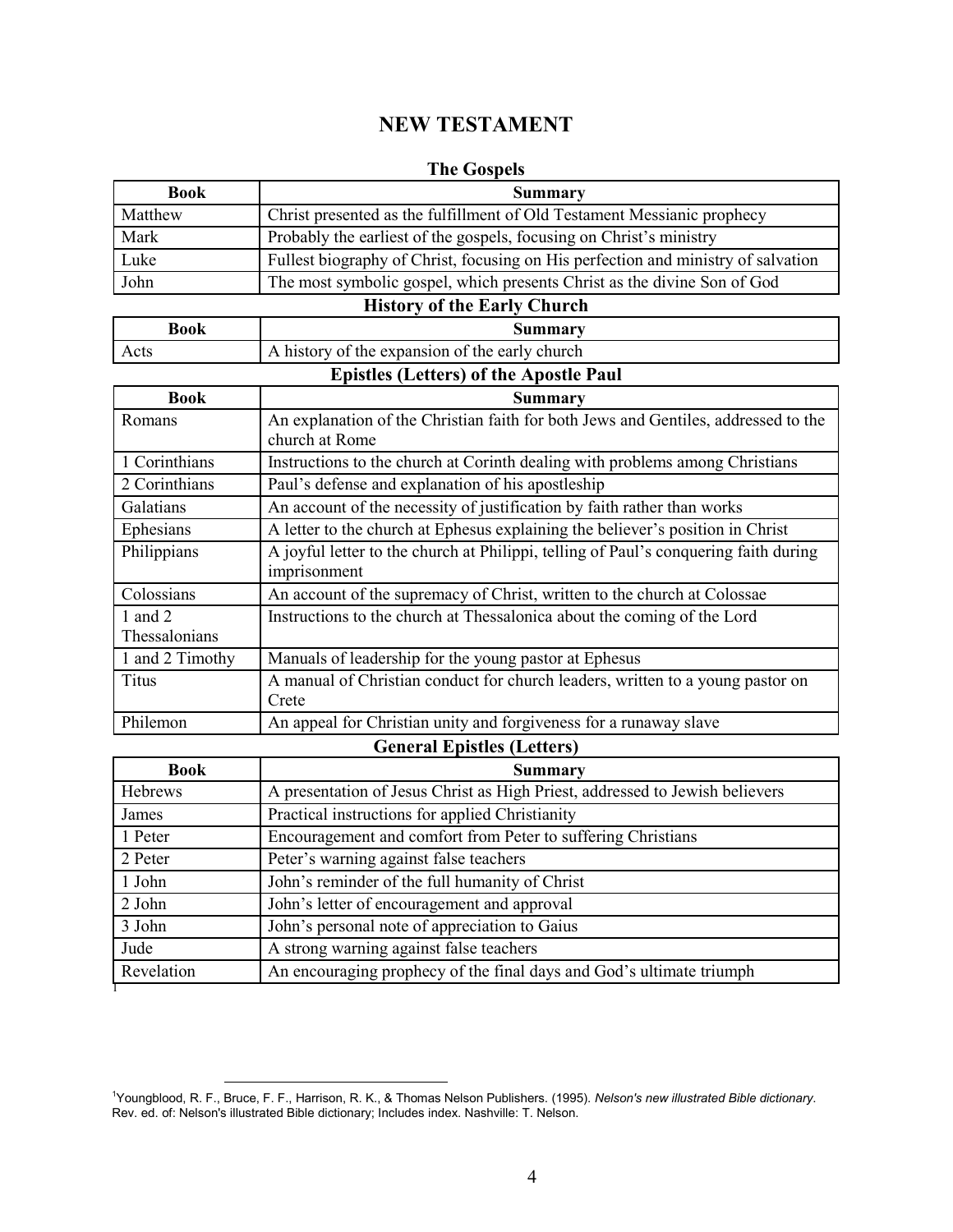## **A. Inspiration (MSB 037)**

**Definition of Inspiration:** God's superintending of human authors so that, using their own individual personalities, they composed and recorded without error, **in the words of the original autographs**, His revelation to man.

**Type**: Verbal, Plenary; **all the words** of the Bible are recorded without error.

#### **Biblical Statements:**

2 Timothy 3:16 (NASB)

All Scripture is **inspired** by God and profitable for teaching, for reproof, for correction, for training in righteousness

(*theopneustos,* "inspired"), that is, God's words were given through men superintended by the Holy Spirit so that their writings are without error.<sup>2</sup>

#### 2 Peter 1:21

-

for no prophecy was ever made by an act of human will, but men **moved** by the Holy Spirit spoke from God.

As the authors of Scripture wrote their prophecies, they were impelled or borne along by God's Spirit. What they wrote was thus inspired by God (2 Tim. 3:16). "Borne along" or "carried along" translates the word *pheromenoi.* Luke used this word in referring to a sailing vessel carried along by the wind (Acts 27:15, 17). The Scriptures' human authors were controlled by the divine Author, the Holy Spirit. Yet they were consciously involved in the process; they were neither taking dictation nor writing in a state of ecstasy. <sup>3</sup>

The NASB uses the term "inspired" in its most common English usage, to mean an animating influence.

Someone will say, for example, "I can't write on this subject without some inspiration.

The NIV renders the word "God breathed." The ESV renders the word "breathed out"

<sup>2</sup>Walvoord, J. F., Zuck, R. B., & Dallas Theological Seminary. (1983-c1985). *The Bible knowledge Commentary: An Exposition of the Scriptures* (2:757). Wheaton, IL: Victor Books.<br><sup>3</sup>ibid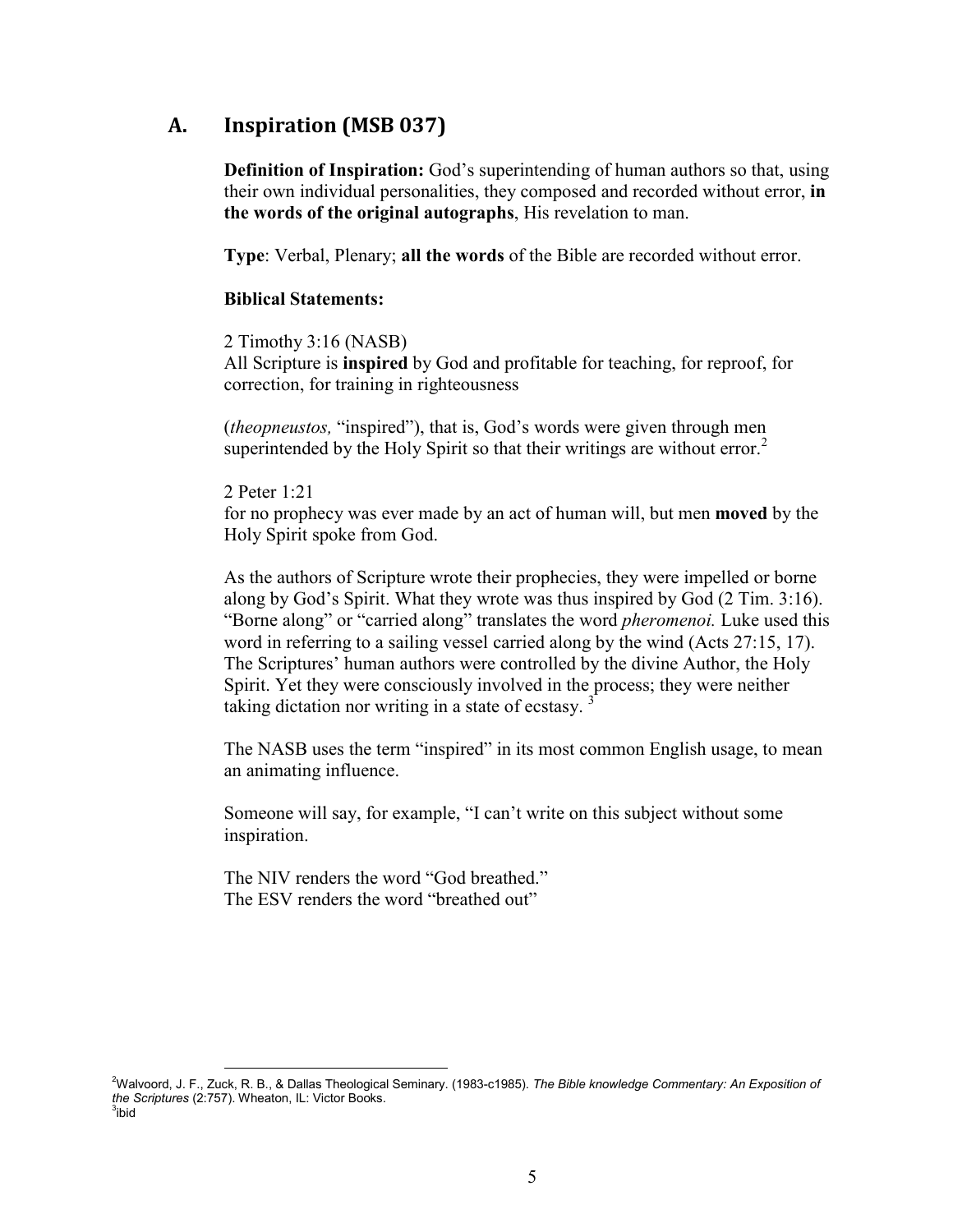The Inspiration of the Scriptures (Dr. Gregg Hagg)

Gordon Lewis in *Decide for Yourself*, summarizes current thinking.

"The Bible is inspired and authoritative because God prompted writers, who saw his mighty miracles and believed, to describe them for those who would not see and yet believe. Although *not inerrant*, (emphasis mine) these testimonies are authoritative like firsthand reports of an amazing victory in battle." (summary of C.H. Dodd, *The Authority of the Bible*, 1929, the "Biblical" theologians, position)

"The Bible is inspired and authoritative because God prompted the authors who had experienced his presence to describe as best they could their encounter with the indescribable One. Although *not inerrant*, (emphasis mine) the Bible has the authority of one who knows by experience what he is talking about. It may evoke a similar experience in the reader." (summary of Emil Brunner, *Truth as Encounter*, 1964, the Neo-Orthodox position)

"The Bible is inspired and authoritative because God providentially prepared the authors' personalities and writing styles, and supernaturally superintended the writing process so that their finite limitations and sinful biases did not corrupt any redemptive truth. Although *there may be errors in matters not necessary for salvation*, every statement comprising the primary redemptive plan is inerrant. (summary of Daniel P. Fuller, Fuller Theological Seminary, the position of some evangelicals)

**"The Bible as originally given was inspired and authoritative because God providentially prepared the authors' personalities and writing styles, and supernaturally superintended the writing process so that their finite limitations and sinful biases did not corrupt anything God wanted written. Any scriptural statements, whether reports of events, encounters, or scholarly research, are as true as portions dictated by God. Whatever the Bible teaches on any subject is authoritative truth revealed by God." (summary of Gordon Lewis, the evangelical and fundamentalist position)** 

Internal Evidence: What does the Bible say about itself?

- 1. No other writing of antiquity attributes such divine authority to itself. -The phrase "Thus saith the Lord" for example, occurs over 3,800 times.
- 2. The writers were either eyewitnesses or used first-hand accounts, which emphasizes the value of primary sources.
- 3. Jesus the Messiah attested to the historicity of Old Testament events such as the Fall of Adam and Eve and the Flood of Noah's day.
- 4. One of the strongest internal evidences for the reliability of scripture is the absence of challenge from individuals opposed to the message.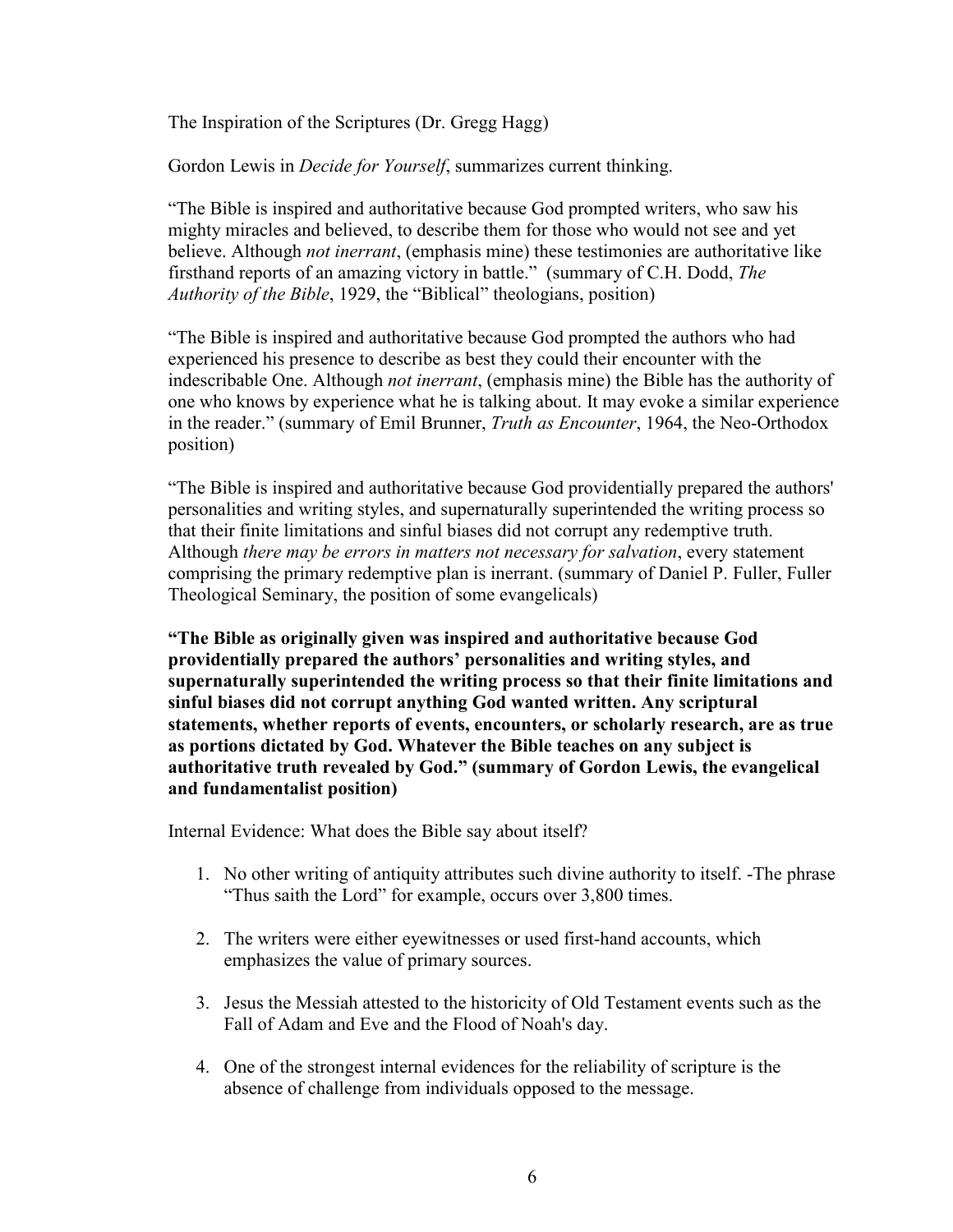External Evidence: How does the Bible compare with other literature?

1. Continuity. Amazing harmony on various topics.

Historical Sequence: from creation to new creation

Progressive Revelation: gradual, harmonious disclosure of redemption

- 2. Subject Matter. it discusses otherwise unknown topics with authority prophecies, personalities
- 3. Preservation. The Bible has uniquely survived becoming obsolete

The Theories of Inspiration

1. Natural Inspiration

No supernatural intervention was necessary for the writing of the Bible. It is merely exceptional literature written by men of literary genius. Just as we speak of inspired, artists or musicians, so also was the Bible written by such inspired writers.

2. Mechanical Dictation.

The entire Bible was given by dictation from God to human secretaries who were finite and sinful, and who did not contribute anything to the literary style or content because their passive role.

3. Inspired Concepts.

God planted a seed in the minds of the authors and allowed them to develop the thought. Paul, for example, might have been given the idea of the mystery of the Body of Christ. Then Paul would have developed the idea under the imagery of the Olive Tree in Romans 11.

4. Partial Inspiration.

The portions about "divine truth" are inspired, but matters of history, geography, and science may be in error. Part of the Bible is then subject to the superiority of human wisdom and scientific discovery.

5. Neo-Orthodoxy

God speaks through the Bible to the believer so that the Scripture is the divine channel of revelation. The entire Bible need not be considered "inspired" but whenever the passage becomes meaningful to the reader, then truth becomes truth.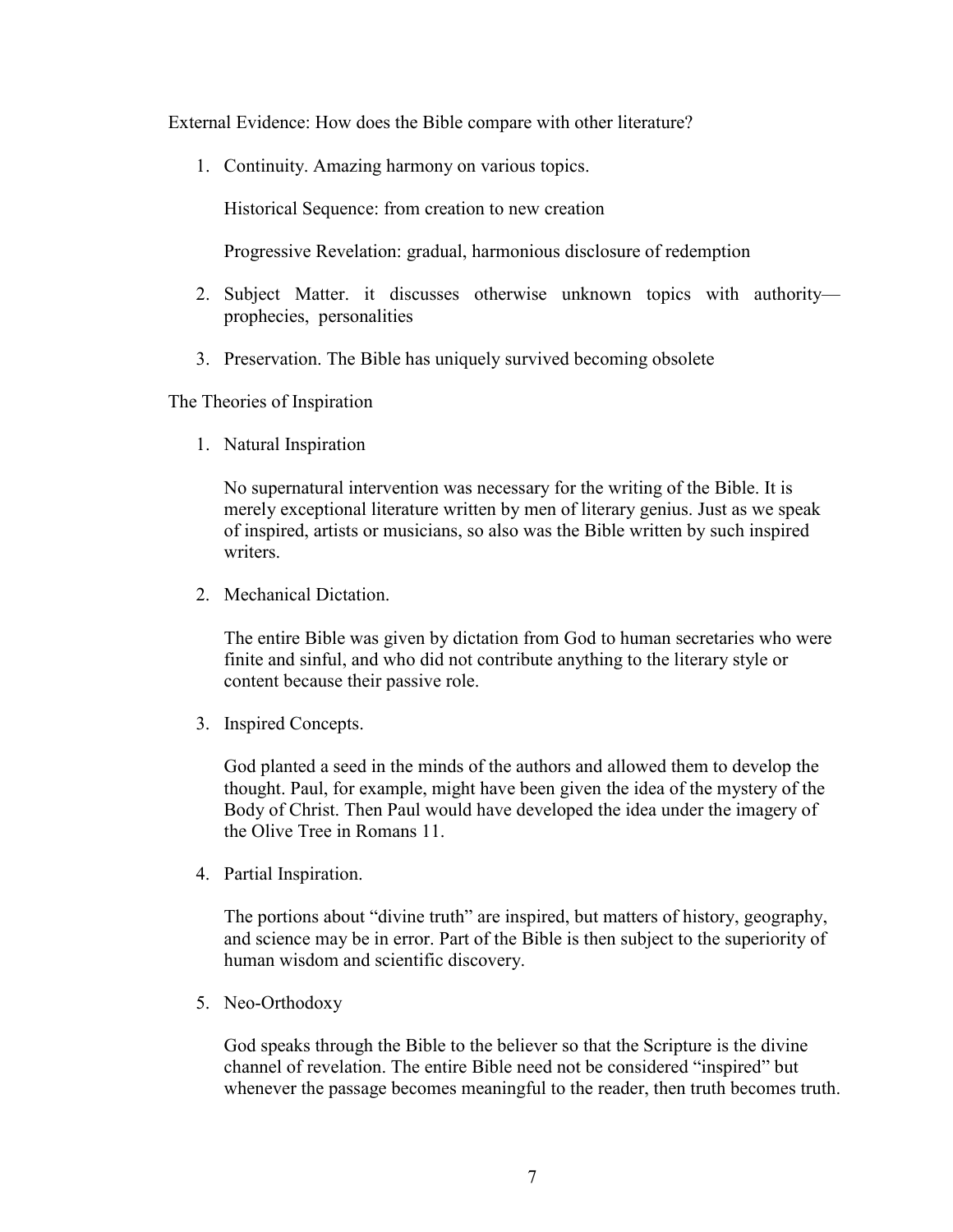**6. Verbal-Plenary Inspiration** 

**God guided the writers of the Bible in the choice of** *words* **to communicate His revelation to mankind in the original autographs. The** *entire* **body of Scripture is inspired by God and, therefore, infallible in its accuracy and inerrant in its reliability.** 

**"God's superintendence of human authors so that using their own individual personalities, they composed and recorded without error His revelation to man in the original autographs." Charles C. Ryrie** 

## **B. Inerrancy**

The Bible tells the truth, and it does so without error in all parts and with all its words.

Even erroneous statements are recorded accurately—Psalm 14:1

#### **Psalm 14:1**

For the choir director. A Psalm of David. The fool has said in his heart, **"There is no God."** They are corrupt, they have committed abominable deeds; There is no one who does good.

## **C. The Word of God: Two Living Revelations (MBS 034)**

### **The Living Incarnate Word:**

The Holy Spirit overshadowing a human parent (Mary) =Jesus without sin

#### John 1:1-2, 14

In the beginning was the Word, and the Word was with God, and the Word was God. He was in the beginning with God. …And the Word became flesh, and dwelt among us, and we saw His glory, glory as of the only begotten from the Father, full of grace and truth.

#### **The Living Written Word:**

The Holy Spirit superintending human authors (over 40)=Bible without error

#### Hebrews 4:12

For the word of God is living and active and sharper than any two-edged sword, and piercing as far as the division of soul and spirit, of both joints and marrow, and able to judge the thoughts and intentions of the heart.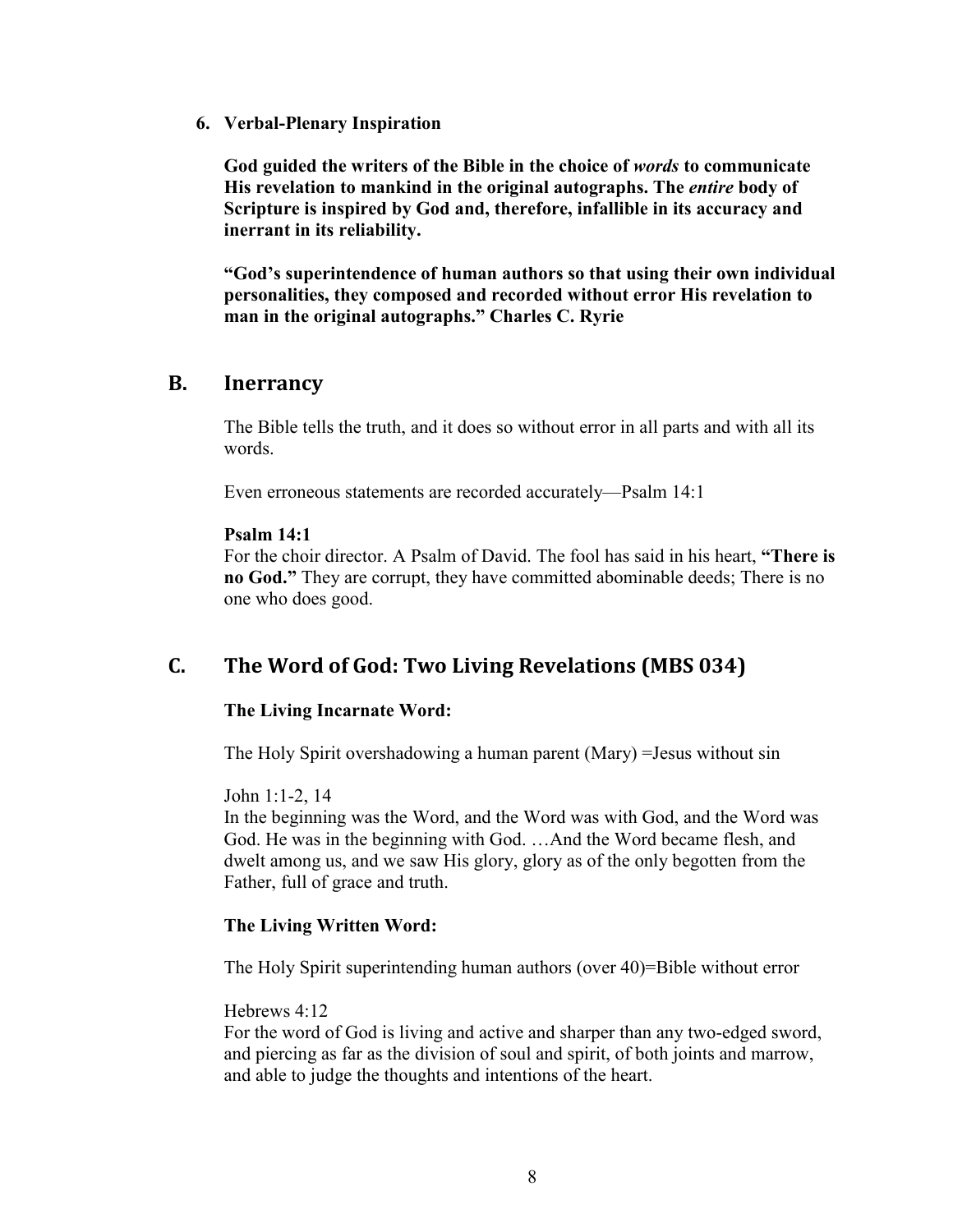## **D. The Attributes of the Bible**

## **1. The Bible is infallible: absolutely trustworthy**

Psalm 19:7

The law of the Lord is perfect, restoring the soul; The testimony of the Lord is sure, making wise the simple.

## **2. The Bible is complete: do not add or subtract from it**

Revelation 22:18-19

I testify to everyone who hears the words of the prophecy of this book: if anyone adds to them, God will add to him the plagues which are written in this book; and if anyone takes away from the words of the book of this prophecy, God will take away his part from the tree of life and from the holy city, which are written in this book.

## **3. The Bible is authoritative: the source of accurate information**

John 8:30-32

As He spoke these things, many came to believe in Him. So Jesus was saying to those Jews who had believed Him, "If you continue in My word, then you are truly disciples of Mine; and you will know the truth, and the truth will make you free."

## **4. The Bible is sufficient: adequate for the purpose**

### **For Salvation**

2 Timothy 3:15

and that from childhood you have known the sacred writings which are able to give you the wisdom that leads to salvation through faith which is in Christ Jesus.

### **For Blessing**

James 1:25

But one who looks intently at the perfect law, the law of liberty, and abides by it, not having become a forgetful hearer but an effectual doer, this man will be blessed in what he does.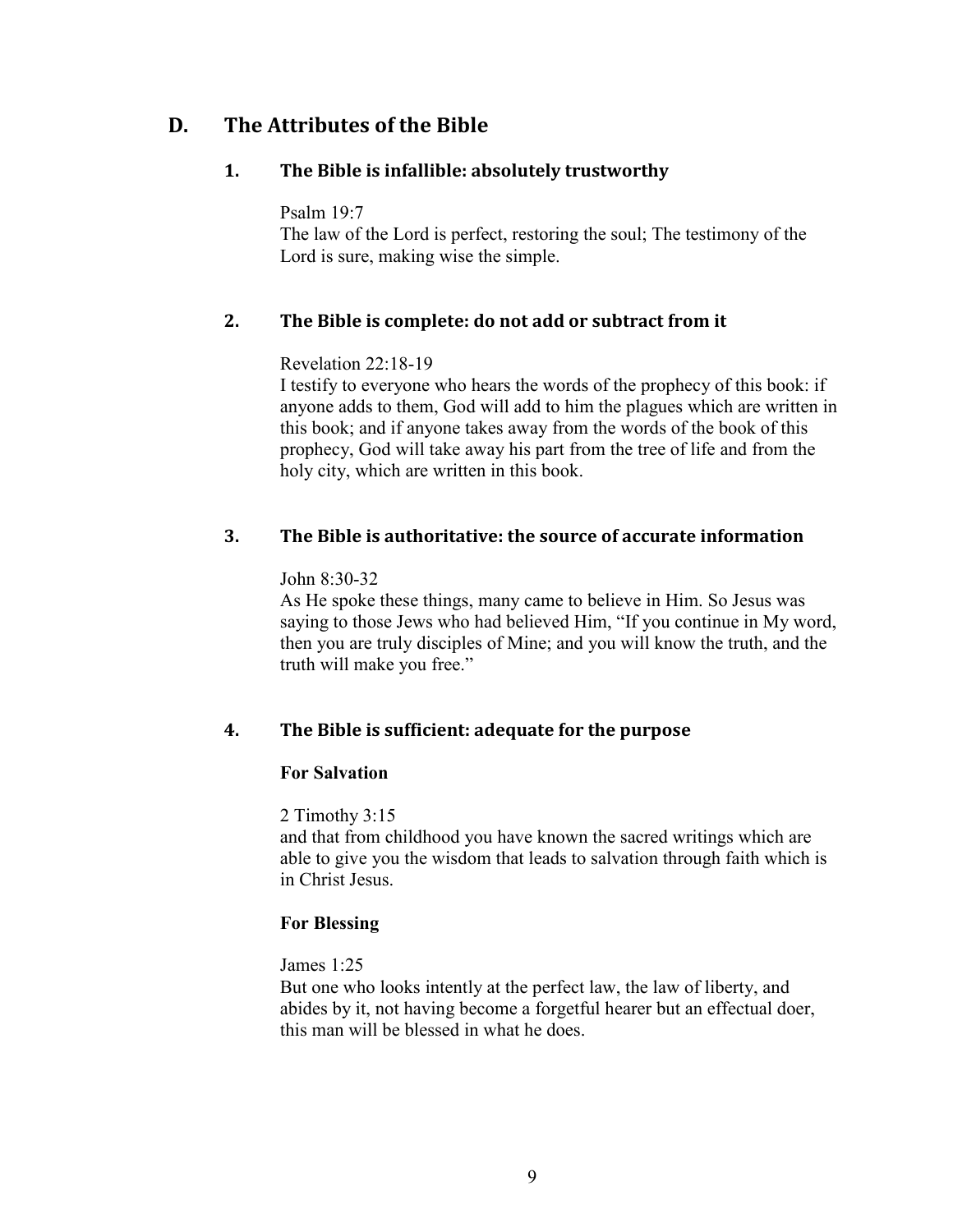#### **5. The Bible is effective for living: it affects or daily activities**

Isaiah 55:11

So will My word be which goes forth from My mouth; It will not return to Me empty, Without accomplishing what I desire, And without succeeding in the matter for which I sent it.

Hebrews 4:12

For the word of God is living and active and sharper than any two-edged sword, and piercing as far as the division of soul and spirit, of both joints and marrow, and able to judge the thoughts and intentions of the heart.

#### **6. The Bible is comprehensible: understandable**

First a definition of exegesis: to draw the meaning out of the text.

We want to know what the author meant by the words he used and what his statement meant to the audience he was addressing. Then, finally, we want to determine the application to us today.

To say that the Scriptures are comprehensible is not to deny the need for careful exegesis, nor to deny the presence of mysteries. It is to say that we do not need the aid of a church or priesthood (or a rabbinical sage or scholar, my comment). At the same time we do need the Holy Spirit who is promised to every Christian (1 John 2:20-27). Many things are difficult to understand, but all things essential to faith and practice are clearly revealed (see also Psalm 19:7-8 119:105, 130)<sup>4</sup>

Psalm 119:130

The unfolding of Your words gives light; It gives understanding to the simple.

While we do have the indwelling Holy Spirit unfolding the Word to us, He most often does this using spiritually gifted teachers (written and verbal).

Romans 12:7 if service, in his serving; or he who teaches, in his teaching;

1 Corinthians 12:28

And God has appointed in the church, first apostles, second prophets, third teachers, then miracles, then gifts of healings, helps, administrations, various kinds of tongues.

<sup>&</sup>lt;u>.</u> 4 Cook, Dr. W. Robert*, Cook's Notes* (Portland: Western Baptist Press) 1985, page 115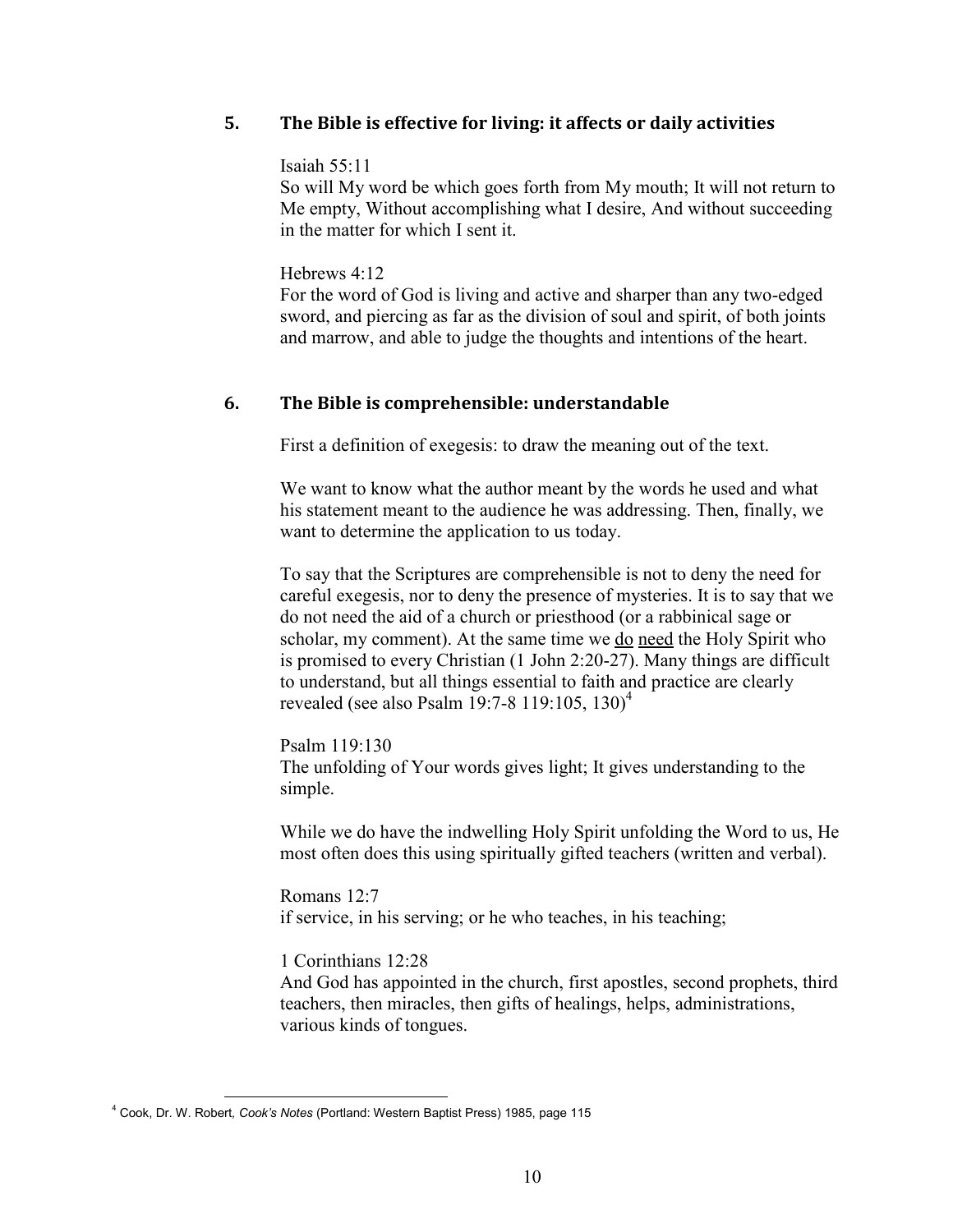## **II How Do We Know It Is True?**

The Legal-Historical Method, not the Scientific Method, is the correct method to use to determine if the Bible is true. The Legal-Historical Method consists of oral testimony, written testimony and exhibits to determine that something is true beyond a reasonable doubt. A verdict is reached on the basis of the weight of the evidence. That is, there is no reasonable basis for doubting the decision.<sup>5</sup>

## **A. Personal Testimony—changed lives**

If Jesus is the Messiah, then the lives of those Jews, who accepted Jesus and his Messiahship, should undergo a change for the better. According to the Old Testament, this should be the result for those who accept the atonement of the Messiah's blood on their behalf.

This is exactly what has been happening with Jewish people throughout the centuries; it is also happening today on a large scale. It is happening among the old, the young, and the middle–aged; among the Orthodox, the Conservatives, the Reform, and among the nonaffiliated; the atheists, the agnostics, and among the New Left. Several have written down an account of their experiences—we will let them tell their own stories.<sup>6</sup>

## **B. Testimony of Science—no conflicts**

Dr Robert Gange: Scientist, see genesisfoundation.org: Do not worry about current scientific theories that supposedly refute the Bible. Just wait 50 years. Those theories will be gone and the Bible will still be with us. (comments paraphrased from a personally attended chapel service at Western Conservative Baptist Seminary, Portland Oregon) (See also: *In Six Days: Why 50 Scientists Believe in Creation*, Ashton. John F. Ed. Master Books 2000; *The Privileged Planet*, Illustra Media, www.illustramedia.com, MMIV)

## **C. Testimony of Archaeology—verification in the dirt**

In 1997, Eilat Mazar, seeking to find the Palace of David, used a reference in the Books of Samuel that refers to David going *down to the stronghold* after having been anointed (2 Samuel 5:17), to estimate where the site might be. Since the only area of higher elevation than Ophel, the oldest part of Jerusalem, is just to its north, she started digging there in February 2005. About 2 meters underneath the surface she discovered 4th to 6th century AD Byzantine Era artifacts including a well preserved mosaic floor. Beneath these she found artifacts from the Second Temple Period, and finally underneath these she found large foundations of a substantial structure, which she claims to have been the Palace of David<sup>7</sup>

<sup>-</sup>5 McDowell, Josh, *Evidence That Demands a Verdict Seminar*, 1979, page 16, 39

<sup>6</sup> Fruchtenbaum, A. G. (1981). *Jesus was a Jew* (117). Tustin, CA: Ariel Ministries Press.

<sup>&</sup>lt;sup>7</sup> http://en.wikipedia.org/wiki/Large\_Stone\_Structure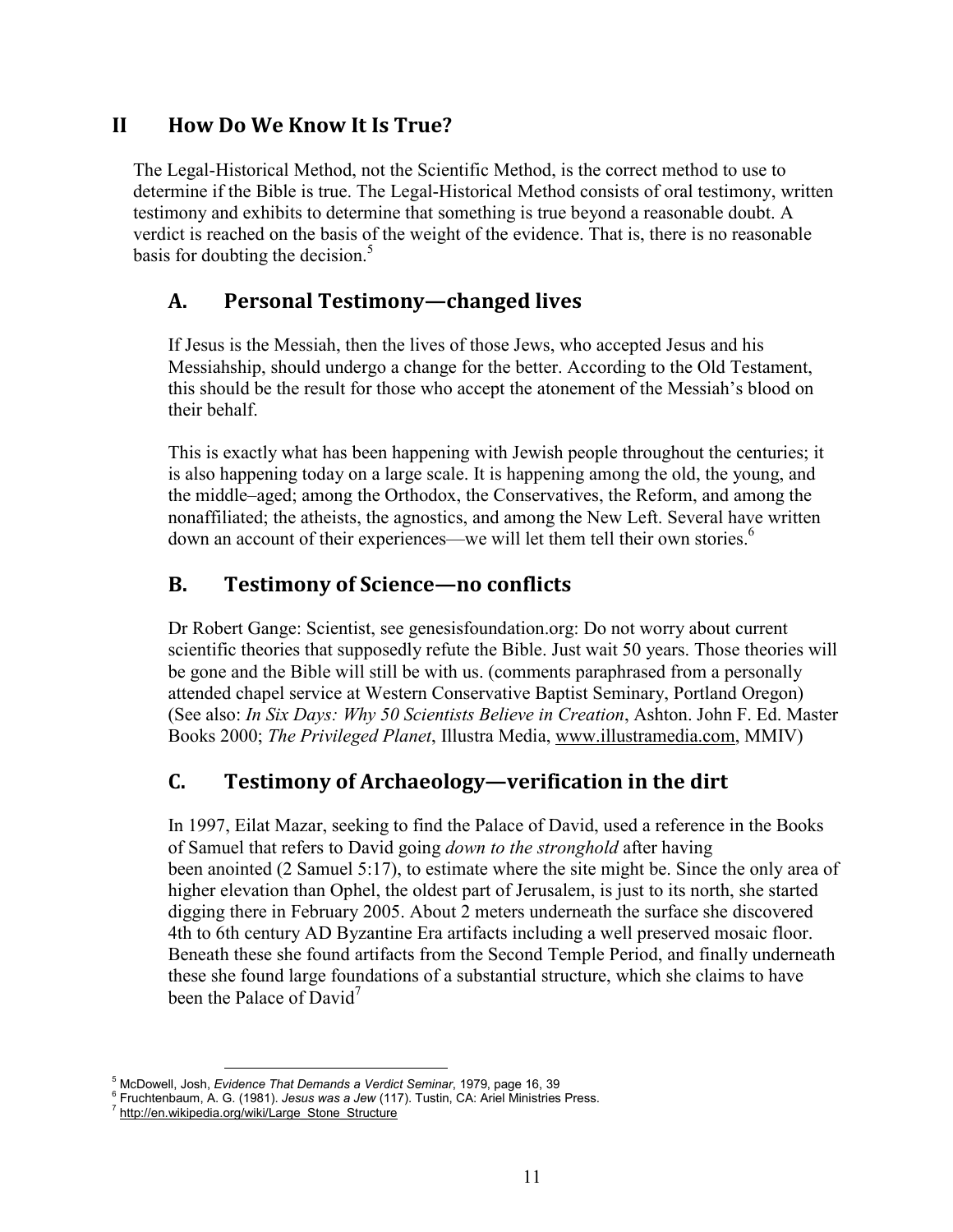Nelson Glueck, the renowned Jewish archaeologist, wrote: "It may be stated categorically that no archaeological discovery has ever controverted a biblical reference." He continued his assertion of "the almost incredibly accurate historical memory of the Bible, and particularly so when it is fortified by archaeological fact.<sup>38</sup>

## **D. Testimony of Prophecy—unlimited by time**

## Isaiah 46:9-11

"Remember the former things long past, For I am God, and there is no other; I am God, and there is no one like Me, Declaring the end from the beginning, And from ancient times things which have not been done, Saying, 'My purpose will be established, And I will accomplish all My good pleasure'; Calling a bird of prey from the east, The man of My purpose from a far country. Truly I have spoken; truly I will bring it to pass. I have planned it, surely I will do it."

## Isaiah 44:6-8

"Thus says the Lord, the King of Israel and his Redeemer, the Lord of hosts: 'I am the first and I am the last, And there is no God besides Me. 'Who is like Me? Let him proclaim and declare it; Yes, let him recount it to Me in order, From the time that I established the ancient nation. And let them declare to them the things that are coming And the events that are going to take place. 'Do not tremble and do not be afraid; Have I not long since announced it to you and declared it? And you are My witnesses. Is there any God besides Me, Or is there any other Rock? I know of none.'"

### Numbers 23:19

"God is not a man, that He should lie, Nor a son of man, that He should repent; Has He said, and will He not do it? Or has He spoken, and will He not make it good?"

## **E. Testimony of Historical Accuracy—verifiable in history**

### Example: Daniel 11

Critics reject an early date for the writing of Daniel mainly because they reject predictive prophecy. The book unfolds details concerning the history of Babylon, Medo-Persia, Greece, and Rome. Details recorded in Daniel 11:5-35 were fulfilled in the fourth to the second centuries BC. Skeptics insist that Daniel could not have foreknown those details but must have written them *after* the events transpired and cast them in the form of prophecy to give credence to his writing. (Or they maintain that someone other than the Prophet Daniel wrote the book in the second century BC. and used his name.) Such a view of course denies the power of God to reveal what He has predetermined.<sup>9</sup>

<sup>-</sup>8 McDowell, Josh, *Evidence that Demands a Verdict*, (San Bernardino, CA: Here's Life Publishers) 1972, pg.65

<sup>9</sup> Walvoord, J. F., Zuck, R. B., & Dallas Theological Seminary. (1983-c1985). *The Bible knowledge Commentary: An Exposition of the Scriptures* (1:1324). Wheaton, IL: Victor Books.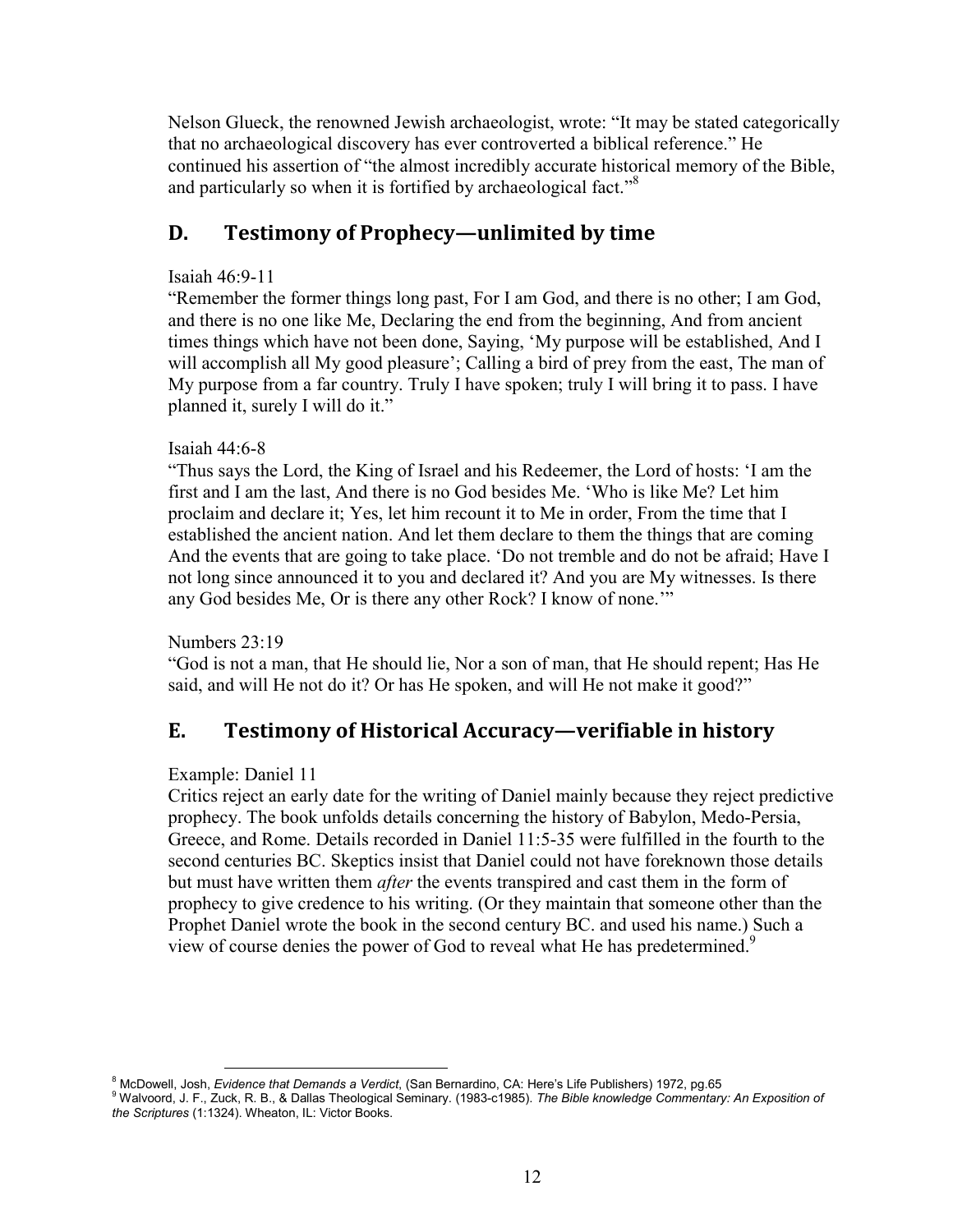## **III. Why Study the Bible?**

## **A. The Source of Truth**

Psalm 119:160 The sum of Your word is truth, And every one of Your righteous ordinances is everlasting.

## **B. The Source of Happiness**

Proverbs 8:34

Blessed (happy) is the man who listens to me, Watching daily at my gates, Waiting at my doorposts.

John 15:11 These things I have spoken to you so that My joy may be in you, and that your joy may be made full.

## **C. The Source of Personal Victory**

Psalm 119:11 Your word I have treasured in my heart, That I may not sin against You.

## **D. Victory over Satan (Matt. 4:1–11)**

Verses 1–2 The Temptation Verses 3–4 Temptation #1 of the Body (Jesus quoted Deuteronomy 8:3) Verses 5–7 Temptation #2 of the Soul (Jesus quoted Deuteronomy 6:16) Verses 8–11 Temptation #3 of the Spirit (Jesus quoted Deuteronomy 6:13, 10:20)

## **E. Victory in Spiritual warfare**

Ephesians 3:16-17

that He would grant you, according to the riches of His glory, to be strengthened with power through His Spirit in the inner man, so that Christ may dwell in your hearts through faith; …

## **F. The Source of Growth**

1 Peter  $2.2$ 

like newborn babies, long for the pure milk of the word, so that by it you may grow in respect to salvation,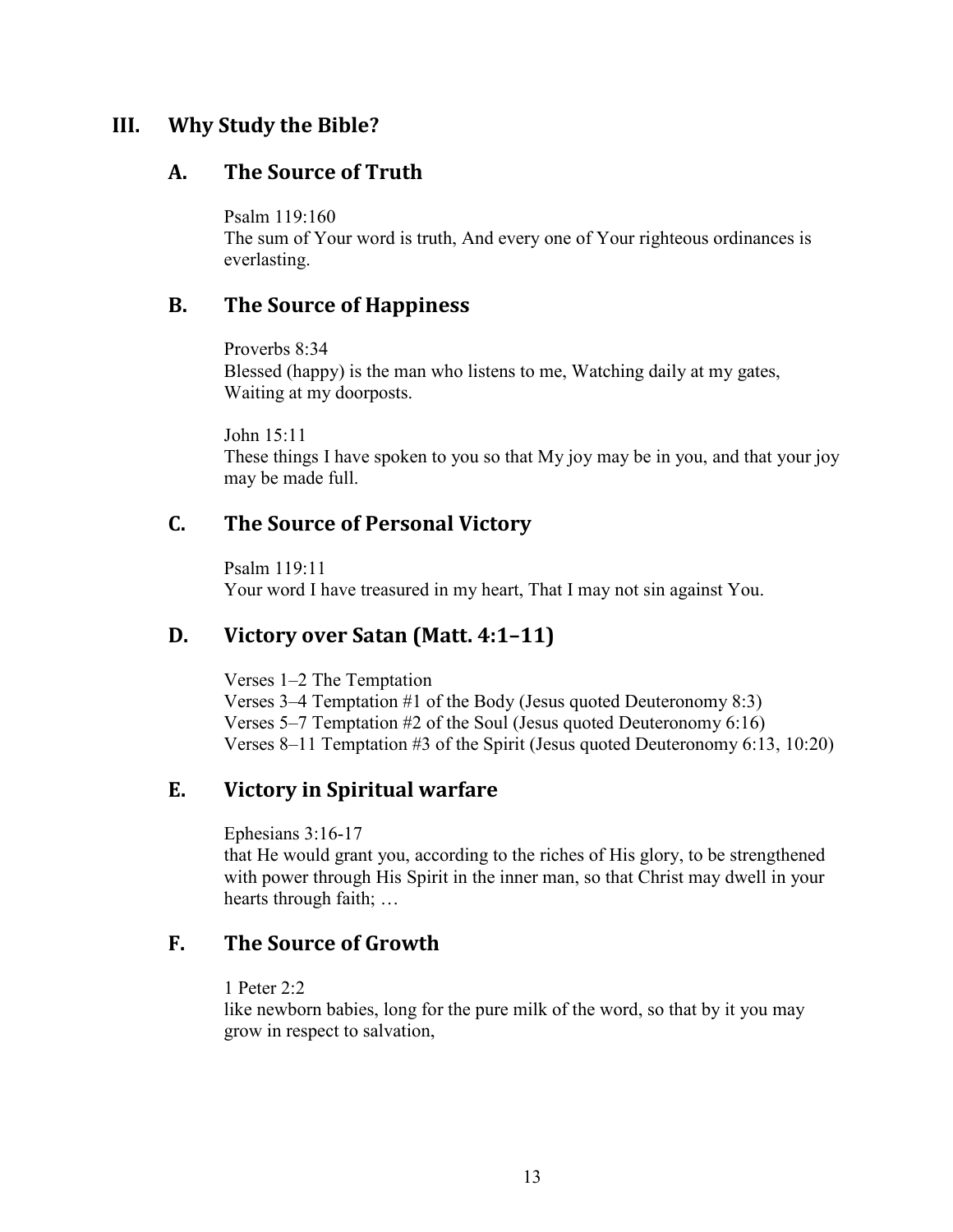## **G. The Source of Power**

## Hebrews 4:12

For the word of God is living and active and sharper than any two-edged sword, and piercing as far as the division of soul and spirit, of both joints and marrow, and able to judge the thoughts and intentions of the heart.

Romans 1:16

For I am not ashamed of the gospel, for it is the power of God for salvation to everyone who believes, to the Jew first and also to the Greek.

## **H. The Source of Guidance**

Psalm 119:105 Your word is a lamp to my feet And a light to my path.

## **I. Command to study**

2 Timothy 2:15

Be diligent to present yourself approved to God as a workman who does not need to be ashamed, accurately handling the word of truth.

## **J. To pass it on**

2 Timothy 2:2

The things which you have heard from me in the presence of many witnesses, entrust these to faithful men who will be able to teach others also.

## **K. To aid in our worship of God the Father**

Psalm 119:7

I shall give thanks to You with uprightness of heart, When I learn Your righteous judgments.

## **L. To appreciate just how much Messiah Jesus accomplished for us**

Luke 1:68 Blessed be the Lord God of Israel, For He has visited us and accomplished redemption for His people,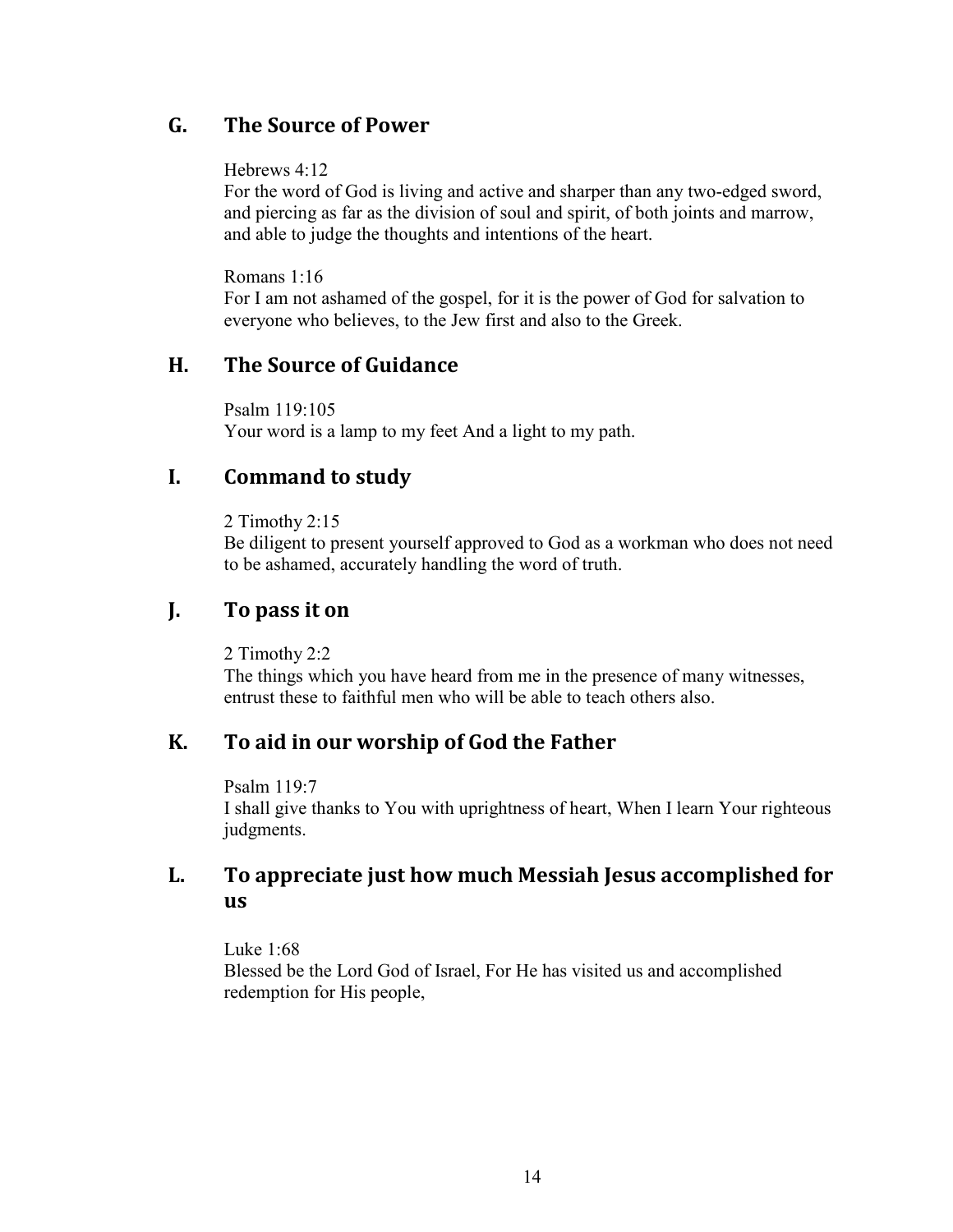## **M. To prepare our hearts for the ministry of the Holy Spirit**

Ephesians 5:18 And do not get drunk with wine, for that is dissipation, but be filled with the Spirit,

## **N. To learn what God expects of us**

Psalm 119:9 How can a young man keep his way pure? By keeping it according to Your word.

## **O. To guard us from sin**

Psalm 119:11 Your word I have treasured in my heart, That I may not sin against You.

## **P. To develop a skill for everyday living**

Psalm 119:99-100

I have more insight than all my teachers, For Your testimonies are my meditation. I understand more than the aged, Because I have observed Your precepts.

## **Q. To understand the place of the Jewish people in the plan of God**

1 Peter 2:9

But you are a chosen race, a royal priesthood, a holy nation, a people for God's own possession, so that you may proclaim the excellencies of Him who has called you out of darkness into His marvelous light;

## **R. To be ready and able to explain the Good News of salvation and the reason for the hope within us**

## 1 Peter 3:15

but sanctify Christ as Lord in your hearts, always being ready to make a defense to everyone who asks you to give an account for the hope that is in you, yet with gentleness and reverence;

**I personally believe that all the answers to all of life's issues can be found in the pages of the Bible—if we know where to look and recognize the proper principles to apply to the situation or question we are facing.** 

**This means we have to immerse ourselves in the text of Scripture so that Scripture flows from and informs our very being. Be prepared for a lifetime of hard work!**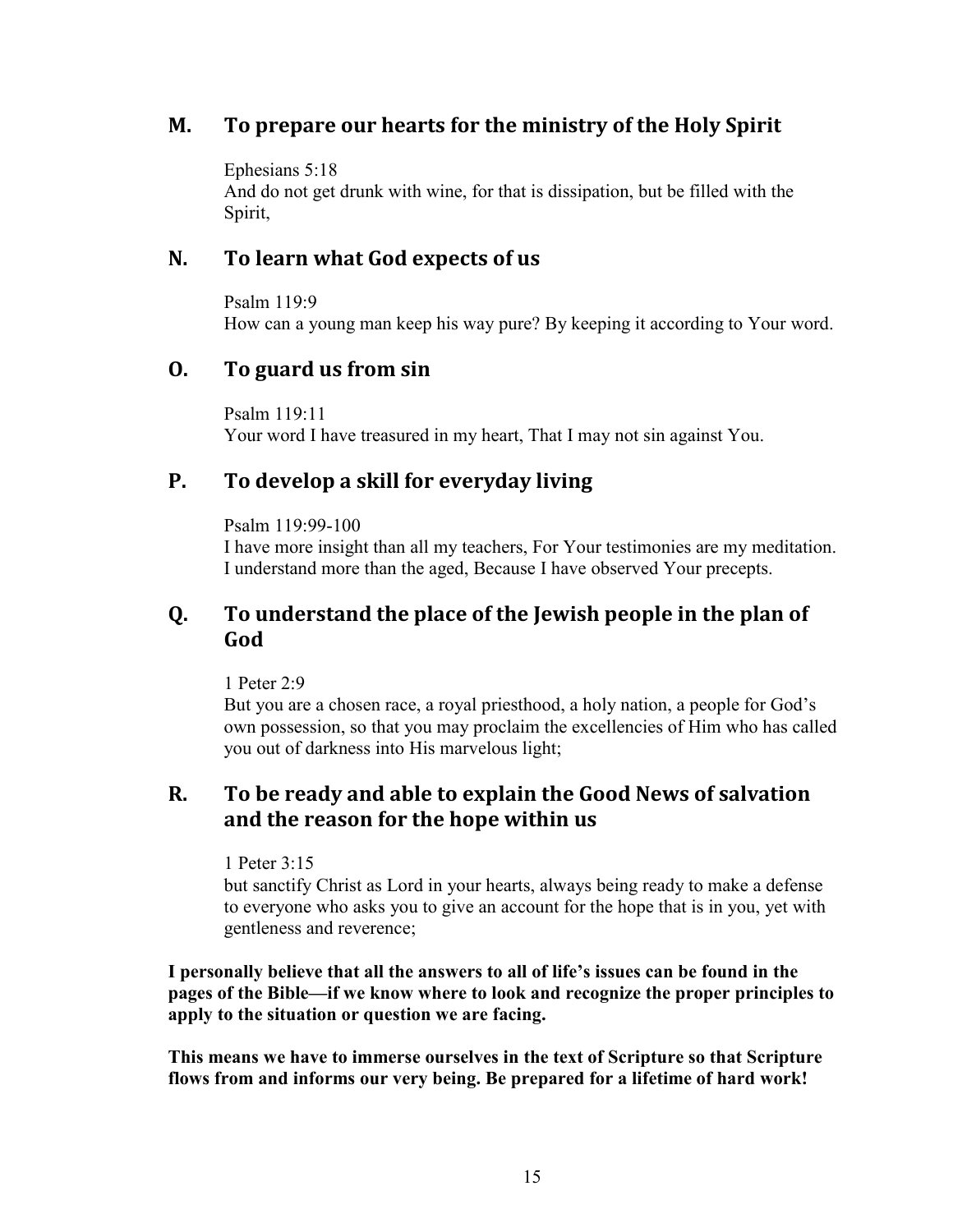## **VI. Who Can Study the Bible?**

## **A. Spiritual Qualifications**

## **1. A new, regenerated heart**

1 Corinthians 2:14

But a natural man does not accept the things of the Spirit of God, for they are foolishness to him; and he cannot understand them, because they are spiritually appraised.

## **2. Illumination by the Holy Spirit**

1 Corinthians 2:11-13

For who among men knows the thoughts of a man except the spirit of the man which is in him? Even so the thoughts of God no one knows except the Spirit of God. Now we have received, not the spirit of the world, but the Spirit who is from God, so that we may know the things freely given to us by God, which things we also speak, not in words taught by human wisdom, **but in those taught by the Spirit**, combining spiritual thoughts with spiritual words.

## **3. Prayer**

Psalm 119:18 Open my eyes, that I may behold Wonderful things from Your law.

## **4. A holy life**

James 1:21

Therefore, putting aside all filthiness and all that remains of wickedness, in humility receive the word implanted, which is able to save your souls.

## **5. Spiritual growth**

1 Peter 2:1-2

Therefore, putting aside all malice and all deceit and hypocrisy and envy and all slander, like newborn babies, long for the pure milk of the word, so that by it you may grow in respect to salvation,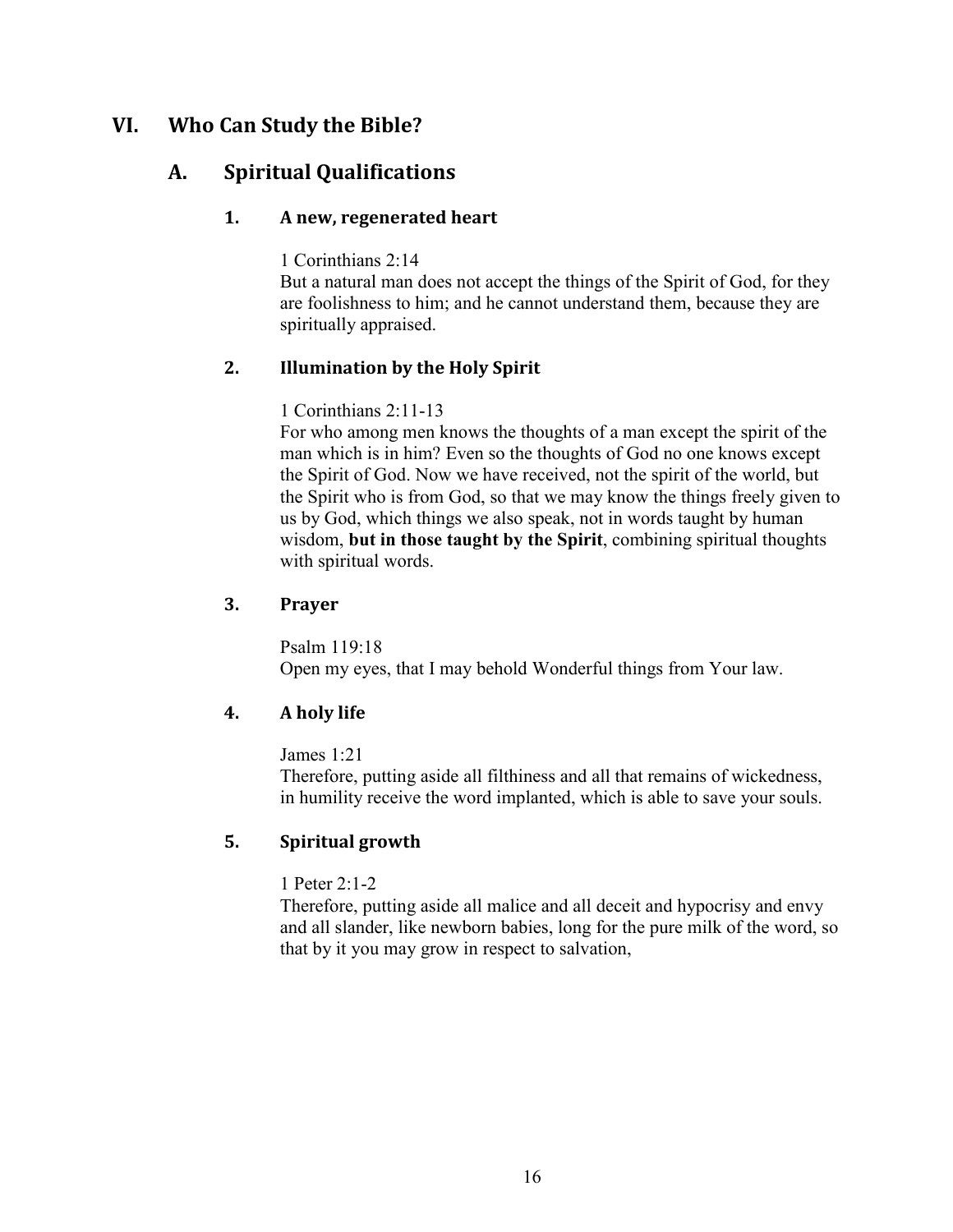## **B. Personal, subjective qualifications**

## **1. A hungry heart**

Psalm 119:9-11

How can a young man keep his way pure? By keeping it according to Your word. **With all my heart** I have sought You; Do not let me wander from Your commandments. **Your word I have treasured in my heart,** That I may not sin against You.

## **2. A humble, teachable heart**

Isaiah 50:4

The Lord God has given Me the tongue of disciples, That I may know how to sustain the weary one with a word. He awakens Me morning by morning, He awakens My ear **to listen as a disciple**. (*Yeshua* speaking)

Psalm 119:12 Blessed are You, O Lord; **Teach me Your statutes**.

## **3. An obedient heart**

Psalm 119:99-100

I have more insight than all my teachers, For Your testimonies are my meditation. I understand more than the aged, **Because I have observed Your precepts**.

## **4. A willingness to work with discipline & persistence for the length of your entire lifetime**

2 Timothy 2:15

Be **diligent** to present yourself approved to God as a workman who does not need to be ashamed, accurately handling the word of truth.

Proverbs 2:1-6

My son, **if** you will receive my words And treasure my commandments within you, Make your ear attentive to wisdom, Incline your heart to understanding; For **if** you cry for discernment, Lift your voice for understanding; **If** you seek her as silver And search for her as for hidden treasures; **Then** you will discern the fear of the Lord And discover the knowledge of God. For the Lord gives wisdom; From His mouth come knowledge and understanding.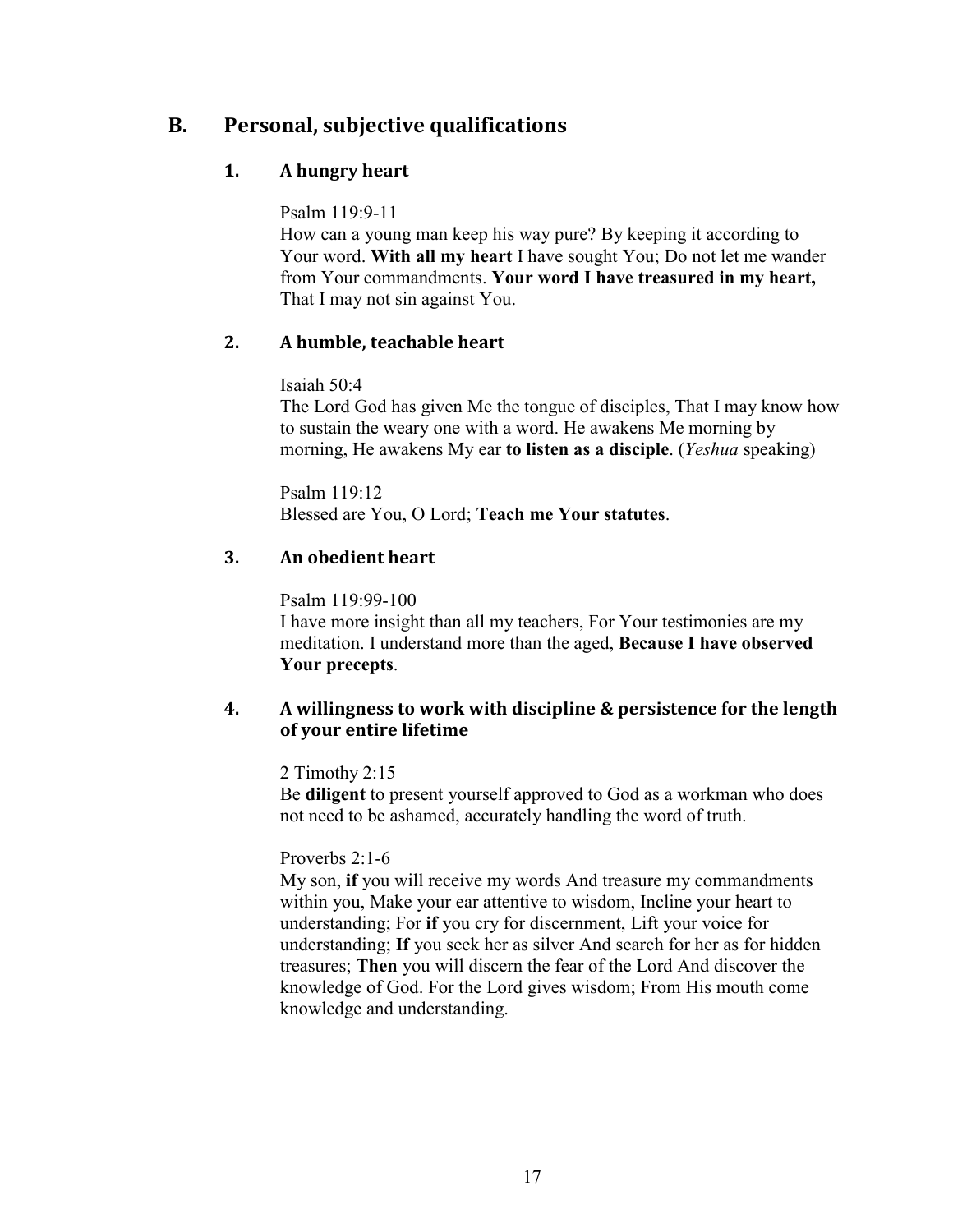## **C. Intellectual Qualifications**

- **1. The student must be able to comprehend basic language** as God has communicated his mind through verbal, written Scripture. Use as accurate a translation as you can. If English is your second language;
	- a. **begin** with something like the New Living Translation
	- b. **understand** the accuracy limitations of a basic English Bible
	- c. **build** your English language skills
	- d. **advance** to a modern English translation

### **2. Consider memorization**

Psalm 119:11

Your word I have treasured in my heart, That I may not sin against You.

Do not memorize verses here and there. Memorize blocks of scripture, at least a paragraph at a time. Try the "tuck away a verse a day" technique. For example; day 1—John 1:1; day 2—John 1:1-2; day 3—John 1:1-3; day 4—John 1:1-4; etc.

### **3. Consider meditation**

Joshua 1:8

This book of the law shall not depart from your mouth, but you shall **meditate** on it day and night, so that you may be careful to do according to all that is written in it; for then you will make your way prosperous, and then you will have success.

**Meditate**, ponder, and give serious thought and consideration to selected information, with a possible implication of speaking in low tones reviewing the material.<sup>10</sup>

### **4. Develop common sense (practical decision making, wisdom)**

Proverbs 2:6 For the Lord gives wisdom; From His mouth come knowledge and understanding.

Proverbs 9:10 The fear of the Lord is the beginning of wisdom, And the knowledge of the Holy One is understanding.

<sup>-</sup><sup>10</sup> Swanson, J. (1997). Dictionary of Biblical Languages with Semantic Domains: Hebrew (Old Testament) (electronic ed.) (DBLH 2047, #2). Oak Harbor: Logos Research Systems, Inc.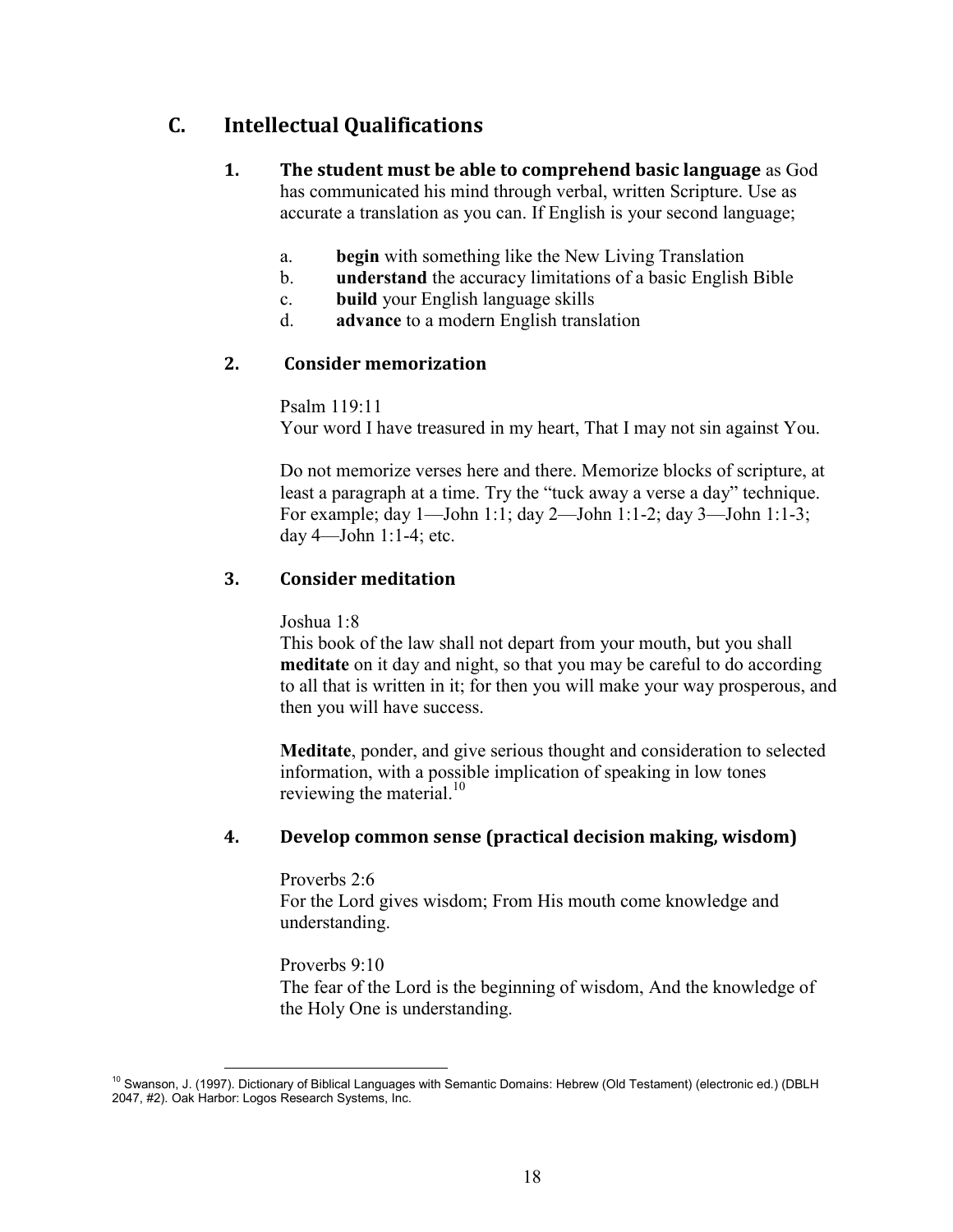## **V. How To Study the Bible**

## **A. Resource Preparation**

## **1. First Basic Resources for your library (printed or electronic)**

**Study Bible** (base tool) Your study Bible should indicate paragraph units if at all possible. A paragraph is a foundational unit of writing that contains one basic thought. A paragraph normally contains at least two sentences.

The New Scofield Reference Bible

The Ryrie Study Bible - NASB edition

- **Bible Handbook** (first commentary): Unger's Bible Handbook Unger (Moody Press)
- **Bible Dictionary** (first reference work)

Unger's Bible Dictionary - Unger (Moody Press)

Zondervan Pictorial Bible Dictionary (Zondervan)

**Topical Bible** (first systematic theology)

The NASB Topical Index © 1992 by The Lockman Foundation 900 Euclid St., La Habra, CA 90631 (www.lockman.org)

The NASB Topical Index. 1998 (electronic ed.). La Habra, CA: The Lockman Foundation. (Logos Bible Software)

**Concordance** (first language tool)

Strong's (Abingdon)

Young's Analytical (Eerdman's)

**Cross References**—Treasury of Scripture Knowledge

### **Jewish Culture and Thought**

Ariel Ministries Discipleship Material

All the works of Dr. Alfred Edersheim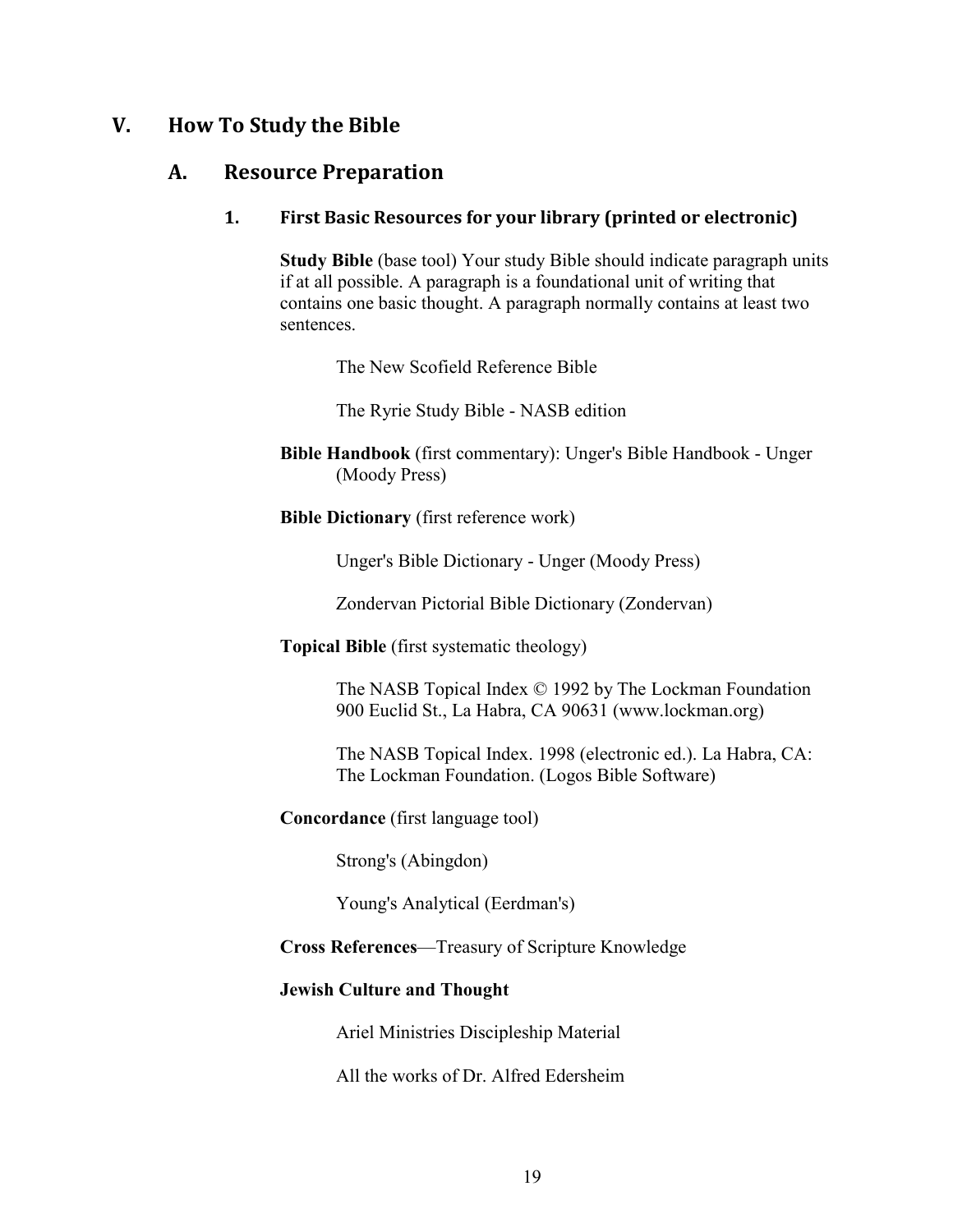#### **2. Expand your library gradually over time**

- Bible Handbook + Commentaries (Single and Multi-volume) + Bible Atlases + Rabbinic Commentaries
- Bible Dictionary + Bible Encyclopedia + Histories (Bible, Church, Jewish, Jewish Christian) + Bible Introductions + Jewish Culture
- Topical Bible + Theology (Systematic, Biblical, Historical) + Rabbinic Theology

Concordance + Language Tools (English based) + Language studies (Greek/Hebrew based)

Dictionary of Biblical Imagery

#### **3. Bible Study Computer Programs (not required by highly recommended)**

Programs for purchase

Libronix Digital Library System by Logos Bible Software, www.logos.com (Ariel material is integrated into Logos)

P. C. Study Bible, www.biblesoft.com

Bibleworks, www.bibleworks.com

Quick Verse, www.quickverse.com

Free programs

E-Sword, www.e-sword.net

Bible Explorer, www.bible-explorer.com

Internet programs

Blue Letter Bible, www.blueletterbible.org

NET Bible, www.bible.org

## **See appendix #1and #2 for additional information**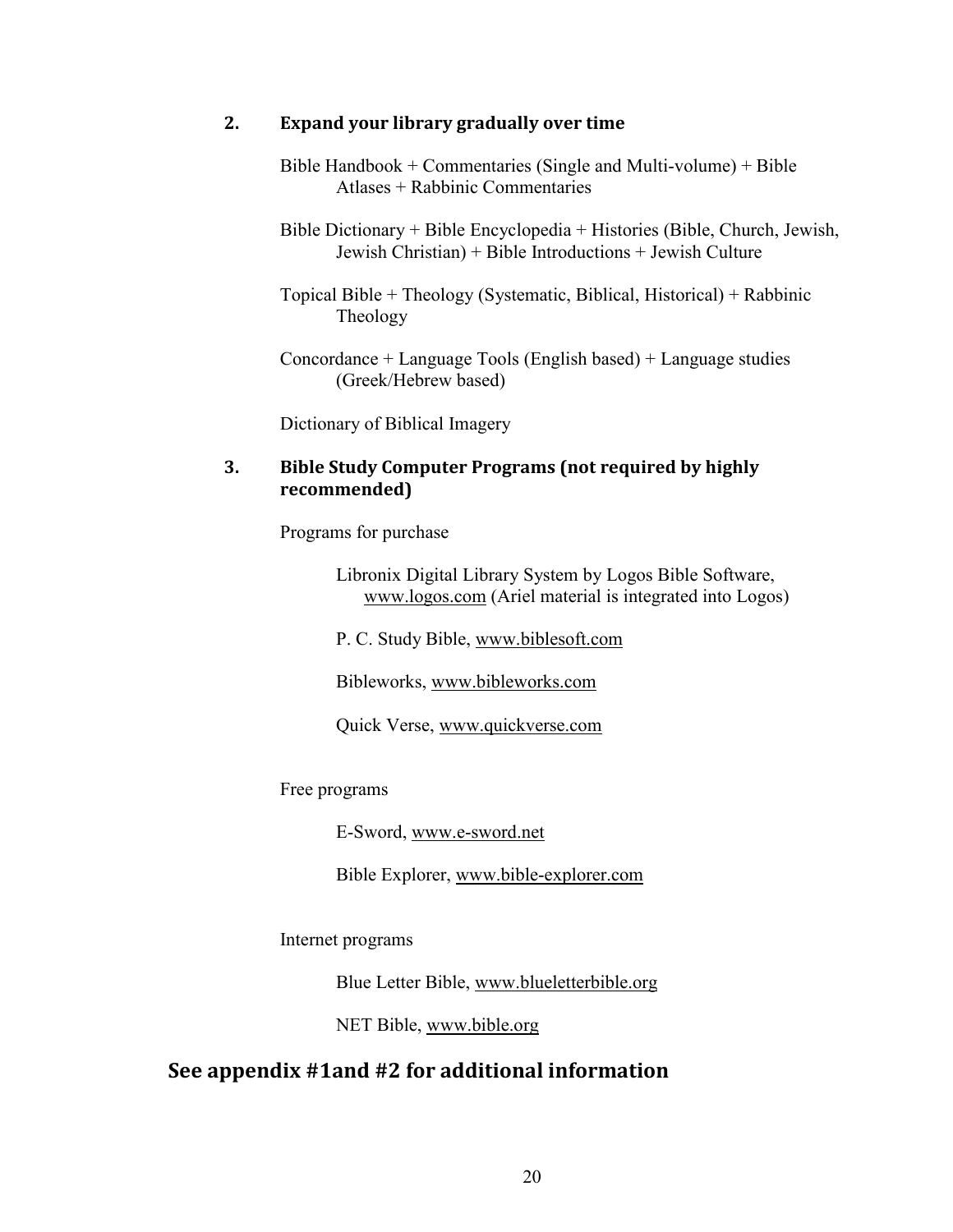## **B. Critical Concepts to Master (in no particular order)**

## **1. Progressive Revelation:**

More information is provided by God as time passes. Do not project "later" concepts back onto an earlier period.



## **Principles of Progressive Revelation**

New revelation is consistent with previous revelation.

New revelation expands our knowledge of the subject.

New revelation should be literally interpreted.

The meaning in the Old Testament is the same as the meaning in the New Testament.

Most of what God reveals He wants understood at the time that the revelation was given—but not necessarily all.

Therefore the Hebrew Scriptures (Old Testament) provide a solid foundation for the New Testament.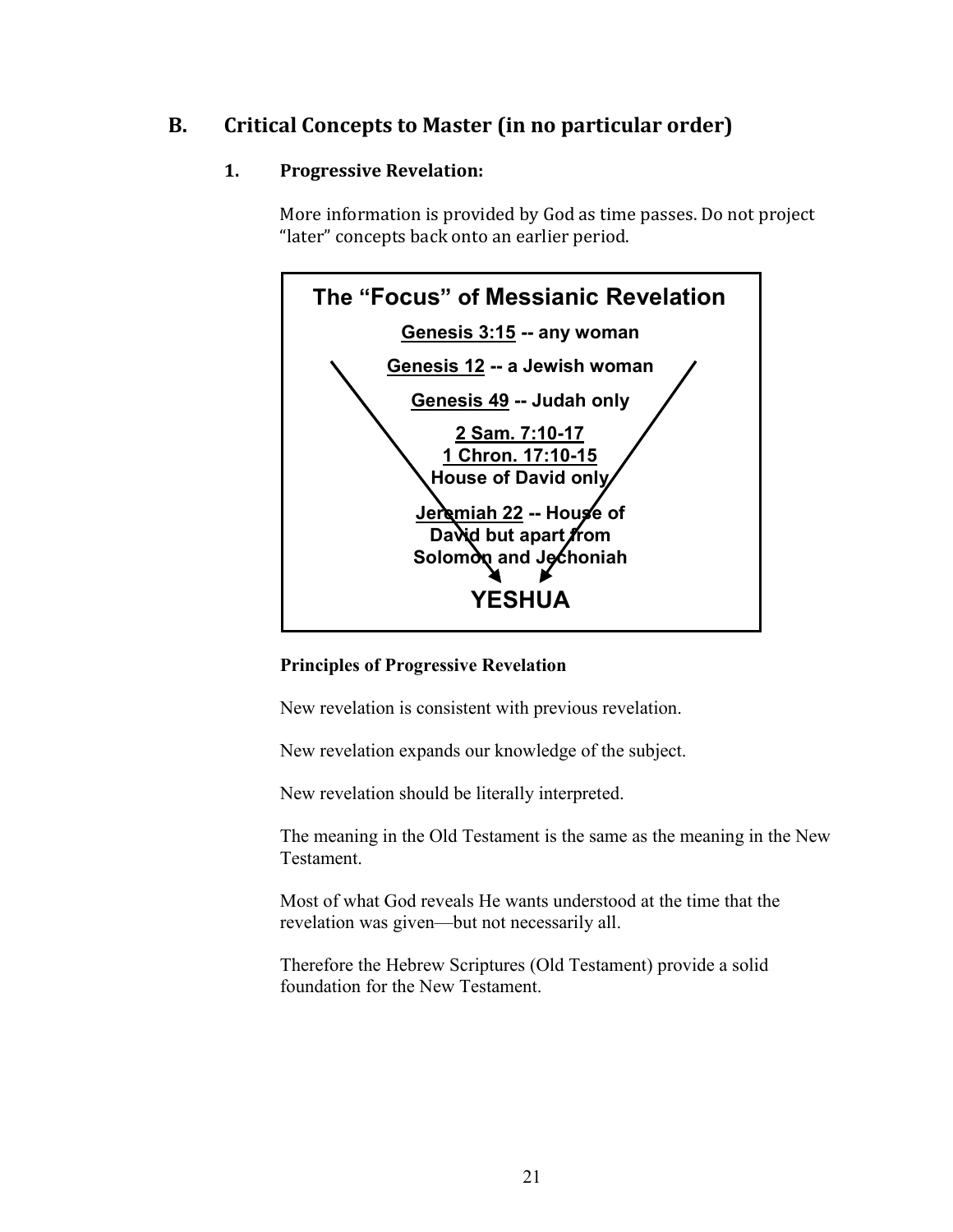#### **2. The IMPORTANCE of All Scripture (MBS 037)**

#### **2 Timothy 3:16**

All Scripture is inspired by God and profitable for teaching, for reproof, for correction, for training in righteousness; so that the man of God may be adequate, equipped for every good work.

**Teaching**: Education, the information.

**Reproof**: Rebuking of the sinner, reprimand.

**Correction**: Restoration to a right state.

**Training in Righteousness**: Discipline that enables you to live by God's standards.

#### Romans 15:4

For whatever was written in earlier times was written for our instruction, so that through perseverance and the encouragement of the Scriptures we might have **hope**.

#### Romans 4:23-24

Now not for his (Abraham's) sake only was it written that it was credited to him, but for **our sake also**, to whom it will be credited, as those who believe in Him who raised Jesus our Lord from the dead,

#### 1 Corinthians 9:9-10

For it is written in the Law of Moses, "You shall not muzzle the ox while he is threshing (Deut 25:4)." God is not concerned about oxen, is He? Or is He speaking altogether for **our sake**? Yes, **for our sake it was written**, because the plowman ought to plow in hope, and the thresher to thresh in hope of sharing the crops.

#### 1 Timothy 5:17-18

The elders who rule well are to be considered worthy of double honor, especially those who work hard at preaching and teaching. **For the Scripture says,** "You shall not muzzle the ox while he is threshing (Deut 25:4)," and "The laborer is worthy of his wages (Lev 19:13; Deut 24:15; Matt 10:10; Luke 10:7; 1 Cor. 9:14)."

#### 1 Corinthians 10:11

Now these things happened to them as an **example**, and they were written for our **instruction**, upon whom the ends of the ages have come.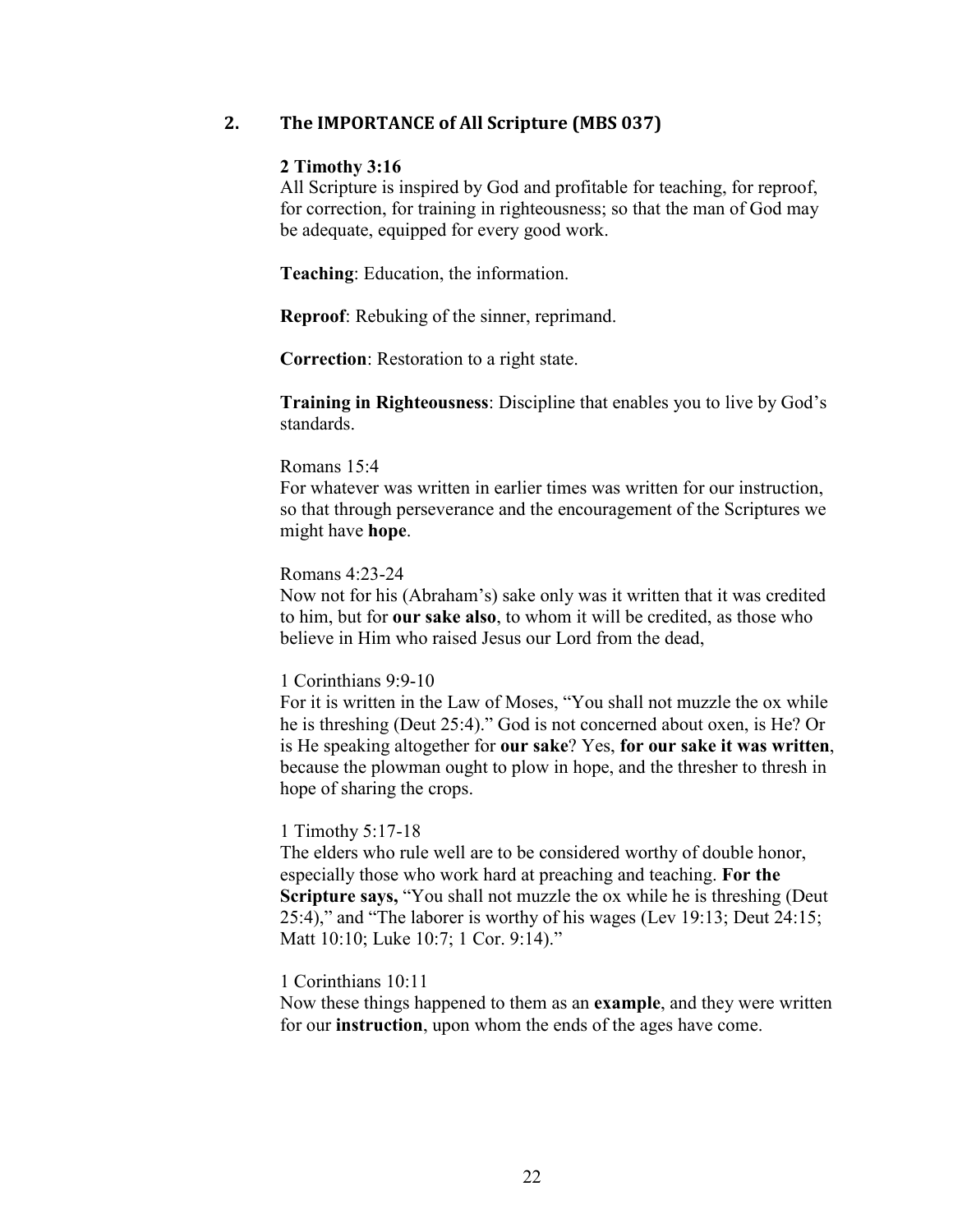## **3. The Four Unconditional and Eternal Jewish Covenants**

## **If you understand the covenants, you will understand the Bible!**

(For further study see the **MSB021**—The Eight Covenants of the Bible, Ariel Ministries)

**The Abrahamic Covenant** 

| <b>Abrahamic Covenant</b><br>Genesis 12:1-3, 7, 13:14-17, 15, 17<br><b>Confirmed through</b> | <b>Land Promise (Israel)</b><br>I ⊄To You<br><b>ΦΣτο Your Descendents</b> |  |
|----------------------------------------------------------------------------------------------|---------------------------------------------------------------------------|--|
| <b>Isaac (not Ishmael)</b>                                                                   | <b>National Promise</b>                                                   |  |
| Genesis 26:2-5, 24                                                                           | IIA Anational Election⊅                                                   |  |
| <b>Confirmed through</b><br>Jacob (not Esau)                                                 | † ∪nique Relationship with<br><b>Gentile Nations</b>                      |  |
| Genesis 28:13-15                                                                             | <b>Spiritual Blessing</b>                                                 |  |
| <b>Confirmed to all 12</b>                                                                   | <b>Promise</b>                                                            |  |
| tribes                                                                                       | ‡ will bless you.                                                         |  |
| Genesis 49                                                                                   | <b>IVA A YOU will bless others.</b>                                       |  |

The Abrahamic Covenant

**The Land, Davidic, and New Covenants** 

## The Abrahamic Covenant

| <b>Abrahamic</b><br><b>Covenant</b>                                                                                  | <b>Land Promise (Israel)</b><br><b>In OX</b> To You<br><b>☆To Your Descendents</b>                          | Land<br><b>Covenant</b><br>Deut. 29-30                                                     |
|----------------------------------------------------------------------------------------------------------------------|-------------------------------------------------------------------------------------------------------------|--------------------------------------------------------------------------------------------|
| <b>Eternal</b><br>(Gen. 17:7, 19;<br>Ps. 105:9-10;<br>Luke 1:55,<br>Heb. 13:20)<br><b>Unconditional</b><br>(Gen. 15) | <b>National Promise</b><br><b>☆National Election</b><br><b>☆Unique Relationship</b><br>with Gentile Nations | <b>Davidic</b><br>Covenant<br>2 Sam. 7:10-17<br>1 Chron. 17: 10-15<br>Psalm 89: 1-4, 19-37 |
|                                                                                                                      | <b>Spiritual Blessing</b><br><b>Promise</b><br>‡at will bless you.<br><b>IVACUA will bless others.</b>      | <b>New</b><br>Covenant<br>Jer. 31:31-34<br>Ezekiel 36:24-28                                |

HaDavar Messianic Ministries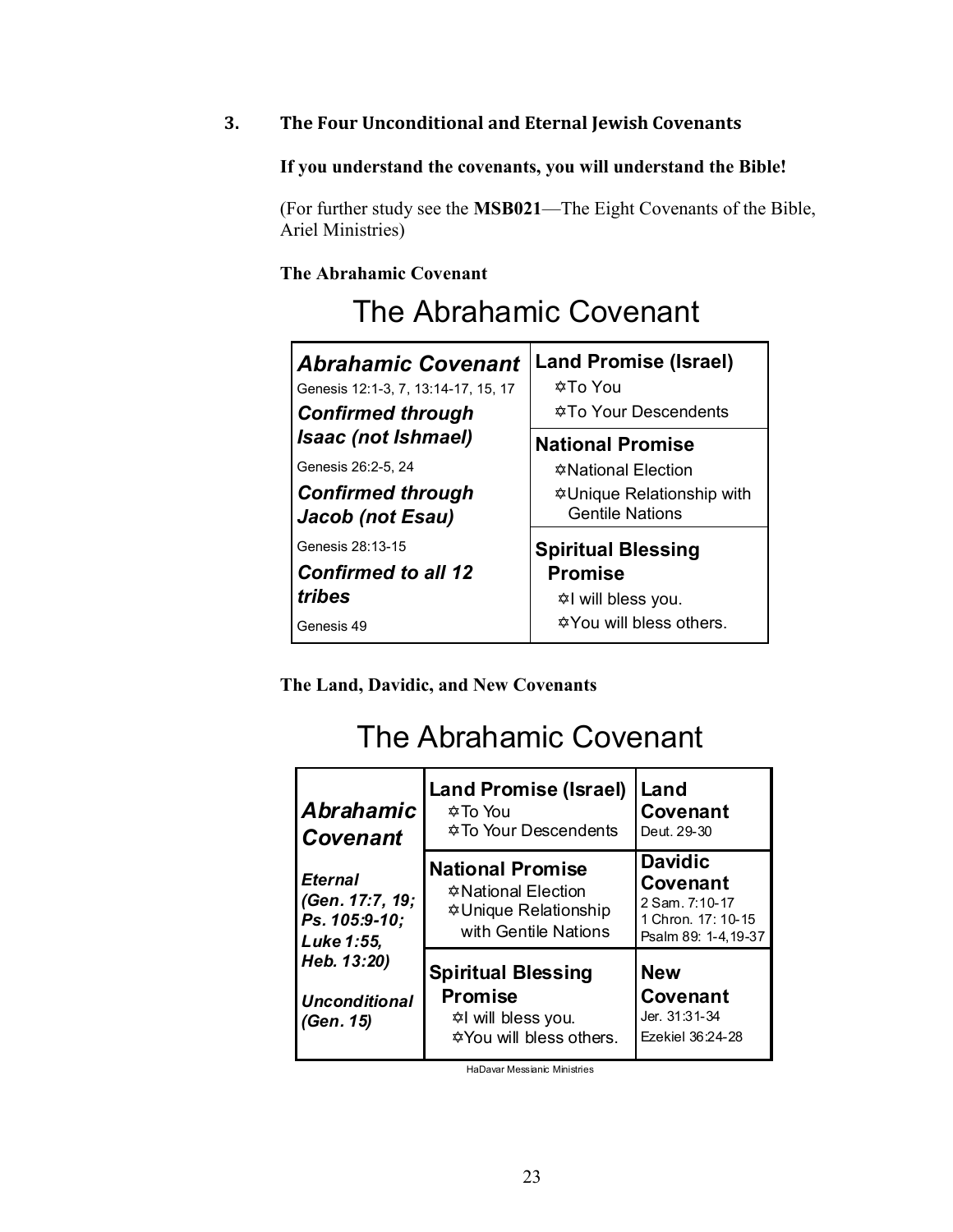## **4. The Temporary and Conditional Mosaic Covenant (MBS 006, 176, 132)**

Galatians 3:19

Why the **Law** then? (Why is it needed if it is conditional and temporary?)

It was **added** (It had a beginning. It is not eternal. It was added to the Abrahamic Covenant, 1446 BC at the foot of Mt. Sinai.)

because of **transgressions**, (Why was it added? To deal with sin issue.)

having been **ordained** (It came from God, not Moses.)

through angels by the agency of a **mediator**, (Angels and Moses)

**until** (It had an end, Passover 30AD)

the **seed** would come to whom the promise had been made. (When was the end of the Law? When Yeshua came and instituted the New Covenant at Passover 30AD.)

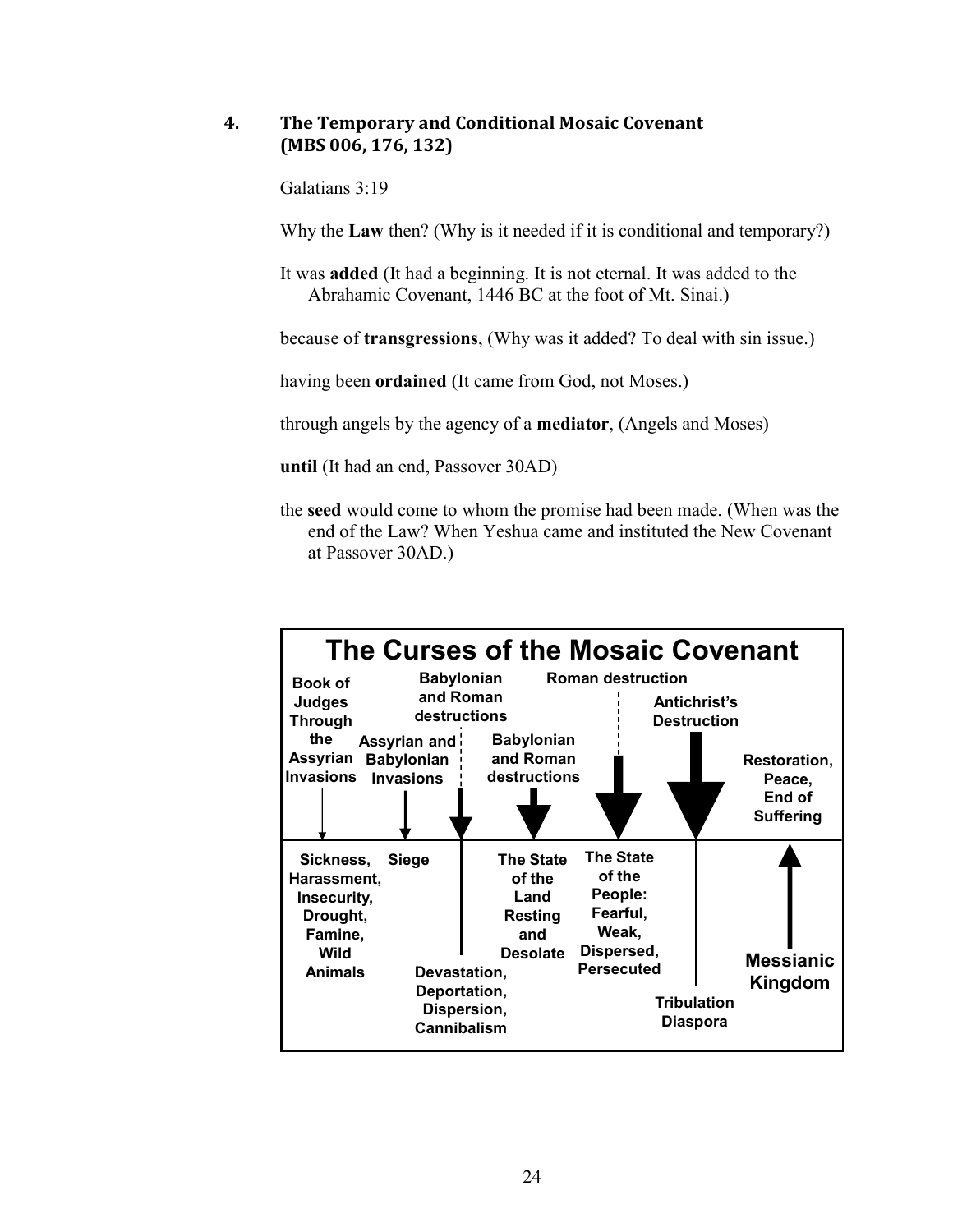**5. Relationship between the Abrahamic Covenant and the Mosaic Covenant** 

| <b>Abrahamic</b><br>Covenant                                          | <b>Mosaic Covenant</b>                                                                            | Land<br><b>Promise</b>                                | Land<br><b>Covenant</b>   |
|-----------------------------------------------------------------------|---------------------------------------------------------------------------------------------------|-------------------------------------------------------|---------------------------|
| <b>Eternal</b><br>(Gen. 17:7, 19;<br>Ps. 105:9-10;<br>Luke 1:55, Heb. | Galatians 3:19<br>Temporary and National Davidic<br><b>Conditional</b><br><b>Administrator of</b> |                                                       | <b>Promise   Covenant</b> |
| 13:20<br><b>Unconditional</b><br>(Gen. 15)                            | the Abrahamic<br>Covenant                                                                         | <b>Spiritual</b><br><b>Blessing</b><br><b>Promise</b> |                           |

## **The Abrahamic Covenant**

## **The Abrahamic Covenant**

| <b>Abrahamic</b><br>Covenant<br><b>C. 2100 BC</b>            | <b>Mosaic Covenant</b><br>Galatians 3:19<br>(NASB95)<br>1446 BC | Land<br><b>Promise</b>             | Land<br><b>Covenant</b><br>1406 BC                     |
|--------------------------------------------------------------|-----------------------------------------------------------------|------------------------------------|--------------------------------------------------------|
| <b>Isaac</b><br>C. 2050 BC                                   | <b>Temporary and</b><br><b>Conditional</b><br><b>30 AD</b>      | <b>National</b><br><b>Promise</b>  | <b>Davidic</b><br><b>Covenant</b><br>C. 1000 BC        |
| <b>Jacob</b><br>C. 1976 BC<br><b>12 Tribes</b><br>C. 1876 BC | <b>Rendered</b><br>Inoperative,<br>fulfilled its<br>purpose     | <b>Spiritual</b><br><b>Promise</b> | <b>New</b><br><b>Blessing Covenant</b><br><b>30 AD</b> |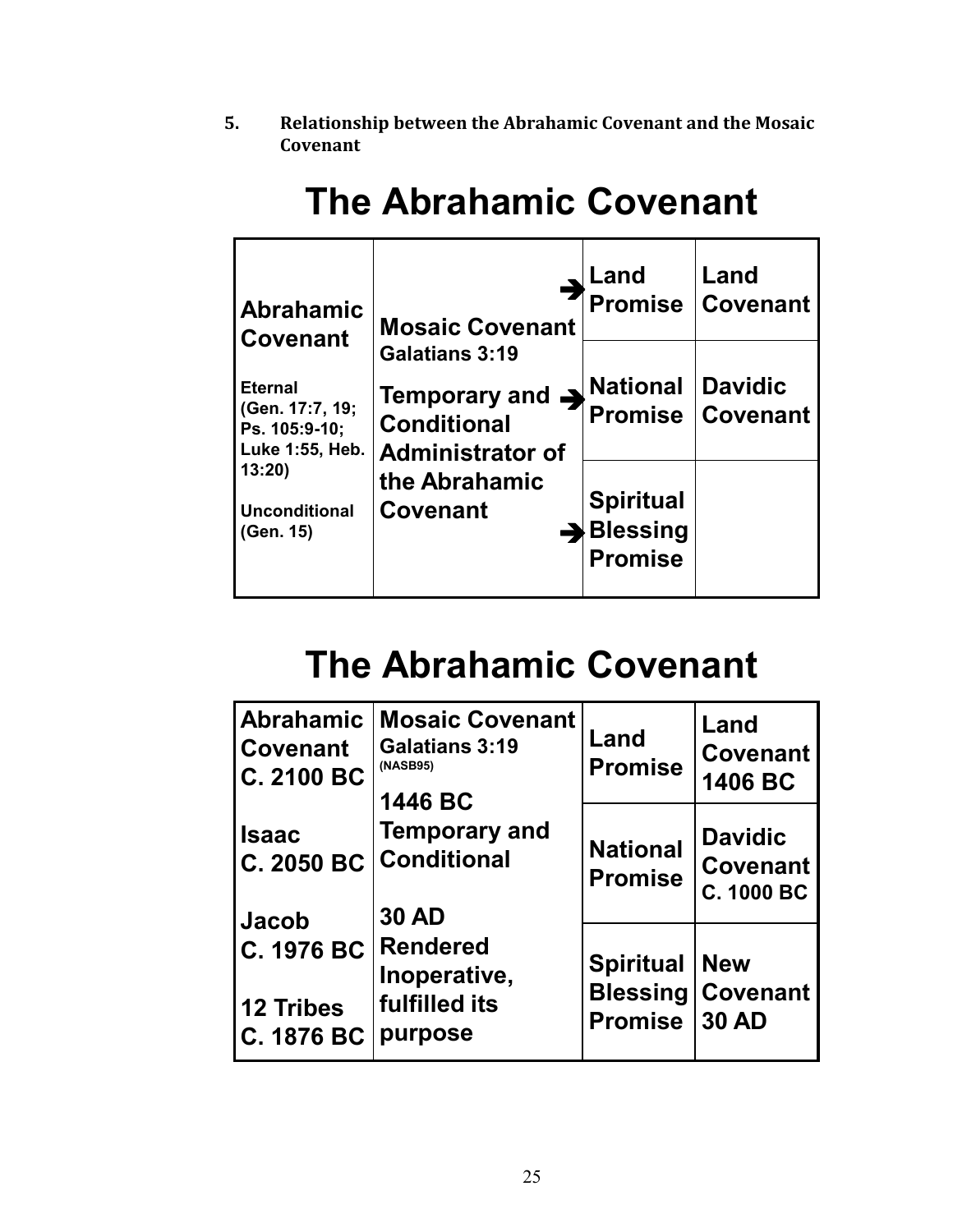| THE COVENANTS                                                    |                                            |                                                                                                                                                                                                                                              |                                                                                                                                                                                                                              |
|------------------------------------------------------------------|--------------------------------------------|----------------------------------------------------------------------------------------------------------------------------------------------------------------------------------------------------------------------------------------------|------------------------------------------------------------------------------------------------------------------------------------------------------------------------------------------------------------------------------|
| COVENANT                                                         | <b>CHRONOLOGICAL</b><br><b>INSTITUTION</b> | <b>EXPLANATION</b>                                                                                                                                                                                                                           | <b>SCRIPTURE</b>                                                                                                                                                                                                             |
| <b>ABRAHAMIC</b><br>COVENANT<br>Unconditional<br>and eternal     | C. 2100 BC                                 | <b>LAND PROMISE</b><br>TO YOU<br>TO YOUR DESCENDANTS<br>NATIONAL PROMISE<br><b>NATIONAL ELECTION</b><br><b>UNIQUE RELATIONSHIP</b><br><b>WITH GENTILE NATIONS</b><br>SPIRITUAL BELSSING PROMISE<br>I WILL BLESS YOU<br>YOU WILL BLESS OTHERS | Genesis 12:1-3, 7,<br>13:14-17, 15, 17                                                                                                                                                                                       |
| <b>CONFIRMED</b><br><b>THROVGH</b><br><b>ISAAC</b>               | C. 2050 BC                                 | Not through Ishmael                                                                                                                                                                                                                          | Genesis 26:2-5, 24                                                                                                                                                                                                           |
| <b>CONFIRMED</b><br><b>THROVGH</b><br><b>JACOB</b>               | C. 1976 BC                                 | Not through Esau                                                                                                                                                                                                                             | Genesis 28:13-15                                                                                                                                                                                                             |
| <b>CONFIRMED</b><br><b>THROVGH</b><br>12 TRIBES                  | C. 1876 BC                                 | All the descendents are blessed                                                                                                                                                                                                              | Genesis 49                                                                                                                                                                                                                   |
|                                                                  | 430 Years in Egypt                         | Genesis 15:13-14; Exodus 12:40; Galatians 3:17                                                                                                                                                                                               |                                                                                                                                                                                                                              |
| <b>MOSAIC</b><br><b>COVENANT</b><br>Temporary and<br>Conditional | 1446 BC                                    | <b>TEMPORARILY</b><br><b>ADMINISTERED THE</b><br><b>ABRAHAMIC COVENANT</b>                                                                                                                                                                   | Galatians 3:19<br>Why the Law then?<br>It was added because of trans-<br>gressions, Having been<br>ordained through angels by the<br>agency of a mediator until the<br>seed would come to whom the<br>promise had been made. |
| LAND<br><b>COVENANT</b><br>Unconditional<br>and eternal          | 1406 BC                                    | <b>ISRAEL WILL FULLY EXPERIENCE</b><br>WHEN THE KINGDOM BEGINS                                                                                                                                                                               | Deuteronomy 29-30                                                                                                                                                                                                            |
| <b>DAVIDIC</b><br>COVENANT<br>Unconditional<br>and eternal       | C. 1000 BC                                 | <b>ISRAEL WILL FULLY EXPERIENCE</b><br>THIS WHEN THE MESSIAH RETURNS<br>AND IS KING OVER ALL THE EARTH                                                                                                                                       | 2 Samuel 7:10-17<br>1 Chronicles 17:10-15<br>Psalm 89: 1-4, 19-37                                                                                                                                                            |
| <b>NEW</b><br>COVENANT<br>Unconditional<br>and eternal           | 30 AD                                      | INSTITUTED AT DEATH OF CHRIST<br>and FULLY EXPANDED IN THE NEW<br>TESTAMENT (COVENANT)<br>BELIEVERS ALREADY LIVING UNDER<br>THIS COVENANT AS INDIVIDUALS                                                                                     | Jeremiah 31:31-34<br>Ezekiel 36:24-28<br>Luke 22:20<br>1 Corinthians 11:25                                                                                                                                                   |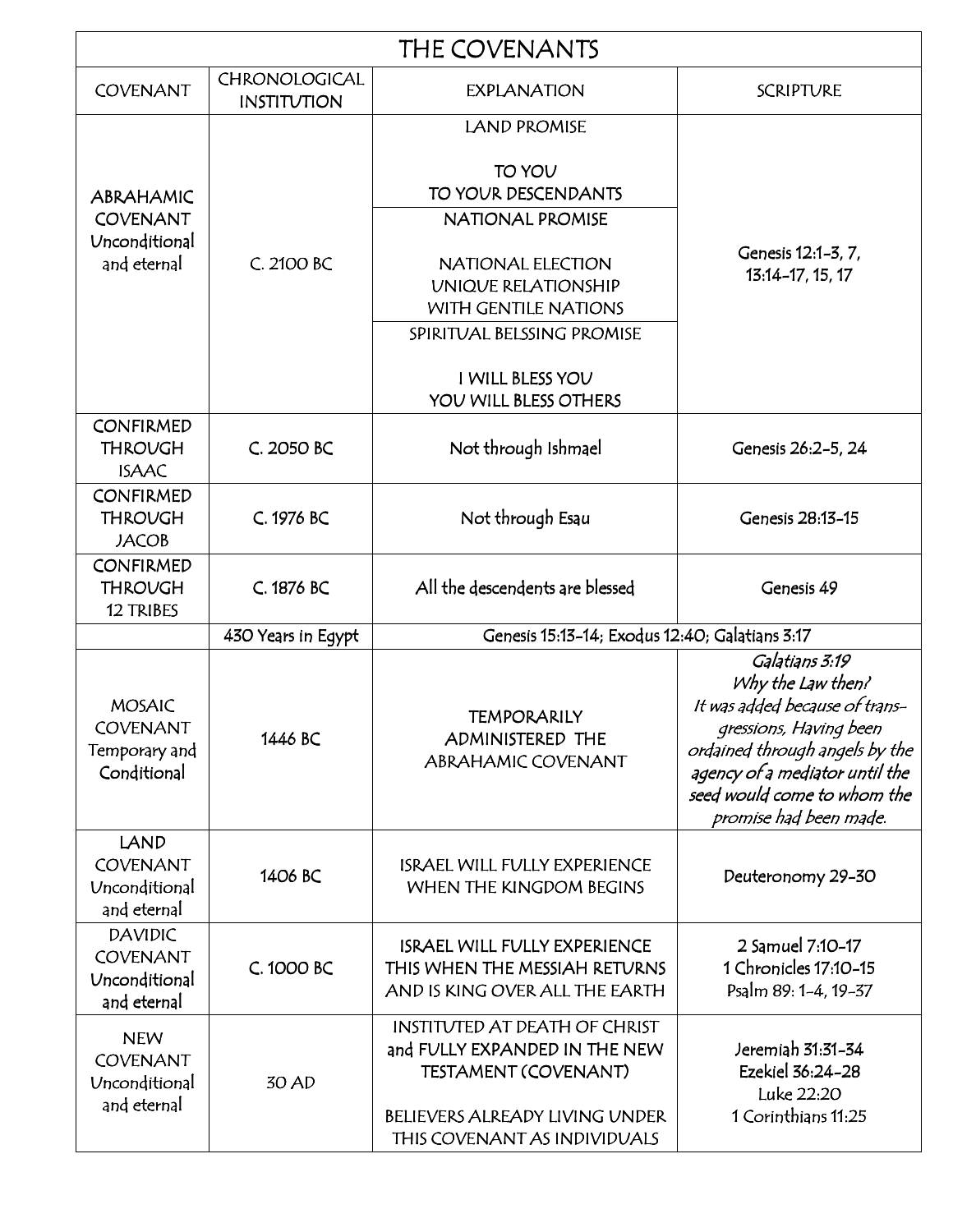## **6. The Law of Double Reference (not Double Fulfillment)**

This law observes the fact that often a passage or a block of Scripture is speaking of two different persons or two different events that are separated by a long period of time. But in the passage itself they are blended into one picture, and the time gap between the two persons or two events is not presented by the text itself. The fact that a gap of time exists is known because of other Scriptures, though in the particular text itself the gap of time is not seen.

In contrast, the idea of "Double Fulfillment" teaches that one prophecy might have a fulfillment during one period of time and an equally valid fulfillment during another period of time. I have not observed that in scripture.

| THE LAW OF DOUBLE REFERENCE                                                                                                                                                                                                                                                                        |                    |  |
|----------------------------------------------------------------------------------------------------------------------------------------------------------------------------------------------------------------------------------------------------------------------------------------------------|--------------------|--|
| Event                                                                                                                                                                                                                                                                                              | Zechariah $9:9-10$ |  |
| 9 Rejoice greatly, O daughter of Zion!<br>Shout in triumph, O daughter of Jerusalem!<br>Behold, your king is coming to you;<br>First Coming<br>(Reference $#1$ )<br>He is just and endowed with salvation,<br>Humble, and mounted on a donkey,<br>Even on a colt, the foal of a donkey.            |                    |  |
| 10 And I will cut off the chariot from Ephraim,<br>And the horse from Jerusalem;<br>And the bow of war will be cut off.<br>Second Coming<br>(Reference #2)<br>And He will speak peace to the nations;<br>And His dominion will be from sea to sea,<br>And from the River to the ends of the earth. |                    |  |

### **7. Recurrence**

This law describes the fact that in some passages of Scripture there exists the recording of an event followed by a second recording of the same event giving more details to the first. Hence, it often involves two blocks of Scripture. The first block presents a description of an event as it transpires in chronological sequence. This is followed by a second block of Scripture dealing with the same event and the same period of time, but giving further details as to what transpires in the course of the event.

Because the passages contain different information, such passages are often criticized by Unbelievers' as "contradictory." The proper way of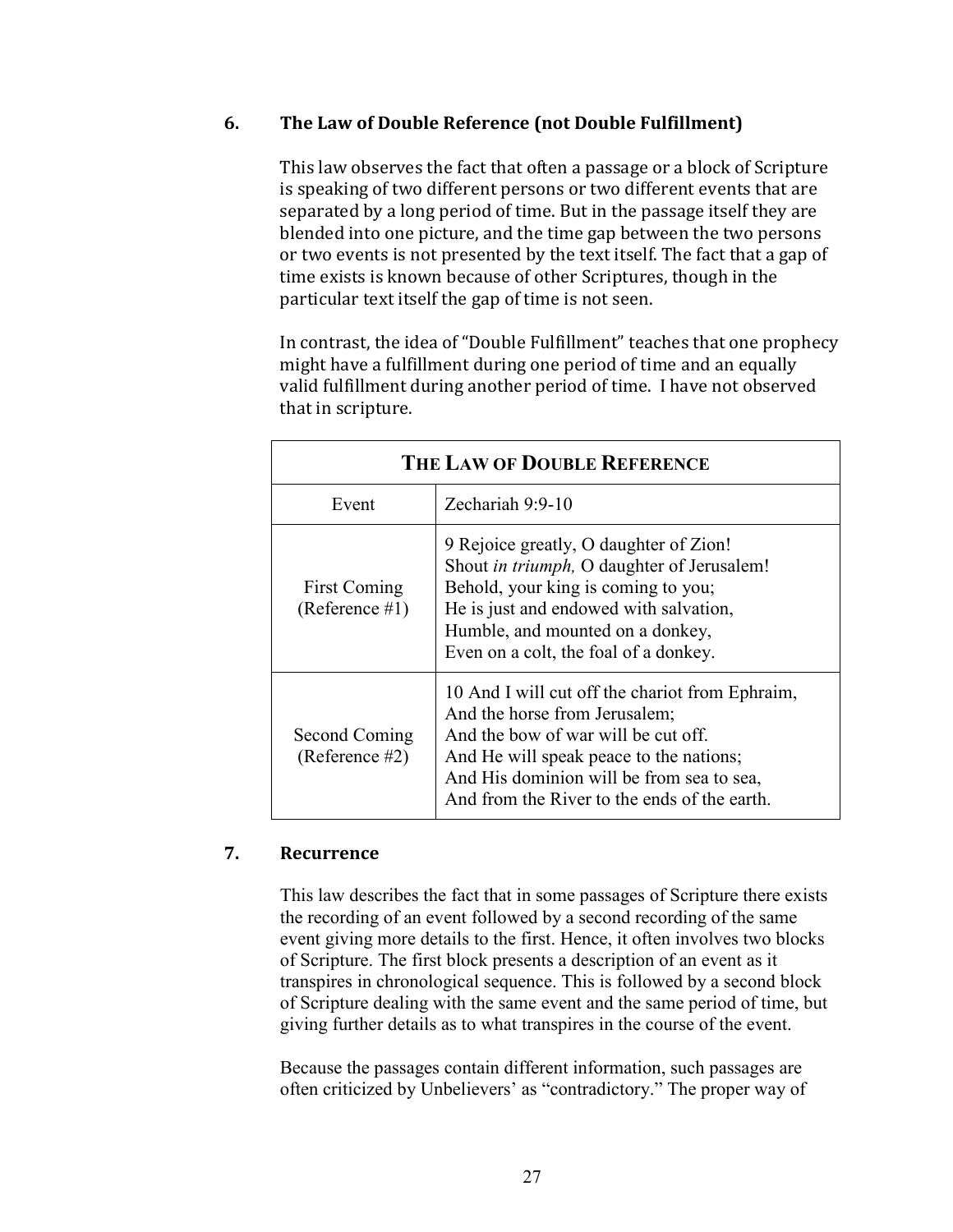handling so-called "contradictions" is to harmonize the total data into a larger picture rather than to hold the passages apart as conflicting. This is especially apparent when one passage immediately follows another. It should be granted that the author deliberately placed the passages in sequence for the purpose of communication, not confusion, as in Genesis chapter 1 and 2, Ezekiel, chapters 38 and 39, and the Four Gospels.

| <b>Matthew:</b><br>Why the dark<br>car was there<br>and its<br>importance |  | Mark:<br>Why the light<br>car was there<br>and its<br>importance |
|---------------------------------------------------------------------------|--|------------------------------------------------------------------|
|                                                                           |  |                                                                  |
| Luke:<br>The chronology<br>and sequence<br>of events                      |  | John:<br><b>The</b><br>conversations<br>that occurred            |

|                                | <b>MATTHEW</b>                                  | <b>MARK</b>                                                       | LUKE                                                | <b>JOHN</b>                                                  |
|--------------------------------|-------------------------------------------------|-------------------------------------------------------------------|-----------------------------------------------------|--------------------------------------------------------------|
| Possible<br>time of<br>writing | A.D. 50-60                                      | A.D. 60-70                                                        | After A.D. 60                                       | About A.D. 90                                                |
| Approach                       | Thematic                                        | Thematic                                                          | Chronological                                       | Thematic                                                     |
| Theme:                         | Mighty King                                     | <b>Obedient Servant</b><br>of the LORD                            | Ideal Son of Man                                    | Divine Son of<br>God                                         |
| Audience                       | Jewish                                          | Roman                                                             | Greek                                               | All men                                                      |
| Need met                       | Jewish<br>Believers:<br>Authoritative<br>source | Romans: Practical,<br>identified with<br>urgent<br>accomplishment | Greeks: Sought ideal<br>man, historically<br>minded | "Believe"<br>"Son of God"                                    |
| Concern                        | "That it might"<br>be fulfilled"                | "Straightway"                                                     | Jerusalem, Gentiles,<br>Women                       | Emphasizes<br>what Jesus said<br>rather than what<br>He did. |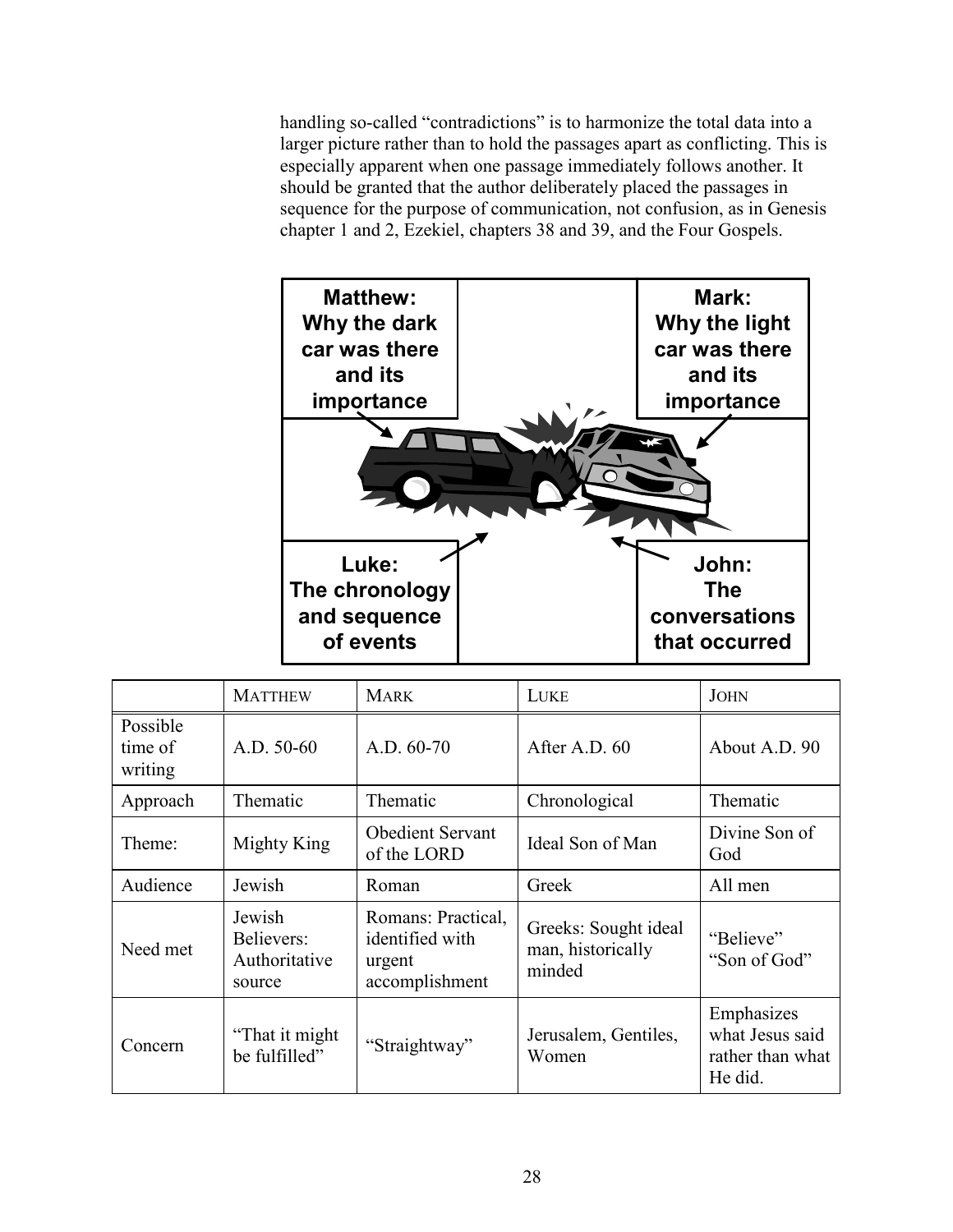#### **8. The Law of Context**

**A Text Apart from its Context is a Pretext**. A verse can only mean what it means in its context and must not be pulled out of its context. When it is pulled out of its context, it is often presented as meaning something that it cannot mean within the context.

Types of Context: literary, historical, cultural geographic, theological

Grant only one meaning (interpretation) to each passage

Example: Psalm 10:4, Psalm 14:1, Psalm 53:1: **There is no God**.

Psalm 10:4 The wicked, in the haughtiness of his countenance, does not seek Him. All his thoughts are, **"There is no God."**

Psalm 14:1 For the choir director. A Psalm of David. The fool has said in his heart, **"There is no God."**

Psalm 53:1 The fool has said in his heart, "**There is no God,"**

#### **9. Interpret the Unclear Passages in Light of Clear Passages**

For example: 1 Timothy 2:14-15 (KJV)

And Adam was not deceived, but the woman being deceived was in the transgression. Notwithstanding she shall be **saved** in childbearing, if they continue in faith and charity and holiness with sobriety.

This is one of the most difficult verses of the New Testament to interpret. The word "saved" has generated at least 4 diverse interpretations. However, we know from other sections of Scripture that the word "saved" cannot be a reference to eternal spiritual salvation. Spiritual salvation is not of works but (Ephesians 2:8-9): **"**For by grace you have been saved through faith; and that not of yourselves, it is the gift of God; not as a result of works, so that no one may boast." See also Romans 11:6, 2 Timothy 1:9, Titus 3:5.

So, wherever you come down on the meaning of this verse you know that it is talking about some kind of physical salvation. That is very clear from other sections of scripture. It is not a reference to spiritual salvation.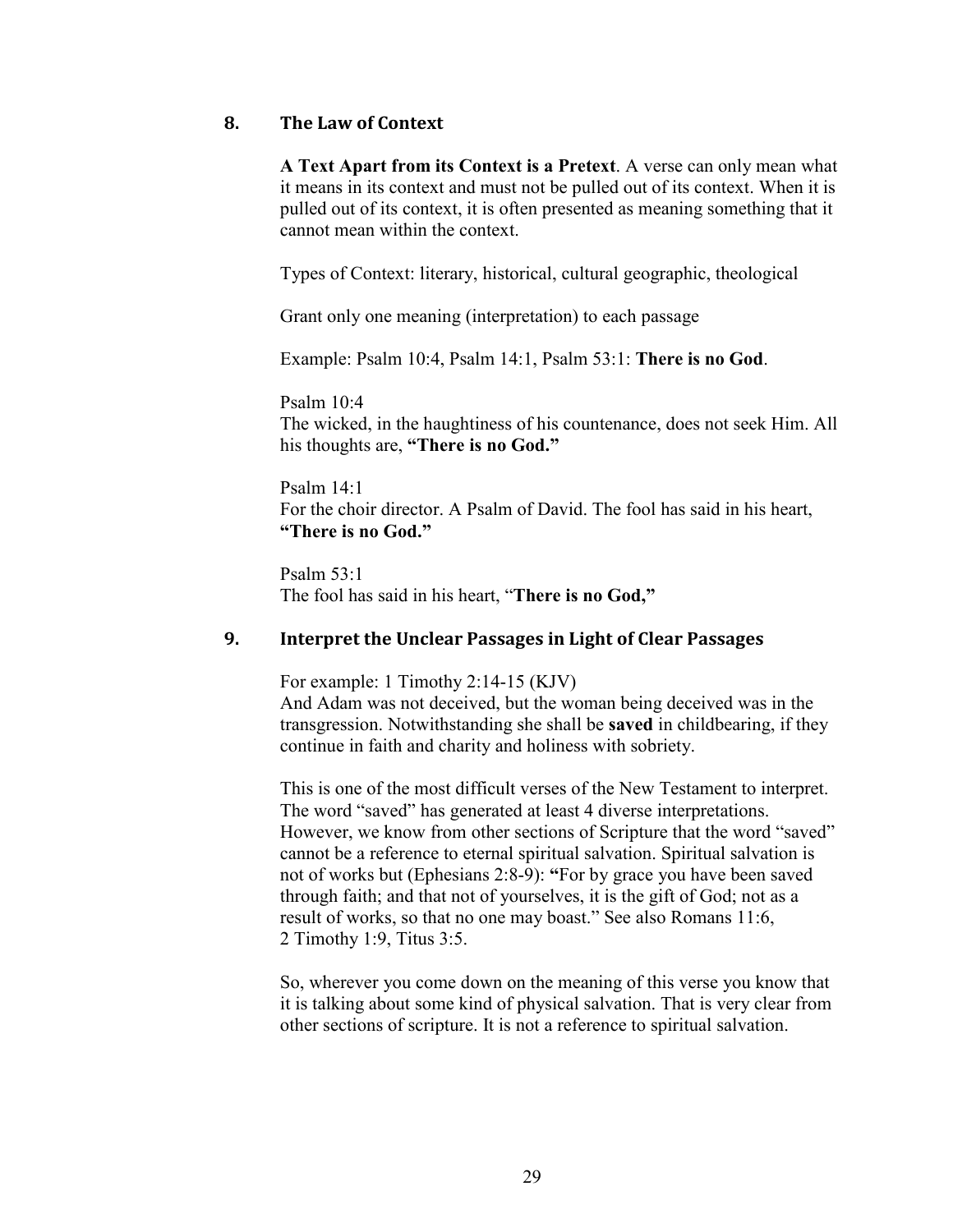## **10. THE KINGDOM OF GOD/HEAVEN (God's Rule)**

**(For further study see MSB040,** *The Parables of the Kingdom***, MSB 182,** *The Eight Mysteries of the New Testament***, Ariel Ministries)**

|    | <b>Title</b>                                                                                                                                                  | <b>Definition</b>                                                                                                                                   | <b>Comments</b>                                                                                                                                                                                                                                                                                                                                                                                                                                                                                                                                                                                                                                                                                                                                                                                                                                 |
|----|---------------------------------------------------------------------------------------------------------------------------------------------------------------|-----------------------------------------------------------------------------------------------------------------------------------------------------|-------------------------------------------------------------------------------------------------------------------------------------------------------------------------------------------------------------------------------------------------------------------------------------------------------------------------------------------------------------------------------------------------------------------------------------------------------------------------------------------------------------------------------------------------------------------------------------------------------------------------------------------------------------------------------------------------------------------------------------------------------------------------------------------------------------------------------------------------|
| 1. | The Eternal<br>or Universal<br>Kingdom                                                                                                                        | God's sovereign<br>and providential<br>rule over His<br>creation                                                                                    | 1. Eternal: stress -- time element: at no time does God ever relinquish<br>His rule over all of creation.<br>2. Universal: stress -- extent of God's control: every single molecule of                                                                                                                                                                                                                                                                                                                                                                                                                                                                                                                                                                                                                                                          |
|    |                                                                                                                                                               |                                                                                                                                                     | creation lies within His control.<br>Proverbs 21:11, Jeremiah 10:18, Psalm 103:19-22, Psalm 145, Daniel<br>4:17, Daniel 6:27, Psalm 90:1-6, Psalm 83:11-15,<br>I Chronicles 29:11-12, Psalm 10:16, Psalm 29:10, Psalm 74:12<br>Acts 17:24                                                                                                                                                                                                                                                                                                                                                                                                                                                                                                                                                                                                       |
| 2. | Spiritual<br>Kingdom                                                                                                                                          | All individuals that<br>have been born-<br>again by the Holy<br>Spirit in all time                                                                  | This term refers to all who place their trust in God from Adam through the<br>Messianic Kingdom (all born again Believers, all saved individuals).<br>Matt. 6:33, 19:16, 23-24; John 3:3-5, Acts 8:12, 14:22, 19:8, 20:25, 28:23,<br>Gal. 5:21, Eph. 5:5, Col. 1:13, 4:11, 1 Thess. 2:12, 2 Thess. 1:5, 1 Cor.<br>$6:9 - 10$                                                                                                                                                                                                                                                                                                                                                                                                                                                                                                                    |
| 3. | Theocratic<br>Kingdom                                                                                                                                         | God's rule over<br>Israel through<br>individual kings.                                                                                              | 1. Mediatorial form: God's rule through mediators -- established by<br>Moses and passed on to Joshua and the Judges.<br>2. Monarchial form: God's rule through Kings -- established from King<br>Saul to King Zedekiah.<br>A. Decline of Monarchial form -- prophets begin to tell of a new and<br>better form to come (Messianic Kingdom)<br>B. End of the Monarchial form -- Babylonian destruction - 586 BCE,<br>2 Chronicles 36 (The Times of the Gentiles extends from 586 BC<br>until the Messianic Kingdom)                                                                                                                                                                                                                                                                                                                              |
| 4. | Messianic or<br>Millennial<br>Kingdom                                                                                                                         | God's literal<br>earthly rule of the<br>world through the<br>personal Messiah.<br>Yeshua will rule<br>sitting on David's<br>throne in<br>Jerusalem. | 1. Messianic: God's rule through the personal Messiah<br>2. Millennial: time emphasis -- 1,000 years, Rev. 20:2-7<br>3. Rooted in the Davidic Covenant: 2 Sam. 7:8-17, 1 Chron. 17:10-16<br>4. Reaffirmed to David's descendant, Yeshua: Matt. 1:1, Luke 1:32<br>5. Major subject of prophecy in Tenach: Psalm 2, 72, Isa 9:6-7, 11:1-16,<br>Jer. 23:5-6, 32:14-17, Ezk. 34:23, 37:24, Hosea 3:4-5, Micah 4:6-8,<br>5:2, Mal. 3:1-4.<br>6. Rejected when offered by John the Immerser and Yeshua: Matt.<br>12:22-50, 3:2, 4:17, 10:5-7, 23:37-39<br>7. To be reoffered during the Tribulation: Rev. 7, 11, 12; Matt. 24:14<br>8. Accepted and established at the end of the Tribulation: Hosea 6:1-3,<br>Isa. 53:1-9, Rom. 11:25-27, Zech. 12:10-13:9, Joel 2:28-32, Isa. 64:1-<br>12, Psa. 79:1-13, Psa. 80:1-19, Rev. 19:11-20:6, Isa. 63:1-6 |
| 5. | Mystery<br>Kingdom<br>Eph. 3:2-10:<br>a truth<br>concealed in<br>Tenach but<br>revealed in<br>the New<br>Covenant<br>for the first<br>time (Col.<br>$1:25-26$ | Conditions on<br>earth during the<br>king's absence.                                                                                                | Explained in the Parables: Mark 4:1-34, Matt. 13:1-53,<br>1.<br>Luke 8:4--18<br>2. Not the Eternal Kingdom -- limited to the time between the First and<br>Second Coming<br>Not the Spiritual Kingdom -- includes believers and unbelievers<br>3.<br>Not the Messianic Kingdom -- the King is present during the<br>4.<br>Messianic Kingdom, the Messianic Kingdom was no mystery<br>Not the Messiah's Congregation --includes the Messiah's body and<br>5.<br>much more<br>The time gap between the First and Second Comings of the Messiah<br>6.<br>is revealed in the Hebrew Scriptures, but not the existence of the<br>Church during that time: Psalm 110:1                                                                                                                                                                                |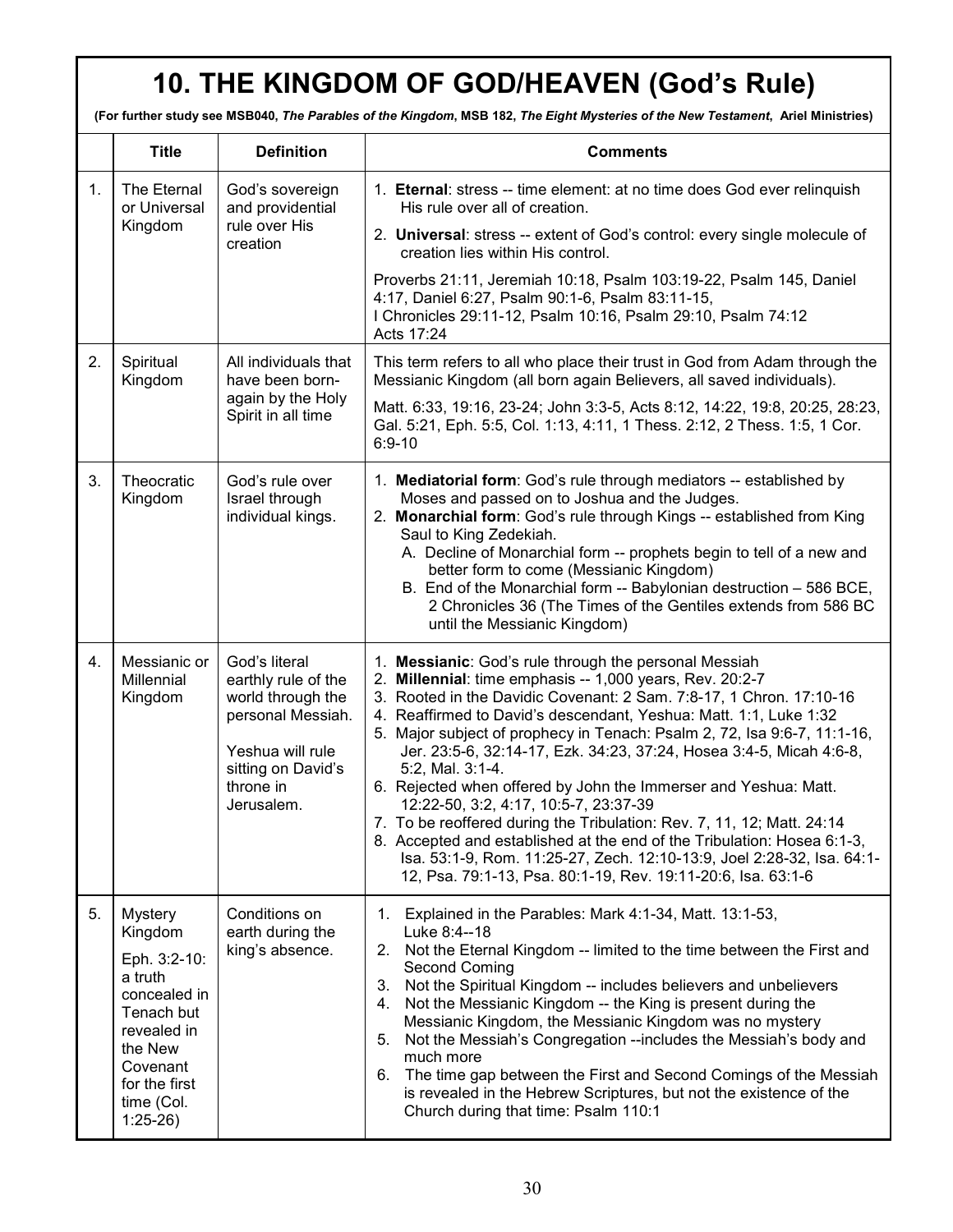#### **11. Chronology**

Chronology is the key to the prophetic revelation as set forth in Daniel and Revelation. (*Footsteps of the Messiah*, *A Study of the Sequence of Prophetic Events*, Fruchtenbaum, Ariel Ministries)

#### **12. The Concept of Mystery (MBS 182)**

The concept bears its ancient sense of a revealed secret, not its modern sense of that which cannot be fathomed or comprehended. … By far the most common meaning in the New Testament is that which is so characteristic of Paul, namely, a Divine truth once hidden, but now revealed in the gospels. Rom. 16:25 might almost be taken as a definition of it  $\ldots$ <sup>11</sup>

Romans 16:25 Now to Him who is able to establish you according to my gospel and the preaching of Jesus Christ, according to the revelation of **the mystery which has been kept secret for long ages past,**

Content of plan of history

latter days events: Da. 2:18–19, 27–30, 47

kingdom of God: Mt 13:11; Mk 4:11; Lu 8:10

salvation plan in Christ: Ro 11:25–26; 16:25–26; 1 Co 2:7; 4:1; Eph 1:9; 3:3–10; 6:19; Col 1:26–27; 2:2; 4:3; 1 Ti 3:9, 16; Re 10:7

symbols: Eph 5:31:32; Re 1:20; 11:8; 17:5, 7

various teachings: 1 Co 13:2; 14:2; 15:51

working of evil: 2 Th. 2:7; Re 17:5, 7

understanding of: Da. 2:28; Mt 13:11; 1 Co 2:6-12; Eph 3:4-5<sup>12</sup>

<u>.</u>

<sup>11</sup> Orr, J., *The International Standard Bible Encyclopedia* (electronic ed.)

<sup>12</sup>*The NASB Topical Index* 1998 (electronic ed.). La Habra, CA: The Lockman Foundation.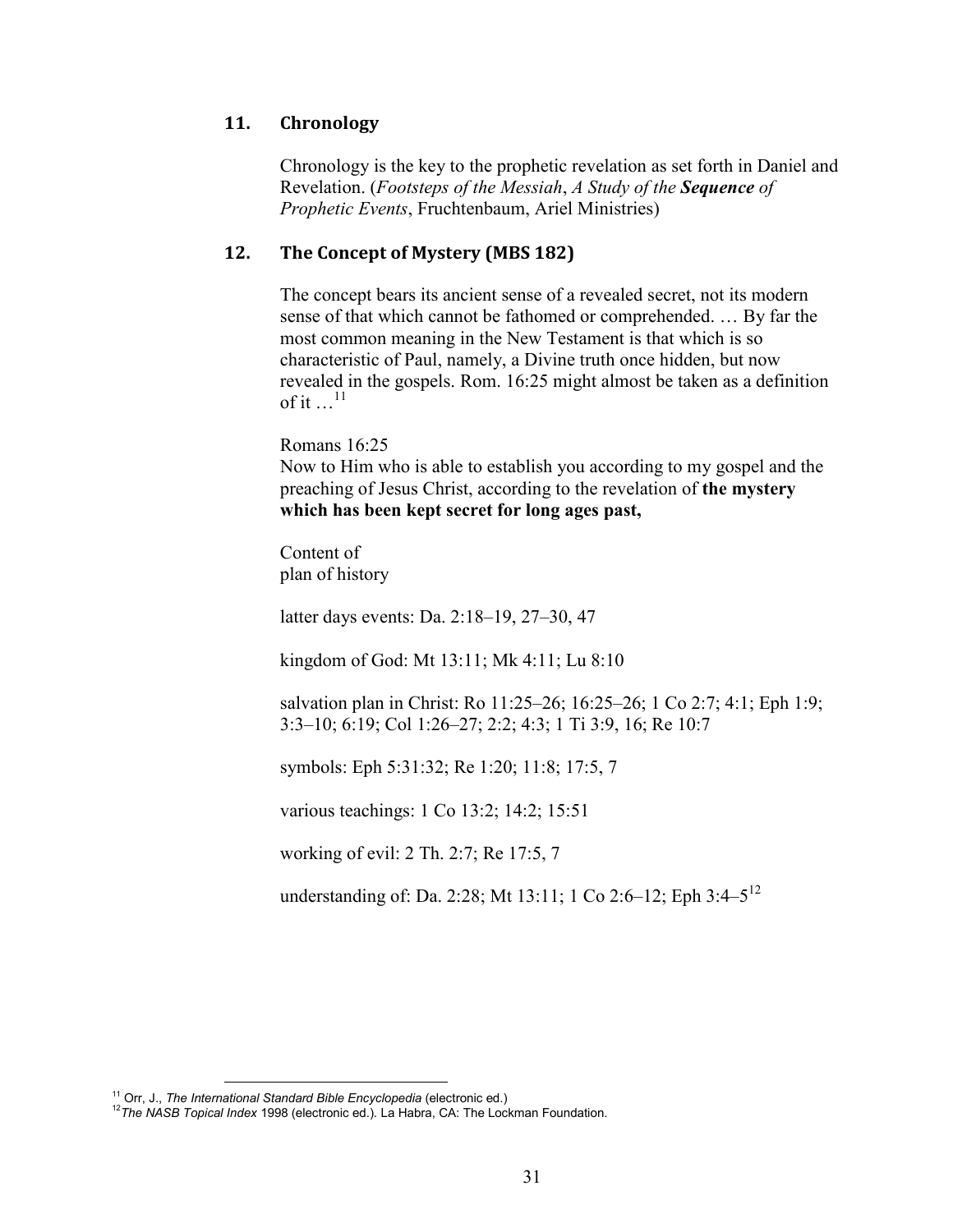#### **13. Dispensationalism vs Covenant Theology (MBS 041)**

#### **Definition of a Dispensation (Classical Point of View):**

**Ryrie** (Revised Classical Dispensationalist): a distinguishable economy in the outworking of God's purpose (Dispensationalism pg. 28).

**Fruchtenbaum** (Revised Messianic Classical Dispensationalist): Dispensations are separate periods of time in which God dispenses His will in a specific and unique way, **based on a covenant** upon which a particular dispensation is founded (The Dispensations of God, pg. 4).

**Commonalities:** Authority of Scripture, Dispensations, Uniqueness of the Church, Practical Significance of the Universal Church, Significance of Biblical Prophecy, Futurist Premillennialism, The Imminent Return of Christ, A National Future for Israel, Consistent Literal Hermeneutics

Definition Hermeneutics: the science and art of interpretation (science: gathering the data, art: what does it all mean and how does it fit together)

**Ryrie's Dispensations** (Dispensationalism pg. 54):

| Genesis 1:3-3:6          |
|--------------------------|
| Genesis 3:7-8:14         |
| Genesis 8:15-11:9        |
| Genesis 11:10-Exd. 18:27 |
| Exodus 19:1-John 14:30   |
| Acts 2:1-Rev. 19:21      |
| Revelation 20:1-15       |
|                          |

**Fruchtenbaum's Dispensations** (The Dispensations of God, pg. 2):

| Innocence or Freedom                              | Genesis 1:28-3:8        |
|---------------------------------------------------|-------------------------|
| Conscience or Self-Determination Genesis 3:9-8:14 |                         |
| Civil Government                                  | Genesis 8:15-11:32      |
| Promise or Patriarchal Rule                       | Genesis 12:1-Exd. 18:27 |
| Law                                               | Exodus 19:1-Acts 1:26   |
| Grace                                             | Acts 2:1-Rev. 19:21     |
| Kingdom or Millennium                             | Revelation 20:1-10      |

#### **Dispensationalism is a hermeneutical approach more than a theology:**

 "Classic Dispensationalism is a result of **consistent application** of the basic hermeneutical principle of **literal, normal or plain interpretation** (Dispensationalism, pg. 85)."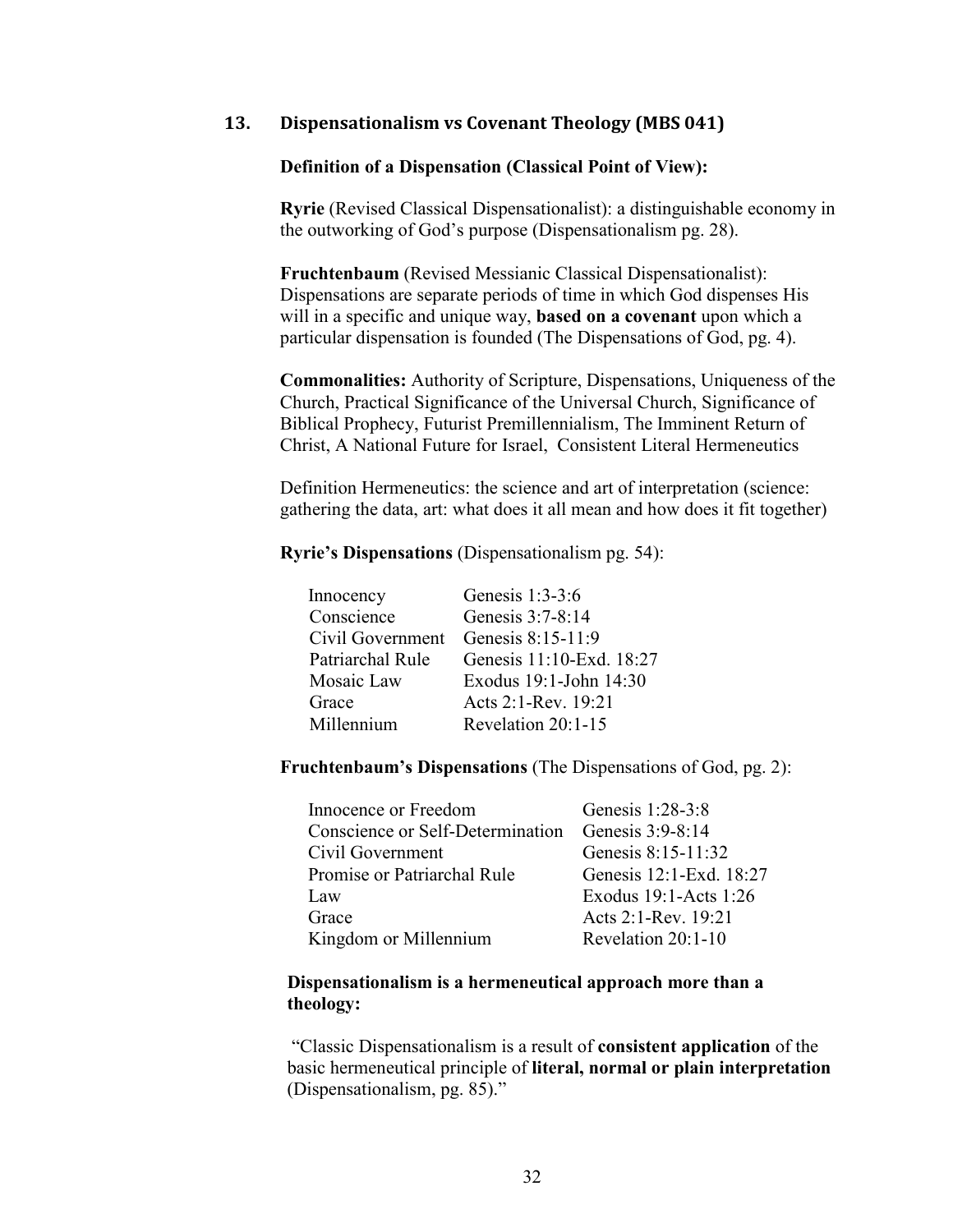#### **14. The Golden Rule of Interpretation**

#### **The Golden Rule of Interpretation: Dr. D. L. Cooper**

When the plain sense of scripture makes common sense, seek no other sense; therefore, take every word at its **primary, ordinary, usual, literal meaning** *unless* the facts of the immediate *context*, studied in the light of *related passages* and *axiomatic* and *fundamental truths*, indicates otherwise.

**In other words:** The text of the Bible is to be taken exactly as read unless there is something significant in the context indicating that the statement should be taken some other way than literally, that is, as a symbol or figure of speech.

#### **KEY WORDS**

*Unless:* The plain meaning is not always the intended meaning John 10:7-9, "I am the door…," Luke 13:32, "Go tell (Herod) that fox  $"$ 

Symbols and figures of speech are recognized.

*Context:* Context is king. The Bible only teaches one thing if kept in context.

The Bible states 14 times that "There is no God."

Psalm 53:1 For the choir director; according to Mahalath. A Maskil of David. The fool has said in his heart, "**There is no God**," They are corrupt, and have committed abominable injustice; there is no one who does good.

*Related Passages (cross references):* the range of context: word  $\rightarrow$ phrase  $\rightarrow$  sentence  $\rightarrow$  paragraph  $\rightarrow$  chapter  $\rightarrow$  biblical book  $\rightarrow$  Bible  $\rightarrow$ culture

*Axiom (atic)*: A self-evident or universally recognized truth<sup>\*</sup> Gravity exists.

*Fundamental:* An essential or necessary part<sup>\*</sup> God is One.

<u>.</u>

<sup>\*</sup> *The American Heritage® Dictionary of the English Language*, Third Edition copyright © 1992 by Houghton Mifflin Company Electronic version licensed from InfoSoft International, Inc All rights reserved.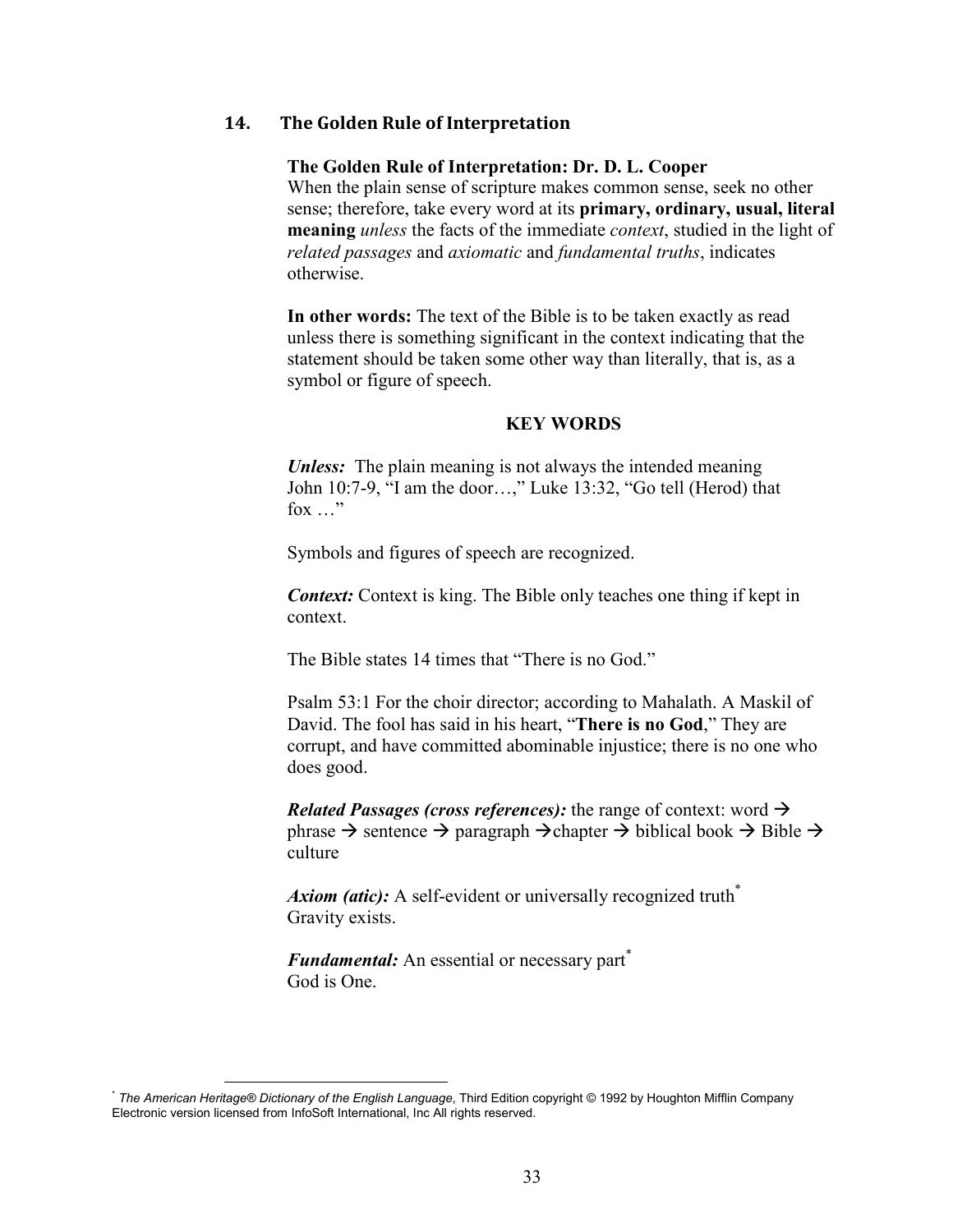#### **15. Some (of many) Incorrect Alternatives to the Golden Rule**

1) **Allegorical Interpretation:** A story, picture, or play employing the representation of abstract ideas or principles by characters, figures, or events in narrative, dramatic, or pictorial form.<sup>13</sup> An allegory is a symbolical narrative. The interpreter resorts to symbolism that may or may not be there. **Symbolism (often subjective) is supreme.** 

2) **Devotional/Mystical Interpretation:** The method of interpreting Scripture which places emphasis on the edifying aspects of Scripture, and interpreting with the intention of developing the spiritual life.<sup>14</sup> **Personal experience is the final authority.** The Word of God is incomplete without personal experience.<sup>15</sup>

3) **Liberal Interpretation (Rationalism): The mind of man is supreme**. "… whatever is not in harmony with educated mentality is to be rejected."<sup>16</sup>

4) **!eo-Orthodoxy: The "encounter" is supreme**; the Bible only contains the Word of God. A Divine encounter determines what the Word of God is and what is subjectively true to each individual.<sup>17</sup>

5) **Heilsgeschichtliche School:** Religious authority is grounded on 1) the experience of **regeneration** 2) the history and fact of the **church** 3) **Scripture**. <sup>18</sup> (not Sola Scriptura: Latin—by Scripture alone)

#### 6) **Rudolf Bultmann and the New Hermeneutic:**

**Form Criticism**—"The aim of form-criticism is to determine the original form of a piece of narrative, a dominical saying or a parable. In the process we learn to distinguish secondary additions and forms, and these in turn lead to important results for the history of the tradition."<sup>19</sup>

**Demythologization**—Reducing the New Testament, with the exception of the Passion, to basic elements of myth, which then have application to contemporary concerns.<sup>20</sup>

7) **Traditionalism**: **The religious authorities are supreme**; additional truth comes through tradition (Rabbinic Judaism, Catholicism).

<sup>&</sup>lt;u>.</u> <sup>13</sup> *The American Heritage® Dictionary of the English Language*, Fourth Edition Copyright © 2000 by Houghton Mifflin Company

<sup>14</sup> Ramm, Bernard, *Protestant Biblical Interpretation* (Grand Rapids: Baker Book Co.) 1970, pg. 60

<sup>15</sup> Fruchtenbaum, Dr. A. G., *How to Interpret the Bible,* HaDavar Messianic Ministries, School of Biblical and Jewish Studies

<sup>16</sup> Ramm, Bernard, *Protestant Biblical Interpretation* (Grand Rapids: Baker Book Co.) 1970, pg. pg 63

<sup>17</sup> Fruchtenbaum, Dr. A. G., *How to Interpret the Bible,* HaDavar Messianic Ministries, School of Biblical and Jewish Studies <sup>18</sup> Ramm, Bernard, *Protestant Biblical Interpretation* (Grand Rapids: Baker Book Co.) 1970, pg. 79

<sup>19</sup> Wikipedia, the free encyclopedia © 2001-2006

<sup>20</sup> *The Columbia Electronic Encyclopedia* Copyright © 2004, Columbia University Press, Licensed from Columbia University Press. All rights reserved.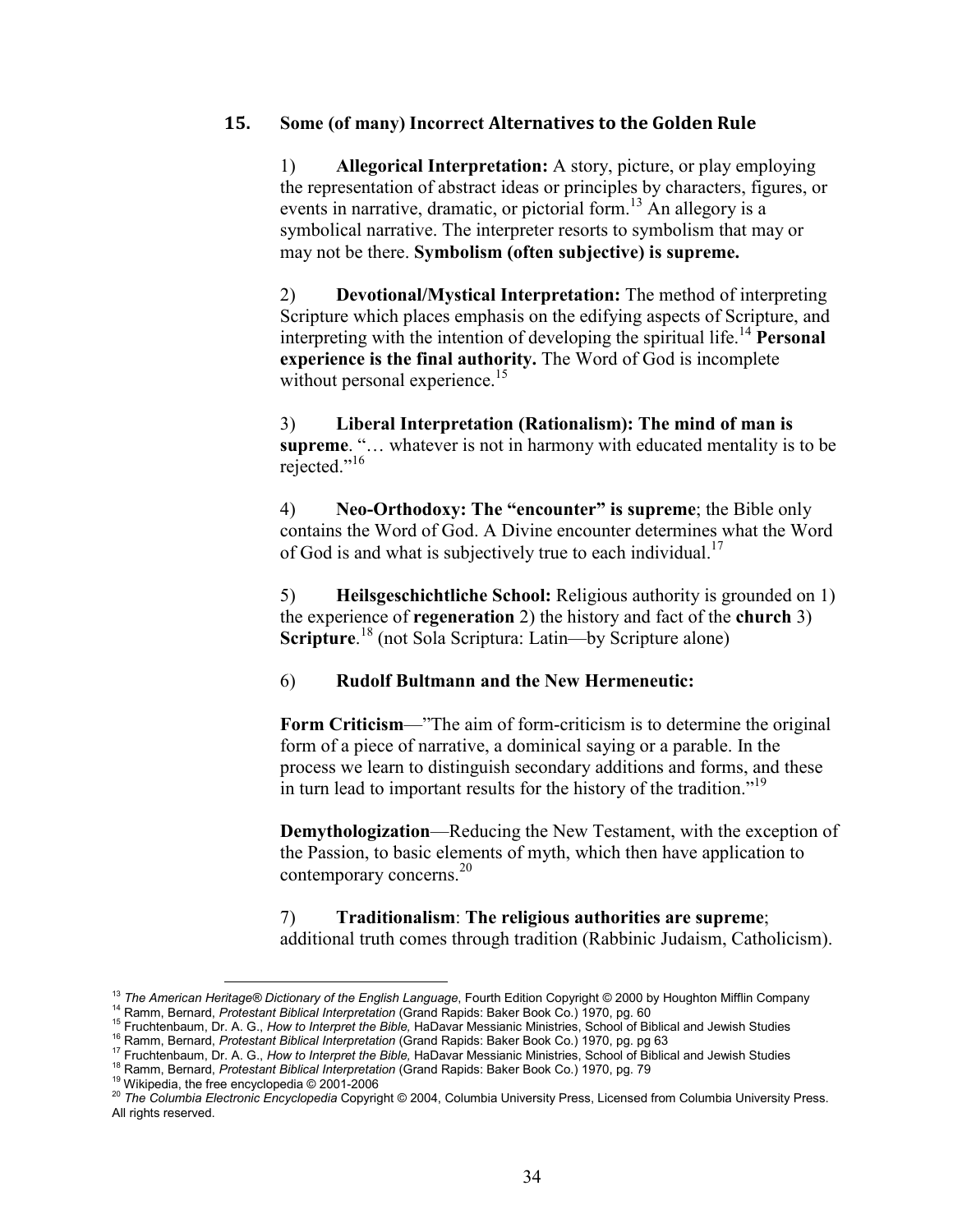#### **16. Results of the dispensational approach:**

**God administers His program** in different ways at during different times, i.e. pre-law time, Mosaic law time, church age, Messianic Kingdom, eternal state.

**Salvation by grace through faith for all men in all times.** 

**The different dispensations are not different ways of salvation.** 

**Content or expression of faith varies** according to the dispensation (often misunderstood as various ways of salvation). The outer, day-to-day expression of an individual's faith is related to sanctification (spiritual growth) not justification (spiritual salvation):

**The Old Testament Believer**, saved by grace through faith, expressed his faith through obedience to the commands of God revealed to his dispensation. (Gen. 15:6; Gen. 26:5)

**The New Testament Believer**, saved by grace through faith, expresses his faith through obedience to the Law of Christ (Galatians 6:2, Romans 8:2, I Corinthians 9:21).

The law of Christ consists of every applicable command in the New Testament.

**Distinction** maintained between Israel and the Church, the Church has not replaced Israel.

**Clear separation** is maintained between the characteristics and purposes of the Abrahamic Covenant and the characteristics and purposes of the Mosaic Covenant.

| Covenant  | Characteristics              | Purpose                 |
|-----------|------------------------------|-------------------------|
| Abrahamic | Eternal and                  | The Place of Spiritual  |
|           | Unconditional                | <b>Blessing</b>         |
| Mosaic    | Temporary and<br>Conditional | Temporary Administrator |
|           |                              | of the Abrahamic        |
|           |                              | Covenant                |

**Consistency in interpretation**. When a consistent hermeneutic is used all the various concepts, actions, prophecies, and books of the Bible fit together like the pieces of a wonderful jigsaw puzzle. Consistency of interpretation allows the student of the Bible to identify where each piece fits in.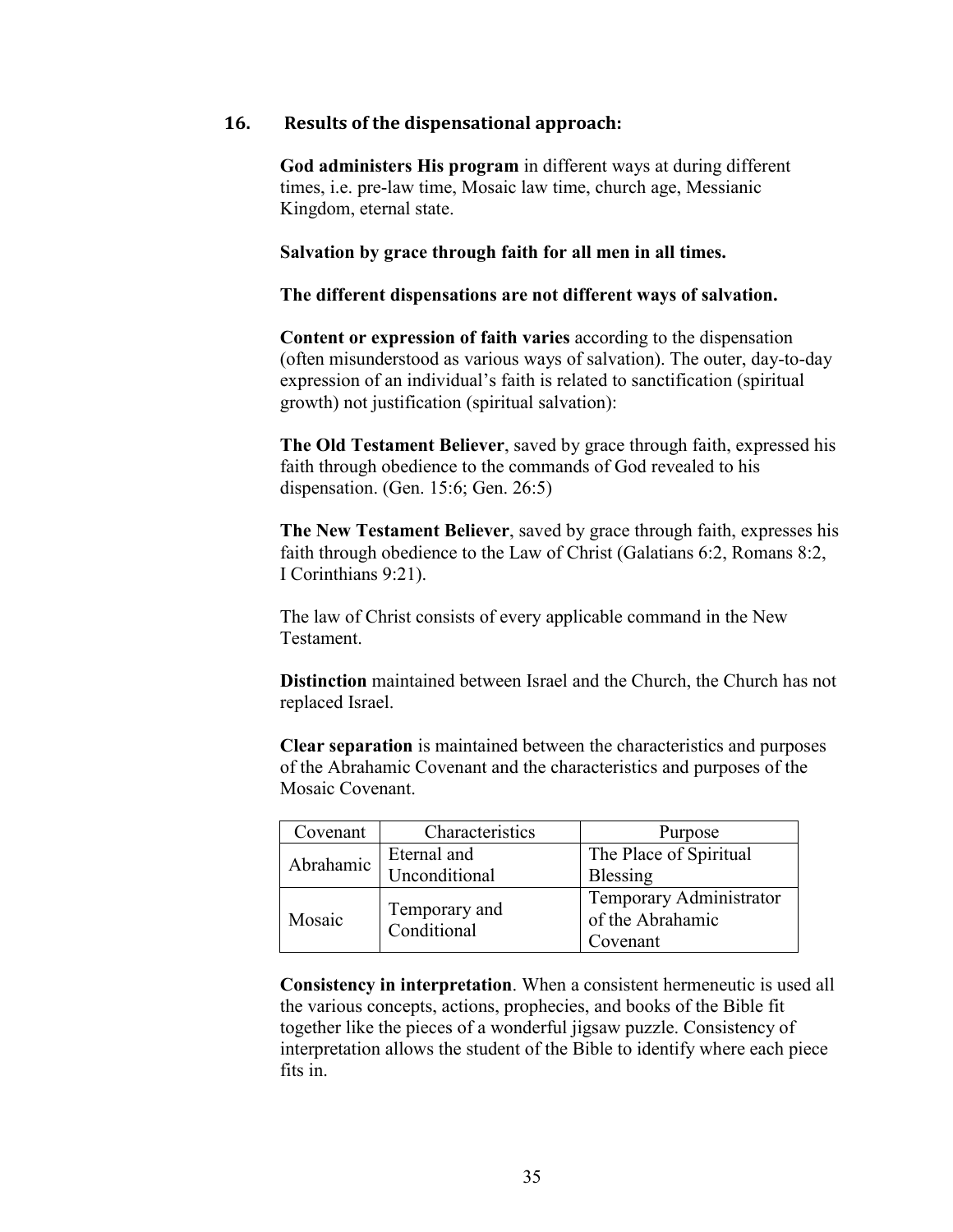## **17. The Alternative to Dispensationalism**

# **Covenant Theology**

From Wikipedia, the free encyclopedia

**Covenant Theology** (also known as **Covenantalism** or **Federal theology** or **Federalism**) is a conceptual overview and interpretive framework for understanding the overall flow of the Bible. Covenantalism uses the theological concept of "**Covenant**" as an organizing principle for Christian theology.

## **General description**

Typically, Covenant Theology views the history of mankind's redemption from sin under the framework of three over-arching theological covenants:

- **the Covenant of Redemption**
- **the Covenant of Works**
- **the Covenant of Grace**

These three covenants are called "theological covenants" because they are not explicitly presented as such in the Bible, although covenantalists see them as theologically implicit.

Covenant Theology teaches that God has established two covenants with mankind and one within the Godhead to deal with how the other two relate.

**The Covenant of Redemption**, is the agreement beyond time and within the Godhead that the Father would appoint the Son Jesus Christ to live a perfectly acceptable substitutionary life and die an undeserved death on behalf of, and as a covenantal representative for, those who would sin but would trust in Christ as their covenantal substitutionary representative.

**The Covenant of Works** was made in the Garden of Eden between God and Adam who ultimately represented all mankind in a covenantal sense. (Romans 5:12-21) It promised life for obedience and death for disobedience. Adam and ultimately all mankind failed to live as God intended and stood condemned. Adam disobeyed God and broke the covenant, and so the Covenant of Grace was made between God and all of mankind.

**The Covenant of Grace**, promised eternal blessing for all people for trusting in the successive promises of God and ultimately for accepting Christ as a substitutionary covenantal representative. It is the historical expression of the eternal covenant of redemption and covenant theologians see Gen 3:15 as the historical beachhead for the covenant of grace.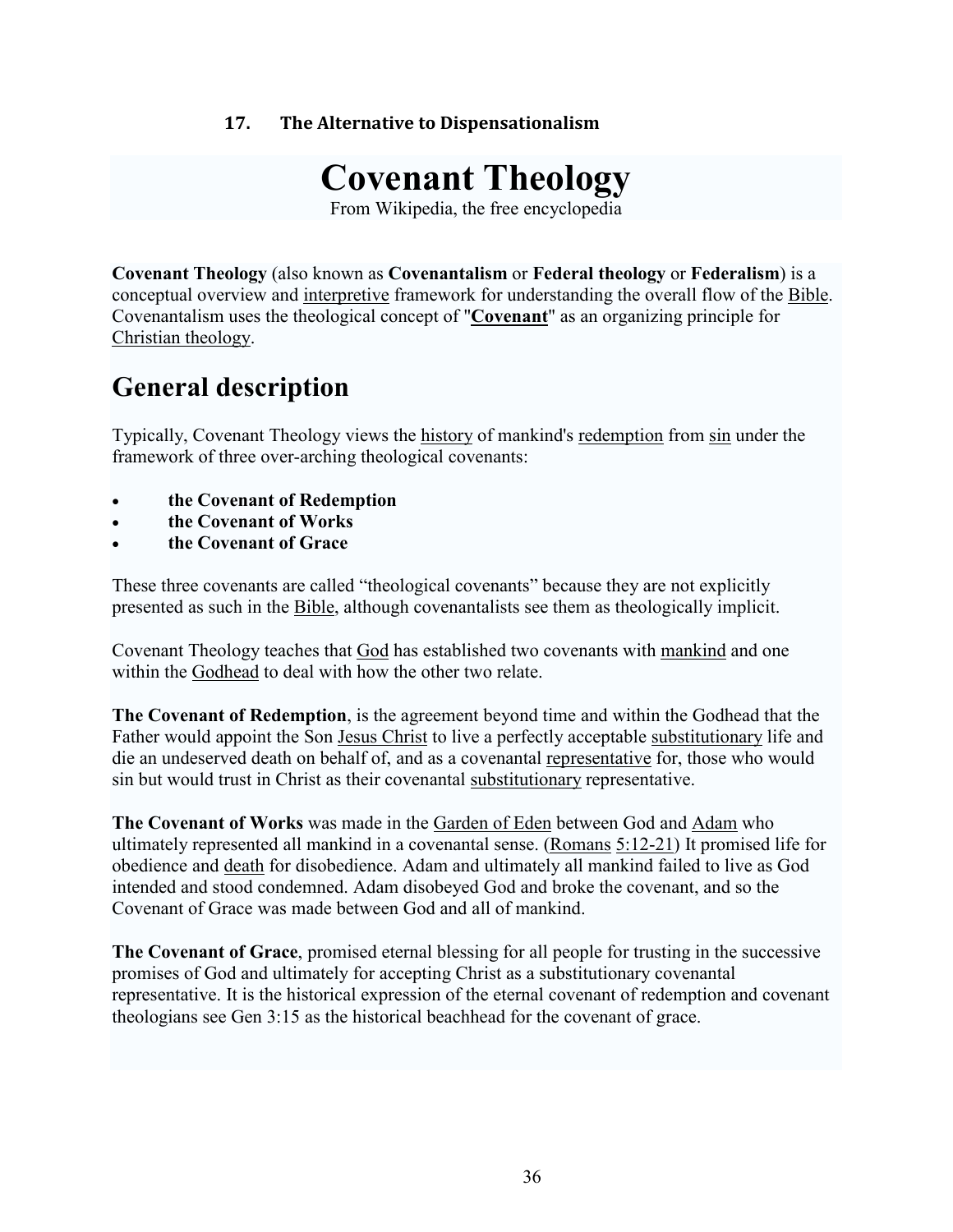The Covenant of Grace became the basis for all future covenants that God made with mankind such as with **!oah** (Gen 6, 9), with **Abraham** (Gen 12, 15, 17), with **Moses** (Ex 19-24), with **David** (2 Sam 7), and finally in the New Covenant fulfilled and founded in Christ. These individual covenants are called the "biblical covenants" because they are explicitly described in the Bible. Under the Covenantal overview of the Bible, submission to God's rule and living in accordance with his moral law (expressed concisely in the Ten Commandments) is a *response* to grace - never something which can earn God's acceptance (legalism). Even in his giving of the Ten Commandments, God introduces his law by reminding the Israelites that he is the one who brought them out of slavery in Egypt (grace).

Regarding frameworks for viewing the Bible, Covenantalism stands in direct contrast to **Dispensationalism**. Regarding the theological status of modern day Jewish people Covenantalism is often referred to by its detractors as **Supersessionism** or **Replacement theology** due to the perception that it teaches that God has abandoned the promises made to the Jews and has replaced the Jews with Christians as His Chosen People in the earth. Defenders of Covenant Theology deny that God has abandoned his promises to Israel, but see the fulfillment of the promises to Israel in the person and the work of the Messiah, Jesus of Nazareth, who established the church in organic continuity with Israel, not a separate replacement entity.

Covenant theology is a prominent feature in Protestant theology, especially in churches holding a reformed view of theology such as the Reformed churches and some Presbyterian churches and, in different forms, some Methodist churches and in some Baptist churches.

## **Critics of Covenant Theology**

Critics of Covenant Theology believe it has serious weaknesses. Some of them are the following:

- It speaks of two (or three) covenants not mentioned as such in Scripture, i.e. works, grace, redemption.
- Its emphasis on the organic unity of all postlapsarian covenants (e.g. the Abrahamic and the Mosaic covenants) seems to deemphasize the distinctions between them.
- It does not recognize the distinction between the gospel of grace and the gospel of the kingdom.
- It does not distinguish between Israel and the New Testament Church in sharp contrast.
- It uses symbolic, typological, and eschatological interpretations of Scripture that is not perceived to be consistent with a literal hermeneutic.
- The continued application of the Old Testament moral law for the believer is seen as placing the believer "under the law," in contradiction with the teachings of the Apostle Paul.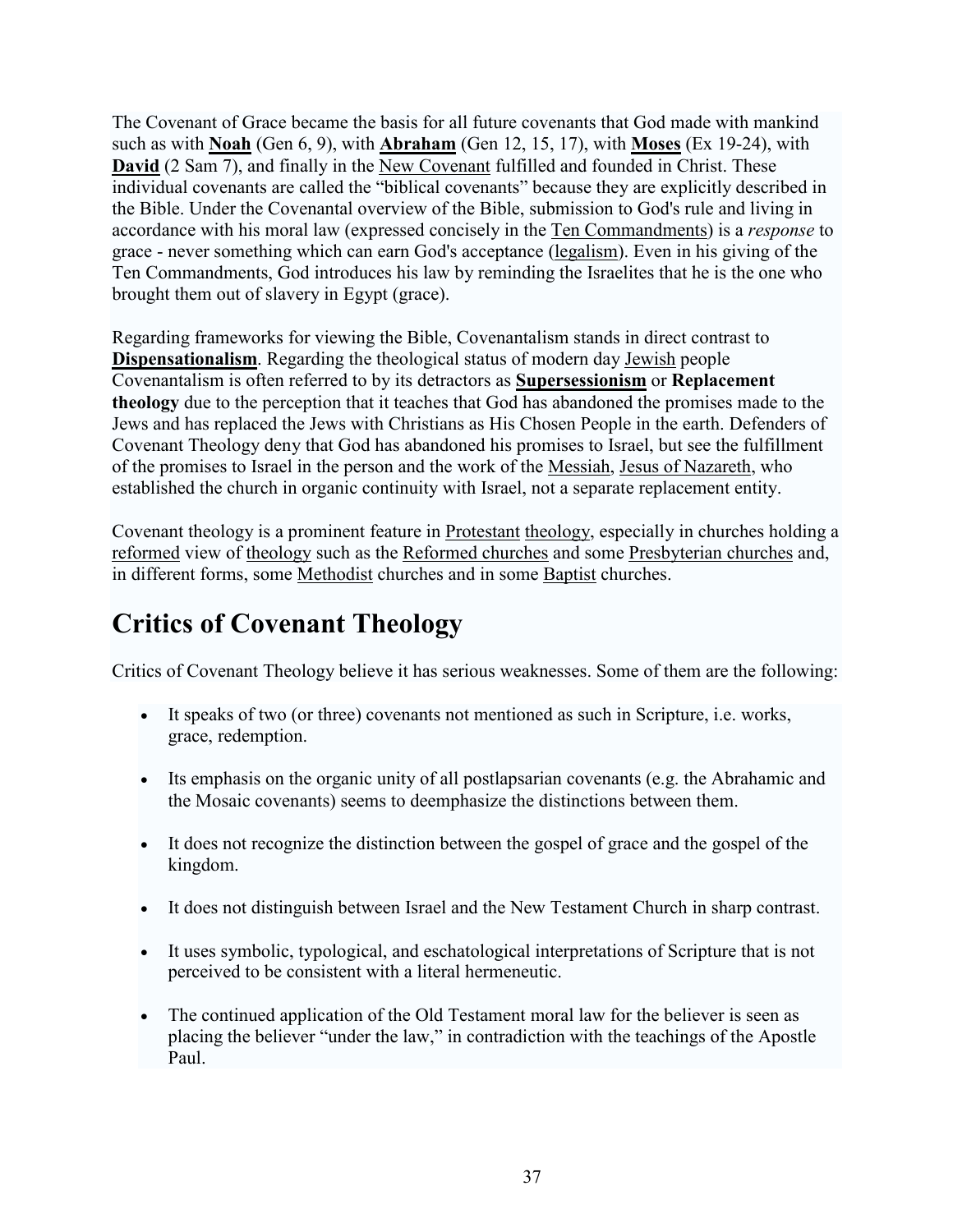| <b>New Covenant Usage of Passages in Tenach</b> |                                                            |                                                                                   |                                                  |
|-------------------------------------------------|------------------------------------------------------------|-----------------------------------------------------------------------------------|--------------------------------------------------|
| <b>Rabbinic Term</b>                            | <b>Usage</b>                                               | <b>Verse Quoted</b>                                                               | <b>Example</b>                                   |
| P'shat<br>(Plain Sense,<br>Literal)             | <b>Literal Prophecy plus</b><br><b>Literal Fulfillment</b> | Micah 5:2<br>(Birth of<br>Messiah)                                                | Matt. 2:5-6<br><b>Prophet</b><br>(singular)      |
| <b>Remez</b><br>(Allegory and<br>Philosophy)    | <b>Literal Prophecy plus</b><br><b>Typical Fulfillment</b> | <b>Hosea 11:1</b><br>(The Exodus)                                                 | Matt. 2:15<br><b>Prophet</b><br>(singular)       |
| D'rash<br>(Aggadic or<br>Homiletical)           | <b>Literal Prophecy plus</b><br><b>Application</b>         | Jer. 31:15<br>(Babylonian<br>Captivity)                                           | Matt. 2:17-18<br><b>Prophet</b><br>(singular)    |
| Sod<br>(Mystical)                               | <b>Summation</b>                                           | <b>None</b><br>(Summary of all<br>that the Tenach<br>taught about the<br>Messiah) | <b>Matt. 2:23</b><br><b>Prophets</b><br>(plural) |

## **18. Four ways the Old Testament uses the New Testament (MBS 134)**

The principle to use is that whenever you see New Testament quoting the Old, go back to the Old Testament and look at the context of the original quote. You can tell by the context whether it's literal prophecy following by literal fulfillment, whether it's literal, historical event that becomes a type of New Testament event, whether it's got only one point of similarity therefore it's an application, if you can't find such a quotation it's probably a summation of what the prophets did say.

## **19. Four types of Messianic Prophecy (MBS 134)**

| The Four Types of Messianic Prophecy |                                                                    |                              |  |
|--------------------------------------|--------------------------------------------------------------------|------------------------------|--|
| <b>Type</b>                          | <b>Explanation</b>                                                 | <b>Example</b>               |  |
| <b>First Coming</b>                  | <b>Deals strictly with First</b><br>Coming                         | Isaiah 7:14                  |  |
| <b>Second Coming</b>                 | <b>Deals strictly with Second</b><br>Coming                        | Isaiah $2:1-4$               |  |
| <b>Blend</b>                         | Combines the two comings of<br>the Messiah into one picture        | Isaiah 9:5-7<br>Isa. 11:1-12 |  |
| <b>Complete Career</b>               | <b>Covers the First Coming, the</b><br>Interval, the Second Coming | Psalm 110                    |  |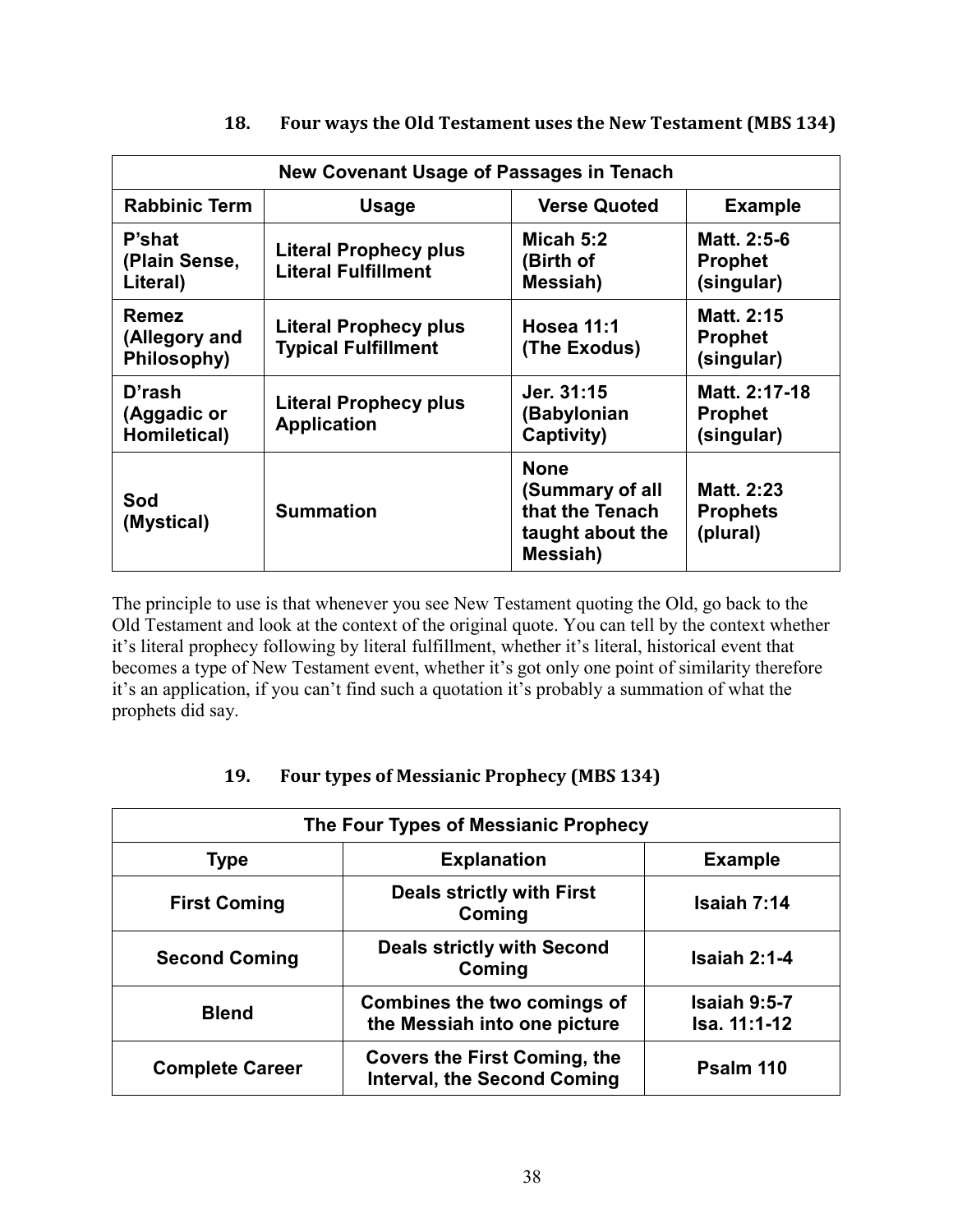## **20. Paradox (A both/and rather than either/or viewpoint)**

## **We cannot impose 21st century, western modes of thought on an ancient Middle Eastern document. Learn to love paradox.**

Excerpted from "Thinking Biblically Takes Both Hands," November 2006 by Lois Tverberg, En-Gedi Resource Center

Many have seen the musical *Fiddler on the Roof* and recall that the father, Tevia, had an amusing habit of chewing over every issue with several rounds of, "*On the one hand... but on the other hand...!"* This habit of looking at things in terms of two contrasting viewpoints is distinctly Jewish, and a part of their Eastern-thinking culture. Often the two points of view are left unresolved and simply accepted as a paradox. Western-thinking Christians, however, often struggle to find systematic treatment of every issue, and are frustrated by how the Bible sometimes seems to be contradictory. Rather than trying to make the Bible more logical by Western standards, we'll have a deeper understanding of it if we learn to read it with "both hands," as Jesus, Paul and Jews over the ages have done.

## Paradoxes throughout Bible

If you think about it, many of the most important truths of the Bible are paradoxical. God is both omniscient, but yet He is present at certain times in a unique way, like at the burning bush. Jesus is both fully human and fully God. God is loving and in control, and yet he allows tragedy and injustice to take place. And, Jesus' words often come in paradoxes. He says that "if anyone wants to be first, he must be the very last" (Mk. 9:35) and that "he who loves his life will lose it, while he who hates his life will keep it for eternity." (Jn. 12:25)

When Western-thinkers find a paradox in the Bible, they often are tempted to resolve the conflict by rejecting one side for the other. For instance, the question of whether humans have free will or whether our actions are predestined has divided Christians for centuries. Some reject free will entirely, as if humans are only puppets in God's hands. Others reject the idea that God is in control, imagining that God is wringing his hands in heaven, hoping that in the end everything will come out OK. Many churches have divided over these issues.

In contrast, the rabbinic answer was simply, "God foresees everything, yet man has free will." Their observation was that passages in Scripture actually support both points of view. Pharaoh hardened his own heart, and yet God hardened his heart. (Ex. 7:3, 13; 8:15) God foresaw that it would take 400 years for the Canaanites to become so evil that he would evict them from their land (Gen. 15:16). But he also offered the choice to the Israelites to take on his covenant or not. (Dt. 30:19) Amazingly, the rabbis simply embrace the two ideas in tension with each other rather than needing to seek resolution. By doing so, they are actually being true to the text by not ignoring passages that don't fit their theology. They assume that God alone can understand some things.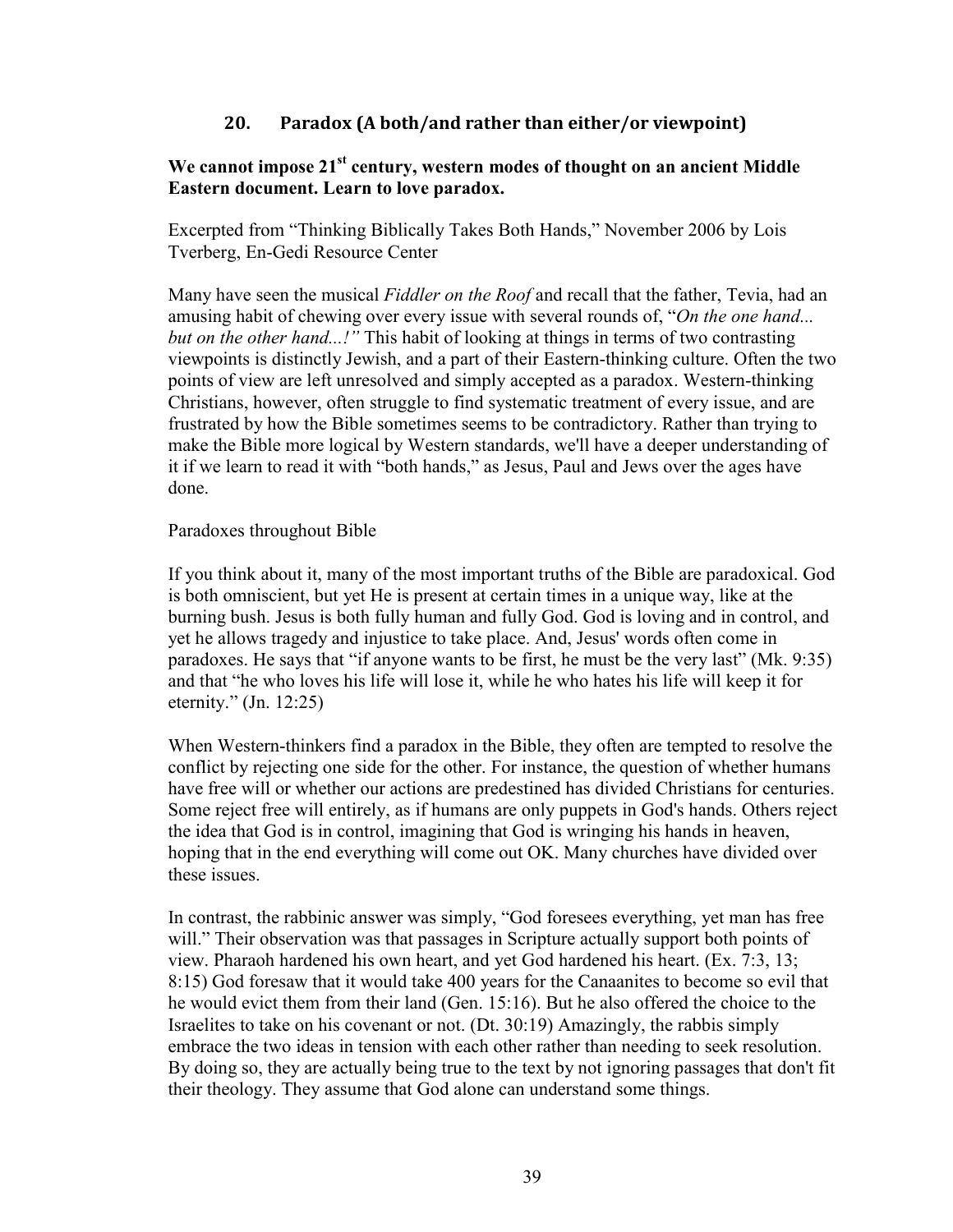## **21. The Boundary for Interpretation**

1 Corinthians 4:6

Now these things, brethren, I have figuratively applied to myself and Apollos for your sakes, so that in us **you may learn not to exceed what is written**, so that no one of you will become arrogant in behalf of one against the other.

## **22. Messianic Kingdom (MBS 017, 018, 024)**

Definition: The literal, 1,000 year (Millennial) earthly reign of the Messiah following the Tribulation period in fulfillment of the Abrahamic, Davidic, Land, and New Covenants. **Do not overlook the Kingdom!!!** 

#### **Designations:**

The World to Come—Hebrews 2:5

The Kingdom—Psalm 145:13 Kingdom of Heaven—Matthew 6:10 Kingdom of God—Luke 19:11 Kingdom of Christ—Revelation 11:15 The Regeneration—Matthew 19:28 The Times of Refreshing—Acts 3:19

## **23. God will not spoon-feed us**

Proverbs 2:1-5

My son, if you will receive my words And treasure my commandments within you, Make your ear attentive to wisdom, Incline your heart to understanding; For if you cry for discernment, Lift your voice for understanding; If you seek her as silver And search for her as for hidden treasures; Then you will discern the fear of the Lord And discover the knowledge of God.

The Bible is a non-systematic book in the sense that it is not arranged in or involves an ordered system like a systematic theology textbook. In contrast modern, western thinking is systematic. This means you will have to work hard to find all the data on a particular subject. This is what God desires of us. You must study the Bible thoroughly in order to understand it fully.

## **24. You should be very familiar with Jewish thought and culture.**

The Old Testament and the New Testament comprise one book. Do not become biased toward one or the other as many seminaries, Bible schools, and churches are. Avoid that error. In addition, do not get sucked in to Rabbinism! Rabbinic thought is very helpful but you must find the gems among the coal, and there is a lot of coal. I have encountered far too many Believers who want to become "Jewish" or "more Jewish" by adopting rabbinic theology and practice. Avoid that error too!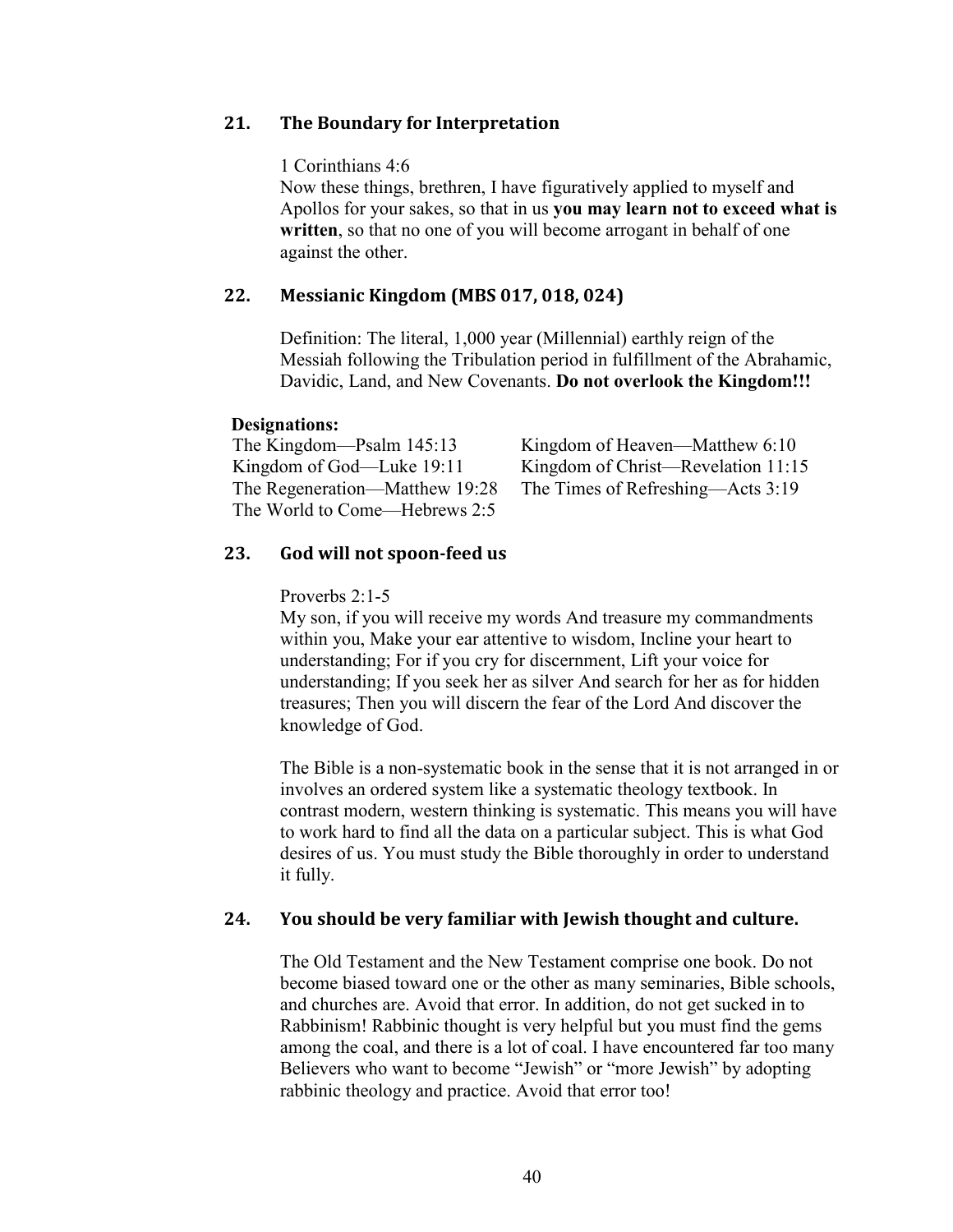| John 1:1-18 -- The Word of God               |                                                   |                                                                     |                                      |                                                                                                      |
|----------------------------------------------|---------------------------------------------------|---------------------------------------------------------------------|--------------------------------------|------------------------------------------------------------------------------------------------------|
|                                              | Rabbinic<br>Theology                              | <b>Biblical Example</b>                                             | Gospel of John                       | Reference and Notes                                                                                  |
| 1.                                           | Same as God<br>yet distinct from<br>God           | Genesis 15:4-7<br>Isaiah 9:8                                        | John 1:1-2                           | Encyclopedia Judaica; Vol. 16, col.<br>635                                                           |
| $\overline{2}$ .                             | Agent of<br>Creation                              | Psalm 33:6                                                          | John 1:3, 10                         | Encyclopedia Judaica; Vol. 16, col.<br>635<br>Jewish Encyclopedia Vol. 8, pg. 464                    |
| 3.                                           | A Person                                          | Psalm 147:15<br>Isaiah 55:10-11                                     | John 1:3                             | Encyclopedia Judaica; Vol. 16, col.<br>634<br>Jewish Encyclopedia Vol. 8, pg. 464                    |
| 4.                                           | Agent of<br>Salvation                             | Hosea 1:7 (in the<br>Targumim)                                      | John 1:12-13                         | Jewish Encyclopedia Vol. 8, pg. 465                                                                  |
| 5.                                           | Agent of the<br>Theophanies                       | <b>Genesis 15:1-5</b>                                               | John 1:14                            | Encyclopedia Judaica; Vol. 16, col.<br>635<br>Jewish Encyclopedia Vol. 8, pg. 465                    |
| 6.                                           | Agent of the<br>Covenants                         | Genesis 15:1 with<br>15:18                                          | John 1:15-17                         | Jewish Encyclopedia Vol. 8, pg. 465                                                                  |
| 7.                                           | Agent of<br>Revelation                            | Genesis 15:1<br>Jonah 1:1                                           | John 1:18                            | Encyclopedia Judaica; Vol. 11, col.<br>461                                                           |
| Additional insight regarding the Word of God |                                                   |                                                                     |                                      |                                                                                                      |
| 1.                                           | Mediator                                          | Jer. 29:14,<br>Deut. 4:7,<br>Isa. 45:25<br>(all in the<br>Targumim) | Hebrews 8:6,<br>9:15, 12:24,<br>8:26 | Arthur C. Kac; The Rebirth of the<br>State of Israel, pg. 196<br>Jewish Encyclopedia Vol. 8, pg. 465 |
| 2.                                           | Messenger                                         | Hosea 11:3 (in the<br>Targumim)                                     | John 3:31-34,<br>7:16                | Encyclopedia Judaica; Vol. 16, col.<br>635<br>Jewish Encyclopedia Vol. 8, pg. 464                    |
| 3.                                           | Divine Wisdom                                     | <b>Book of Proverbs</b><br>(in the Targumim)                        | 1 Cor. 1:24, 30                      | Encyclopedia Judaica; Vol. 16, col.<br>634-635                                                       |
| 4.                                           | Instrument that<br>controls nature                | Psalm 107:20,<br>147:18                                             | Mark 4:39-41                         | Encyclopedia Judaica; Vol. 11, col.<br>461                                                           |
| 5.                                           | Comforter                                         | Isaiah 66:13 (in<br>the Targumim)                                   | 2 Cor. 1:3-7<br>Phil. 2:1            | Jewish Encyclopedia Vol. 8, pg. 465                                                                  |
| 6.                                           | One of the<br><b>Highest Forms</b><br>of Prophecy | Jonah 1:1                                                           | John 1:1                             | Artscroll Tanach Series, Yonah, pg.<br>78<br>Midrash Rabbah - Genesis XLIV:6                         |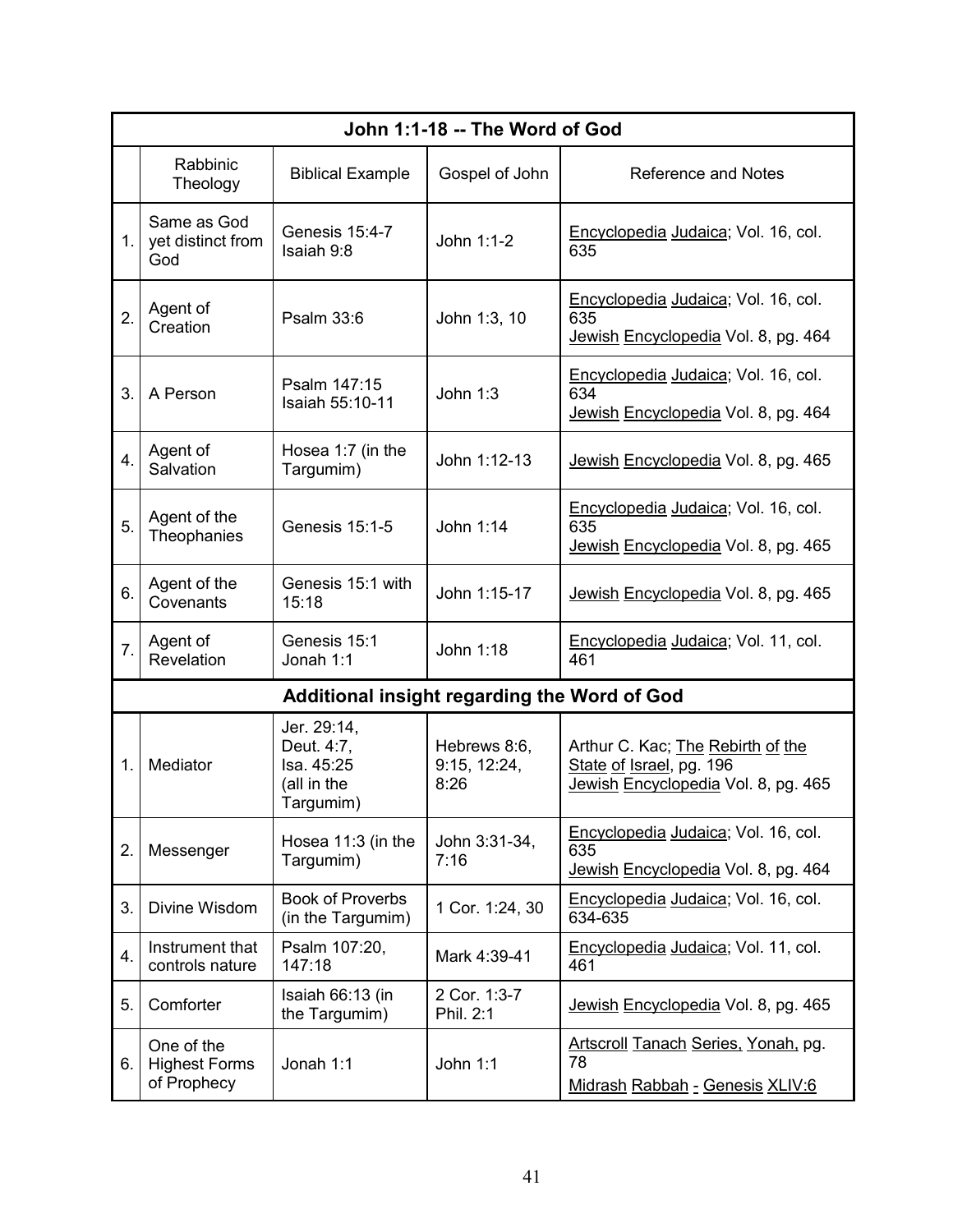#### **25. Keep the purpose of the Bible as a whole always in mind.**

The basic purpose from Genesis to Revelation is the tracing of the Crimson Line. The crimson line is the blood line, from the first Adam to the last Adam. We have many historical accounts, many prophetic passages, poetic passages, apocalyptic books and so on; but the basic element running through them all is the same, tracing a certain line, that ends in the Person of the Messiah. Ultimately not just with the First Coming, it also applies to the Second Coming and the Messiah's Kingdom.

The Rabbis understood this: Talmud Berachoth 34b (Davka Judaic Classics Electronic Edition)—R. Hiyya b. Abba also said in the name of R. Johanan: All the prophets prophesied only for the days of the Messiah

#### **26. Thematic Arrangements.**

Many times you will find books of the Bible arranged around themes rather than chronologically. Western, 21<sup>st</sup> century thinking tends to be linear, precise, Gentile, and systematic in nature. Ancient Near Eastern thinking, in contrast, is more cyclical, approximate, and thematic in nature. We must not impose our 21<sup>st</sup> century western mindset on an Ancient Near Eastern document. We must adjust our thinking so that we come to the Bible with as much an ancient Near Eastern Jewish mindset as possible. In that way we will better understand what the author was saying to the audience to which the book was written. After we understand what the Bible meant to the original audience, we can apply the same principles to ourselves.

An example of a thematic book is the Book of Daniel. The chronological order of the book shows that Daniel is developing a theme and not writing history

Chronological order: chapter 1, 2, 3, 4, 7, 8, 5, 9, 6, 10, 11, 12

## **27. Brush up on your English grammar**

Review the English grammar you learned in Elementary School. You have probably forgotten the details even though you use the English language on a daily basis. You need to be sharp on the details of English grammar because many of the resources you will use, especially language resources, will use English grammar terms even though those terms, in many cases, only approximate Greek or Hebrew grammar.

*However, you must never impose 21st century English grammar on an ancient 1ear Eastern Hebrew or Greek text.*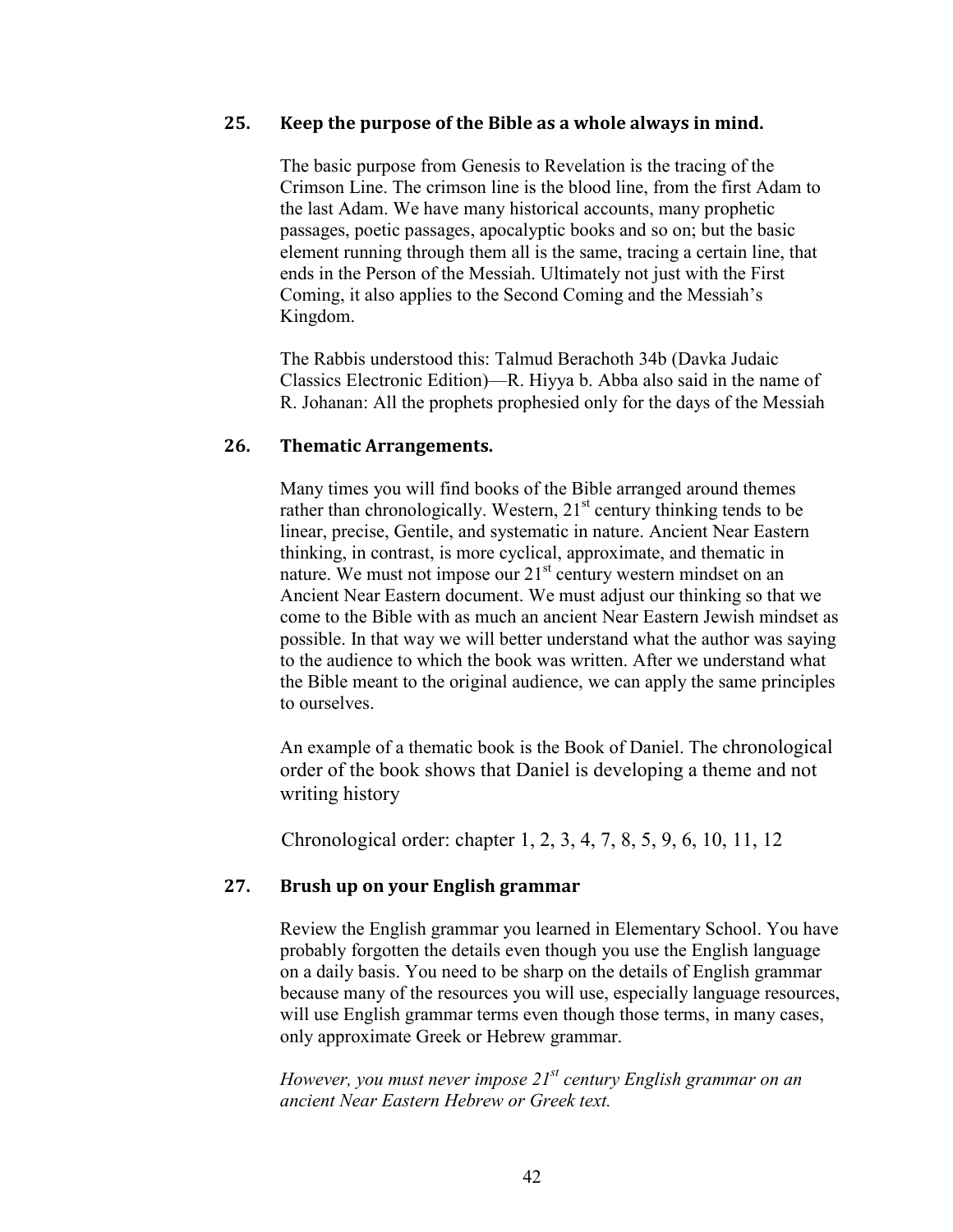#### **28. Two** *World-wide* **Regatherings**

There are two *world-wide* regatherings of the Jewish people predicted in the Isaiah 11:11-12.

#### Isaiah 11:11-12

Then it will happen on that day that the Lord Will again recover the **second time** with His hand The remnant of His people, who will remain, From Assyria, Egypt, Pathros, Cush, Elam, Shinar, Hamath, And from the islands of the sea. And He will lift up a standard for the nations And assemble the banished ones of Israel, And will gather the dispersed of Judah **From the four corners of the earth**.

The first *world-wide* regathering can be described in this manner: in unbelief in preparation for judgment (Tribulation period).

#### Ezekiel 20:33-38

"As I live," declares the Lord God, "surely with a mighty hand and with an outstretched arm and with wrath poured out, I shall be king over you. "I will bring you out from the peoples and gather you from the lands where you are scattered, with a mighty hand and with an outstretched arm and with wrath poured out; and I will bring you into the wilderness of the peoples, and there I will enter into judgment with you face to face. "As I entered into judgment with your fathers in the wilderness of the land of Egypt, so I will enter into judgment with you," declares the Lord God. "I will make you pass under the rod, and I will bring you into the bond of the covenant; and I will purge from you the rebels and those who transgress against Me; I will bring them out of the land where they sojourn, but they will not enter the land of Israel. Thus you will know that I am the Lord.

Also: Ezekiel 22:17-22, 36:22-24

The second world-wide regathering can be described in this manner: in faith in preparation for blessing (Messianic Kingdom).

#### Isaiah 27:12-13

In that day the Lord will start His threshing from the flowing stream of the Euphrates to the brook of Egypt, and you will be gathered up one by one, O sons of Israel. It will come about also in that day that a great trumpet will be blown, and those who were perishing in the land of Assyria and who were scattered in the land of Egypt will come and worship the Lord in the holy mountain at Jerusalem.

Also: Isaiah 43:5–7; Jeremiah 16:14–15, 23:3–4, 7–8, 31:7–10; Ezekiel 11:14–18, 36:24; Amos 9:14-15; Zephaniah 3:18-20; Zechariah 10:8-12; Matthew 24:31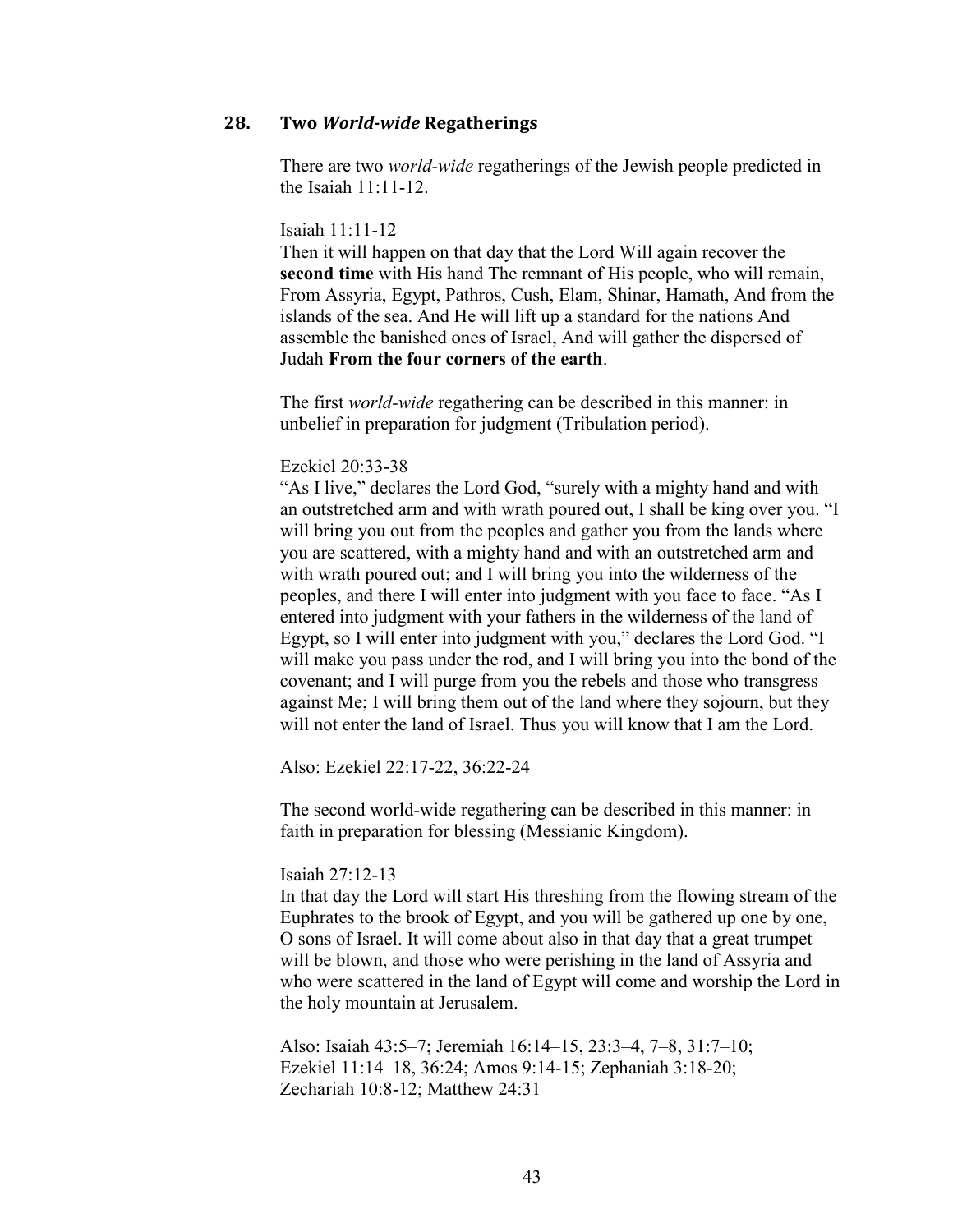## **C. The Inductive Method**

- **1. Observation**—What do I see? For what should I be looking? Literary form: narrative, discourse, poetry, proverbs. Terms: specific meanings in specific contexts, parts of speech. Structure: relationships of terms, grammatical and literary. Figures of speech: non-literal, expressive descriptions Atmosphere: written from prison, or by a doctor, or a shepherd.
- **2.** Interpretation—What does it mean? How was it understood? Ask interpretive questions: no limit to the imagination. Find interpretive answers: tested by questions, trusted authorities. Integrate the answers: harmonizing of passages.
- **3. Correlation**—Where does it fit? How is it communicated? Theology: consistently Biblical.

Discipleship: organized and effective.

**4. Application**— How does it impact my life today? How does it work? Lessons to learn: doctrinal correction, historical information. Attitudes to change: examples of Bible characters, the mind of Christ. Actions to take: intercessory prayer for leaders, fleeing lusts.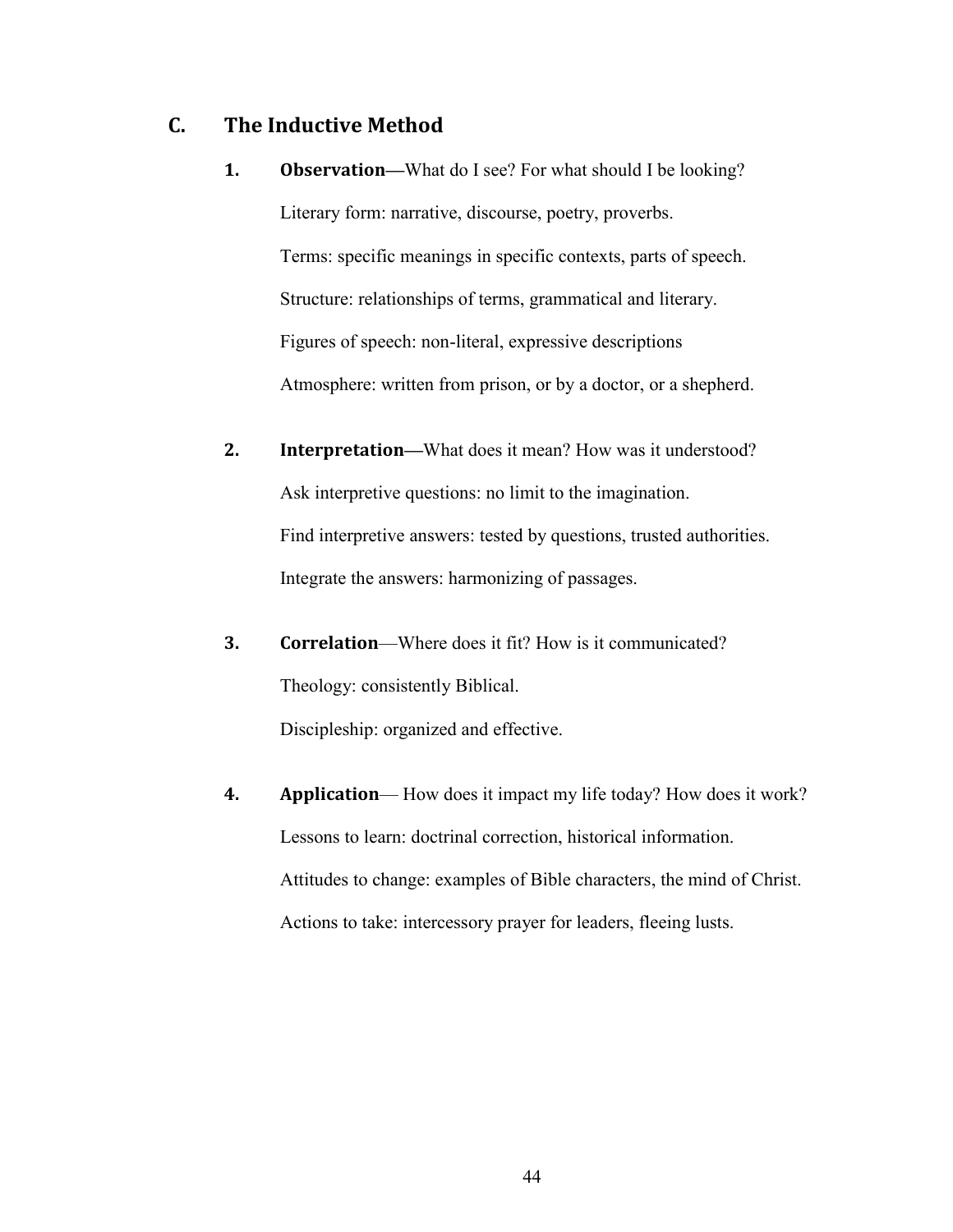## **1. Observation—What does the passage say?**

Overview the entire book. Your resources will provide you with insightful articles of various depth, depending on the extensiveness of the resource. Get to know the author, the date of the writing, the historical background, the characteristics of the book, its theological contributions, its purpose(s), theme, the recipients, the recipients life and times, etc.

## **Initial Reading**

Read the passage straight through

Re-read the passage slowly and carefully, perhaps aloud

Read the chapters before it for context

Read the chapters after it for context

Go back to the passage and re-read it

Read it again several times!

Read the passage in at least 2 other translations

## **Outline the passage**

Create a detailed reverse outline as you read. A reverse outline helps you analyze something that has already been written.

I would suggest you study a chapter at a time remembering that our traditional chapter breaks are not divinely inspired, although they are usually quite helpful. The basic unit of analysis should be the paragraphs in the chapter. Give each paragraph short descriptive title.

Subdivide each paragraph into its component sentences. A sentence is one or more words typically expressing an independent statement, question, request, command, etc. Give each sentence a short descriptive title that supports the idea in the paragraph.

If helpful, subdivide a sentence into its component phrases or words.

If key words become apparent place them as subdivisions under the phrase in which they occur. This will be your reminder to study that word

Any subsection of your outline must contain at least 2 divisions. If it has an "a" it must have point "b" at a minimum.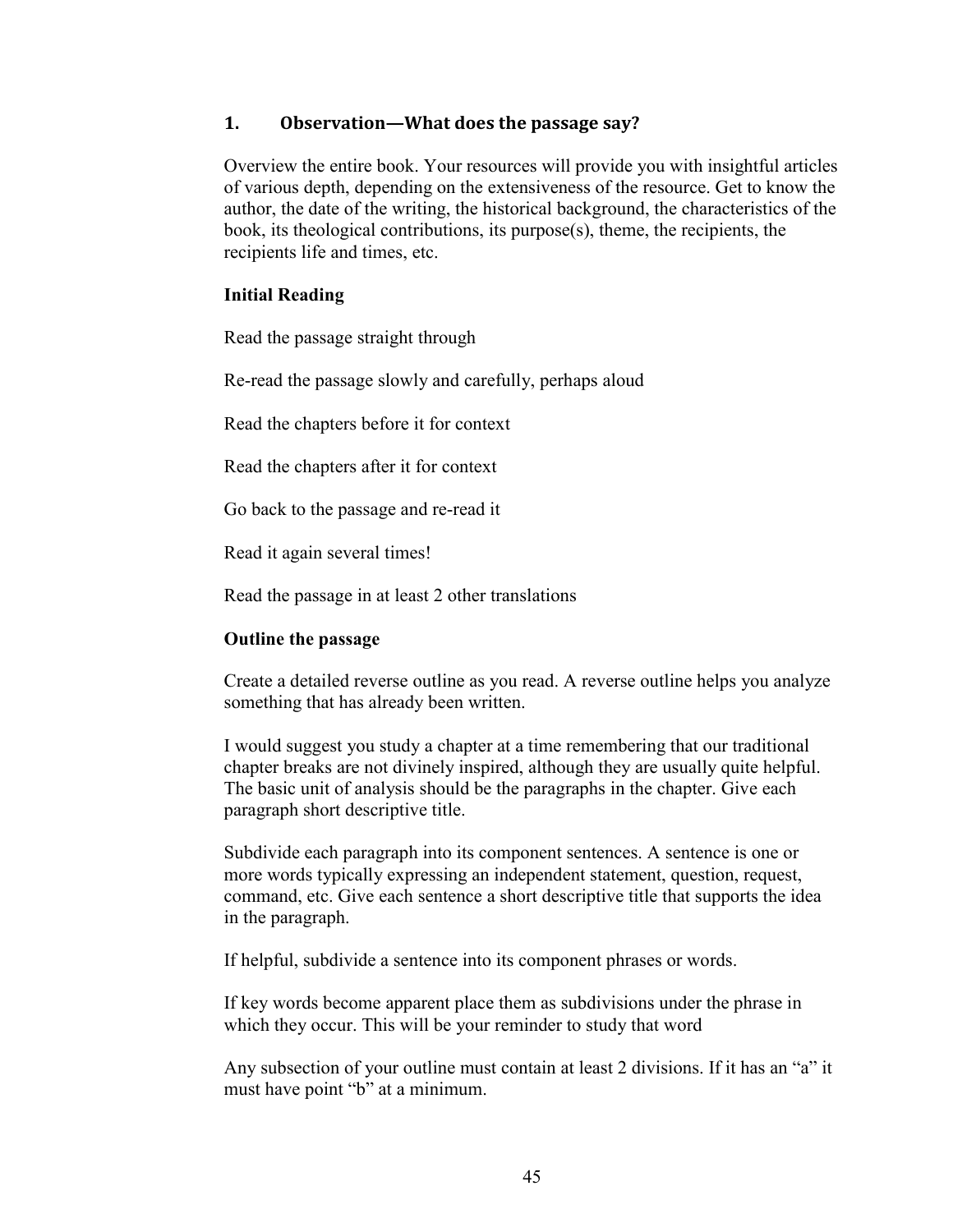Identify each level (subsection) of your outline in a distinct and consistent manner. For example: I (Roman Numerals), A (capital letters), 1 (Arabic numerals), a (lower case letters), (1) (Arabic numerals in parenthesis), (a) (lower case letters in parenthesis, etc. for as many levels as are necessary.

Using this method the component parts of the passage should become obvious.

Your outline will look something like this:

## **I.** Level one

- **A.** Level two, point one
	- **1.** Level three, point one
	- **2.** Level three, point two
- **B.** Level two, point two
- **C.** Level two, point three
	- **1.** Level three, point one
		- **a.** Level four, point one
		- **b.** Level four, point two
			- **(1)** Level five point one
			- **(2)** Level five point two
				- **(a)** Level six point one
				- **(b)** Level six point two
				- **(c)** Level six point three
		- **c.** Level four, point three
	- **2.** Level three, point two
	- **3.** Level three, point three
- **II.** Level one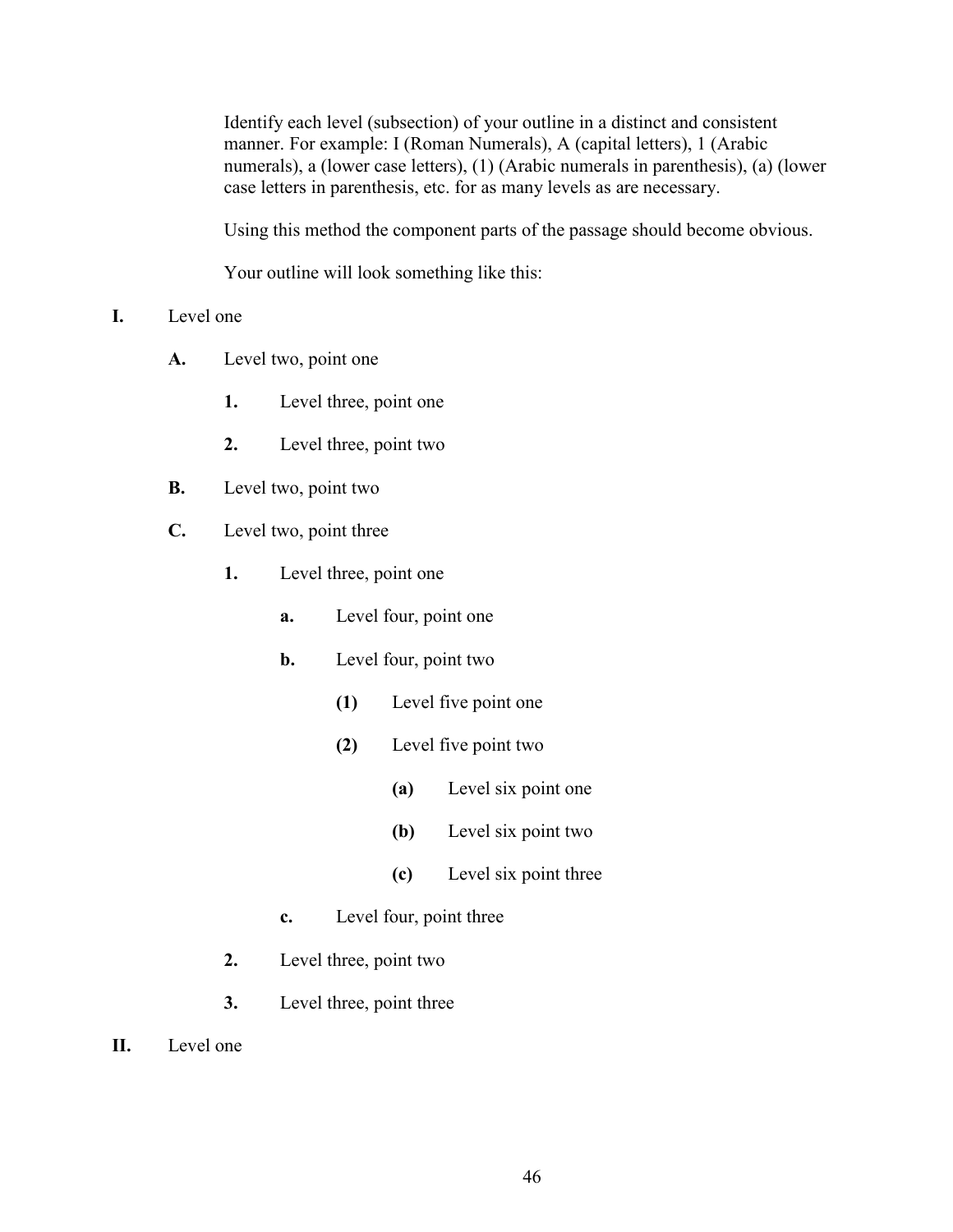Usually, for me, the point of the paragraph is most easily seen *after* the component sentences have been outlined. In addition, your descriptive headings may need to be revised a number of times until the point and flow of the paragraph are satisfactorily determined. Work on a word processor or in pencil with an adequate eraser!!

As you analyze the passage and paragraph ask the six crucial questions. These questions can often organize your thoughts and provide a descriptive title.

**Who?** Examine the text for names of the personalities. Who is speaking, and about whom is something being said? Precisely what does the person say?

**What?** That is, what setting best describes the passage? Is it a recorded miracle, or a parable, or a speech, or a doctrinal treatise?

**Where?** The particular geographical location may be quite important? Was the setting in Galilee, Judea, at the Dead Sea, or the Sinai? Maps are indispensable!

**When?** The time of day may be important as well as the time of the year or the general historical setting. Was it the Roman period, the Persian period, or the time of the Patriarchs? Did the event occur during the hot afternoon, or the early morning when the dew is heavy in the summer months? When did the event occur in the life of the Messiah, before the calling of the twelve, or after the national rejection?

**Why?** Since all Scripture is "God-breathed" there is a reason for the passage to have been included by God. Many events, teachings, and miracles were not recorded, so why might this one have been part of the Word of God?

**Wherefore?** Early in the observation process the seeds of application are sown. The question, "so what?" should constantly be asked, that is, "What difference does it make if this truth is applied to my life." "What's the takeaway?"

Note the verse divisions in your outline

**Example: Daniel 1:1-3** (Dr. A. G. Fruchtenbaum—Ariel Ministries Exegetical Notes: The Book of Daniel

- 1 Now in the second year of the reign of Nebuchadnezzar, Nebuchadnezzar had dreams; and his spirit was troubled and his sleep left him.
- 2 Then the king gave orders to call in the magicians, the conjurers, the sorcerers and the Chaldeans to tell the king his dreams. So they came in and stood before the king.
- 3 The king said to them, "I had a dream and my spirit is anxious to understand the dream."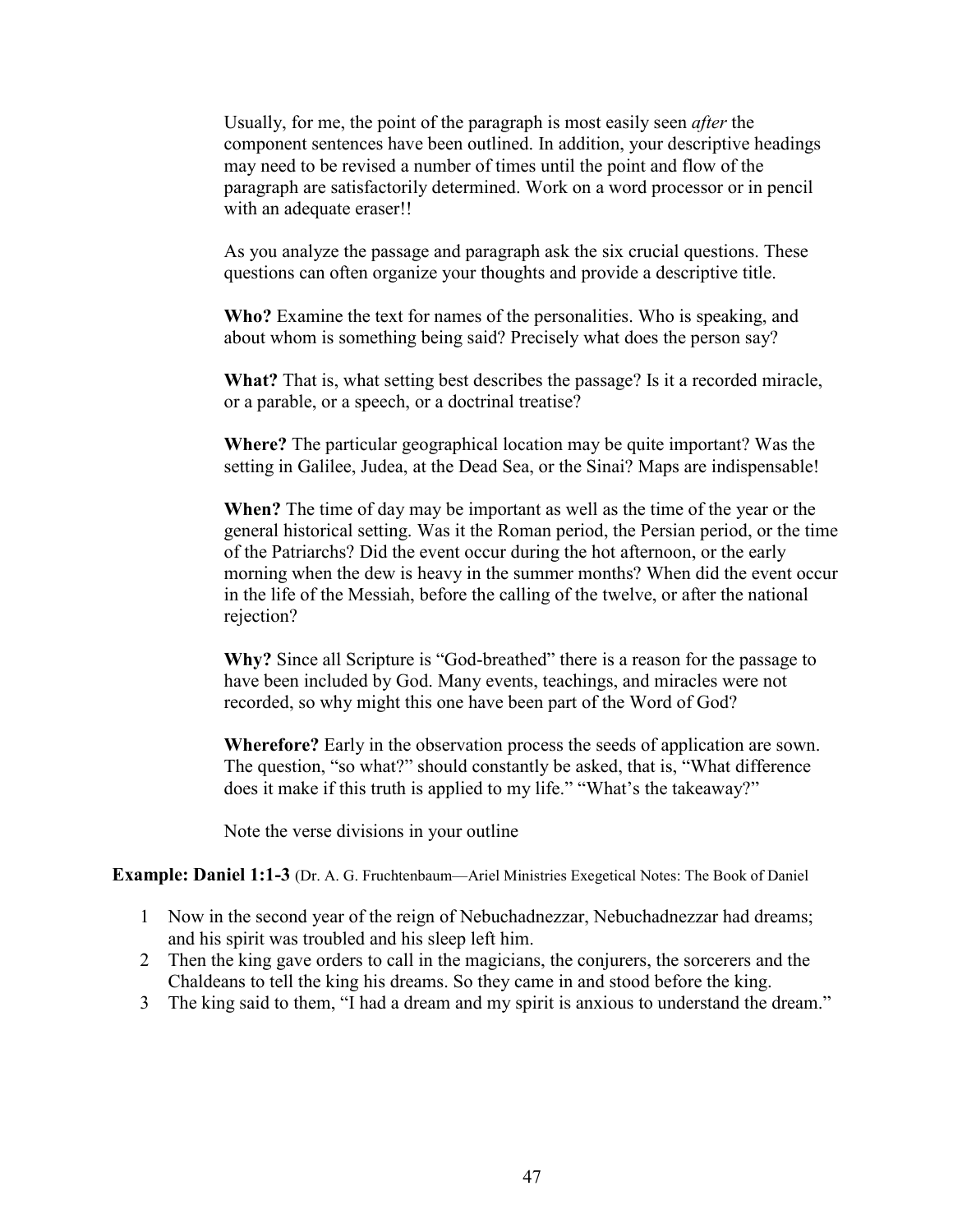- I. Nebuchadnezzar's confusing and troubling dreams—vss. 1-3
	- A. Date—1a
		- 1. second year
		- 2. King Nebuchadnezzar
	- B. Dreams—1b
	- C. Results—1c
		- 1. Inner man—turmoil (troubled spirit)
		- 2. Outer man—sleepless
	- D. Response—vs 2
		- 1. Orders issued—2a
			- a. magicians
			- b. conjurers
			- c. sorcerers
			- d. Chaldeans
		- 2. Explanation desired—2b
		- 3. Obedience—2c
			- a. came in
			- b. stood
	- E. Kings Explanation—3
		- 1. dream—3a
		- 2. anxiety—3b
		- 3. confusion—3c

This is tedious work, but it yields the fruit of a clear, detailed observation and understanding of the paragraph.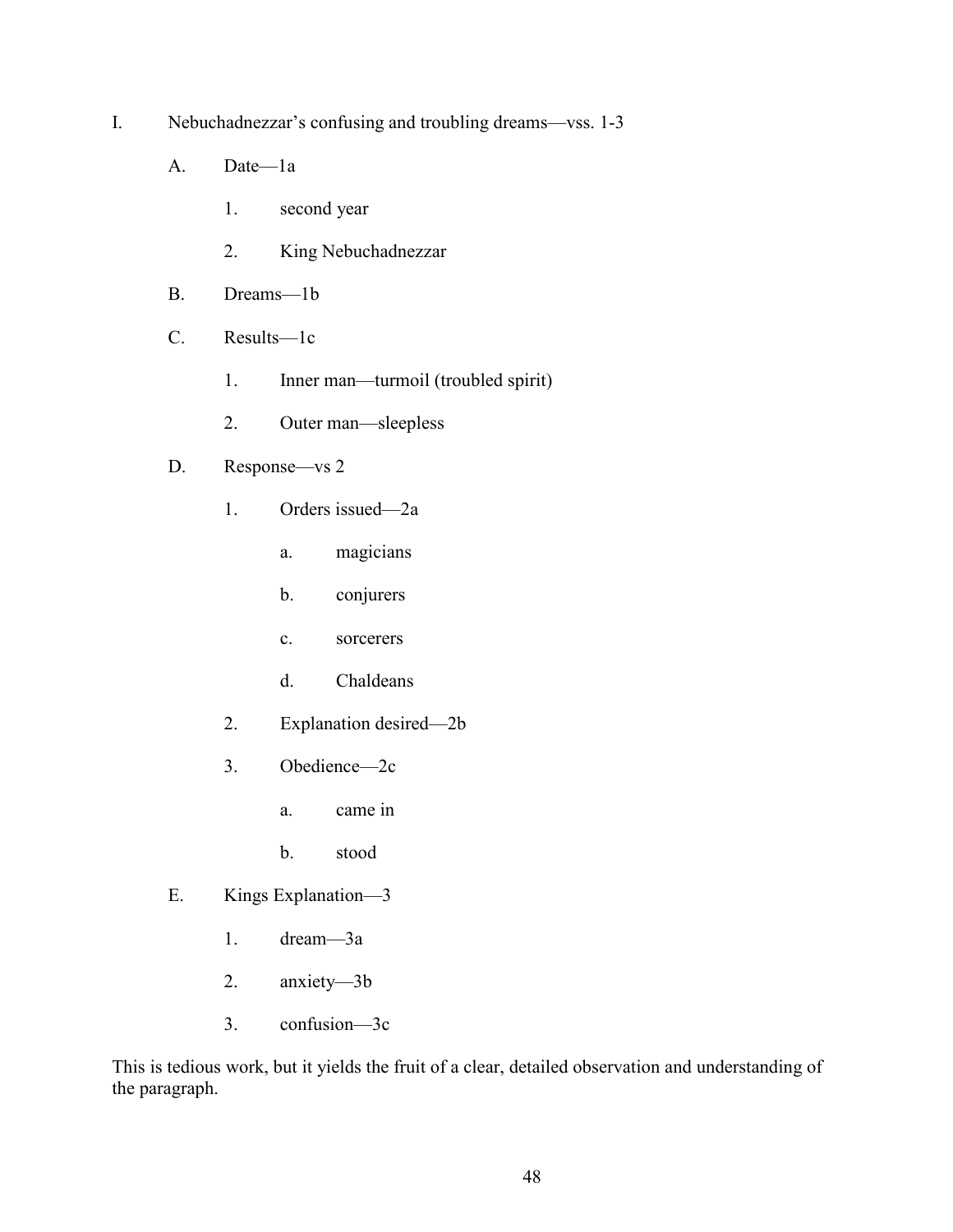#### **Observe the Literary Form. Is It...?**

**Discoursive and Logical Literature**: This division includes all reports of extended discourses or writings which involve the presentation of ideas in systematic, logical fashion. (Deut. 29:2-29)

**Prose or Narrative Literature:** This division occurs most frequently and presents theological history. (Acts 2:1-47, 8:1-40)

**Poetic Literature**: This division employs figurative language and parallelism (antithetical, synthetic, and synonymous). (Psalms)

**Parabolic Literature**: This division employs analogy between the known (physical story) and the unknown (spiritual truth). The parable need not be taken as a literal event, but rather a commonplace occurrence which illustrates profound doctrinal truth. (Matthew 13:3-9)

**Apocalyptic Literature**: This division uses much symbolism which is predictive in nature, making interpretation more difficult. An apocalypse is an uncovering. While symbolism is used, the reality behind the symbol is to be stressed rather than attempting to justify a rigid literalism. (Dan. 7:1-14; Rev. 12:1-17)

**Prophecy:** Supernatural predictive messages either short term or long term in nature often containing symbolism and abrupt changes in time frames that make them difficult to interpret.  $(Isa. 2:1-4, 62:1-12)$ 

**Genealogy or Chronicle**: Lists of name or statistics describing important family or political relationships and connections. (1 Kings 4:1-34)

**Epistolary**: the apostolic letters. The New Testament contains twenty-one in all. They can be organized into classes. 1) Paul's Epistles, thirteen in number (The epistles to Timothy and Titus are sometimes styled as Pastoral Epistles.), 2) The Jewish Christian Epistles, Hebrews, James, 1 & 2 Peter and Jude, 3) The letters of John.

**Proverb**: a pithy maxim; a similitude; a parable. The Hebrew word thus rendered (mashal) has a wide signification. It comes from a root meaning "to be like," "parable." $^{21}$ 

**Dramatic**: personalities in dialogue with God or other people

<u>.</u>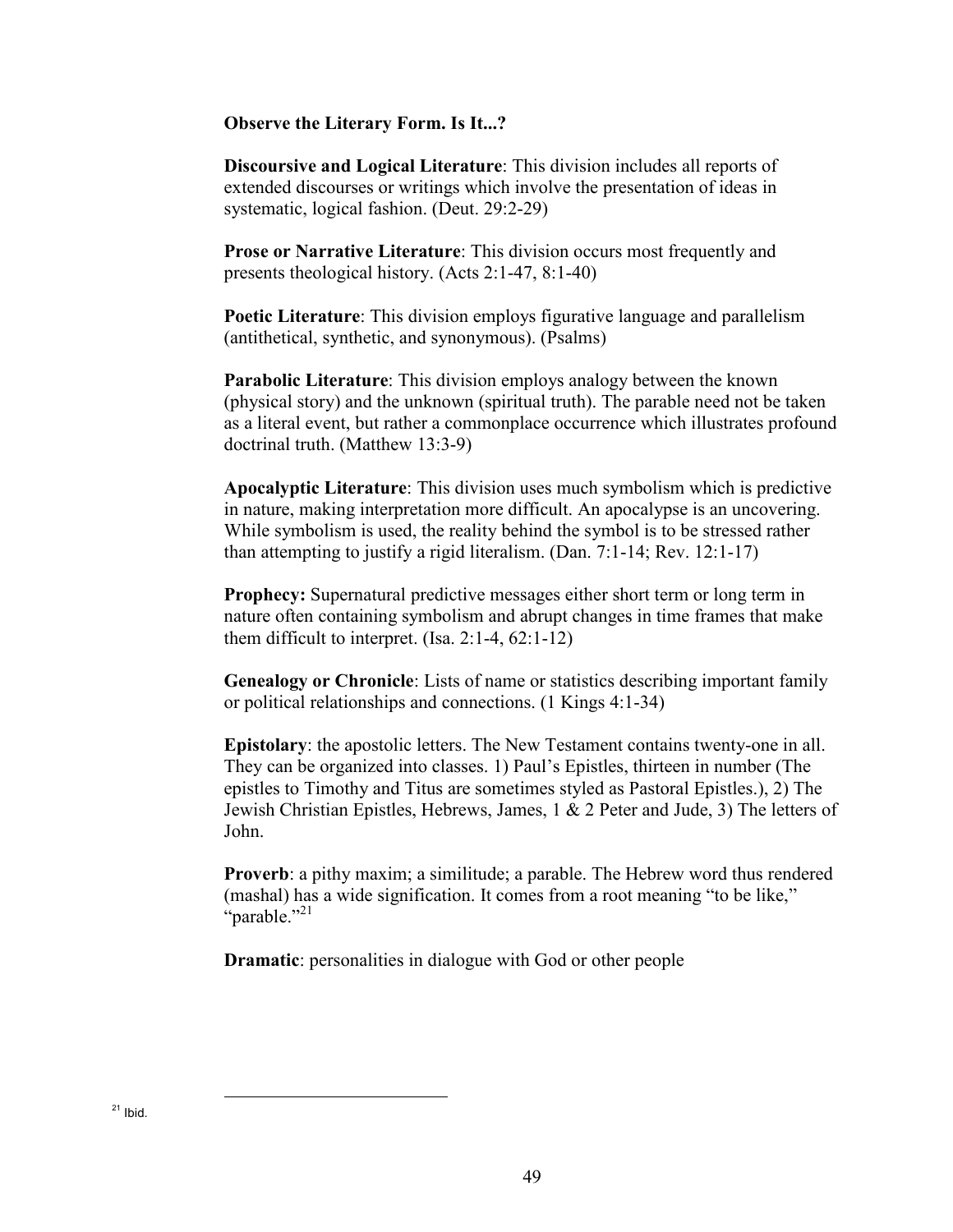#### **Observation the terms: Verbal Inspiration = the Importance of Words**

#### **Kinds of Terms.**

Routine versus Non-Routine Terms—key words

Difficult: hard to understand Crucial: important to the context or message Profound: of great and broadly inclusive significance

Literal versus Figurative Terms

Identification of Terms

Basic understanding of English grammar is required to identify the words as nouns, pronouns, verbs, adverbs, adjectives, prepositions, conjunctions, interjections, articles, participles, or infinitives. Furthermore, pronouns may be classified as personal, relative, demonstrative, intensive, reflexive, reciprocal, interrogative, and indefinite.

#### **Observation of Structure: The Glue of Literature**

#### **Definition of Structure.**

When terms are related and interrelated with other terms structure exists. These relations follow mental, linguistic, and literary patterns.

Various units of structure are used in discussing literature.

**Phrase**: a sequence of two or more words arranged in a grammatical construction and acting as a unit in a sentence. (Grammar: the rules a language follows)

**Clause**: a syntactic (grammatical rules) construction containing a subject and predicate and forming part of a sentence or constituting a whole simple sentence.

**Sentence**: a grammatical unit expressing a complete thought.

**Paragraph**: a distinct portion of written or printed matter dealing with a particular idea, usually beginning with an indentation on a new line.

**Segment**: one of the parts into which something naturally separates or is divided;

**Book**: a written or printed work usually on sheets of paper fastened or bound together within covers; a division of a literary work, esp. one of the larger divisions.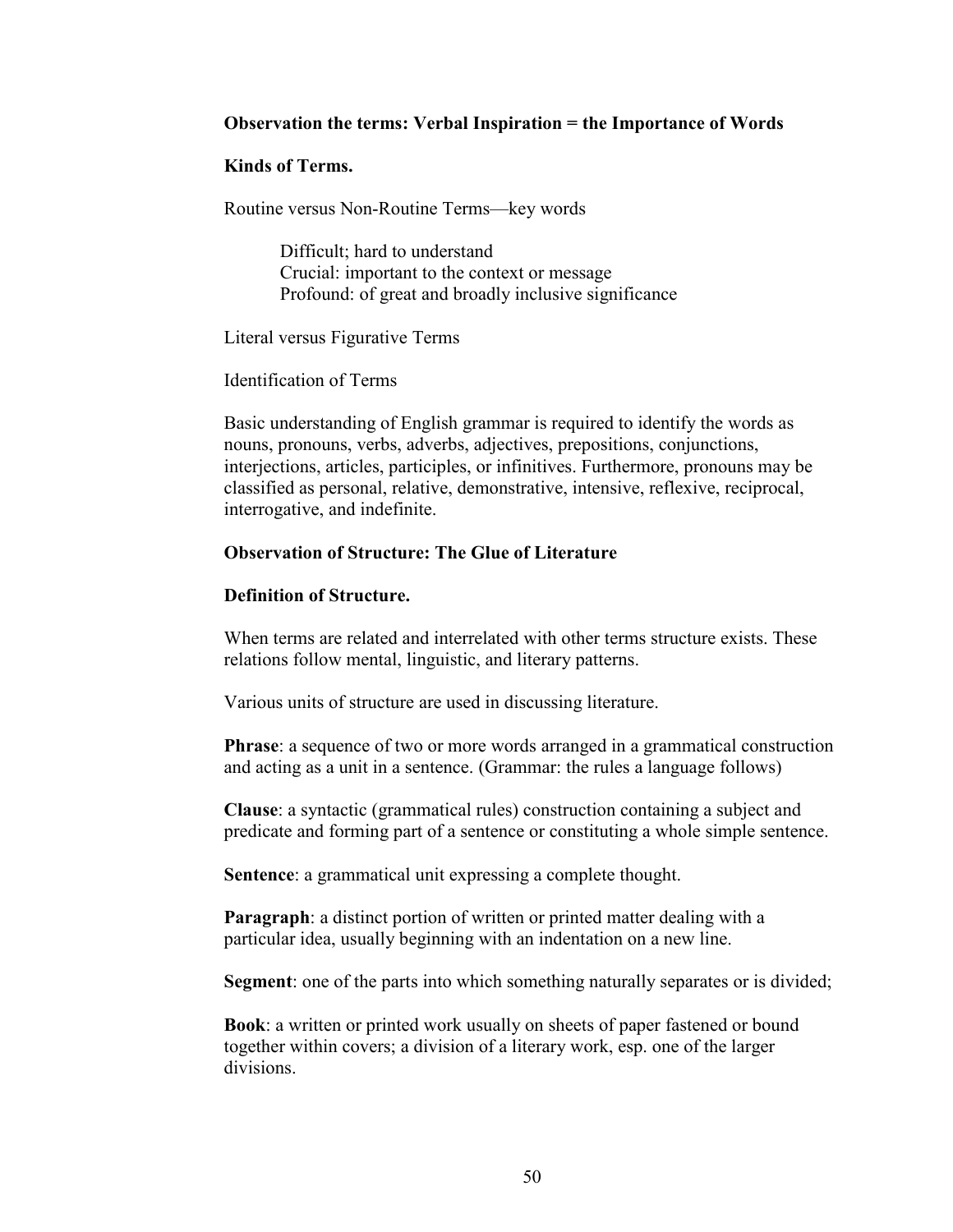#### **Kinds of Structure**

Grammatical structure operates primarily within paragraphs and is called "syntax" or the orderly arrangement of words to show relationships.

Subjects to verbs

Verbs to predicates

Modifiers to modified

Prepositions to objects

Pronouns to antecedents

Dependent to independent clauses

**Connectives** 

Literary structure operates primarily between paragraphs. The various Laws of Structure provide a basis for understanding the text.

**Comparison** the association of like things (as in Jesus Christ and the High Priest in the book of Hebrews)

**Contrast** the association of opposites (as in Romans 4).

**Repetition** the repeating of identical terms, phrases, clauses, or ideas (as in "the much more" phrase of Romans 5)

**Continuity** the repeating of similar terms, phrases, clauses, or ideas (as in the series of parables in Luke 15 or the faith chapter in Hebrews 11)

**Continuation** the extended treatment of a particular aspect later in the text (as in the Abraham and lot story in Genesis 13 and again in 18)

**Climax** the progression of a topic from lesser to greater emphasis (as in the parable of the soils in Matthew 13 or the miracles in Mark 4-5 showing power over nature, the storm; spirits, the legion; physical, the illness; and death' the resurrection of Jairus' daughter).

**Cruciality** the use of one major pivotal point in a body literature (as in the sin of David in II Samuel II-12 or the beginning of the church in Acts 2)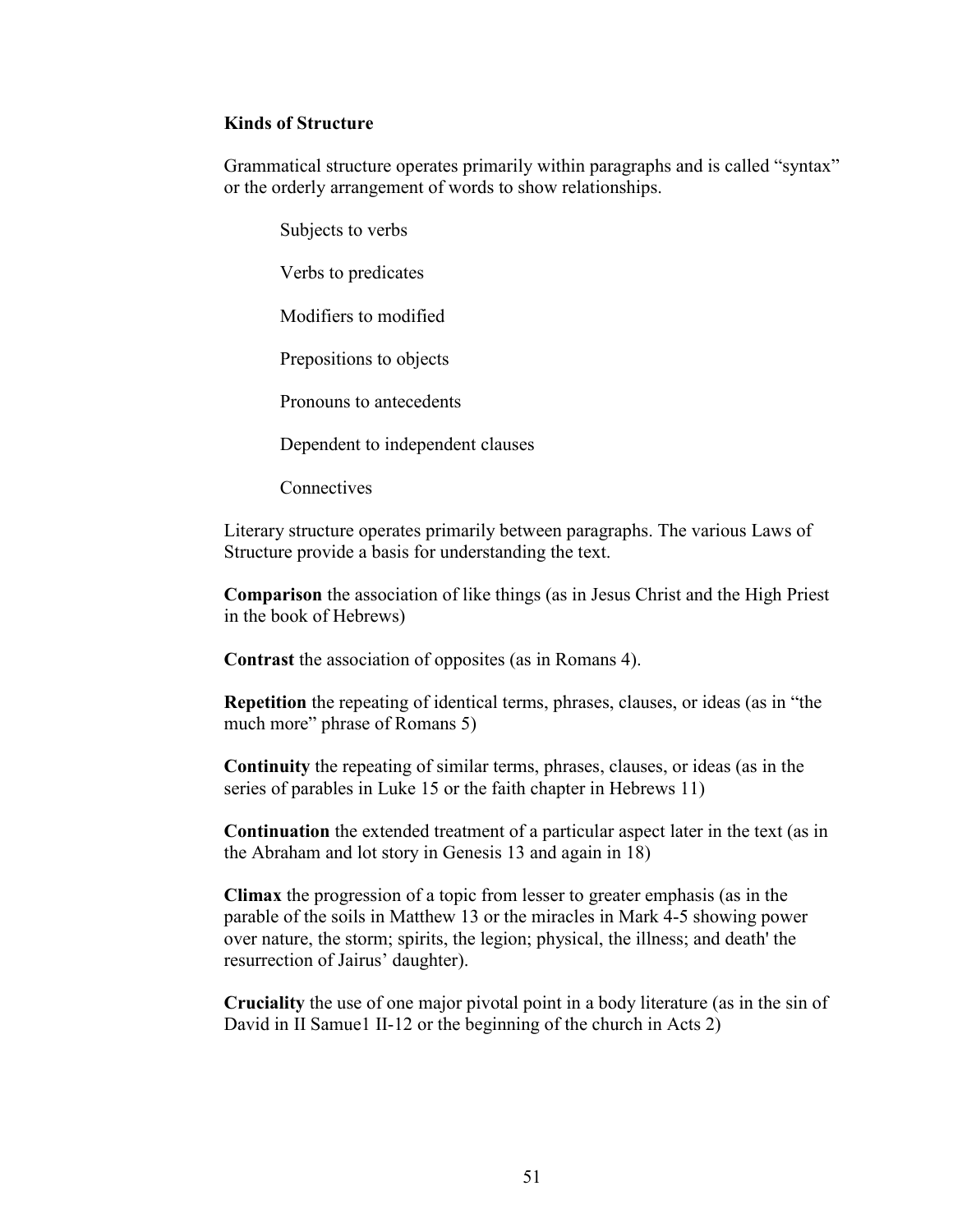**Interchange** the alternating of elements for caparison and contrast (as in the family of Hannah and the family of EIi in I Samuel 1-4 or the life of Jesus and the life of John in Luke 1-2).

**Particularization** the movement from the general to the specific (as in Matthew 6:1-18)

**Generalization** the movement from the specific to the general (as in James 2)

**Causation** the progression from cause to effect (as in Romans 1:18-32)

**Substantiation** the progression from effect to cause (as in Romans 8:18-30)

**Instrumentation** the statement of purpose as well as the means by which the purpose is to be fulfilled (as in John 20:30-31 in which John states the end as being faith in Messiah and the means as being the record of his miracles).

**Explanation** the presentation of an idea or event followed by its analysis (as in the parables explained by Jesus in Mark 4)

**Preparation** the inclusion of the background for events or ideas for the benefit of the reader (as in narratives such as when Genesis 2:4-25 introduces Genesis 3)

**Summarization** the use of an abridged version either before or after a unit of material (as in Joshua 12 or Acts 4)

**Interrogation** the use of a question followed by its answer (as in Romans 6-7 or Luke 11)

**Harmony** the presence of unity by showing agreement or consistency between two ideas (as in the spiritual disease of Romans 1-3 and its remedy in Romans 3:21ff or the promises and their fulfillment in prophecy).

**Proportion** the use of different quantities of material for various topics (as in the first 11 chapters of Genesis covering thousands of years while the last 39 chapters cover only 4 generations of patriarchs).

**Illustration** the material illustrates a principle (as in Romans 4 and justification by faith)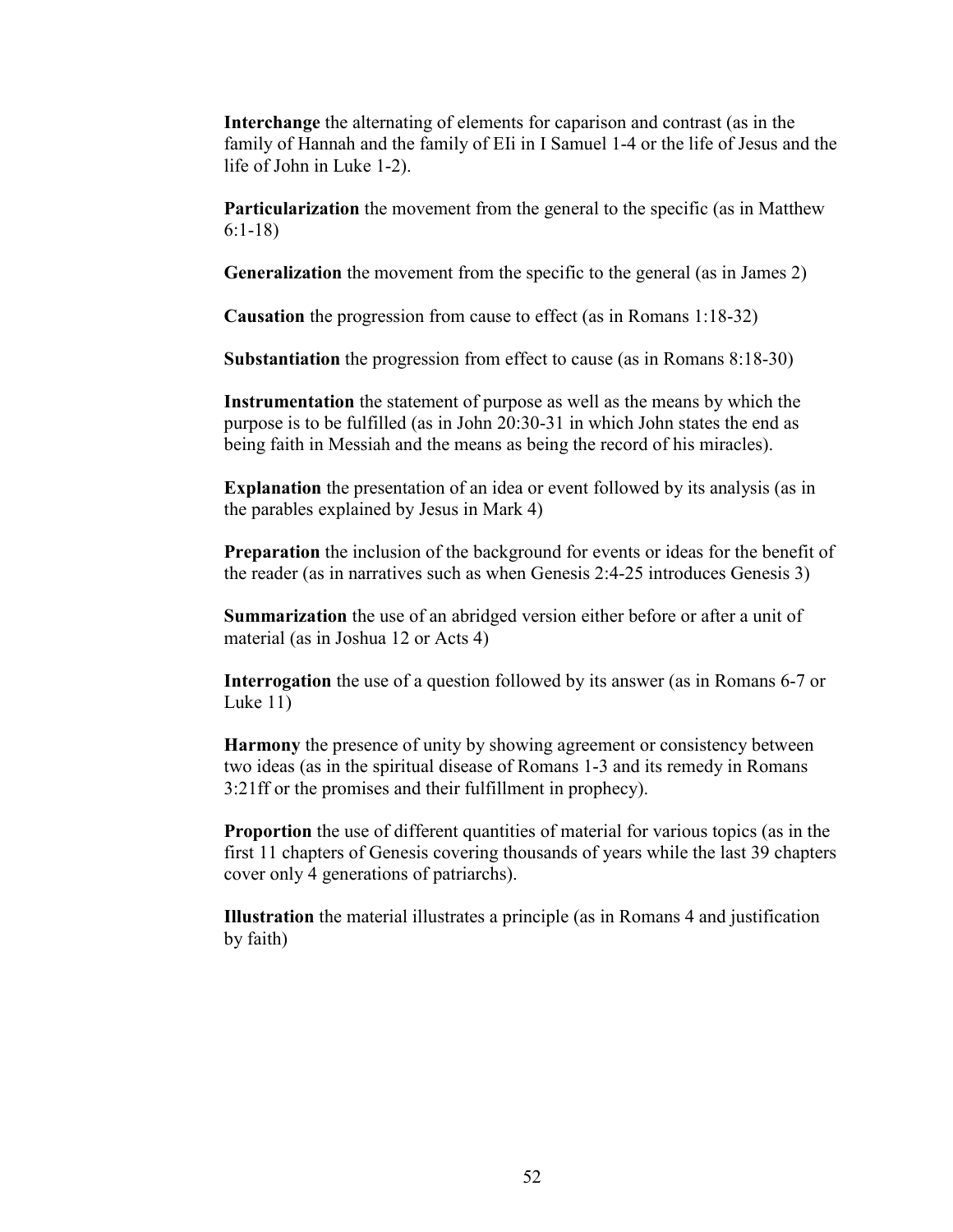#### **Suggestions for Detecting Structure.**

Overview the largest division that time permits and work toward smaller divisions. (cf. the literary units above)

Use the paragraph as the basic unit for thought and study.

Devise a title for each paragraph in the study.

It must be brief (1-3 words) It must be personal (your idea) It must be memorable (unique or bizarre) It must relate to the content of the paragraph

Memorize the paragraphs so as to be able to think through a book.

Look for the primary factor which carries the thoughts of the author.

Biographical: key persons (Genesis 12-50) Geographical: key places (Exodus) Historical: key events (Numbers) Ideological: key ideas (Romans) Chronological: key events in sequence (Revelation 1:19)

Constantly observe the important connectives.

Time: after, as, before, now, then, until, when, while Place: where Emphasis: indeed, only Reason: because, for, since Result: so, then, therefore, thus Purpose: in order that, so that, that Contrast: although, but, yet, much more, otherwise Comparison: also, and, as, like, so, also, likewise Condition: if

Always be looking for relationships between units of structure and label them whenever possible. Read with pencil and paper in hand or your word processor.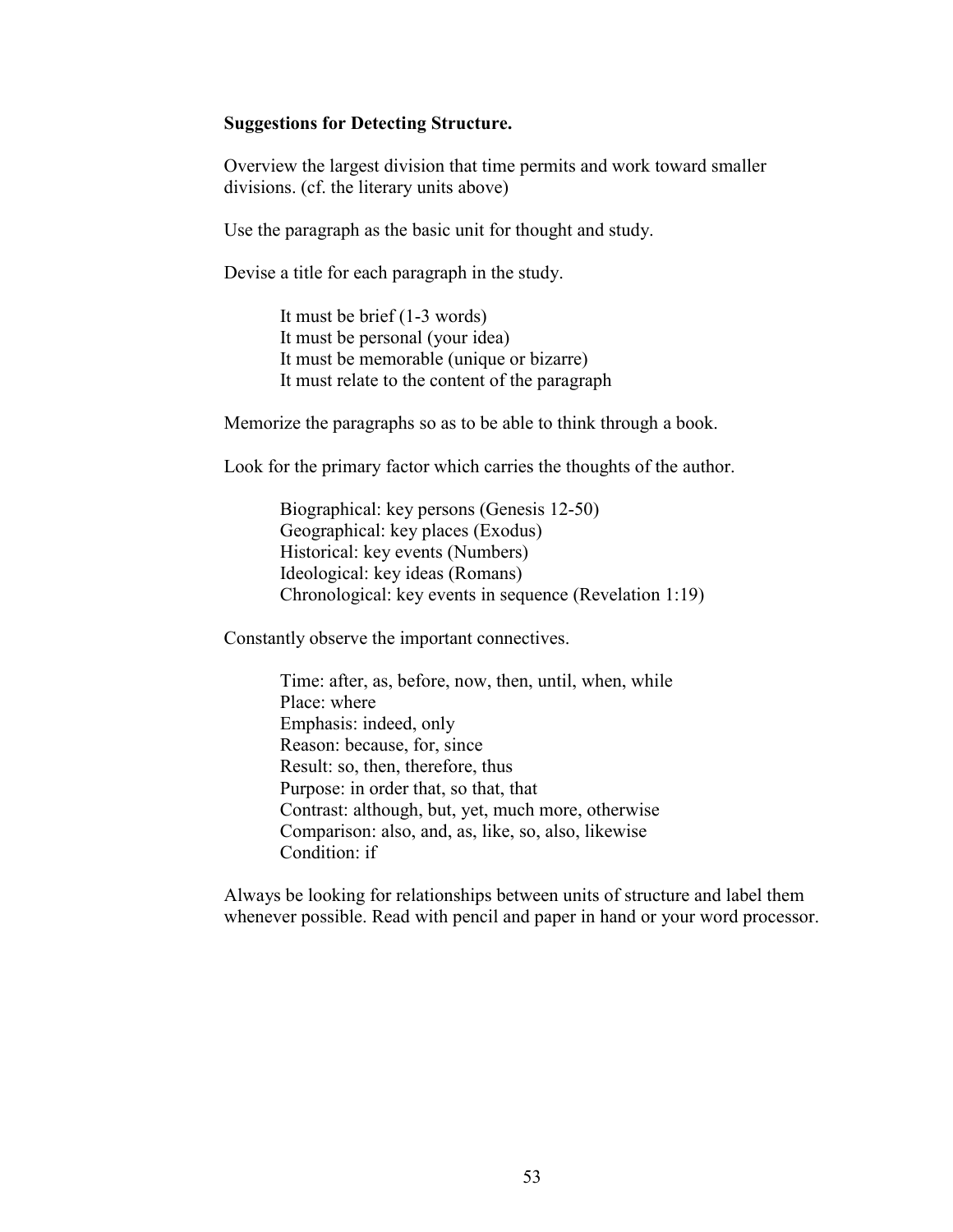#### **Figures of Speech**

**Definition**: any expressive use of language, as a metaphor, simile, personification, or antithesis, in which words are used in other than their literal sense, or in other than their ordinary locutions (expressions), in order to suggest a picture or image or for other special effect.

Dictionary.com Unabridged. Retrieved April 8, 2010, from Dictionary.com website: http://dictionary.reference.com

> **Simile**: a figure of speech in which two unlike things are explicitly compared, as in "she is like a rose."

**Metaphor**: a figure of speech in which a term or phrase is applied to something to which it is not literally applicable in order to suggest a resemblance, as in "A mighty fortress is our God."

**Personification**: the attribution of a personal nature or character to inanimate objects or abstract notions, esp. as a rhetorical figure. "Will the clay say to the potter, "What are you doing?" Isaiah 45:9

**Anthropomorphism**: ascribing human form or attributes to a being or thing not human, esp. to a deity. "For the eyes of the Lord move to and fro throughout the Earth …" 2 Chronicles 16:9

**Analogy**: a similarity between like features of two things, on which a comparison may be based: the analogy between the heart and a pump.

**Irony**: he use of words to convey a meaning that is the opposite of its literal meaning: the irony of her reply, "How nice!" when I said I had to work all weekend.

**Hyperbole**: obvious and intentional exaggeration.

**Paradox**: a statement or proposition that seems self-contradictory or absurd but in reality expresses a possible truth.

**Synecdoche**: a figure of speech in which a part is used for the whole or the whole for a part, the special for the general or the general for the special, as in ten sails for ten ships or a Croesus for a rich man.

**Metonymy**: a figure of speech that consists of the use of the name of one object or concept for that of another to which it is related, or of which it is a part, as "scepter" for "sovereignty," or "the bottle" for "strong drink," or "count heads (or noses)" for "count people."

**Atmosphere**: the mood or emotions of the writer (angry, rejoicing)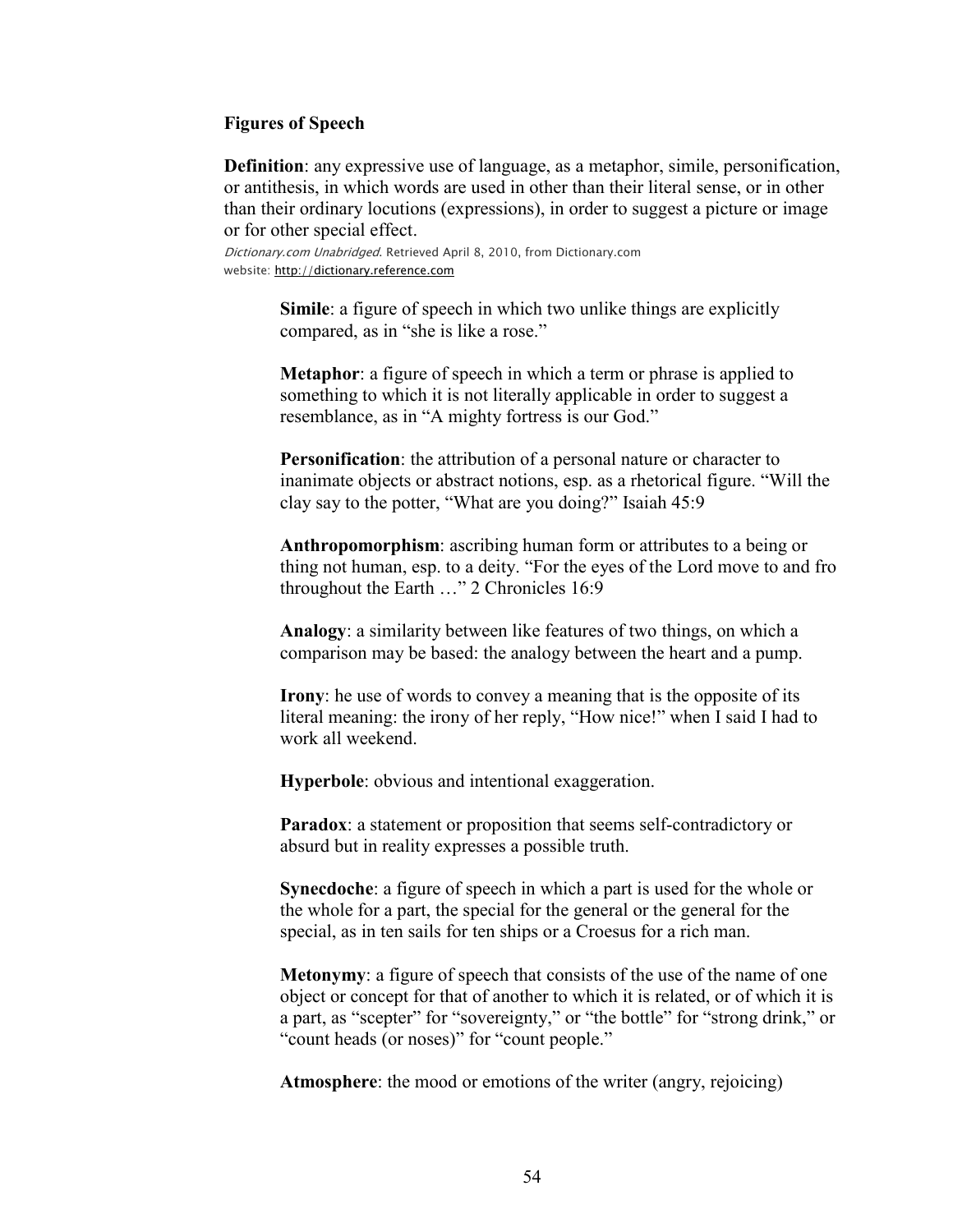**Phenomenal language:** both symbols and figures of speech convey a literal truth of some kind. Another aspect about the Golden Rule of Interpretation is "expect the Bible to use phenomenal language." "Phenomenal" means the language of appearance. Thus, the Bible speaks of sunrise and sunset. We know the sun does not literally rise or literally set, yet even astronomers talk about sunrise and sunset. Expect the Bible to use the language of appearance. The purpose of language is to communicate.

**Terminology Usage**: there are three ways that terminology happens to be used in keeping with the Golden Rule.

(1) Literal as literal. For example, the six days of Genesis are literal six days and the events reported in those six days are quite literal events.

(2) Illustration usage: this is not symbolic usage. The word is being used literally for the purpose of serving as an illustration.

(3) Symbolic when the text tells you so. If the text talks about the 7 headed beast and 10 horns and it tells you "the seven heads represents this, the 10 horns represents that," there is no need to take it literally. The text tells you it's not intended to be literal.

 **Paronomasia:** Paronomasia means word play, play upon words. Often this is not easy to see in the translations. Translators can't always bring out what the Hebrew or Greek text says because the word play is based on similarity of root or similarity of sound in Greek or Hebrew. As you go from one language to another, you can't necessarily duplicate those similarities.

Example:

Amos  $8.1$ .

"Thus the Lord God showed me, and behold, there was a basket of summer fruit. He said, 'what do you see Amos?' And I said, 'a basket of summer fruit.' Then the Lord said to me, 'The end has come to My people Israel, I will spare them no longer.'"

English has no linguistic connection between summer fruit and the word "end." But Hebrew has a play upon words here. The Hebrew word for summer fruit is the word "kayitz." The Hebrew word for "end" is the word "keitz." The word play is thus:

"What do you see? I see a Kayitz." "You've seen well because the "keitz" is before me"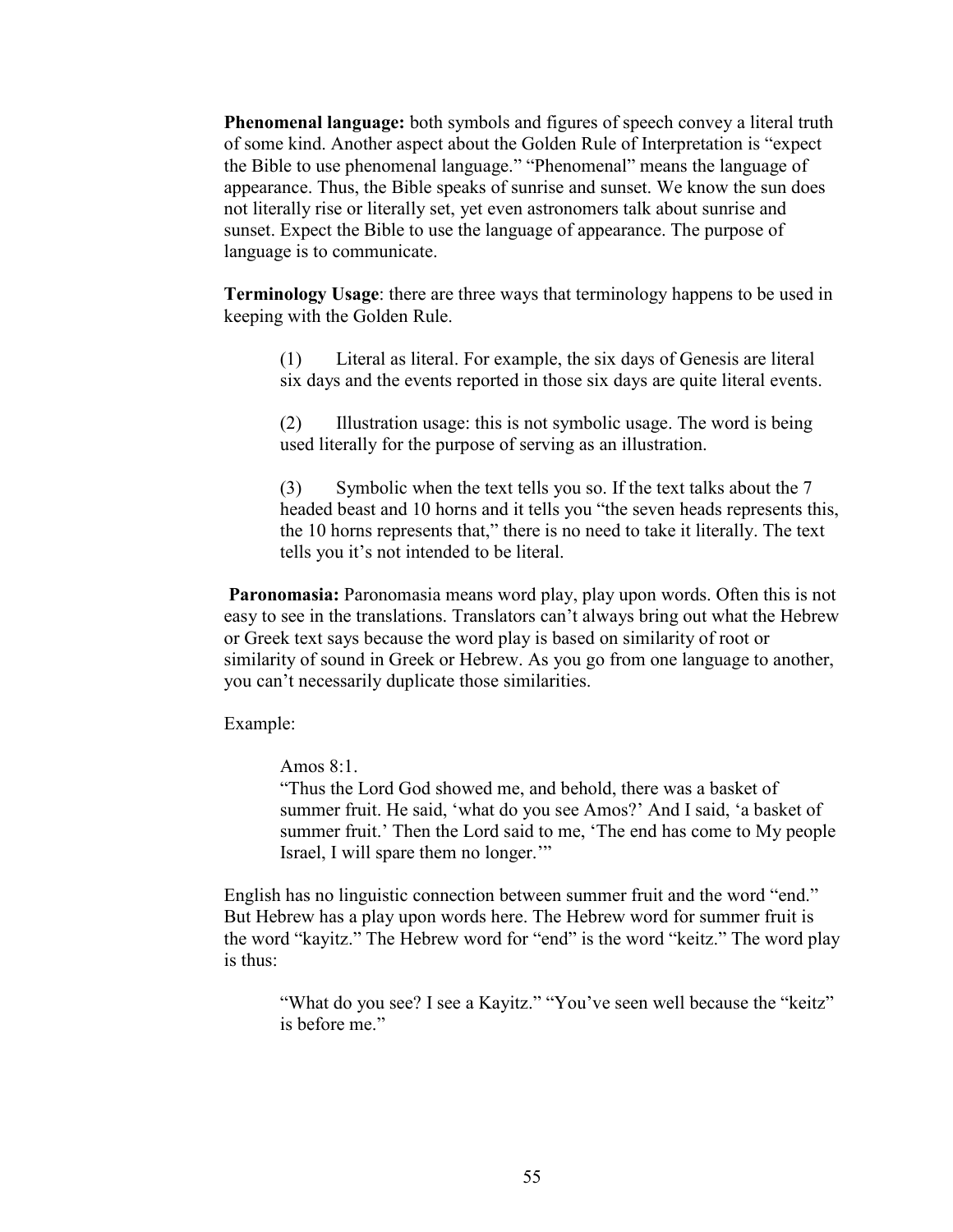## **2. Interpretation: What does the passage mean?**

#### 1 Corinthians 4:6

Now these things, brethren, I have figuratively applied to myself and Apollos for your sakes, so that in us **you may learn not to exceed what is written**, so that no one of you will become arrogant in behalf of one against the other.

#### **The text is what is important, not your imagination or intellectual gymnastics.**

Note: Application is NOT interpretation. Application without interpretation is, at best, wishful thinking or a vivid human imagination. At worst it is allegorizing and downright error. Many teachers and preachers do not interpret the text. They share practical applications that may or may not relate to the text and may or may not be sound practical guidance.

An example of application taking the place of interpretation:

The first sermon I ever preached was a horrible sermon. My text was "And the angel rolled the stone away." My sermon was "Rolling Away Stones in Your Life." I talked about the stone of doubt, the stone of fear, and the stone of anger. That is not what that verse is talking about; it's talking about a real stone. I made it a terrific allegory.

MacArthur, J., Jr. (1996, c1982). How to Study the Bible. John MacArthur's Bible Studies, Chicago: Moody Press.

## **Goals of interpretation**

To span the time between Biblical writers and today

To discover the exact meaning of the Word of God

To produce a sound objective theology

To provide a sound foundation for application. You cannot have poor interpretation and sound application. If you have poor interpretation you will not be able to produce a sound application. However, if you have sound interpretation you have the potential to produce a sound application. Whether your application is sound or not will depend upon your wisdom and experience.

You may get the meaning of the text absolutely correct, but if you cannot produce a sound application the text is nothing more than intellectual knowledge. Correct understanding of the text and principles of scripture need to work themselves out in our daily life!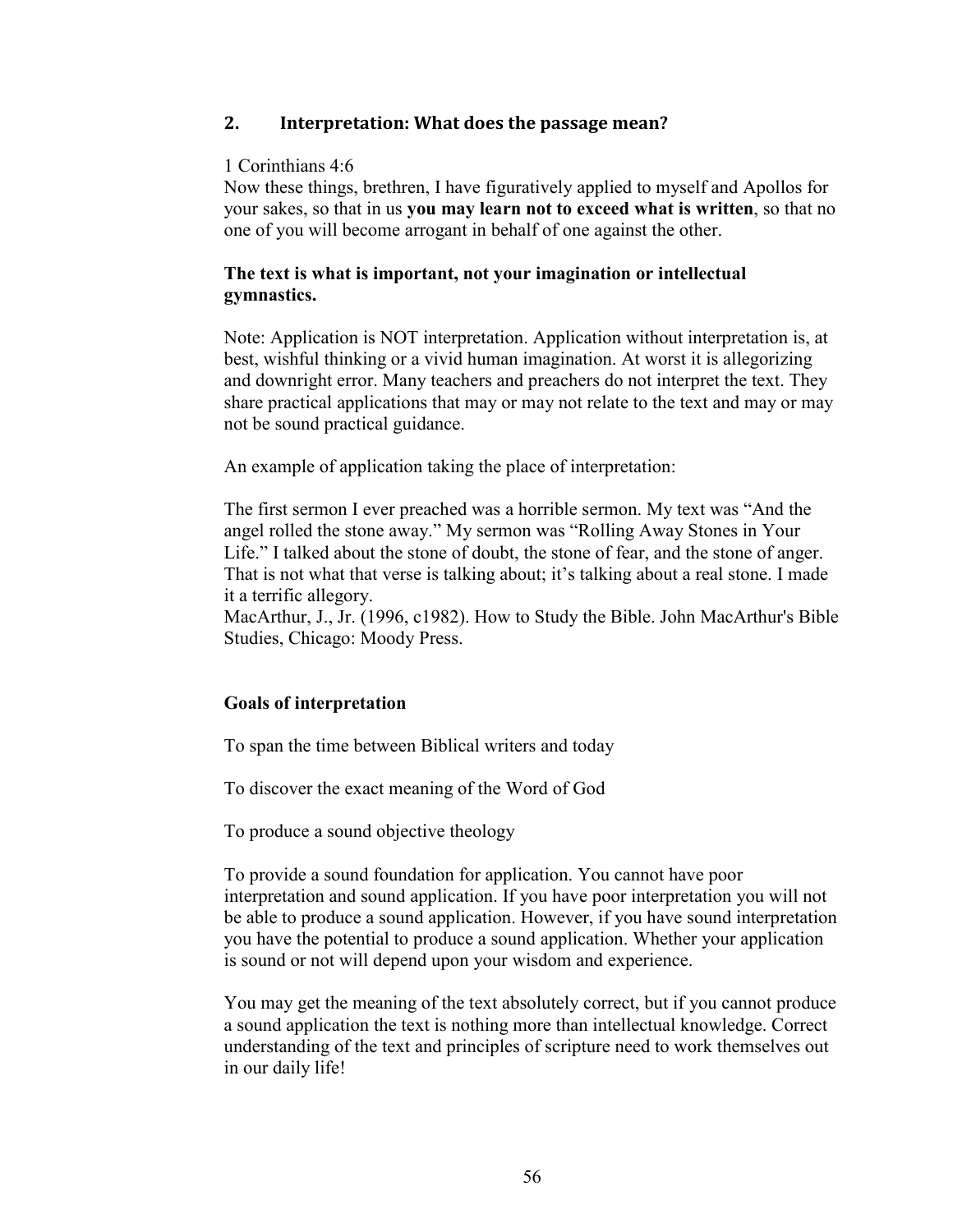## **The Grammatical-Historical-Rhetorical Method (Literal and Plain)**

Definition (Dr. Gregg Hagg)

**Grammatical:** The process of determining the exact meaning of something written by ascertaining the meaning of words (lexicology), the form of words (morphology), the function of words (parts of speech), and the relationships of words (syntax).

**Historical:** The process of determining the setting in which a writing took place, by analyzing the total cultural environment of the times, and the factors and circumstances involved in the writing, such as the author, readers, date, p1ace, occasion, and purpose and how those factors influence the meaning of the text.

**Rhetorical:** The process of determining the literary quality of a writing by analyzing its genre (kind of composition), structure (how the material is organized), and figures of speech (colorfu1 expressions for literary effect), and how those factors influence the meaning of the text.

## **The strongest authority is the best Hebrew or Greek text available, not a translation.**

## **Suggested Process**

## **Ask interpretive questions**

Write down several preliminary observations about each verse. Record the things that seem obvious. Record the things you don't immediately understand.

Formulate questions that arise from your preliminary observations. Questions about: Words, Author's purpose, Context, Who, What, Why, Where, When, Cross references, How would the original reader understand the passage? Etc.

#### **Interpretive questions from our example Daniel 2:1-3:**

Why is the date mentioned or important? Who was Nebuchadnezzar? What is a dream? What does the Hebrew word "dream" mean? What does the Hebrew word translated "turmoil" mean? What is the difference between a magician, a conjurer, a sorcerer, and a Chaldean? Is there significance to the fact that they "came in" and "stood."

These questions could be placed beside your outline if this is helpful for you and your style of study. However, you could run out of room if your outline needs to be very detailed.

Questions can be integrated into your outline if that fits your style.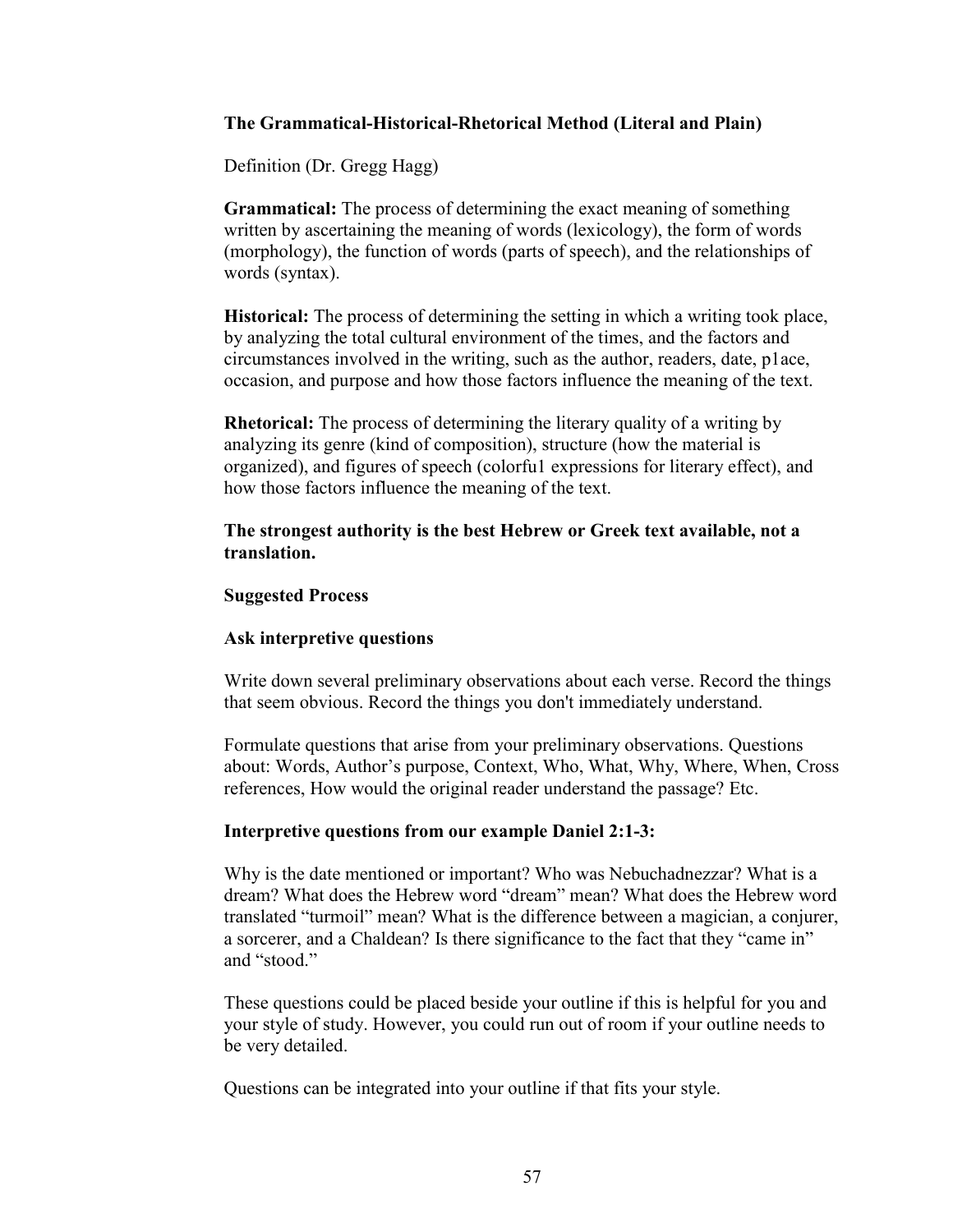## **Questions recorded beside your outline**

| Nebuchadnezzar's confusing and troubling dreams—Dan 2:1-3 |  |
|-----------------------------------------------------------|--|
|-----------------------------------------------------------|--|

| A.              |                     | Date (when)— $1a$   |                                     | Why is the date mentioned                                                |  |
|-----------------|---------------------|---------------------|-------------------------------------|--------------------------------------------------------------------------|--|
|                 | 1.                  | second year         |                                     | or important?                                                            |  |
|                 | 2.                  |                     | King Nebuchadnezzar (who)           | Who was<br>Nebuchadnezzar?                                               |  |
| <b>B.</b>       |                     | Dreams (what)— $1b$ |                                     | What is a dream?                                                         |  |
| $\mathcal{C}$ . | Results-lc          |                     |                                     | What does the Hebrew                                                     |  |
|                 | 1.                  |                     | Inner man—turmoil (troubled spirit) | word dream mean?                                                         |  |
|                 | 2.                  |                     | Outer man—sleepless                 | What does the Hebrew<br>word translated "turmoil"<br>mean?               |  |
| D.              |                     | Response—vs 2       |                                     |                                                                          |  |
|                 | 1.                  |                     | Orders issued $(who)$ —2a           | What is the difference<br>between a magician, a                          |  |
|                 |                     | a.                  | magicians                           | conjurer, a sorcerer, and a<br>Chaldean?                                 |  |
|                 |                     | $\mathbf b$ .       | conjurers                           |                                                                          |  |
|                 |                     | $\mathbf{c}$ .      | sorcerers                           |                                                                          |  |
|                 |                     | d.                  | Chaldeans                           |                                                                          |  |
|                 | 2.                  |                     | Explanation desired (why)—2b        |                                                                          |  |
|                 | 3.                  | Obedience-2c        |                                     |                                                                          |  |
|                 |                     | a.                  | came in                             | Is there significance to the<br>fact that they "came in"<br>and "stood." |  |
|                 |                     | $\mathbf b$ .       | stood                               |                                                                          |  |
| Ε.              | Kings Explanation-3 |                     |                                     |                                                                          |  |
|                 | 1.                  | dream-3a            |                                     |                                                                          |  |

- 2. anxiety—3b
- 3. confusion—3c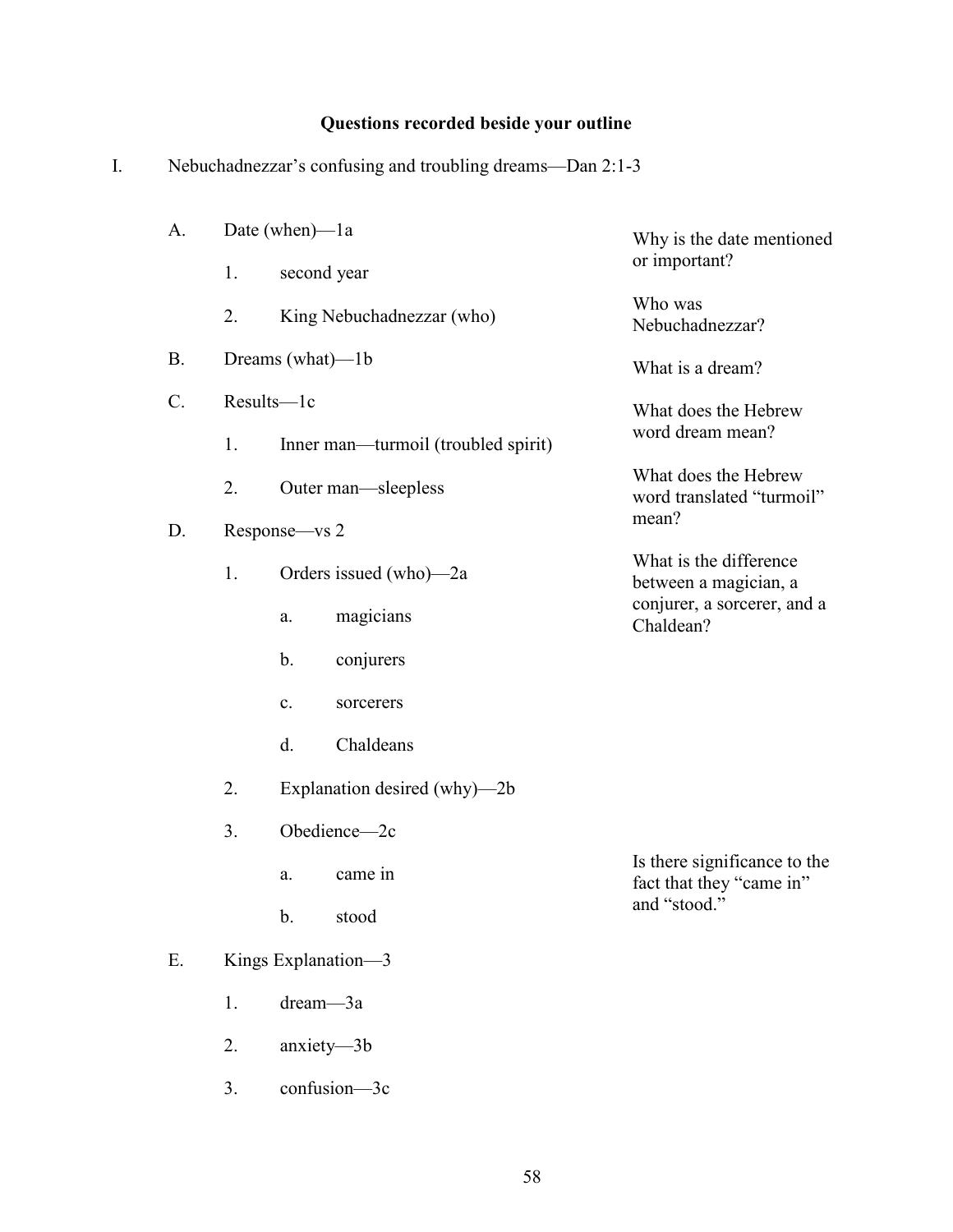#### **Find interpretive answers**

Use the resources you have assembled to discover the significance of your observations. Use your resources with analytical discernment. You may not always agree with the conclusions or statement. Just because they are in a book does not mean they are correct! Put your own educated insights in as well.

The answers you discover can also be integrated into your outline to produce a class or message. You can teach or preach directly from your outline once the material is inserted.

You can cut and paste answers from your Bible program resources into your outline at appropriate locations.

## **Questions and interpretive answers integrated into your outline.**

- I. Nebuchadnezzar's confusing and troubling dreams—Dan. 2:1-3
	- A. Date—1a
		- 1. second year

Why is the date mentioned or important?

603-602 BC

Daniel taken into captivity in the first deportation – 605 BC

3 year education

This happens shortly after the events of chapter 1

2. King Nebuchadnezzar

Who was Nebuchadnezzar?

B. Dreams—1b

What is a dream?

What does the Hebrew word dream mean?

Ordinary dreams vs Revelatory dreams

Plural: either same dream repeatedly or one revelatory dream stood out significantly from the ordinary dreams.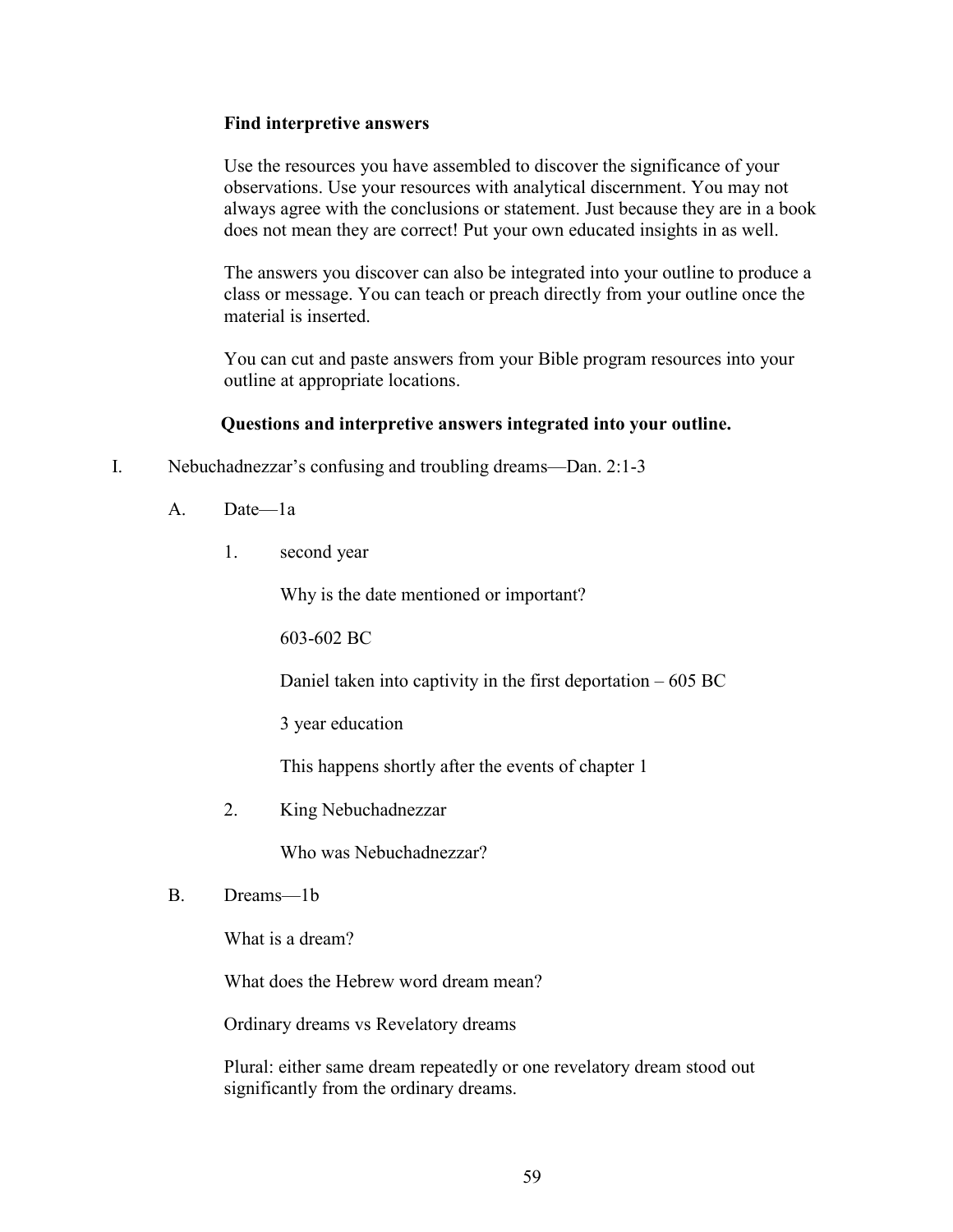Soon after Nebuchadnezzar's accession to the throne, he was plagued with a recurring dream. Since Daniel recalled and interpreted only a single dream (cf. vv. 24-26), the use of the plural here (dreams) seems to indicate a recurrence of the same dream. This dream evidently was perceived by Nebuchadnezzar as having great significance, for he was troubled (cf. v. 3) by the dream and so agitated that he was unable to sleep. $22$ 

- C. Results—1c
	- 1. Inner man—turmoil (troubled spirit)

What does the Hebrew word translated "turmoil" mean?

Rapid beating of the heart due to extreme agitation

Literally: "his spirit pounded itself"

He is deeply disturbed and apprehensive

- 2. Outer man—sleepless
- D. Response—vs 2
	- 1. Orders issued—2a

What is the difference between a magician, a conjurer, a sorcerer, and a Chaldean?

a. magicians

Those who use the stylus

Skilled in the sacred writings

b. conjurers

Those who practice incantation

c. sorcerers

Those who practice sorcery

Magicians / cast spells

<sup>&</sup>lt;u>.</u>  $^{22}$  Walvoord, J. F., Zuck, R. B., & Dallas Theological Seminary. (1983-c1985). The Bible knowledge commentary: An exposition of the scriptures (1:1332). Wheaton, IL: Victor Books.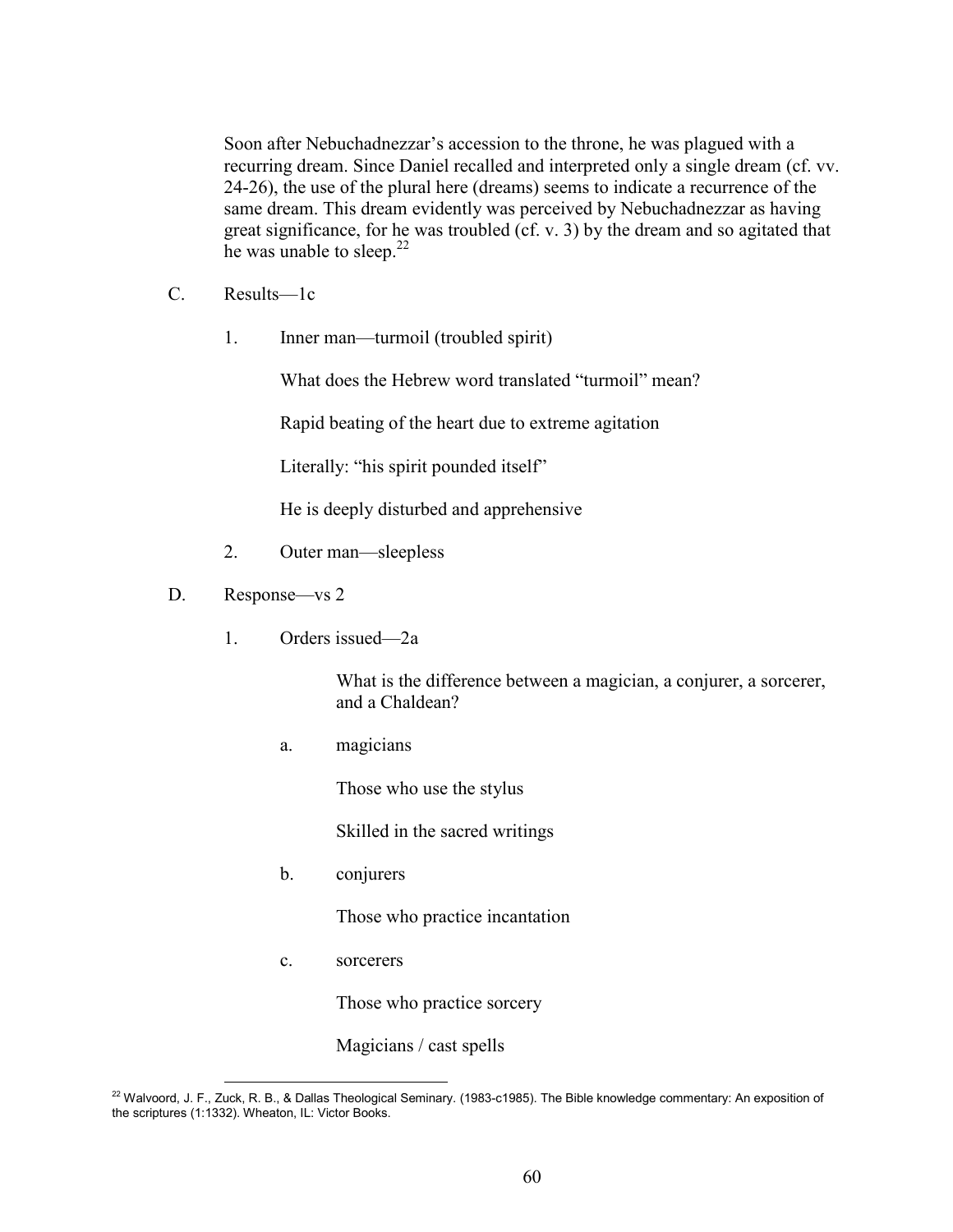d. Chaldeans

Priesthood of a separate class

Wise men of Babylonia descent--nationals

- 2. Explanation desired—2b
- 3. Obedience—2c
	- a. came in
	- b. stood

Is there significance to the fact that they "came in" and "stood."

- E. Kings Explanation—3
	- 1. of his dream—3a
	- 2. of his anxiety—3b
	- 3. of his confusion—3c

He awoke in alarm.

Nebuchadnezzar remembered that something amazing had been presented to him in a dream.

However, we'll soon see, he was unable to recall the form in which it had clothed itself.

His thoughts on the unprecedented greatness to which his power had attained (Da. 2:29) made him anxious to know what the issue of all this should be.

I suggest you totally manuscript a sermon or class and rehearse it a number of times. This enables you to accurately time your message as well as refine and clarify your statements for maximum accuracy and impact before delivering it.

I also understand that manuscripting and rehearsing may seem totally impractical for a harried Pastor (if you are one) but I have found that the long-term and short-term benefits are well worth the investment. You do not have to do the research all over again.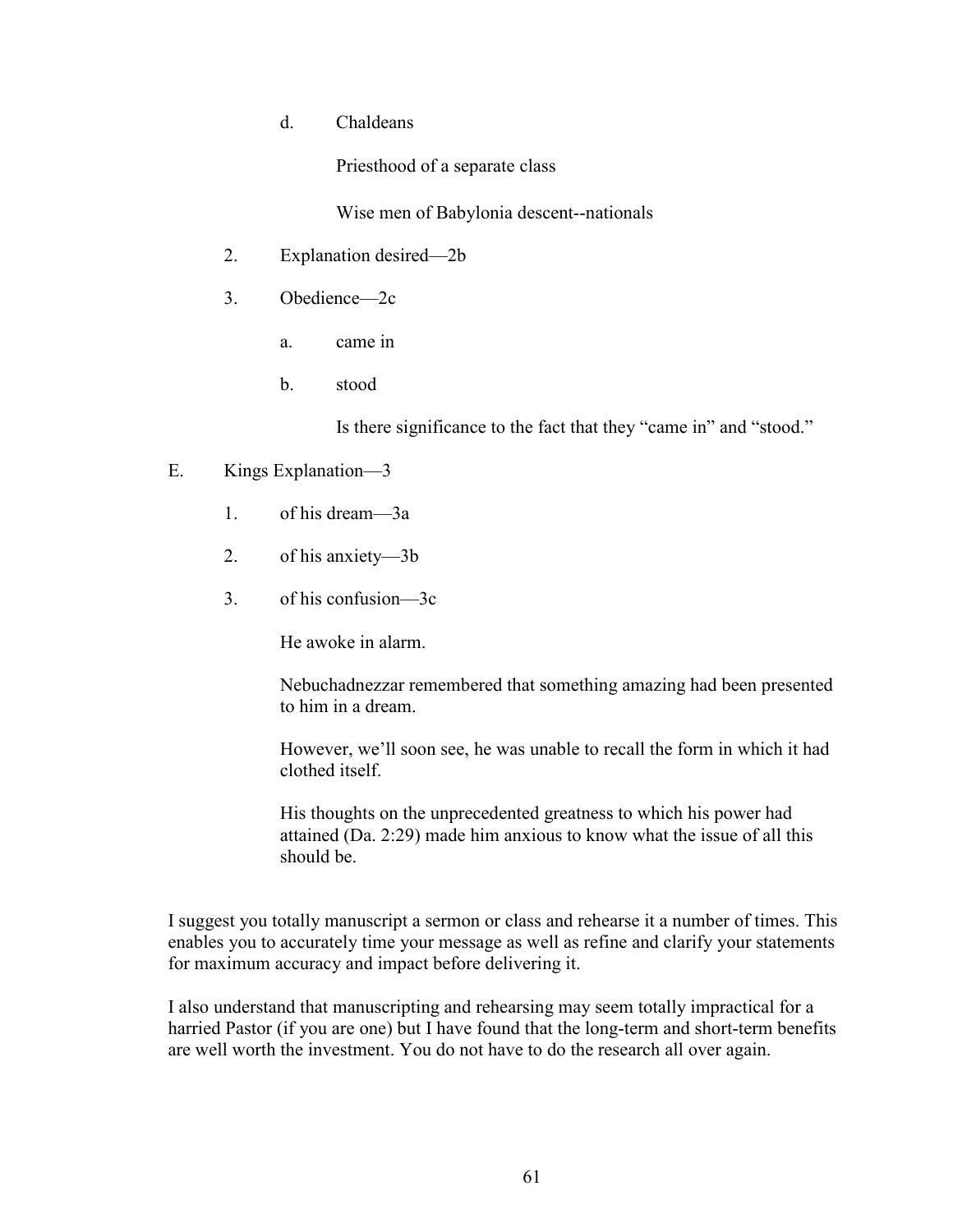#### **How to Reverse Outline**

Use a Bible with paragraph indicators either: 1) written in paragraph form or 2) bold verse numbers indicate paragraph breaks.

Observe the punctuation marks of each sentence in the paragraph. A sentence is a complete thought ending with a period. These can serve as major points for your outline.

Observe additional punctuation marks (commas, semicolon; colon: dash—, etc.) These additional marks can indicate additional thoughts within the sentence. They can become sub points in your outline.

Observe key words to be explained. These can be additional sub points.

Insert interpretive questions and answers at the appropriate locations.

#### **Sample Reverse Outline**

#### **John 1:1-9 (NASB)**

In the beginning was the Word, and the Word was with God, and the Word was God. He was in the beginning with God. All things came into being through Him, and apart from Him nothing came into being that has come into being. In Him was life, and the life was the Light of men. The Light shines in the darkness, and the darkness did not comprehend it. There came a man sent from God, whose name was John. He came as a witness, to testify about the Light, so that all might believe through him. He was not the Light, but he came to testify about the Light. There was the true Light which, coming into the world, enlightens every man.

- A. The Deity of Yeshua the Messiah—John 1:1-5
	- 1. Eternality—1:1-2 (two sentences–periods)
		- a. At creation—1:1a (comma)
			- 1) Beginning (key word)
			- 2) Word (key word)
		- b. With God—1:1b (comma)
		- c. Deity—1:1c (period)
		- d. At creation—1:2 (period) (note the chiasm next page)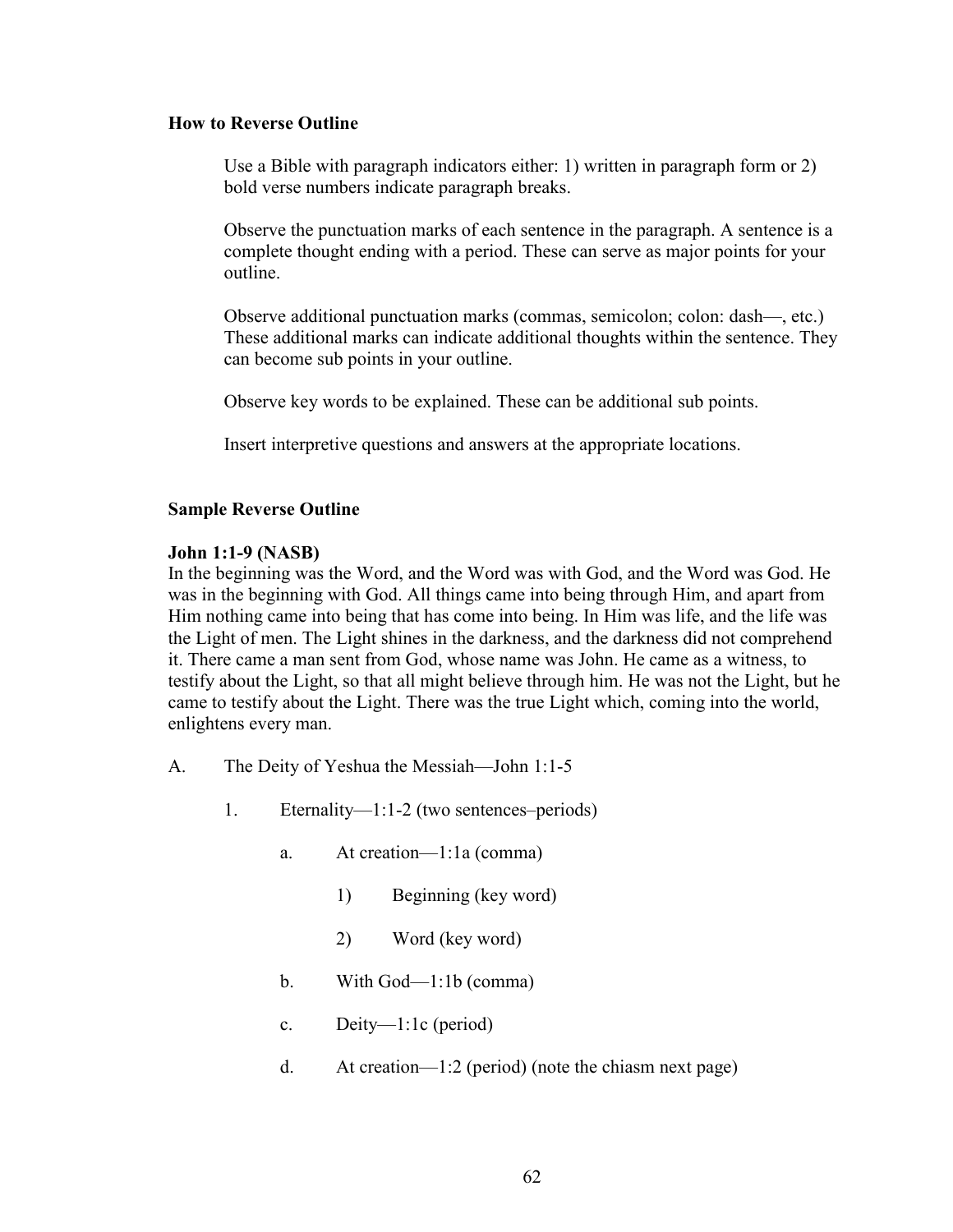| Creation |  |
|----------|--|
| With God |  |
| Is God   |  |
| Creation |  |

- 2. Creator—1:3 (period)
	- a. Agent of creation—1:3a (comma)

What are all things? (interpretive question)

- b. Totality of creation—1:3b (period)
- 3. Light and Life—1:4-5 (two sentences–periods)
	- a. Source of life—1:4a (comma)
	- b. Source of Light—1:4b (period)
		- 1) Life (key word)
		- 2) Light (key word)
	- c. The Light shines—1:5a (comma)

What does the Light shining mean? (interpretive question)

- d. Opposition to the Light—1:5b (period)
	- 1) Darkness (key word)
	- 2) Comprehend (NASB) (key word)
	- 3) Overcome (ESV) (key word)
- B. The Forerunner of Yeshua the Messiah: John 1:6-9

## **At this point in the class please reverse outline your favorite chapter!**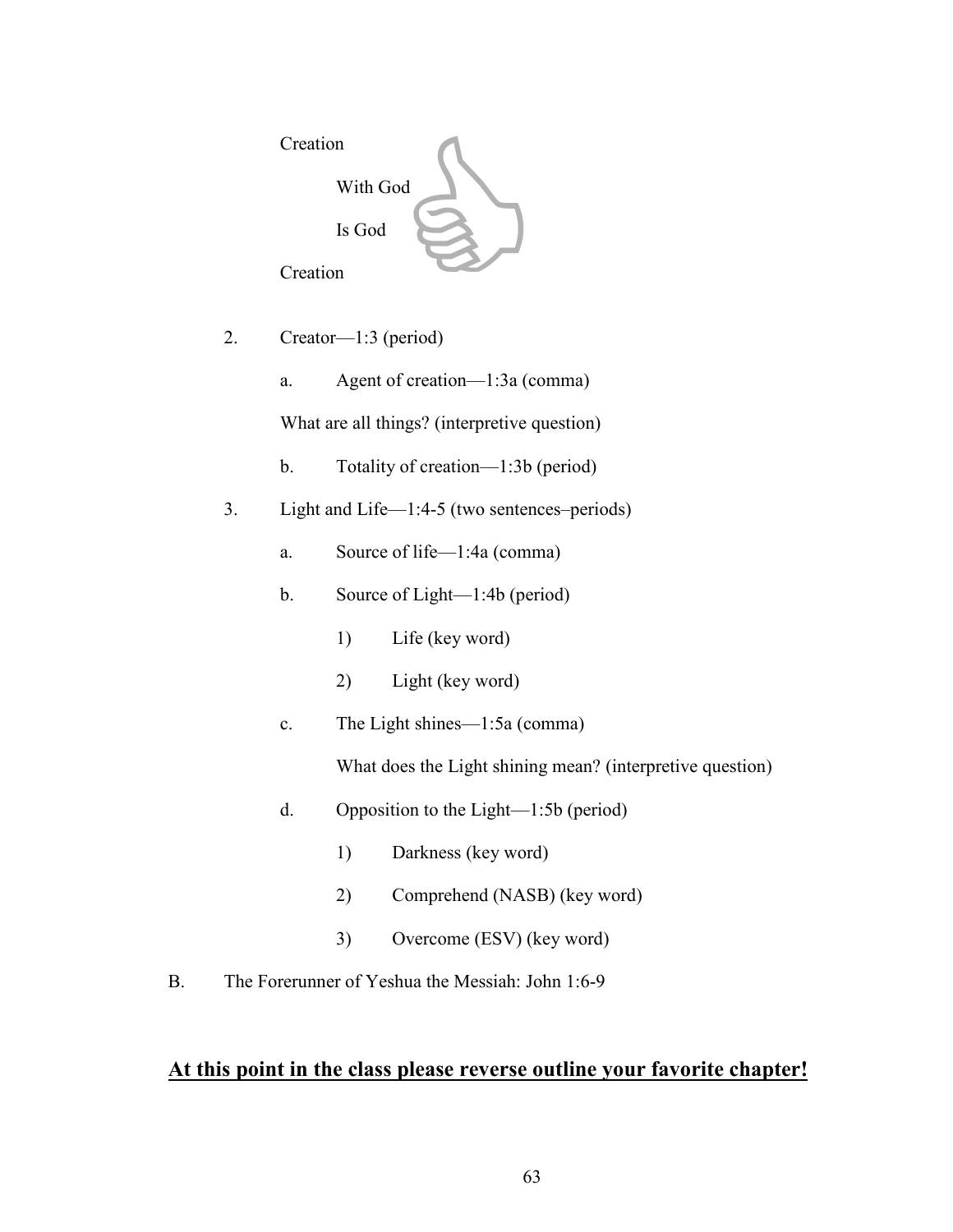## **Interpretive Articles (Mark Ellick)**

## **Context: The Key To Accurate Interpretation**

- I. In order to interpret a passage of Scripture correctly, it is essential that the passage be interpreted in its context.
	- A. Interpreting a passage in its context ensures that our interpretation will not deviate from the line of thought of the author or the overall message of the Bible.
	- B. Conversely, if we interpret a passage out of its context, we risk losing the meaning intended by the author and interpreting the passage in a way that contradicts other passages and the overall message of the Bible.
- II. It may be better to say that a passage should be interpreted in its context**s**, for as we shall see there are various contexts that must be considered if we are to correctly interpret a passage.

## **The Contexts of a Passage**

I. Interpret according to the context of Scripture as a whole.

- A. Related to the "analogy of Faith" is a rule that was central to the Reformers: *Sola Scriptura*, "Scripture alone." By this they meant that Scripture is our only rule of faith and practice and that Scripture interprets Scripture.
- B. One thing this means is that if you have two interpretations one that agrees with the rest of Scripture and one that does not - you accept the interpretation which harmonizes with Scripture. This principle is based on principles from Bibliology: the inerrancy of Scripture and the unity of Scripture.
- C. This does not guarantee correct interpretation, but it does show us what is an incorrect interpretation – the interpretation that disagrees with the rest of Scripture.

## Example

You see that a man is justified by works, and not by faith alone (James 2:24)

That justification is by grace is a truth clearly taught in many different books. It is emphasized in Romans (see 3:28; 4:5), Galatians, and the Gospel of John. *Sola Scriptura*  says that James is to be interpreted by what is taught by Paul and the other books of Scripture. We must not make one Scripture contradict another.

The key is to harmonize the data. Do not hold two sections of scripture in opposition to each other. Harmonize them. Discover how they two puzzle pieces fit together.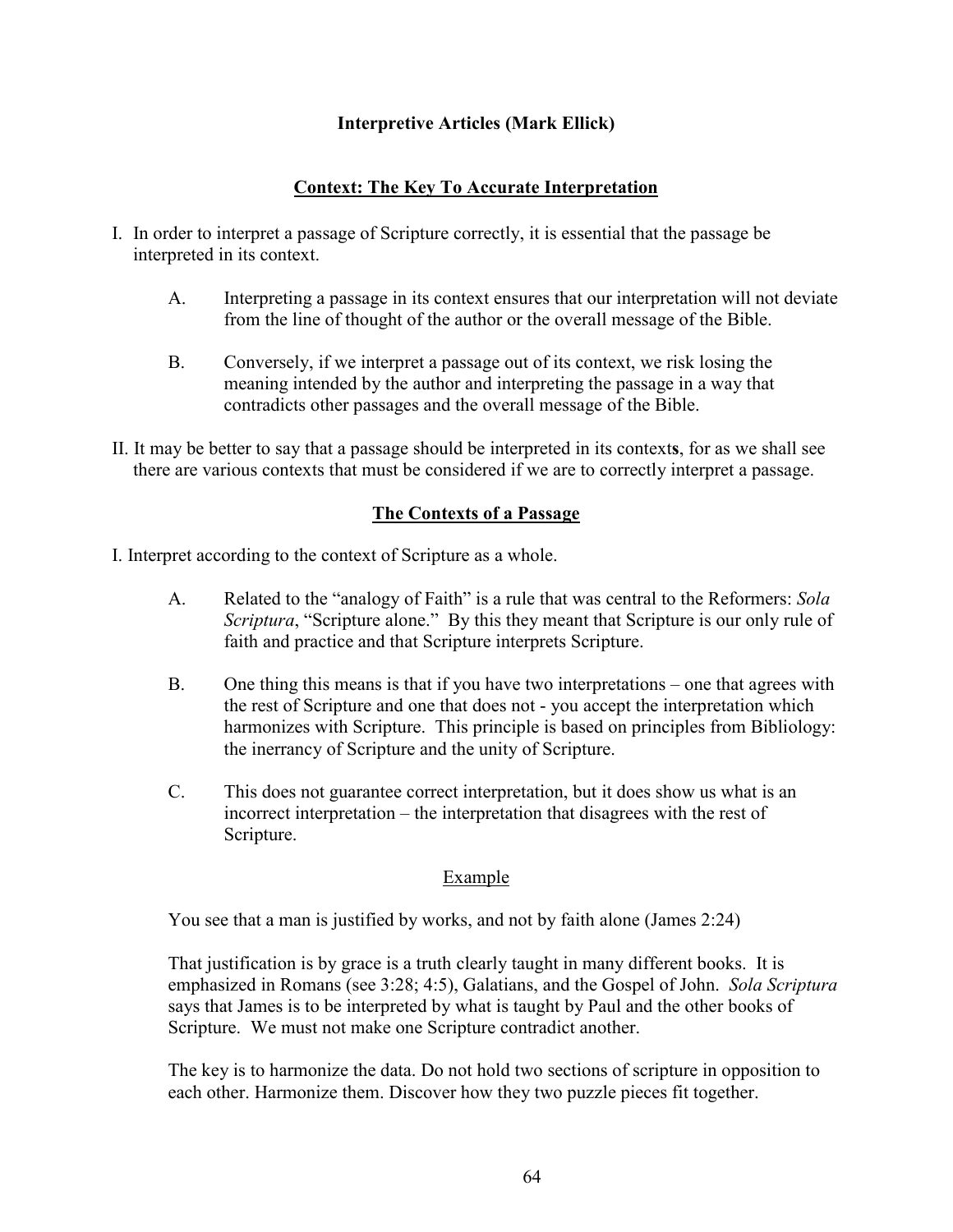Dr. Fruchtenbaum's comments on James 2:24:

In verse 24, Jacob/James draws his conclusion and answers the question raised in verse 14: *Ye see that by works a man is justified, and not only by faith—justified by works* in the sense that *works* vindicate one really does have saving faith. *Faith only* means a faith that does not produce *works*, and a *faith* that does not produce works is not saving *faith* to begin with. The reason is that works prove a saving faith. To quote the *Ryrie Study Bible* again:

Unproductive faith cannot save, because it is not genuine faith. Faith and works are like a two-coupon ticket to heaven. The coupon of works is not good for passage, and the coupon of faith is not valid if detached from works. (Note to James  $2:24)^{23}$ 

II. Interpret according to the immediate context of the passage

Proper interpretation involves considering the "immediate context" of the passage. This means that we consider the verses that precede and follow the passage in order to correctly place the passage in the line of thought of the author.

#### Example

#### Out of Context

A youth group ends its meeting by joining hands and reciting, "May the Lord watch between you and me when we are absent one from the other," thereby wishing one another God's blessings until they meet again.

#### In Context

When Laban and Jacob parted from one another, neither trusted the other. When Laban said, "May the Lord watch between you and me when we are absent one from the other," he was not expressing a desire that Jacob be blessed. The next verse says, "If you mistreat my daughters, or if you take wives besides my daughters, although no man is with us, see, God is witness between you and me." Laban was not wishing Jacob well; he was issuing him a warning.

The so-called "Mizpah blessing" was not really a promise between friends but a warning between antagonists who did not trust each other (v. 49). They called on God to keep each other true to the terms of the covenant they had just made. They could not check on each other themselves.<sup>24</sup>

-

 $^{23}$ Fruchtenbaum, A. G. (2005). The Messianic Jewish Epistles: Hebrews, James, First Peter, Second Peter, Jude (1st ed.) (258). Tustin, CA: Ariel Ministries.<br><sup>24</sup>Tom Constable. (2003; 2003). Tom Constable's Expository Notes on the Bible (Ge. 31:43). Galaxie Software.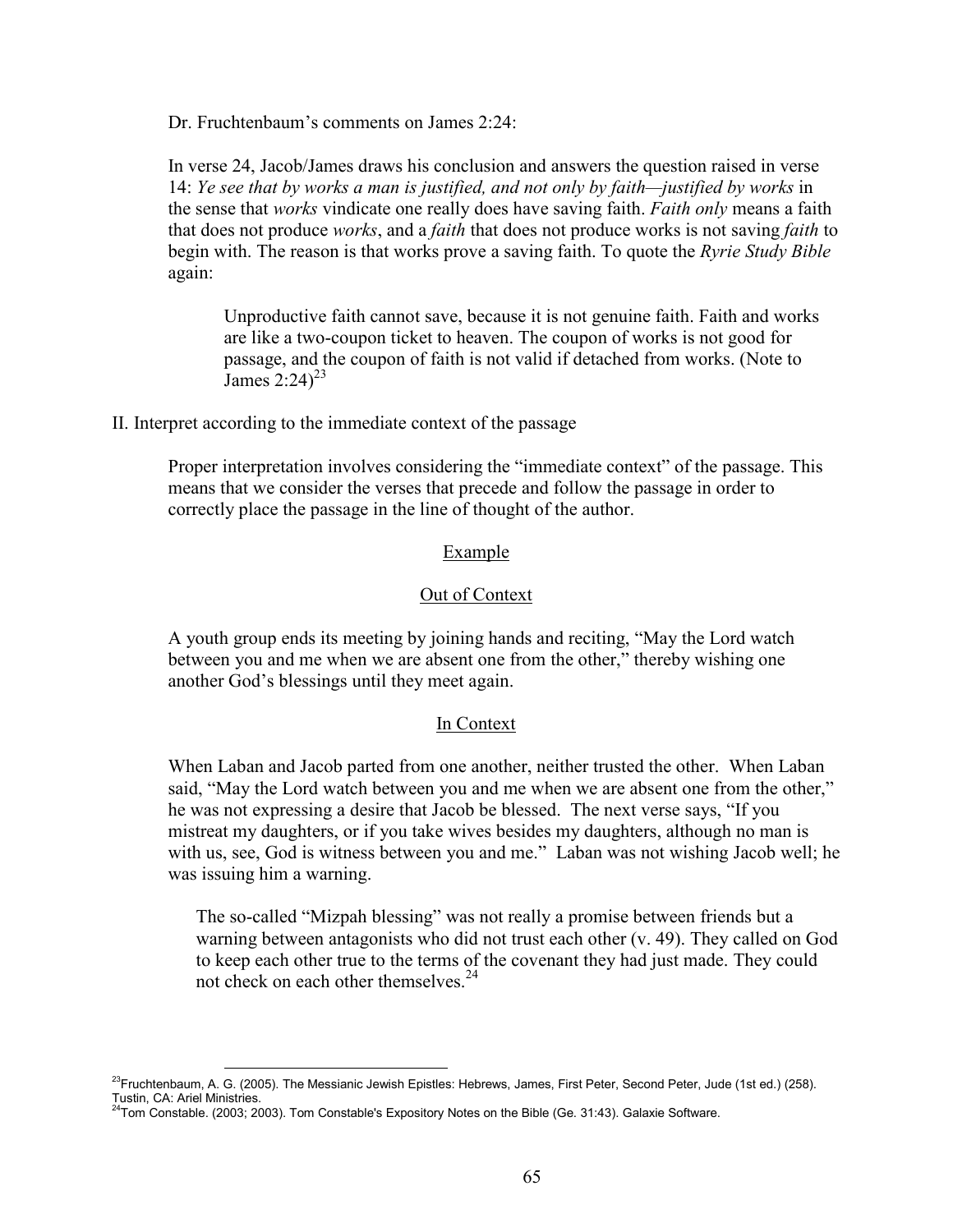III. Interpret according to the larger context of the passage.

- A. Consider the flow of thought of the paragraph in which the passage is contained.
- B. Consider the book of the Bible in which the passage is contained, and determine how the passage contributes to the author's purpose and the theme of the book.
- C. Consider other passages in the Bible that speak to the same issue as the passage being studied (Scripture interprets Scripture).
- D. Consider the Testament in which the passage appears, and determine how the passage relates to the theme(s) of that Testament.
- E. Consider how the passage relates to the overall theme and purpose of the Bible, as well as other themes that appear in the Bible.
	- 1. The overall theme of the Bible is the glory of God.
	- 2. Other themes in the Bible include redemption, sin, the nature and attributes of God, messianic prophecy, et cetera.
- IV. Interpret a word according to the context of its usage.

The principle here is that the meaning of words is determined by how they are used. Isaiah 5:23 also illustrates this usage of the word "justify."

#### *Isaiah 5:22-23*

*Woe to those who are heroes in drinking wine, and valiant men in mixing strong drink; Who justify the wicked for a bribe, and take away the rights of the ones who are in the right!* 

Those who "justify the wicked for a bribe" do not make the wicked man righteous. Rather, they are corrupt judges who take a bribe and make a legal pronouncement. A crooked judge cannot make a guilty man righteous; but he can make a legal pronouncement. He declares him righteous.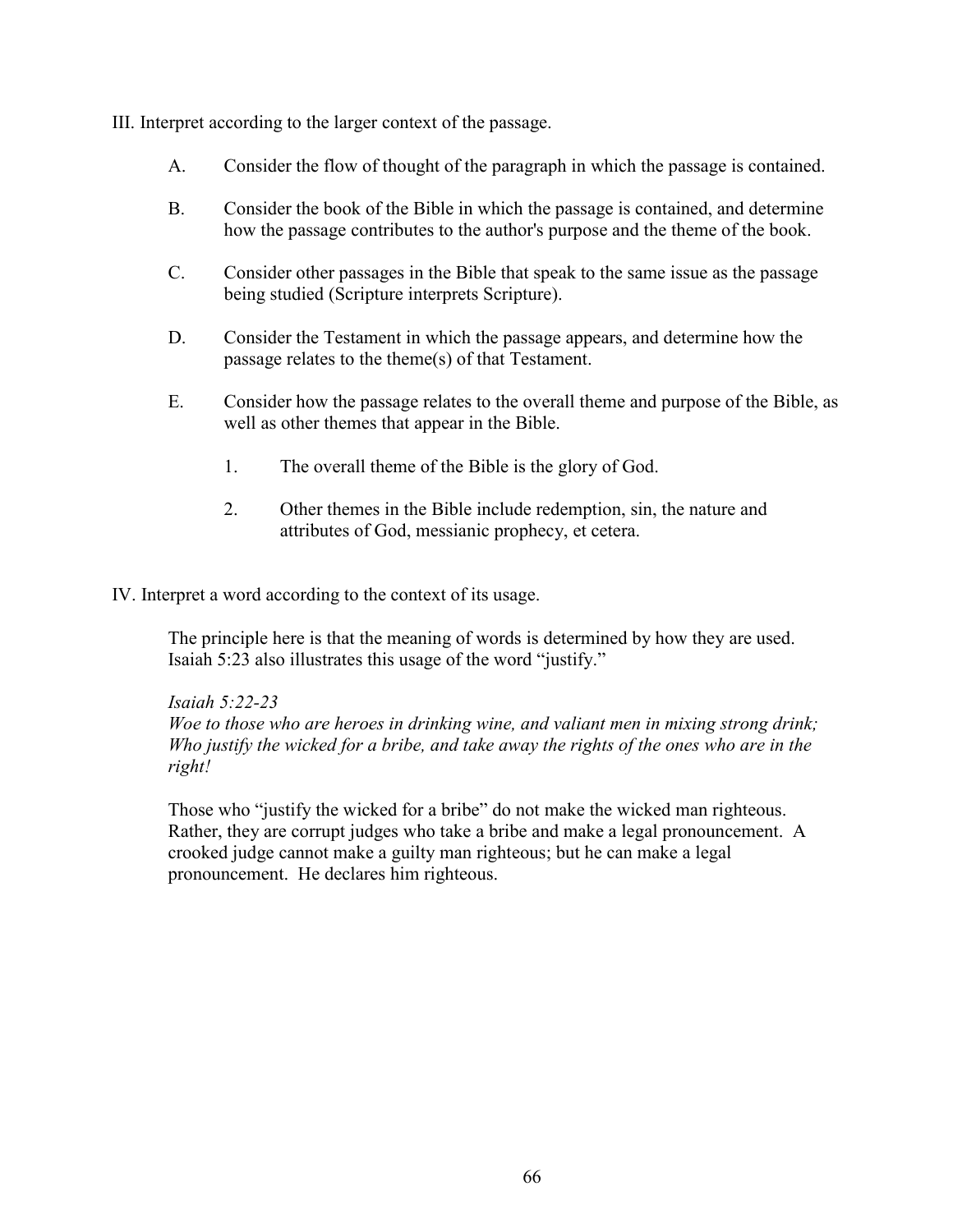V. Interpret according to the literary context of the passage (this is referred to as the "genre" the passage). A genre is a distinctive literary type or style.

The Bible contains many kinds of literature. An understanding of the various "genres" in the Bible, and how the genre of a passage affects its interpretation is essential to good Bible interpretation. For example, a newspaper contains various genres. When we read the newspaper, we certainly would not interpret front page news in the same way that we would interpret the comic section.

## Genres in the Bible

Epistles (letters)

Narratives (stories)

Gospels (accounts of Messiah's redemptive ministry and teaching)

Parables (short, simple stories designed, by way of comparison, to communicate a spiritual truth, religious principle, or moral lesson).

Law

Predictive prophecy

Poetry (e.g. psalms)

Proverbs

Didactic literature (instructional literature)

Apocalyptic literature (literature predicting or presaging imminent disaster and total or universal destruction. Apocalyptic literature generally contains much symbolic language and often contains visions experienced by the author. The Book of Revelation is apocalyptic literature.

VI. Consider the dispensational context of the passage (e.g. was the passage written during the dispensation of Law, Grace, etc.).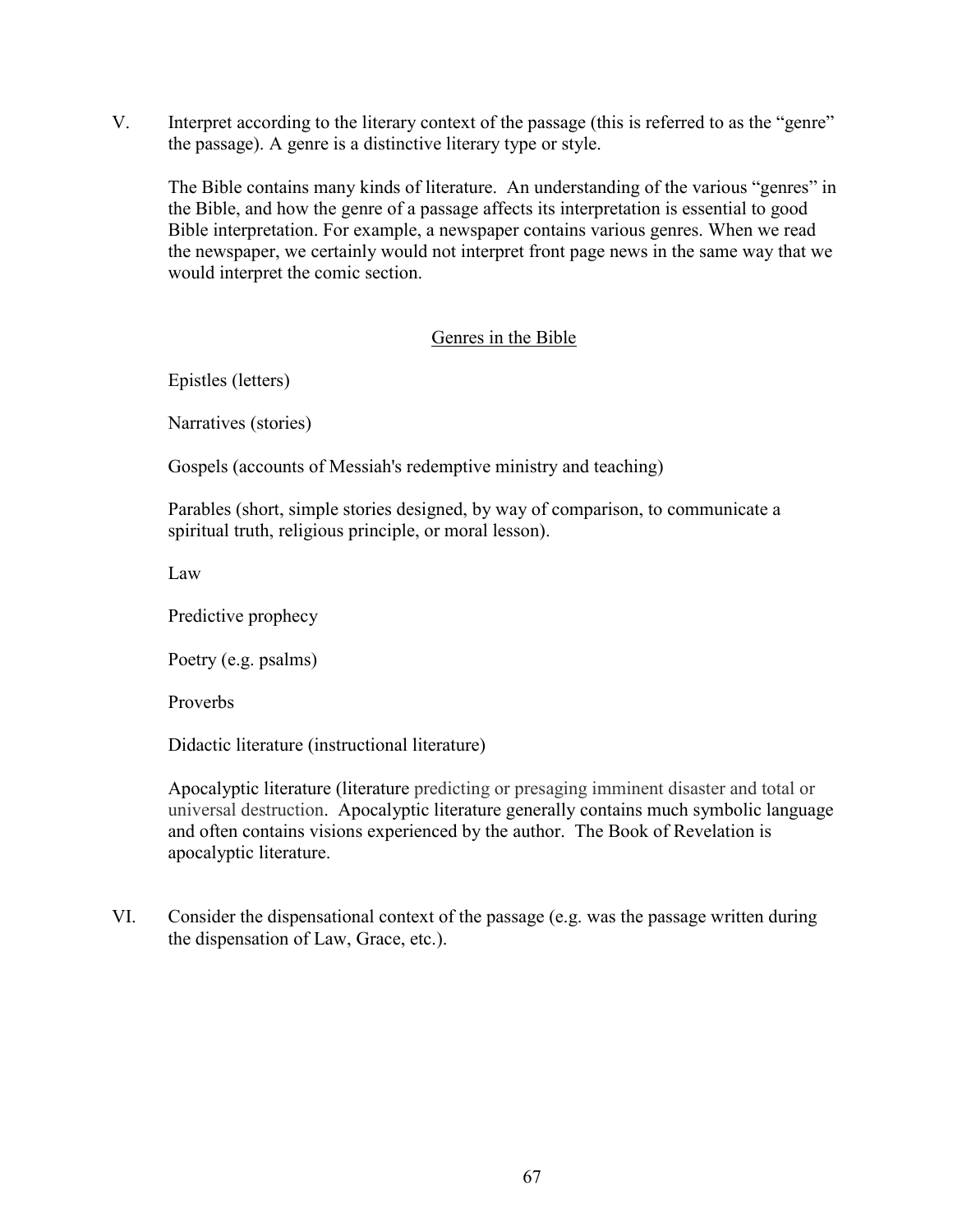VII. Consider the cultural context of the passage.

#### Example: Cultural Context

*John 13:12-15* 

<u>.</u>

- *12 And so when He had washed their feet, and taken His garments, and reclined at the table again, He said to them, "Do you know what I have done to you?*
- *13 You call Me Teacher and Lord; and you are right, for so I am.*
- *14 If I then, the Lord and the Teacher, washed your feet, you also ought to wash one another's feet.*
- *15 For I gave you an example that you also should do as I did to you.*
- *16 "Truly, truly, I say to you, a slave is not greater than his master, nor is one who is sent greater than the one who sent him.*

13:12-14. After giving this object lesson in humility the Lord questioned the disciples in order to draw out the significance of the lesson: Do you understand what I have done for you? He asked them. Teacher (*didaskalos*) and Lord (*kyrios*) show that **Jesus is on a higher level than they.** Yet He had done a humble service for them. Meeting others' needs self-sacrificially is what they ought to do too.

13:15-16. The foot-washing was an example (*hypodeigma,* "pattern"). Many groups throughout church history have practiced literal foot-washing as a church ordinance. However, **present culture in many lands does not call for the need to wash dust from the feet of one's guests.** Whereas the Lord's Supper was practiced by the early church as an ordinance, it apparently did not practice foot-washing as an ordinance in church gatherings. **This passage emphasizes inner humility, not a physical rite.** A Christian widow's practice of **"washing the feet of the saints"** (1 Tim. 5:10) speaks not of her involvement in a church ordinance but of her humble slave-like service to other believers. Not to follow the example of Jesus is to exalt oneself above Him and to live in pride. No **servant is greater than his master** (cf. John  $12:26$ ).<sup>25</sup>

<sup>25</sup> Walvoord, J. F., Zuck, R. B., & Dallas Theological Seminary. (1983-c1985). *The Bible Knowledge Commentary: An Exposition of the Scriptures* (2:320). Wheaton, IL: Victor Books.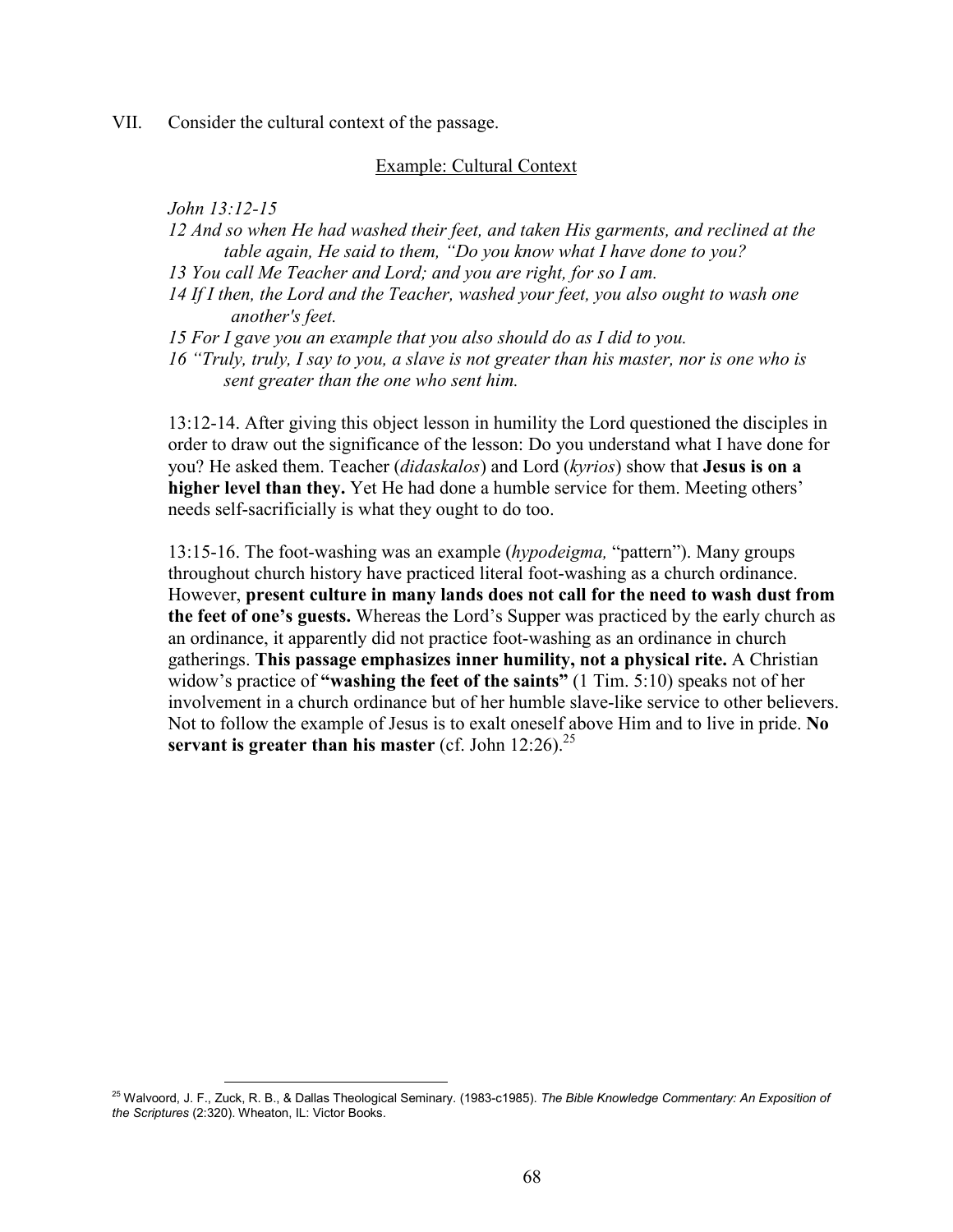VIII. Consider the historical context of the passage.

#### Example: Historical Context

*2 Chronicles 7:13-14 13 "If I shut up the heavens so that there is no rain, or if I command the locust to devour the land, or if I send pestilence among My people, 14 and My people who are called by My name humble themselves and pray, and seek My face and turn from their wicked ways, then I will hear from heaven, will forgive their sin, and will heal their land.* 

Some believers use this passage as a basis for praying that there will be a revival in the United States and, as a result of this revival, the Lord will "heal" the United States (i.e. deliver it from its present difficulties.). This violates both the dispensational and historical contexts of the passage. In the passage, My people are the Jewish people living under the Mosaic Law. There is an eternal principle we can draw from this passage (repentance results in judgment withheld and blessings given), but to apply this passage to modern day countries, and especially to claim as a promise what is said in this passage violates the context of the passage.

## **Interpreting Proverbs**

I. Definition: Proverb.

A proverb is a short well-known saying that expresses an obvious truth. Often, a proverb will offer advice.

A biblical proverb is a wise saying or instruction for living a useful, effective, and godly life.

The Book of Proverbs forms part of the larger group of biblical writings known as wisdom literature. This literature gives instruction for living while pondering the difficulties of life.

A proverb offers instruction in wise living. However, it is not a promise. Therefore, is incorrect to claim a proverb as a promise.

"A stitch in time saves nine" tells us that it is wise to mend that which is in need of repair quickly, lest further damage result. It does not guarantee us that if we repair a rip in a garment; the garment will never again become ripped.

Thus, while following the instructions in the book of Proverbs is wise and will result in a blessed life, following the proverbs does not guarantee wealth or freedom from tribulation or illness, and we should not "claim" the proverbs as promises from God.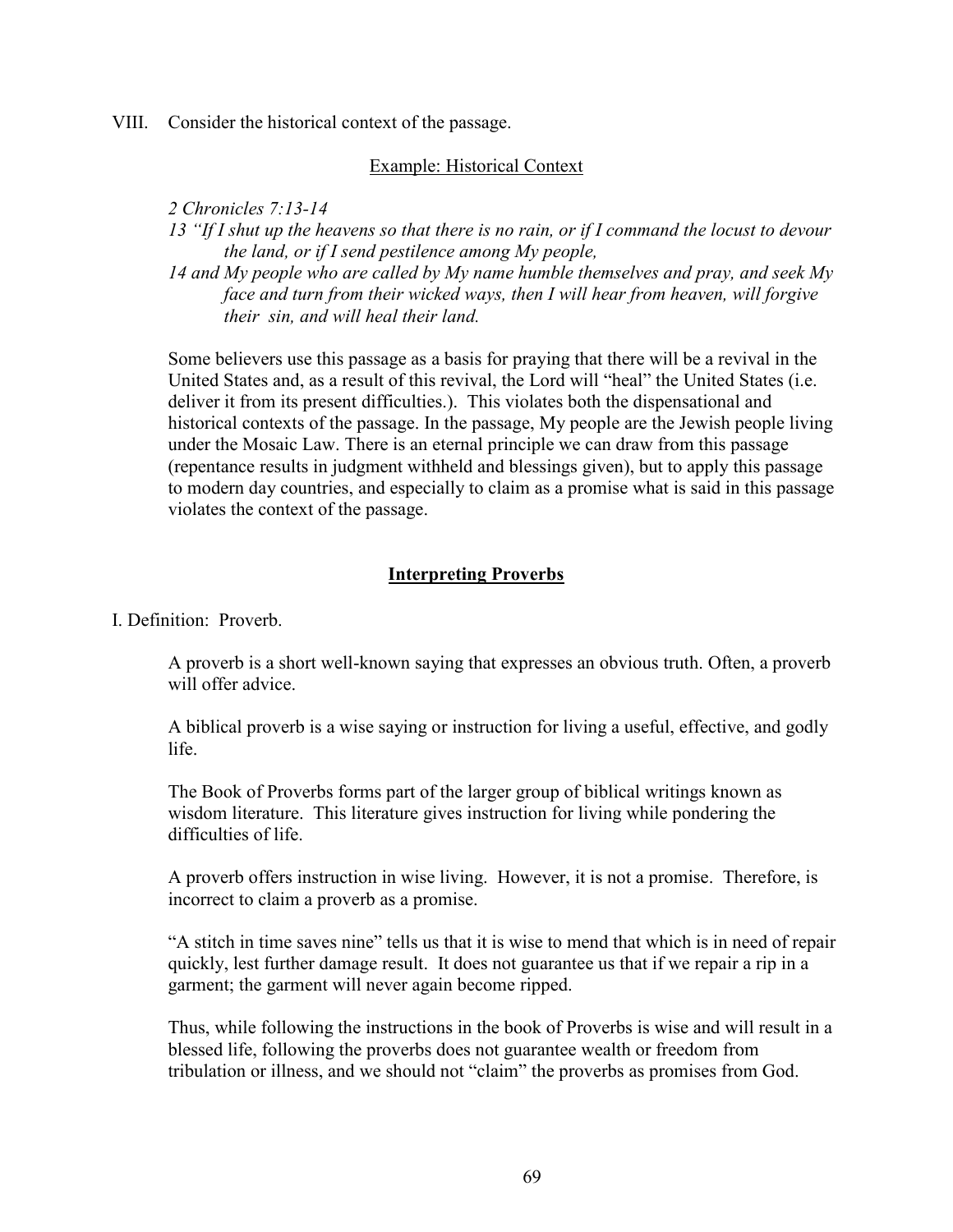#### II. Literary style.

**Likeness**: "Proverb" is a translation of the Hebrew word *mashal*, which probably comes from a verb meaning "to be like", "to be compared with." A proverb, then, may be a statement that makes a comparison or summarizes a common experience.

**Example**: In the light of a king's face is life, and his favor is like a cloud with the spring rain (Proverbs 16:15).

**Parallelism**: The Book of Proverbs is poetic in its form. Hebrew poetry does not make use of rhyme. Rather, the poetic effect is created by the use of parallelism, in which meaning rather than sounds "rhyme."

When words or phrases in a proverb are "parallel," comparing those "parallel" words or phrases can help us to better understand the meaning of the words, the phrases, and the proverb.

There are four types of parallelism

*Synonymous parallelism*: In synonymous parallelism, the second line of poetry repeats the thought of the first line in similar words:

**Pride** goes before **destruction**, And a **haughty spirit** before a **fall** (16:18)

The use of similar language is intended to reinforce the lesson of wisdom.

*Antithetic parallelism***:** In antithetic parallelism, the second line of poetry is in contrast to the first:

A **wise son** brings **joy** to his father, But a **foolish son** brings **grief** to his mother (10:1).

Presenting a proverb in this way promotes understanding of the contrast between good and evil in human behavior.

*Synthetic parallelism*: In synthetic parallelism, the second line of poetry continues the thought of the first line.

a. Sometimes the second line gives a result of the first line:

 Commit your works to the Lord, And your plans will be established (16:3).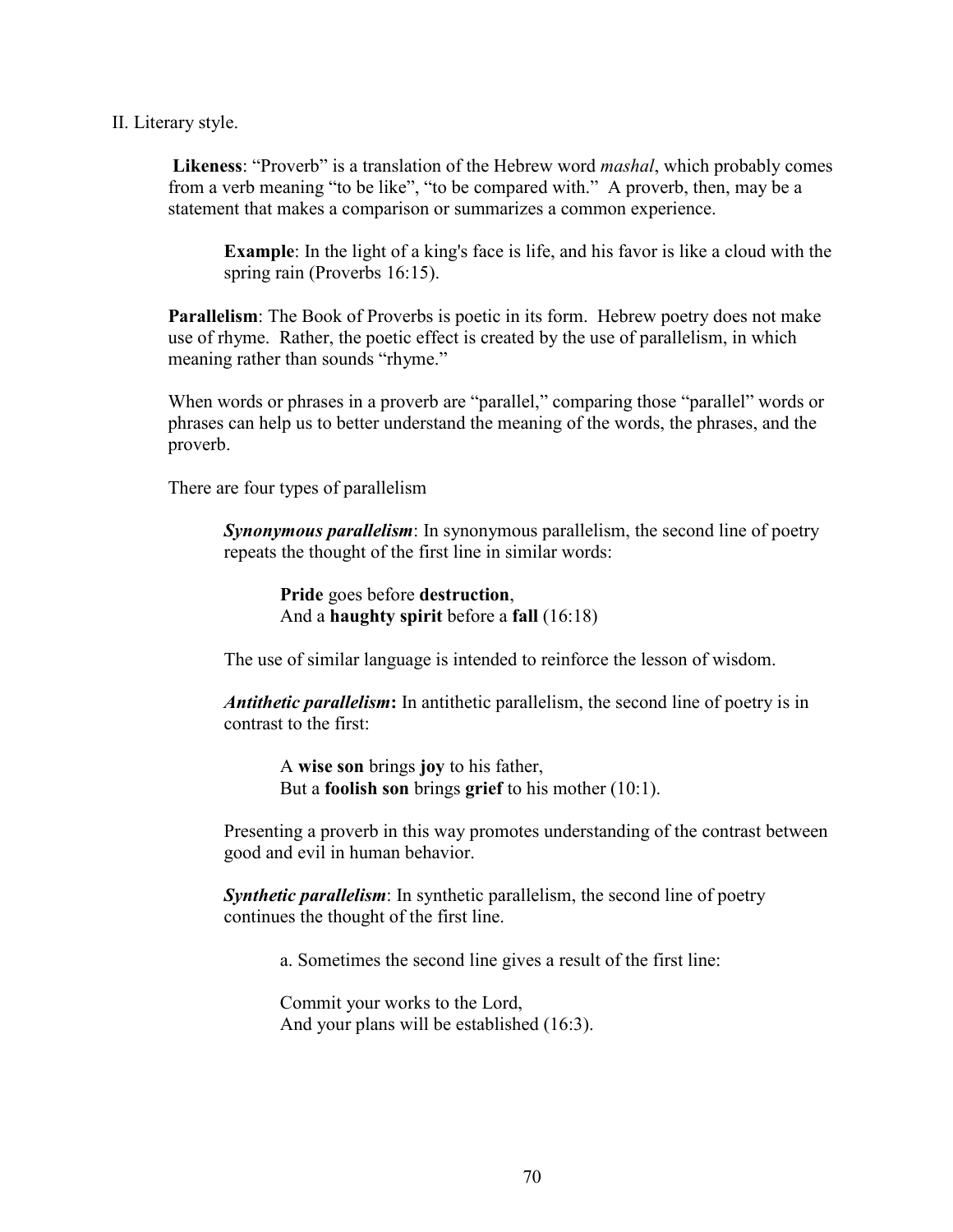- b. Sometimes the second line describes something in the first line:
- A worthless person, a wicked man, is the one who walks with a false mouth (6:12)
- c. Sometimes one line gives a preference over what is referred to in the other line:

Better is a little with righteousness, Than great income with injustice (16:8)

*Statement and comment***:** In the form of statement and comment, we note how the first line of poetry makes a statement and the second line provides a comment about the first:

A king's wrath is like the roar of a lion, He who angers him forfeits his life (20:2).

## **Interpretation of Types**

- I. Definition: a type is an Old Testament person or event or institution that corresponds to something in the New Testament. There must be some kind of genuine resemblance but there will always be some points of dissimilarity. A type is a God-given illustration of truth that has a prophetic significance.
- II. A few statements of caution

Do not state that a type is a type without some sort of Biblical support. If you do you could be very well inventing something that the Divine author did not have in mind.

A generation ago a widespread interest in the study of typology prevailed; lately the interest has largely subsided, chiefly because of the (irregularities) and extravagances which attended its treatment on the part of not a few writers. Pressing the typical teaching of Scripture so far as to imperil the historical validity of God's word is both dangerous and certain to be followed by reaction and neglect of the subject.<sup>26</sup>

Scholars using typology range over a wide spectrum of interpretation. On the one extreme is the method that makes practically every item in the Old Testament find a greater fulfillment in the New Testament. At the other extreme are those scholars who insist on the word "type" being explicitly mentioned in the New Testament before they recognize any Old Testament type. Between those extremes, many scholars feel that there

 $\overline{a}$ <sup>26</sup> Orr, J., *The International Standard Bible Encyclopedia* (electronic ed.).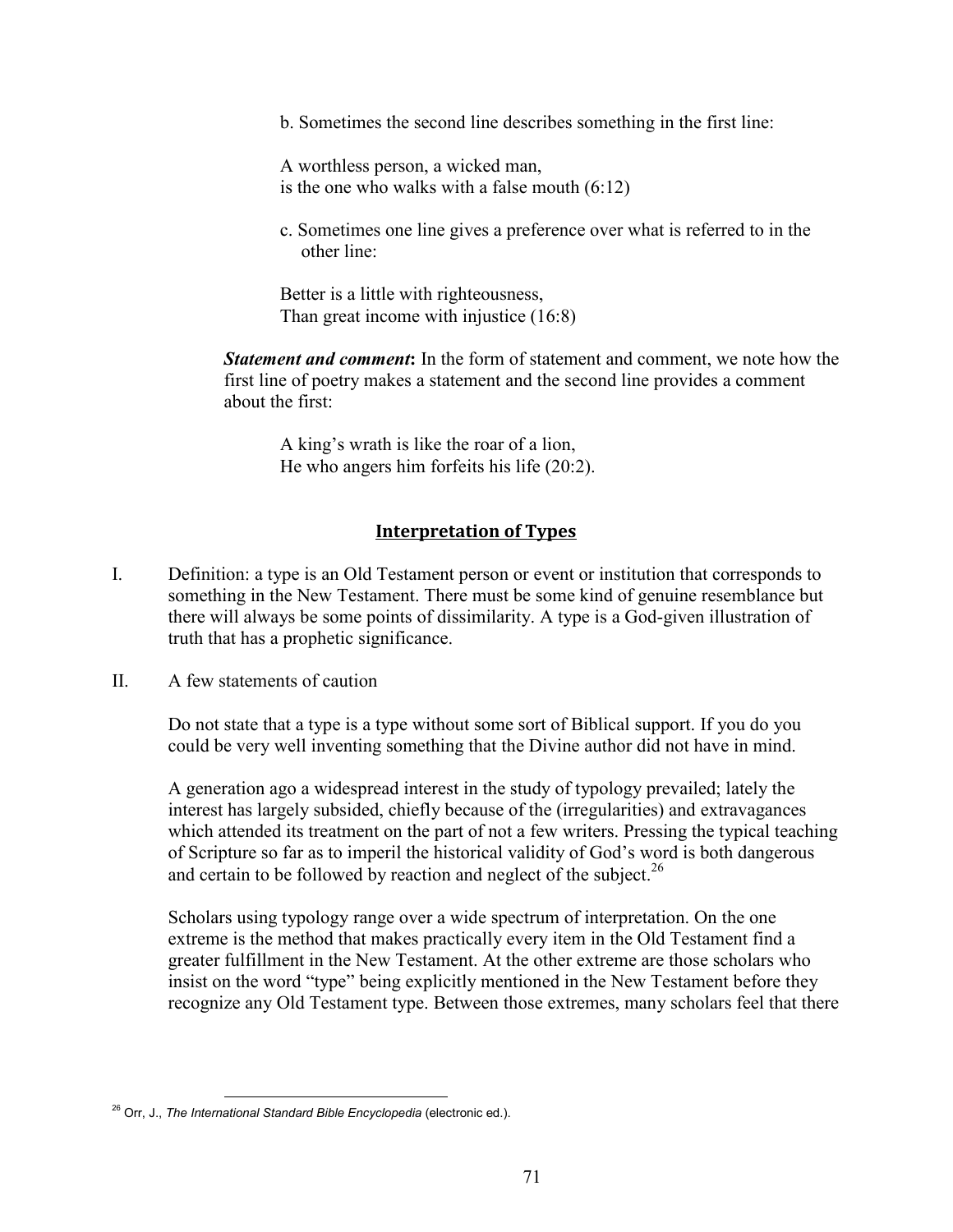are some Old Testament correspondences to New Testament truths that are indeed typical, although the word "type" is not specifically used. $27$ 

III. Terms Which Reflect Typology.

Example, Shadow, Sign, Figure

Antitype: a fulfillment or completion of an earlier truth revealed in the Bible.<sup>28</sup>

IV. Classification of Types.

Persons: Adam, Melchizedek, Aaron, Jonah

Events: Crossing the Reed Sea, Passover, Unleavened Bread, Firstfruits, Pentecost, Trumpets, Day of Atonement, Tabernacles,

Things: Cloud, Brass Serpent, Manna, Smitten Rock, Veil, Tabernacle, Sacrifices, Flood Water, Sabbath

V. Comparison of Typology and Allegory

Allegory invents a meaning not found in the text or context. Typology derives meaning and authority from the rest of Scripture.

VI. Procedures for Interpreting Types if you take a more flexible approach than the narrow school.

Observe the literal interpretation of the passage.

Carefully examine the way the type is used in the New Testament.

State precisely what the type is.

Note the specific points of resemblance with the antitype.

Note the points of difference or contrast with the antitype.

Be careful in teaching doctrines with typology.

<sup>-</sup><sup>27</sup> Youngblood, R. F. (1997, c1995). *Nelson's New Illustrated Bible Dictionary* (F. Bruce, Ed.) (Electronic ed. of the revised ed. of Nelson's illustrated Bible dictionary.). Nashville: Thomas Nelson.<br><sup>28</sup> Ibid.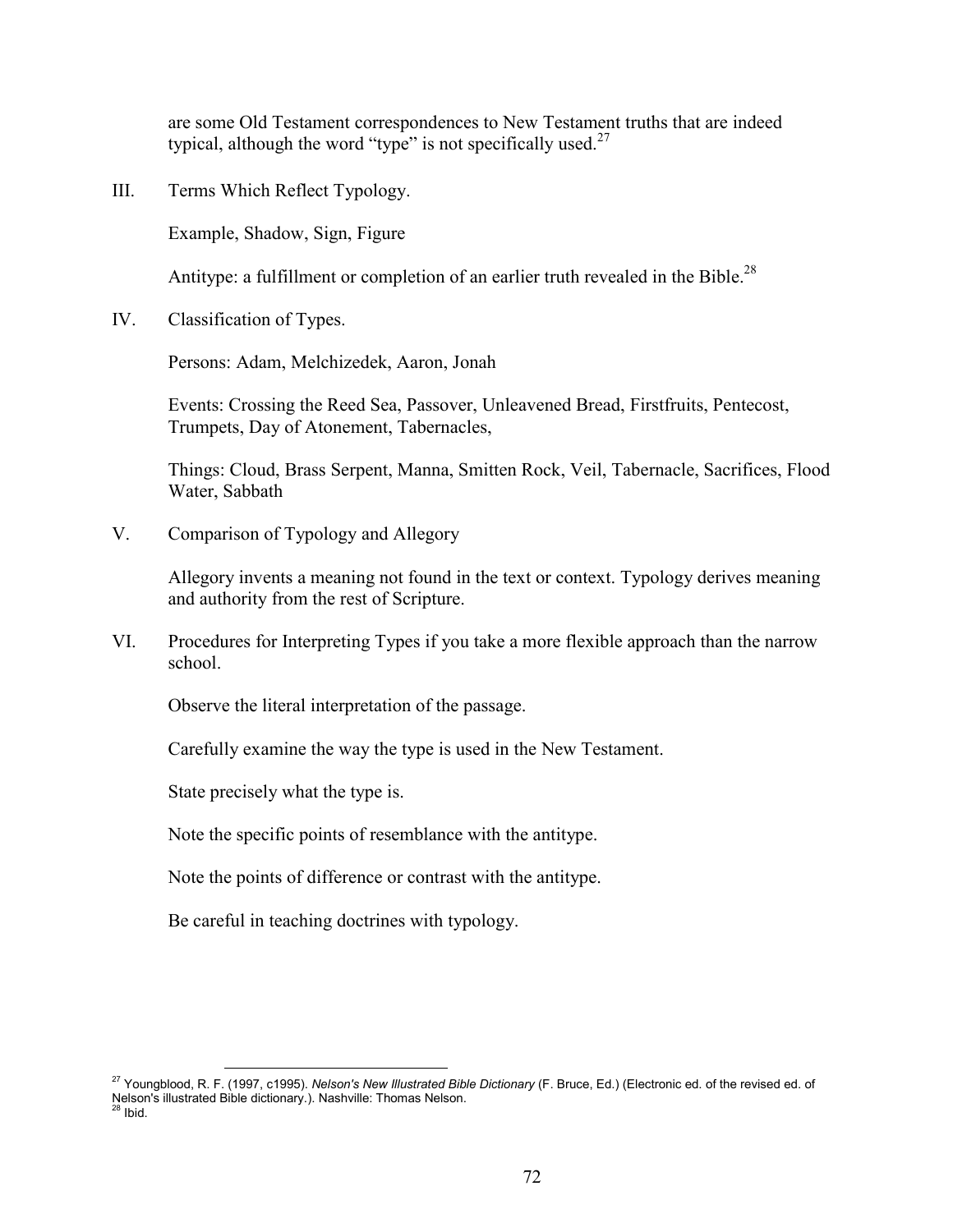### **Interpretation of Symbols**

I. Definition of a Symbol

A symbol is some object (real or imagined) or act which is assigned a meaning for the purpose of depicting rather than stating the qualities of something e1se.

A symbol differs from a type in that it has no time reference, whereas the type represents something that is to come. The symbol usually already exists.

A symbol represents the abstract from the concrete. While symbolism may not always be interpreted literally, there is always a reality behind the symbol which must be seen as literal.

II. Classification of Symbols

Miracles: Sword at East of Eden, Burning Bush, Pillar of Cloud etc.

Visions: Boiling Pot, Good Figs, Bad Figs, Dry Bones, Four Beasts, Ram and Goat, Basket of Summer Fruit, Golden Lampstand, Two Olive Trees, Oil, Seven Lampstands, Seven Stars, etc.

Things: Blood, Cherubim, Incense, Rainbow, Bread and Wine, Lamb, Lion, Dove, Serpent, Dragon, Horn, Keys, Stone, etc.

Actions: compare the symbolic activities of Jeremiah, Ezekiel, Hosea, and John.

Numbers: Due to the frequent association of certain numbers with particular concepts, these numbers have suggested symbolism: 3, 7, 12, 40, etc.

III. Procedures in Interpreting Symbols

Remember that symbols have their base in reality.

Notice if the author gives the meaning of the symbol.

Compare other passages for characteristics of the symbol.

Do not assign the wrong characteristic to the referent.

Realize that many symbols may refer to one person or thing.

Remember that the use of symbols in a passage does not mean that the entire passage is symbolic.

Do not make into a symbol that which has a plausible literal meaning.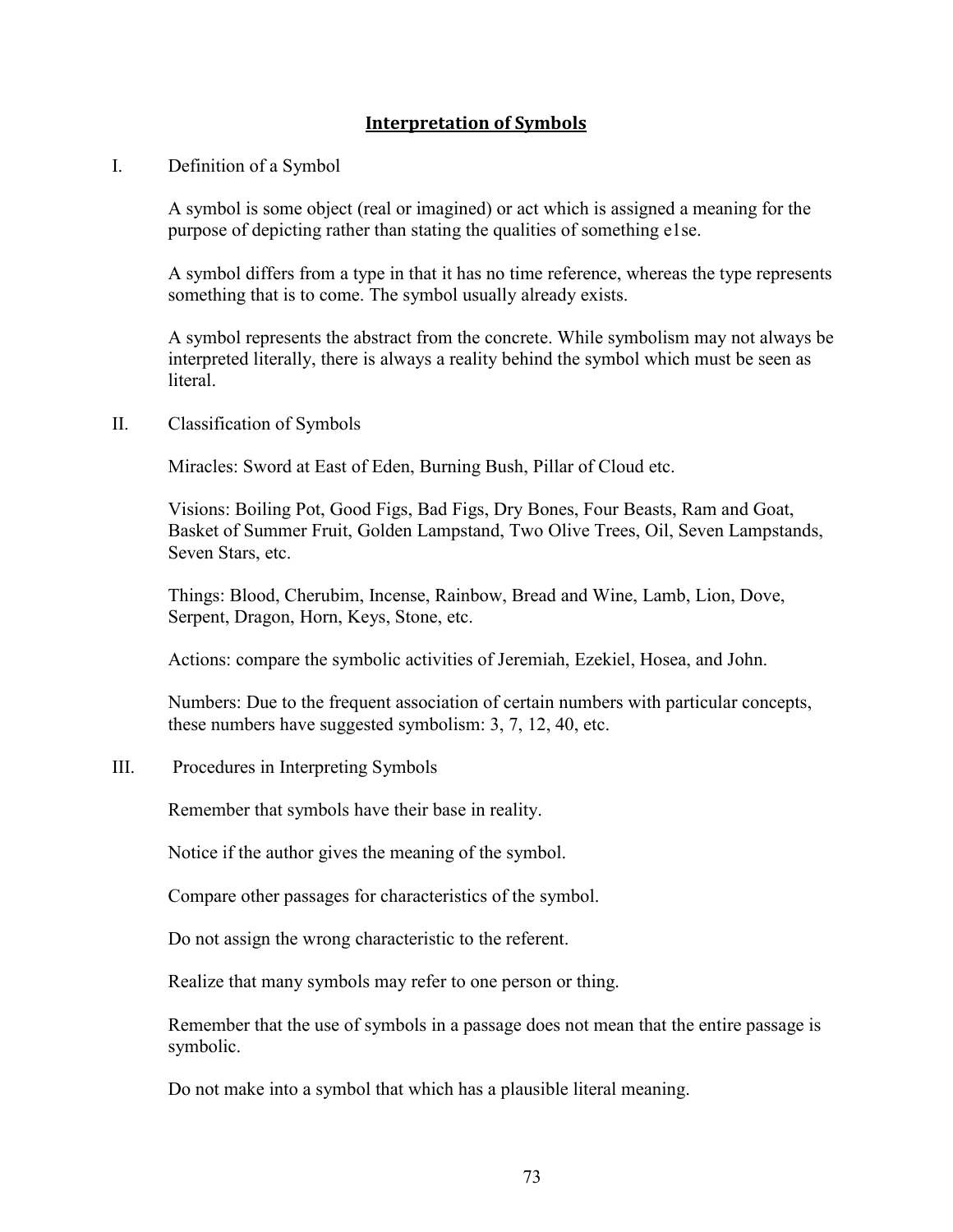### **Interpretation of Parables**

I. Definition of Parable.

A parable is a formal comparison which could be considered an extended simile. It is a true to life account about a particular person or specific thing. Usually stated in the past tense, words are used literally, and there is one primary point of comparison. A parable is not like a fable where you have imaginary elements like talking animals.

II. Classification of the Parables of Jesus.

Parables in answer to questions

Parables in answer to requests

Parables in answer to complaints

Parables given with a stated purpose

Parables of the Kingdom

Parables following an exhortation or principle

Parables with purpose implied but not stated

Parables teaching specific areas of truth

III. Procedures for Interpreting Parables.

Interpret the parable literally with special attention to the context which evoked the parable.

Determine the group to whom the parable is addressed, and emphasize the specific time during the Lord's earthly ministry.

Know the cultural background of Israel

Check to see if the Lord interpreted his own parable

Compare the other gospel versions

Look for one central theme

Do not build doctrinal teaching on parables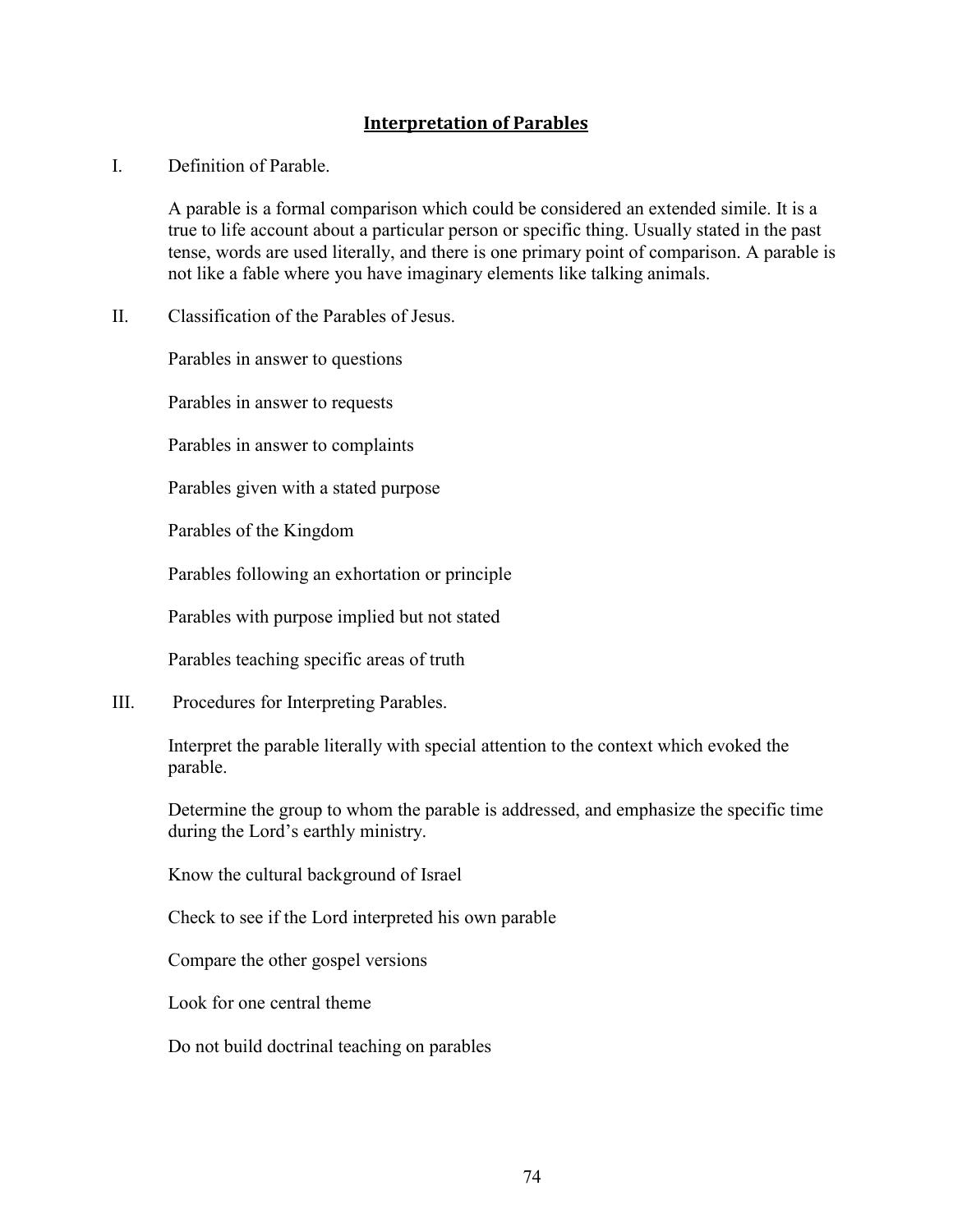### **Interpretation of Prophecy**

I. Definition of Prophecy

Prophecy may be defined as the inspired declaration of divine will and purpose by God's spokesman, the prophet, who is under the pressure of divine persuasion. Prophecy can be divided into two aspects, forthtelling (preaching) and foretelling (predicting). The latter requires special methods of hermeneutics.

II. Other Characteristics of Predictive Prophecy

Prophecy may refer to the immediate future or the distant future

Prophecy may refer to two events in the same passage though separated by many years of time (Isaiah 1-4).

| THE TIME FRAMES OF ISAIAH                                  |                               |                      |                           |  |                |
|------------------------------------------------------------|-------------------------------|----------------------|---------------------------|--|----------------|
|                                                            | ISAIAH'S PRESENT (783-687 BC) |                      |                           |  |                |
| NEAR FUTURE (ASSYRIAN/BABYLONIAN INVASIONS, EXILE, RETURN) |                               |                      |                           |  |                |
|                                                            |                               | MESSIAH'S 1ST COMING |                           |  |                |
|                                                            |                               |                      | <b>TRIBULATION PERIOD</b> |  |                |
|                                                            |                               |                      | $2^{ND}$ COMING           |  |                |
|                                                            |                               |                      |                           |  | <b>KINGDOM</b> |
| $1:1-6$                                                    |                               |                      |                           |  |                |
|                                                            | $1:7-9$                       |                      |                           |  |                |
| $1:10-23$                                                  |                               |                      |                           |  |                |
|                                                            |                               |                      | 1:24-31                   |  |                |
|                                                            |                               |                      |                           |  | $2:1-4$        |
| $2:5-11$                                                   |                               |                      |                           |  |                |
|                                                            |                               |                      | $2:12-4:1$                |  |                |
|                                                            |                               |                      |                           |  | $4:2-6$        |

Prophecy may refer to different events in the distant future. This is called the principle of "double reference" (Zech. 9:9-10), not double fulfillment.

Prophecy is told in the terms of the prophets own day, but may be fulfilled in contemporary ways. (Ezk 38-39)

Prophecy normally uses the future tense, but the past tense may be used to indicate the certainty of fulfillment.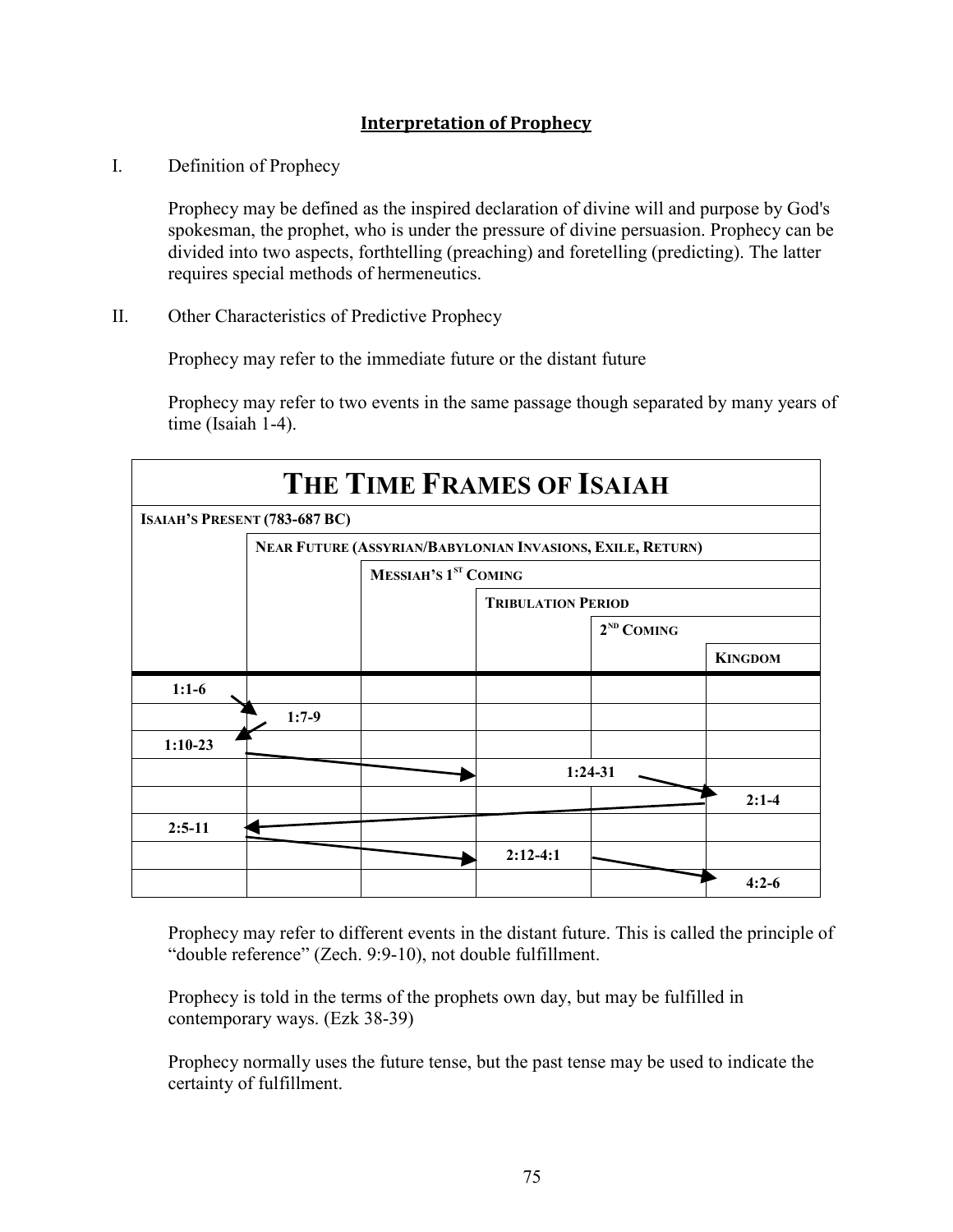Prophecy is progressive (as in Revelation's elaboration of Daniel)

Prophecy is highly symbolic and figurative to make the content more vivid rather than to detract from the literal events being predicted.

III. Procedures for Interpreting Prophecy.

Follow the general rules of hermeneutics and especially the Golden Rule of Interpretation. Take these books literally until they state that this or that is not literal. In the apocalyptic books, they always tell you when something is not literal.

Harmonize with the rest of prophetic passages.

Explain the unclear in light of the clear.

Observe the time frames in prophecy.

Allow figurative language to support factual events.

### **Interpretation of Poetry**

I. Major Types of Parallelism

**Synonymous Parallelism**: A parallel segment repeats an idea found in the previous segment. With this technique a kind of paraphrase is involved; line two restates the same thought found in line one, by using equivalent expressions.<sup>29</sup>

**Antithetical Parallelism**: the thought of the first line is made clearer by contrast—by the opposition expressed in the second line. <sup>30</sup>

**Synthetic Parallelism**: Also referred to as climactic or cumulative parallelism, this poetic construction expands the idea in line one by the idea in line two. In synthetic parallelism, therefore, there is an ascending (or descending) progression, a building up of thought, with each succeeding line adding to the first. $31$ 

II. Minor Types of Parallelism

l

**Climatic Parallelism**: the climatic format exists where the first line is incomplete and the second line brings it to a climax. For example, Psalm 29:1 "Ascribe to the Lord, O sons of the mighty." Line one doesn't tell you what to ascribe. It's completed by line 2, "Ascribe to the Lord glory and strength."

 $29$  Ibid.  $30$  Ibid.  $31$  Ibid.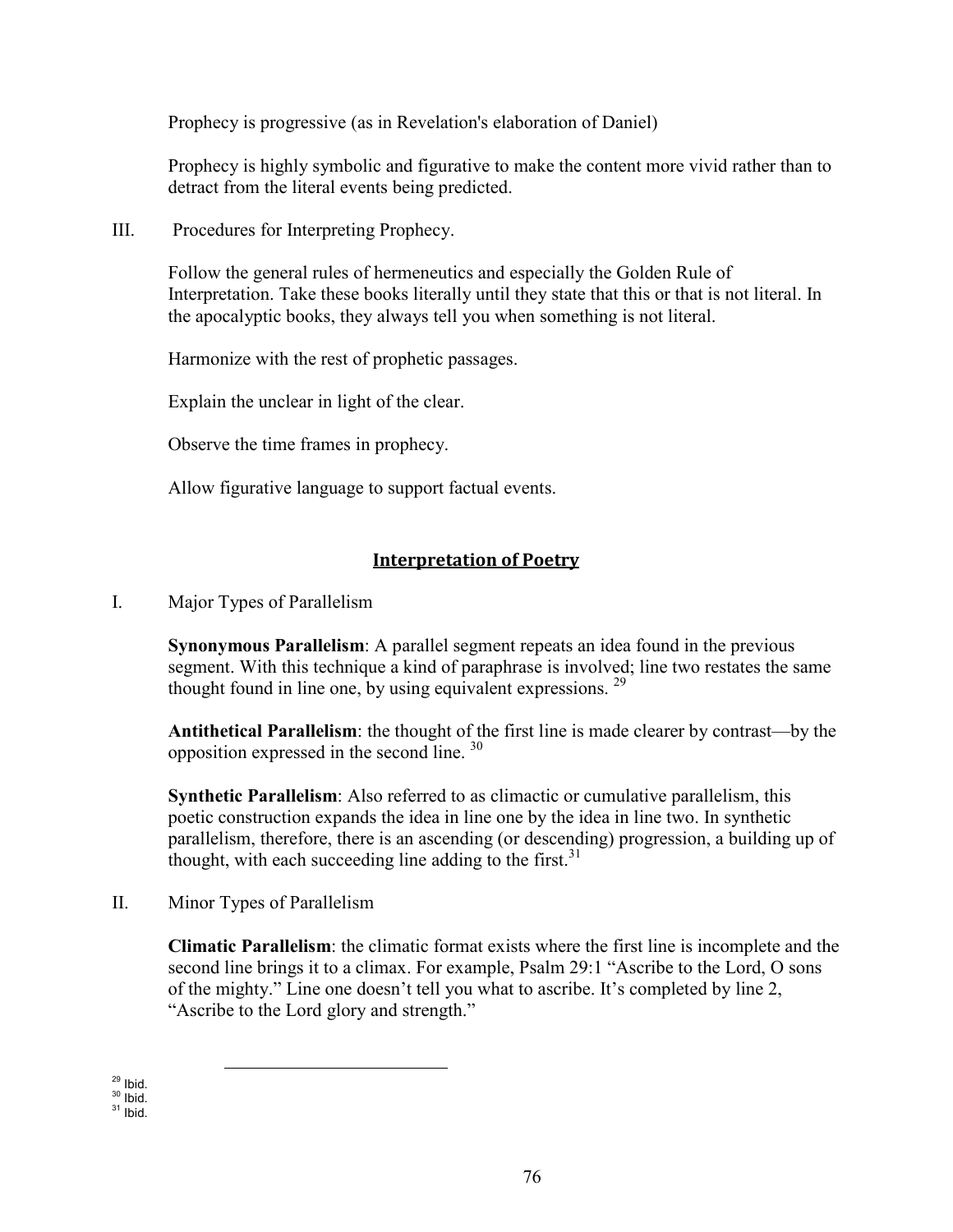**Emblematic Parallelism**: the first line makes a statement and the second line takes the first statement to a higher spiritual realm and it is illustrative of the first line. Notice the emblematic usage of Psalm 1:4 first line, "The wicked are not so;" second line brings it to a higher level or at least illustrative of the first line, "but they are like chaff which the wind drives away."

**Introverted Parallelism** (Chiastic Structure, ABBA Structure): entire sections of scripture, (i.e. Daniel 2-7) or entire chapters (i.e. Daniel 6) can follow this literary form.



- B. Second topic
	- C. Third topic
	- C'. Third or very similar topic
- B'. Second or very similar topic
- A'. First or very similar topic

Keep in mind the number of books written in poetic style: Psalms, Proverbs, Ecclesiastes, and Song of Solomon. The Book of Isaiah is all poetic except for four chapters. Other prophets have a mixture of prose and poetic, like Micah.

The premise is to keep the Golden Rule of Interpretation. Although a book may be poetry, it should still be taken literally unless the text tells you otherwise.

### **Word Studies**

Bible dictionaries, Bible encyclopedias, and books on word studies, will help you to determine the range of meaning of the word. Books such as the *Theological Wordbook of the Old Testament* and the *Theological Dictionary of the 1ew Testament Abridged in One Volume* will provide you with short explanations regarding the range of meaning for a word. Do not use simplistic dictionaries that give you one word meanings for Hebrew and Greek words.

Biblical words have primary meanings and secondary meanings. Make sure you focus on the primary meaning first. If the primary meaning makes no sense then go to secondary meanings.

*Context is King. The context determines the final meaning of the individual terms. The context determines how the word is being used.*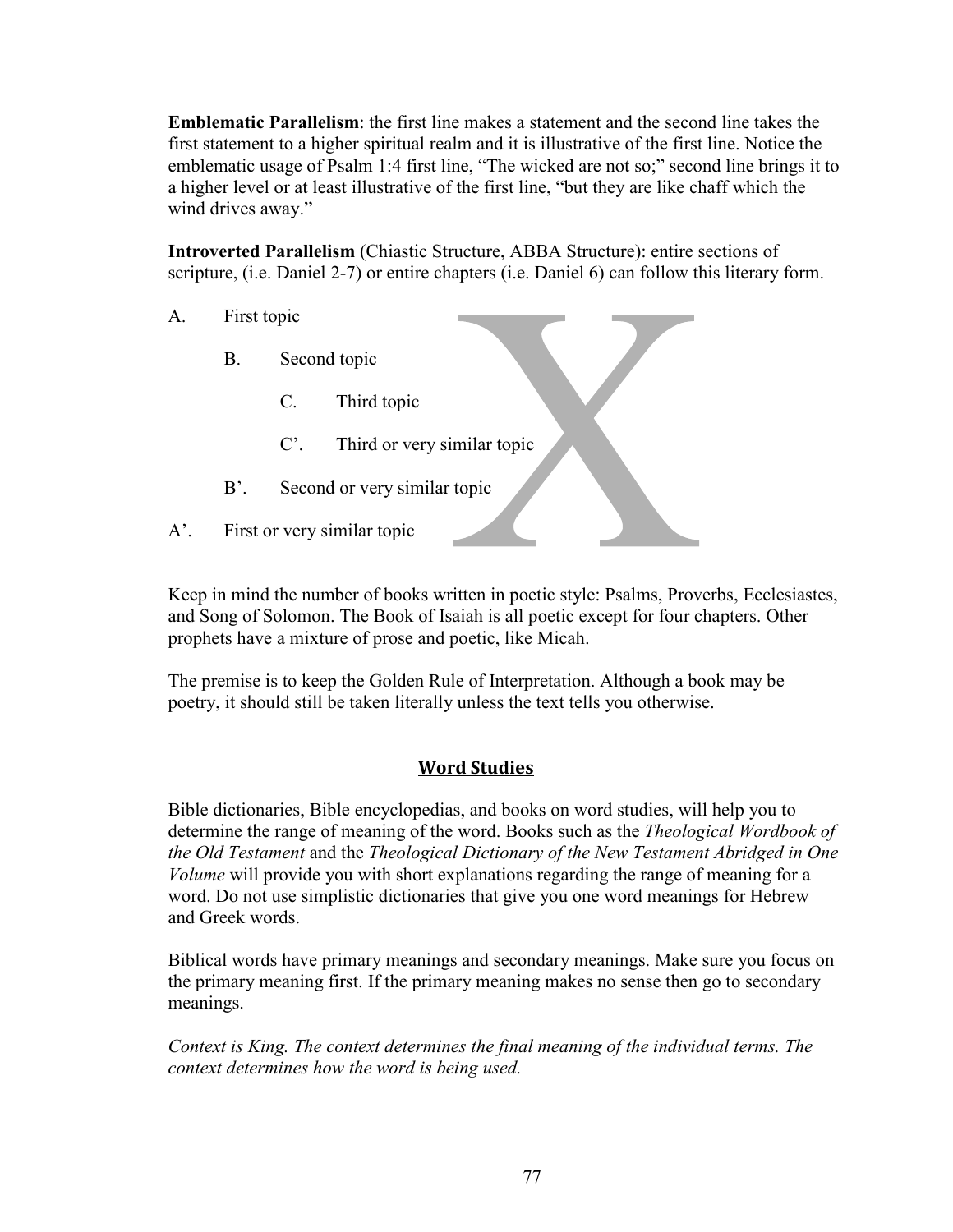It's also important to note that if a word is used a certain way in the Hebrew Bible; it won't necessarily be the same in the Greek New Testament. For example the term "sons of God." In the Hebrew Bible, in the Old Testament, sons of God always refers to angels, whereas in the New Testament, sons of God can have other meanings that might include believers.

Genres also can change the meaning of a word. For example the word "betulah" (virgin, young woman). The Rabbis claim that "betulah" unequivocally means virgin. They go on to state that if Isaiah in Isaiah 7:14 wished to state that a "virgin will conceive," then Isaiah would have used "betulah" rather than "almah." However, here is what Encyclopedia Judaica states regarding the meaning of "betulah."

The biblical *betulah* usually rendered "virgin," is in fact an ambiguous term which in *nonlegal contexts* may denote *an age of life* rather than a physical state.  $\ldots$  In *legal contexts*, however, *betulah* denotes a virgin in the strict sense  $\ldots$ <sup>32</sup>

The question the exegete has to ask regarding Isaiah 7:14 is this, "Is Isaiah 7:14 a legal genre or a nonlegal genre. It is a nonlegal genre. Therefore "betulah" would not be the best term to use if you wanted to state that the girl was a virgin. The meaning of the word in its nonlegal context totally undermines the rabbi's argument. Almah is indeed the best and proper term to use.

 $\overline{a}$ <sup>32</sup> *Encyclopædia Judaica CD ROM Edition, (Jerusalem, Israel: Keter Publishing House Jerusalem Ltd.) 1972*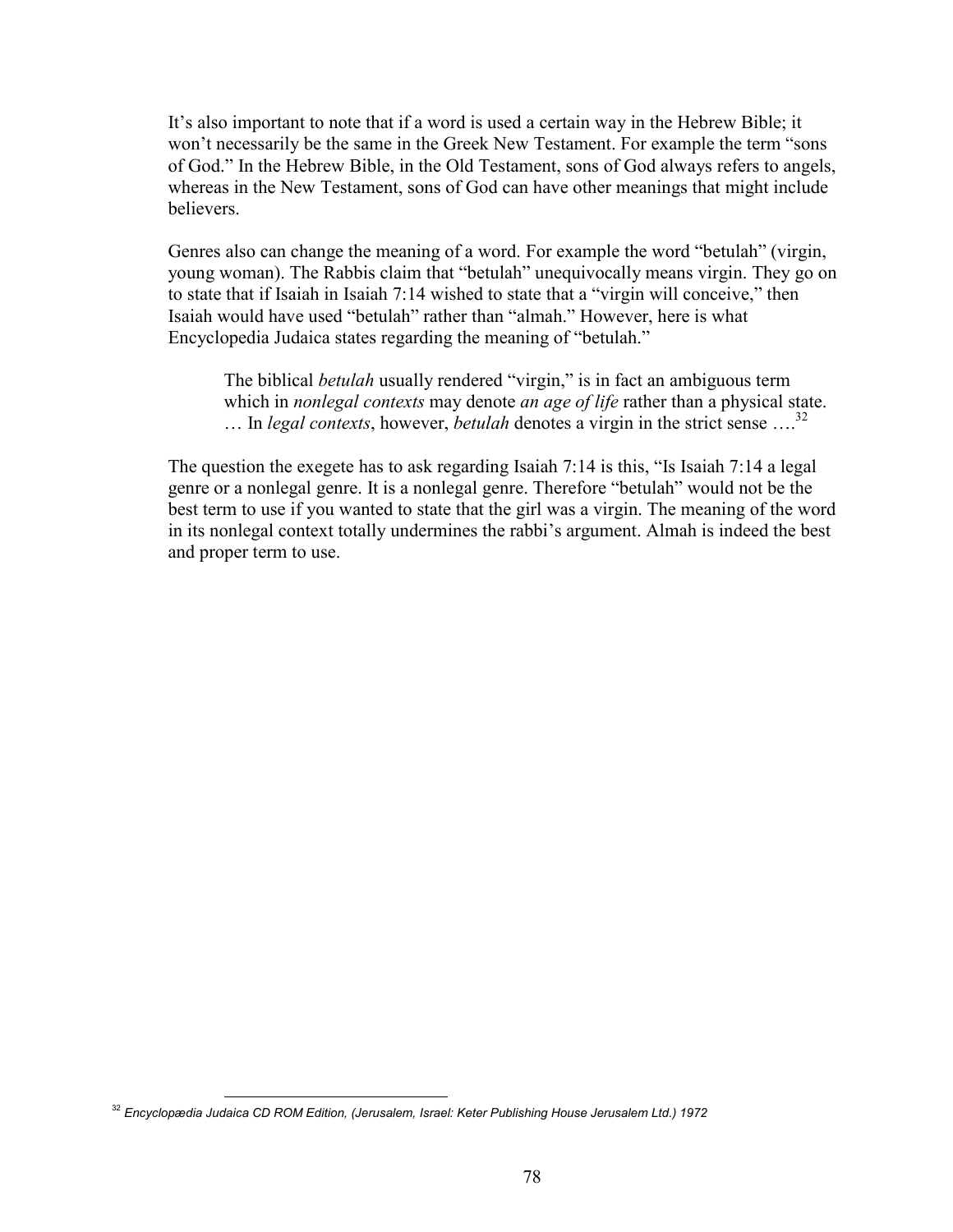### **3. Correlation-How Does It All Fit Together?**

The Necessity of Correlation

... the goal of Scriptural study is the development of a vital Biblical theology issuing in a vital Christian philosophy of life. In order to accomplish this, one must do more than examine individual passages. One must coordinate one's findings so as to evolve a synthesized concept of the message of the Bible. And having done this, one must attempt to relate it to those facts which one discovers outside the Scriptures.

There is no doubt but that the inductive approach to the Scriptures has been lacking at this very point. For just as deduction is strong in generalizations and weak in particulars, so induction tends to be strong in particulars and weak in generalization. The temptation is to spend so much time and energy studying individual passages that one never correlates what one has found. Robert Traina, *Methodical Bible Study*, 223.

The Nature of Biblica1 Revelation Demands Correlation

The Bible is Truth. All Truth is Coherent, Correlated, and Consistent. Therefore, the Bible Must Be Coherent Correlated and Consistent

The Nature of Biblica1 Hermeneutics Demands Correlation

The Law of Integration: The Bible is not a mass of isolated material, but an integrated message to man The Law of Continuity: Scripture unfolds Scripture

The Nature of the Hunan Mind Demands Correlation

We desire coherency and consistency. We recoil from the irrational and inconsistent

The Benefits of Correlation

It Completes Knowledge It Confirms Knowledge It Communicates Knowledge

Results for:

Theology: consistently Biblical. Discipleship: organized and effective.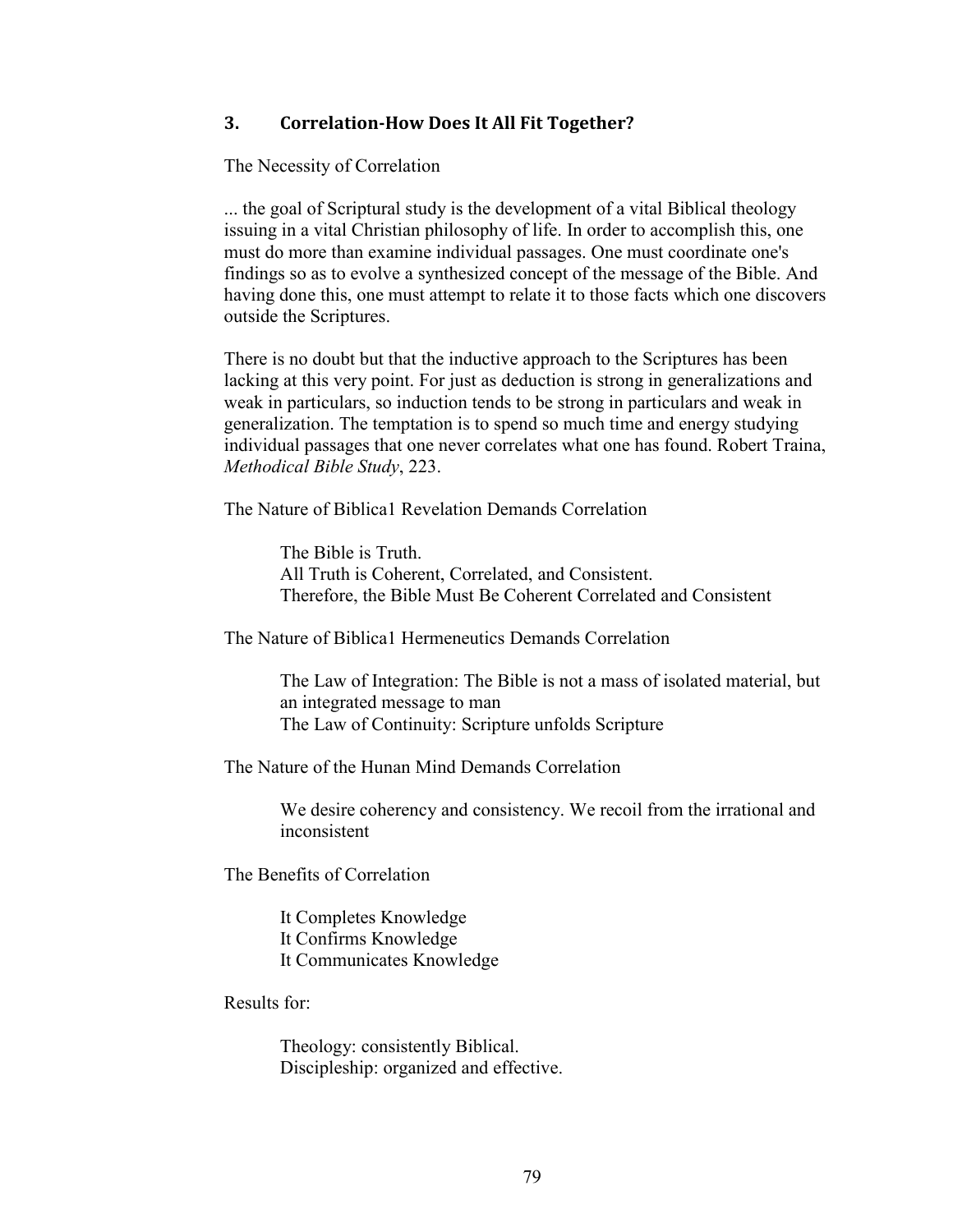#### Process of Correlation

We cannot hope to correlate every passage with the entire bible. For one, we don't have time to do a full review of the entire bible with each passage we are studying. Instead, the process of correlation requires that we connect the passage with what we currently know about the whole of scripture, and then narrow down our correlation to specific related passages.

Finally, the process is always on-going. As we study more and more of scripture, we will find that interpretations we have done in the past will be modified and improved as we gain in our understanding of more and more of the bible.

#### Formal Association

We begin by looking for passages which have related topics. This helps narrow down the process of correlation. However, there is a danger in that it tends to divide scripture into superficial compartments rather than see the interconnectedness of all scripture. Furthermore, following cross references can take you down rabbit trails which lead away from the target text. Stay on topic!

Use bible study tools to find related passages. Such tools might include a Topical Bible, Concordance, or the cross-reference system in your bible. However, don't take for granted that these tools have properly related a passage. Use good discernment and judge each cross reference by the context of the passages.

Word study will often provide an important process which helps you to find and analyze related scriptures.

#### Informal Association

This process looks for connections between various biblical passages or theological concepts which do not appear on the surface to be directly related. The danger in this process is that we try to force scriptures that have no relation to each other connect. For example, just because a metaphor works in one passage doesn't mean that metaphor always relates in all of scripture. Informal association is related more to the unity of the whole message of scripture, not each component part.

Informal association improves as a student grows in their general bible knowledge.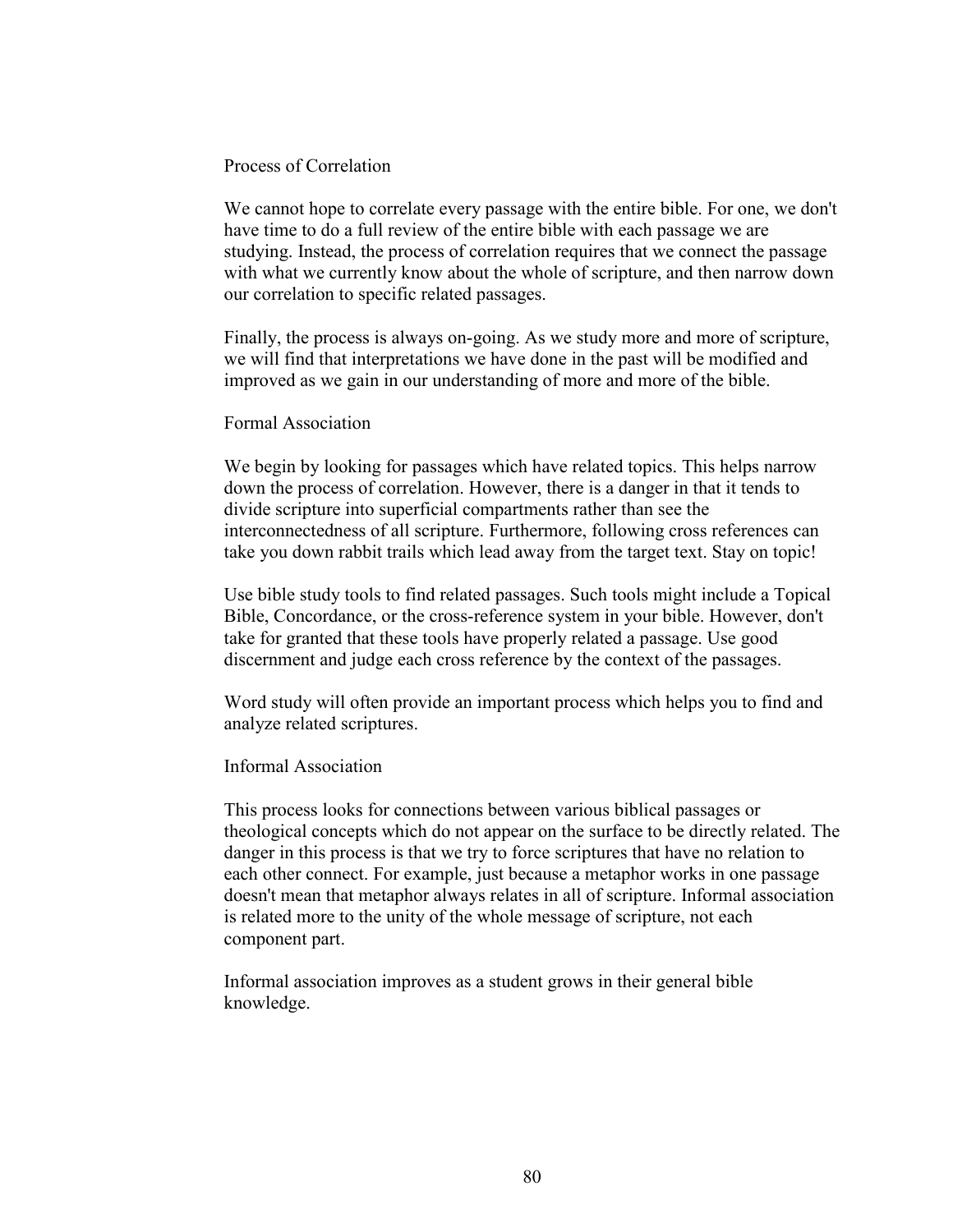### **4. Application: How does it impact my life today?**

Note: Interpretation is NOT application. Interpretation without application is just a dry, dusty, irrelevant presentation of archaic facts, which is the reason some of you disliked history classes. Facts and head knowledge are not enough. We must move on from head knowledge to daily living, to practical application.

### Hebrews 5:12-14

For though by this time you ought to be teachers, you have need again for someone to teach you the elementary principles of the oracles of God, and you have come to need milk and not solid food. For everyone who partakes only of milk is not accustomed to the word of righteousness, for he is an infant. But solid food is for the mature, who because of **practice** have their senses **trained** to **discern** good and evil.

Lessons to learn: doctrinal correction, historical information.

Attitudes to change: examples of Bible characters, the mind of Christ.

Actions to take: intercessory prayer for leaders, fleeing lusts, etc.

Why develop a practical application?

### **The Worthy Walk**

Colossians 1:9-10**—**For this reason also, since the day we heard of it, we have not ceased to pray for you and to ask that you may be filled with the **knowledge** of His will in all spiritual wisdom and understanding, so that you will **walk** in a manner worthy of the Lord, to please Him in all respects, **bearing fruit in every good** work and increasing in the **knowledge** of God;

### **Complete in Christ**

Colossians 1:28**—**We proclaim Him, admonishing every man and teaching every man with all wisdom, so that we may present every man complete in Christ.

### **Learning to Love**

1 Timothy 1:3-5**—**As I urged you upon my departure for Macedonia, remain on at Ephesus so that you may instruct certain men not to teach strange doctrines, nor to pay attention to myths and endless genealogies, which give rise to mere speculation rather than furthering the administration of God which is by faith. But the goal of our instruction is **love** from a pure heart and a **good conscience** and a **sincere faith.**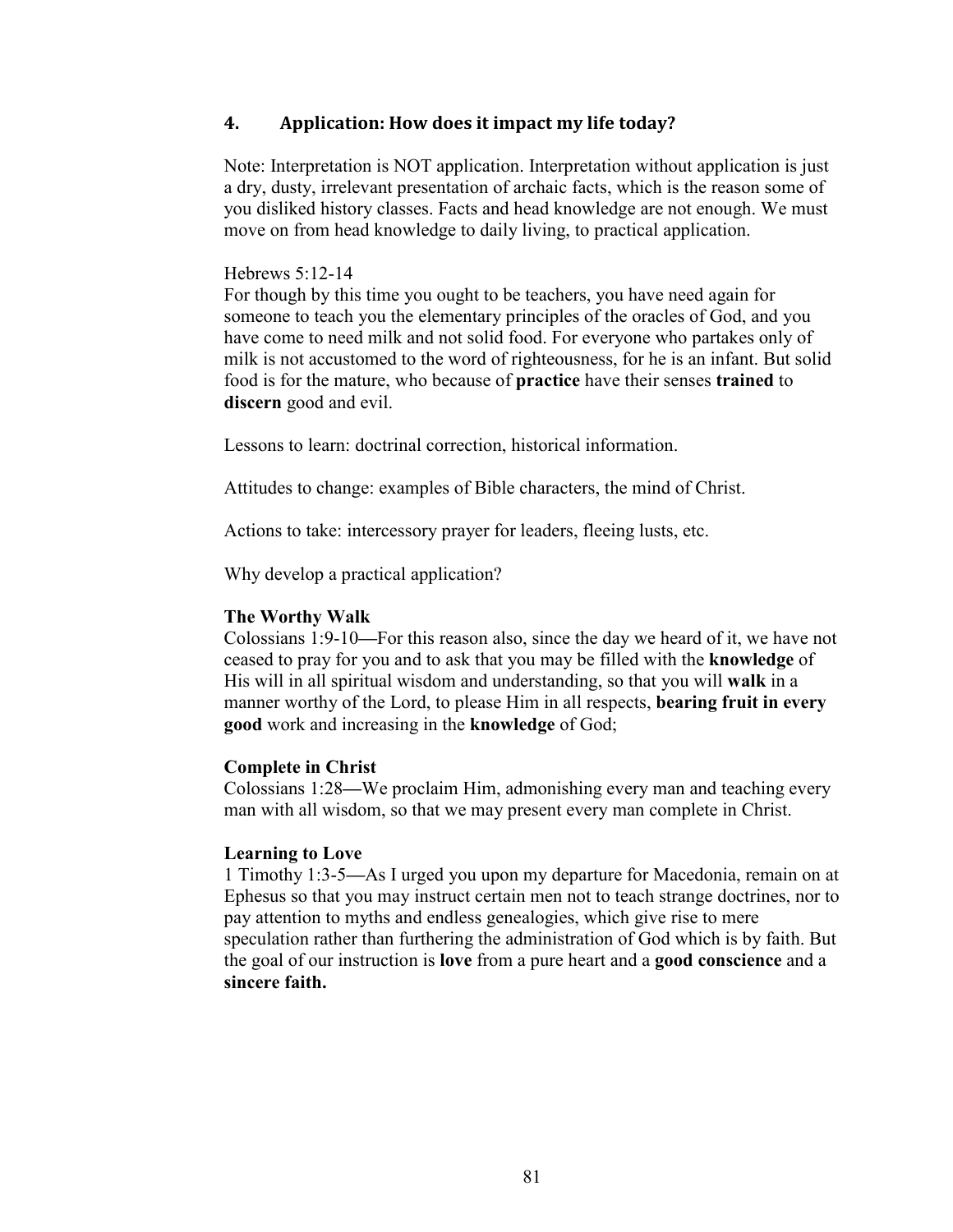#### **Practice Daily Obedience**

Matthew 28:19-20**—**"Go therefore and make disciples of all the nations, baptizing them in the name of the Father and the Son and the Holy Spirit, teaching them to **observe** all that I commanded you; and lo, I am with you always, even to the end of the age."

#### **Performing good works**

2 Timothy 3:16-17 All Scripture is inspired by God and profitable for teaching, for reproof, for correction, for training in righteousness; so that the man of God may be adequate, **equipped for every good work.** 

#### **Steps for Application Development**

#### **Know the correct interpretation**

Is the passage addressed to a specific group at a specific location or is it intended for everyone? (consider context and type of literature)

Is the passage applicable to a certain time period or is it always applicable? (i.e. Joshua 6:1-21 vs. Proverbs 17)

Good interpretation is the key. A good interpretation should yield a good application. However, you can make a bad application based on a good interpretation, but you cannot make a good application based on a bad interpretation. A bad interpretation guarantees a bad application.

**Determine the theme** (the universal principle) of the section

Definition of Principle: A basic truth, law, or assumption.<sup>33</sup>

Principles are the connecting links between interpretation and application

Principles are universal truths taught in Scripture

Principles are based on accurate interpretation

Principles enable us to practice Godly behavior in whatever culture or age we find ourselves

Principles can often be derived from passages that may not have a direct application to us (i.e. Genesis 12:1, 4 as an illustration of obedience)

<sup>&</sup>lt;u>.</u>  $^{33}$  The American Heritage® Dictionary of the English Language, Fourth Edition Copyright © 2009 by Houghton Mifflin Company.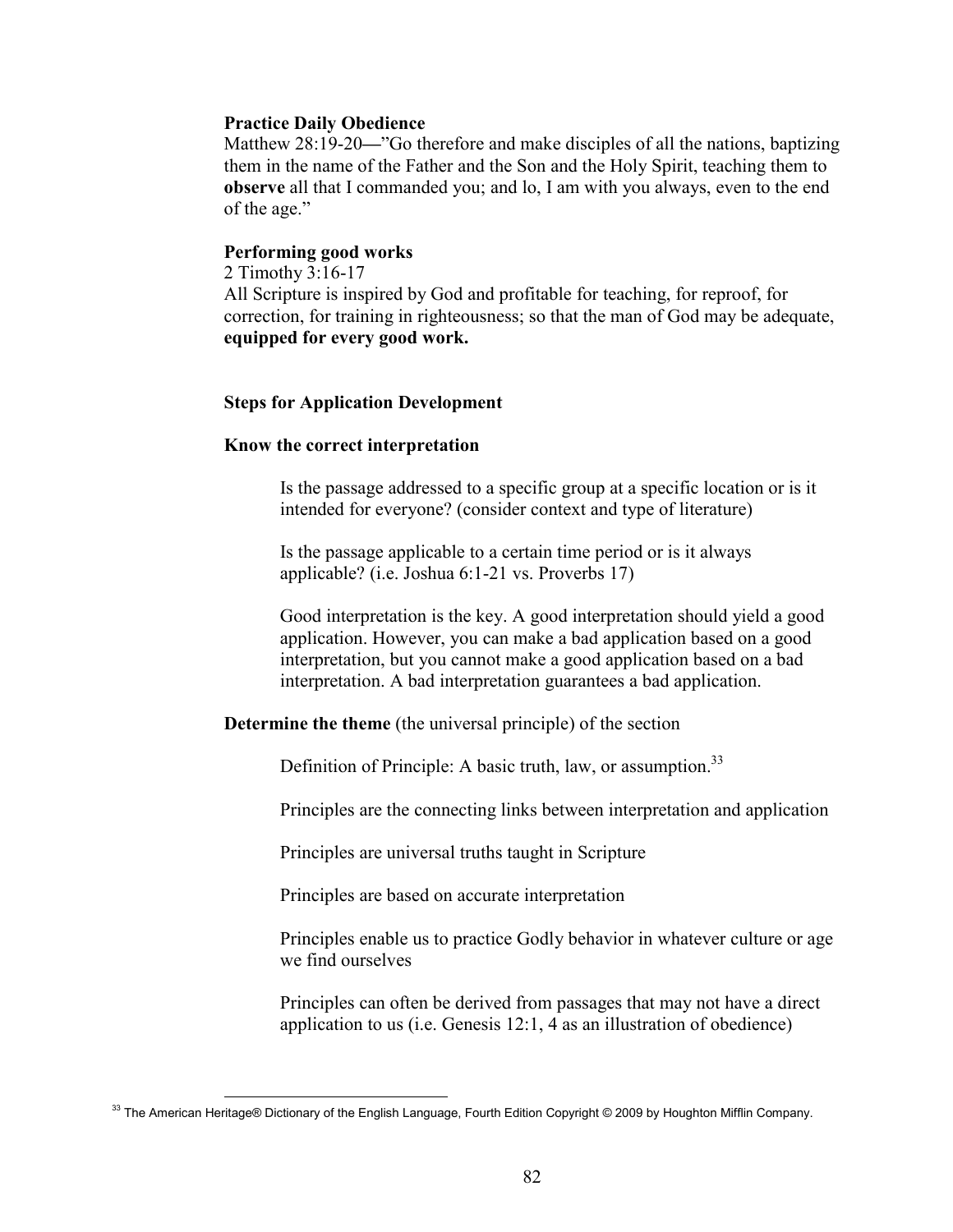**Describe the biblical application** (what is happening in the text).

This step helps you to see if your understanding of the theme is consistent with what is described in the text.

### **Determine the personal application and describe it**

The personal application should parallel what is happening in the text and should be consistent with the theme of the passage. You should see what is happening in the text also happening in your life or the world around us.

### **Develop a plan of action**

Describe how the personal application can be put to practical everyday use in your life and the life of someone else. Application has to fit real life. Scripture was meant to be lived out in all cultures around the world. Here are some areas to consider:

Your Relationship to God Fellowship to Enjoy Commands to Obey Promises to Claim Prayers to Express

Your Relationship to yourself Past Background and Heritage Present Experience Personal Values, Priorities, Standards Future Expectations

Your Relationship to Others In the Home In the Church In the Society In the World

Your Relationship to the Enemy A Person to Resist Devices to Recognize Sins to Avoid Armor to Wear

## **At this point in our class please develop a theme, a biblical application, a personal application, and a plan of action for the reverse outline of your favorite chapter.**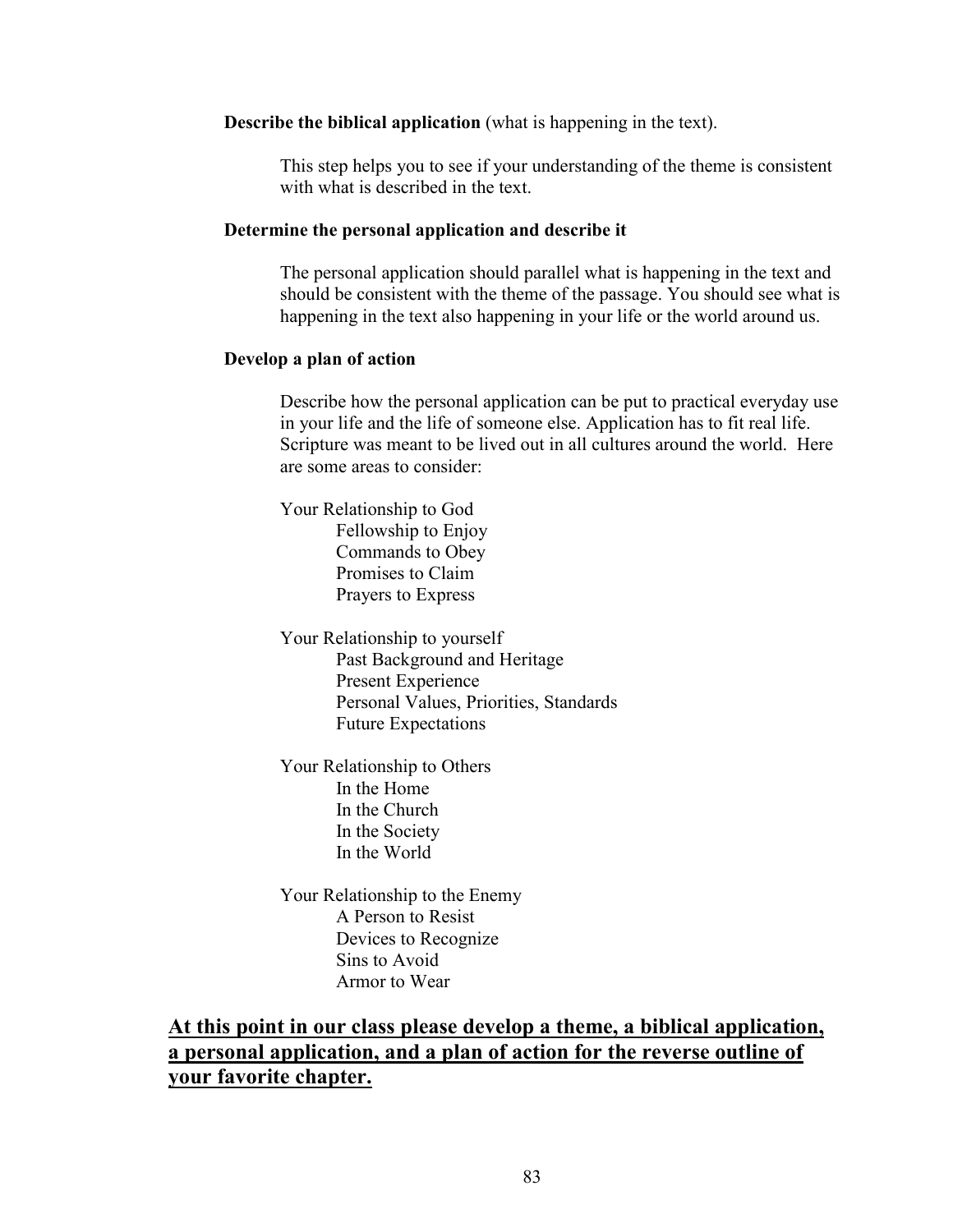Practice the Application.

Practice is the Proof of Application. Practice is the Testimony of Application. Practice is the Prerequisite for Preaching. Practice is not Perfection.

Recognize the Hindrances to Application

Differences of Opinion as to Right and Wrong Failure to Concretize (give tangible or definite form) the principles Societal Pressure to Avoid Spiritual progress Prejudiced Interpretations

Failures in Application: Or Forms of Misapplication

When Interpretation is a Substitute for Application When the Word is Applied to Strengths Rather than Weaknesses (complacency) When Emotional Response Replaces Volitional Decision When Excessive Application is Made to Others When Self-Justification Predominates When Deeds are Absent From Doctrine

### **Example: How to Interpret and Apply the Sermon on the Mount**

A. Interpretation—context is critical

What is the context of the sermon?

- 1. Yeshua is a Jew living under the Mosaic Covenant and living it out perfectly (fulfilling it).
- 2. The New Covenant has not been inaugurated. The Mosaic Covenant will end and the New Covenant will begin with the death of Messiah.
- 3. The audience is Jews living under the Torah—the Mosaic Covenant.
- 4. The New Covenant and the Mosaic Covenant are two different covenants.
- 5. Recognize what is occurring here. Yeshua is contrasting the Mishnaic interpretation of the Torah with God's interpretation of the Torah.

Mishnah: Pharisees say that the Torah says this …

Yeshua: God says that the Torah says this...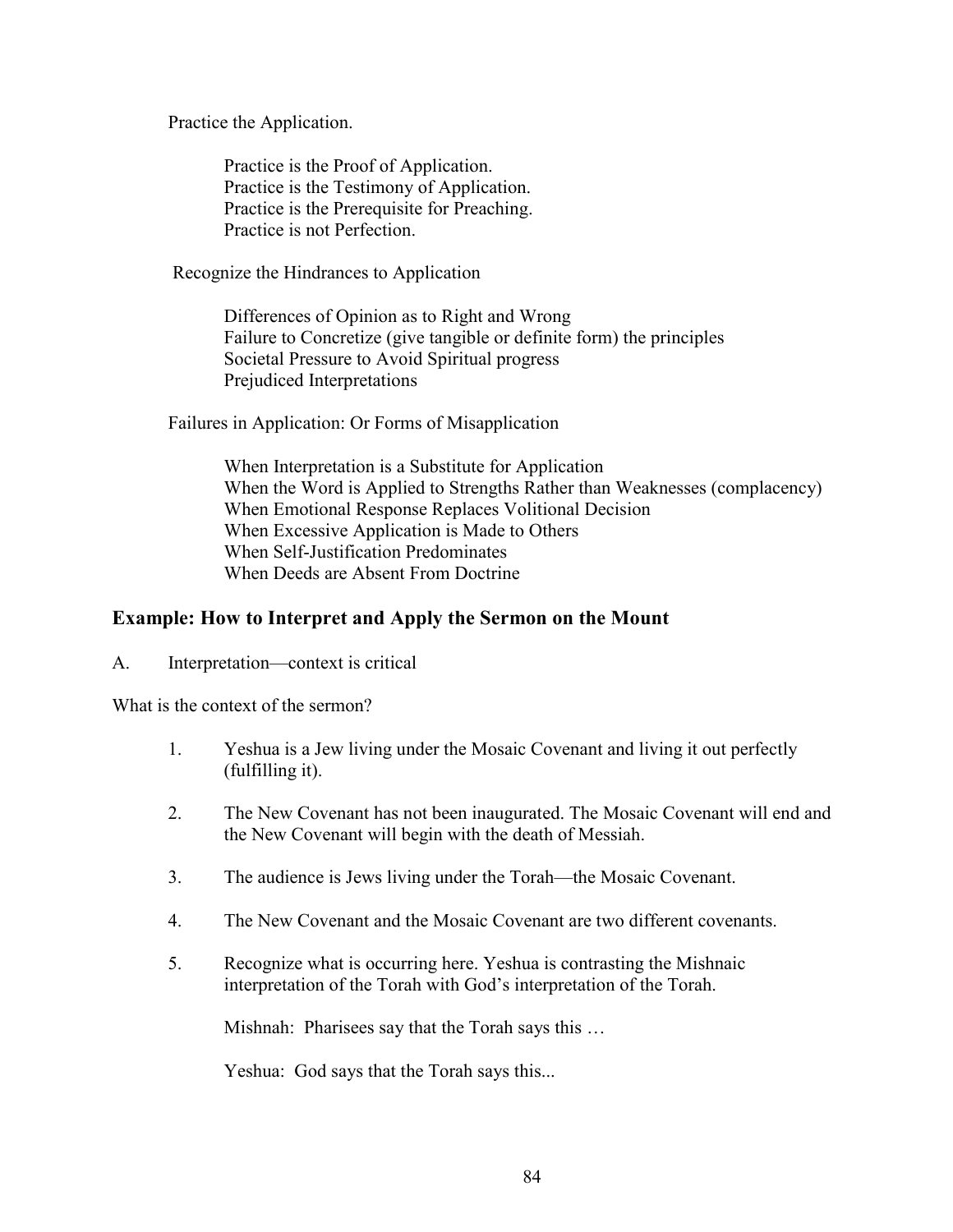B. Application: Sermon on the Mount confronts us with two aspects--attitudes and actions.

### **1. Attitude/ internal aspect**

The Sermon on the Mount gives us a glimpse into the heart of God and the attitudes He desires in his righteous ones. Righteousness means to live by a standard. That standard was the Mosaic Covenant until the Mosaic Covenant ended. Then the standard became the stipulations of the New Covenant. We live under the New Covenant today. The attitudes that God desires from his righteous ones are the same under either covenant. Therefore, the attitudes expressed in the Sermon on the Mount can be easily transferred and applied to our lives today. This is the overlap between the two covenants.

The situation is like traffic laws. The laws of California and Virginia are different law codes. We keep the two codes separate. In California we drive by California law and in Virginia, we drive by Virginia law. However, the principles that inspired the two codes are the same. For example: both states wanted safe, controlled intersections. However, they enacted different laws to affect that goal. In California, free right turns are allowed, but in Virginia, free rights were not allowed (1970). The attitudes of the drivers are the same under both codes.

We obey the codes because we want safe, controlled intersections. However, the actions, the behavior, are different. In California, you make free rights and in Virginia, you do not. You see the desired attitudes are the same and readily transfer from one code to the other.

Now go to the Sermon on the Mount. When reading the Sermon on the Mount, look for the attitudes that God wants to be characteristic of His righteous ones and apply them to your life. The will be identical under both covenants.

### **2. Actions (behavior)/ External expression**

Actions will vary under different covenants. The content of behavior for the person living under the Mosaic Covenant is different than for the person living under the New Covenant.

Examples:

- a. Food laws—Keeping Kosher
- b. Clothing laws—mixed materials
- c. Giving laws  $(23\%)$
- e. Shabbat—Leviticus 23:3 in your dwellings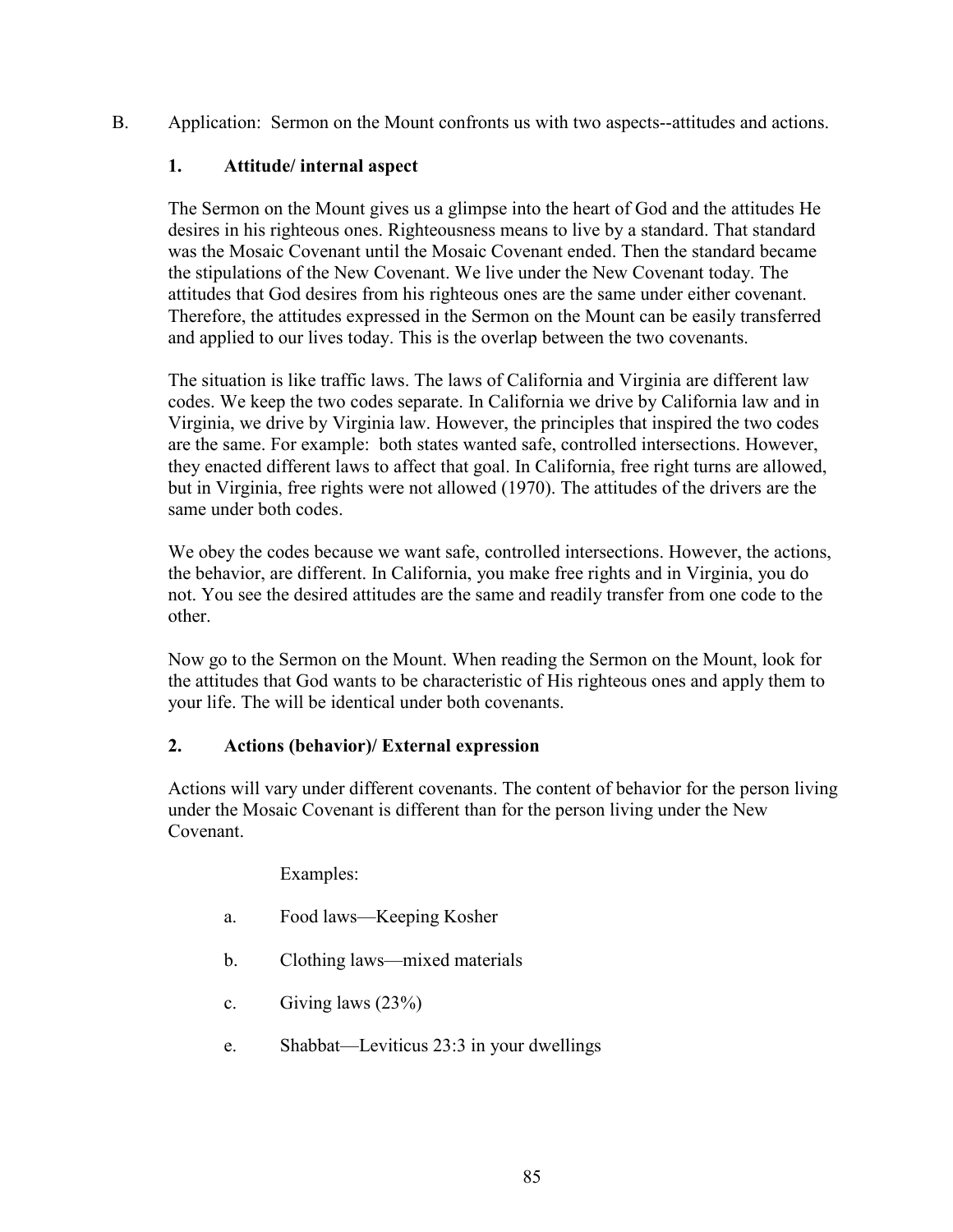When the Mosaic Covenant was discontinued, the behavior requirements changed. Some transferred to the New Covenant—e.g., don't be sexually immoral. Some were discontinued—e.g., don't wear clothes woven of two types of thread.

The situation is comparable to traffic laws. When you move from California to Virginia, some of your driving practices changed and some stayed the same. e.g., you still stopped for red lights. That's common law for both states, but you discontinued making free rights. Your behavior changed because the law code changed.

### **CONCLUSION**

When reading the Sermon on the Mount

- 1. Readily transfer attitudinal and character principles. God wants all believers in all times and under all covenants to exhibit these characteristics (i.e., meekness, mercy, peacemaker, etc.)
- 2. Carefully analyze behavior principles in light of the New Covenant revelation.

Some should NOT be practiced—e.g., sacrifices for sin, because Yeshua is our sacrifice under the New Covenant.

Some can be VOLUNTARILY practiced—e.g., dietary laws. The principle is freedom we have freedom to choose which principles to adopt.

Some have been FULLY TRANSFERRED to the New Covenant—i.e., the moral laws. Those principles that have been fully transferred are OBLIGATORY because they are part of the New Covenant today. They are not obligatory because they are found in the Mosaic Law. They are obligatory because we find them commanded in the New Testament.

By the way, the obligation to observe Shabbat was not transferred. Shabbat observation is voluntary under the New Covenant: Colossians 2:16, Romans 14:5-6, Galatians 3:19. Shabbat was the sign of the Mosaic Covenant (Exodus 31:13). When the Mosaic Covenant became inoperative, its symbol likewise became inoperative.

### **Application Resources**

**Life Application Study Bible**, Tyndale House Publishers, 1996

**Expository Listening**, Ken Ramey, Kress Biblical Resources, 2010

**The Handbook of Bible Application**, Neil Wilson Ed. Tyndale House Publishers 1992 Topically organized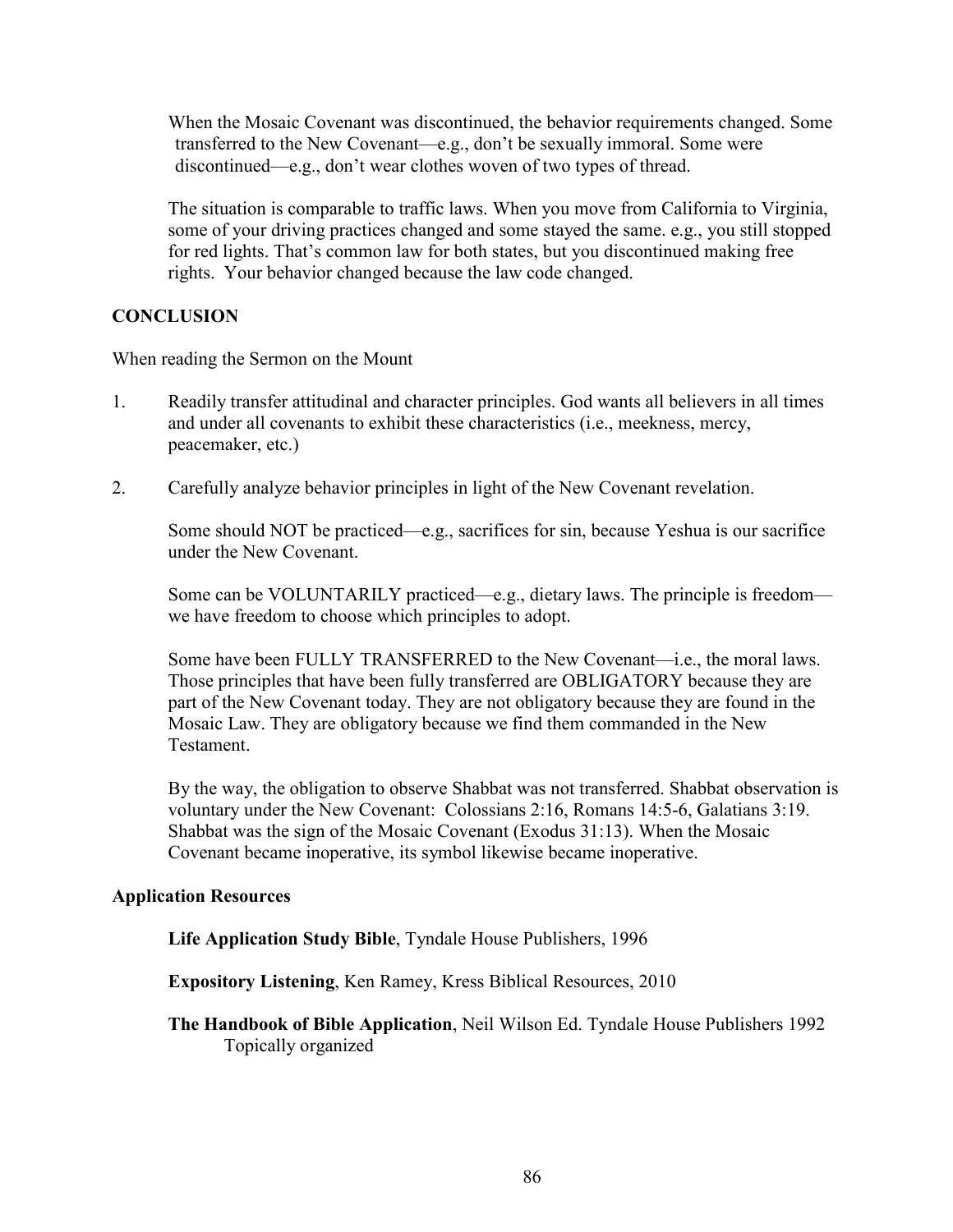#### **Things to Avoid**

**Authoritative or Liturgical hermeneutics**: the governing body is the authority. A doctrine is true because my church or rabbinical council says it's true. The question should never be what any church or rabbinical council teaches but the question should be, "What does the Bible teach?"

**Dogmatic hermeneutics**: the doctrine is true because the favorite or popular or charismatic or sensational or famous or published teacher says so. No teacher is 100% right. They may be 99% right, but they can still be wrong. Every prominent teacher must be judged by the authority of the written word of God.

**Fragmentarian hermeneutics**: trying to prove a doctrine by isolated passages, divorced from the context.

**Typological hermeneutics**: every detail has to be a type of Christ.

**Predictive hermeneutics**: everything that happens is prophesied by Scripture. This attitude is the source of the Bible code mistake.

**Rationalistic hermeneutics**: trying to make everything in the Bible explainable through reason. This approach attempts to explain all the miracles away. Take away biblical miracles you basically destroy the Bible and the whole faith.

**Mythological hermeneutics**: explaining events as myths. For example, Genesis 1-11 is mythology. History begins only with chapter 12.

**Literary hermeneutics**: teaches the Bible should be viewed only as great literature and not divine revelation.

**Historical hermeneutics**: everything in the Bible is history, without any theological meaning.

**Irrelevant context**: when comparing scripture with scripture make sure the parallel context are not based upon similarity of words here and there, but it actually talks about the same basic subject matter.

**Personal prejudice**: it is impossible to be totally objective. However, we should try to become as objective as we possibly can. The Bible speaks for itself.

**Misinterpretation**: we ascribe the wrong meaning to a passage.

**Subinterpretation**: where we fail to ascertain the full meaning of a text. What we teach on a text is not wrong, but it misses the full meaning. Ignoring the Jewish frame of reference is one of the most classic examples of subinterpretation.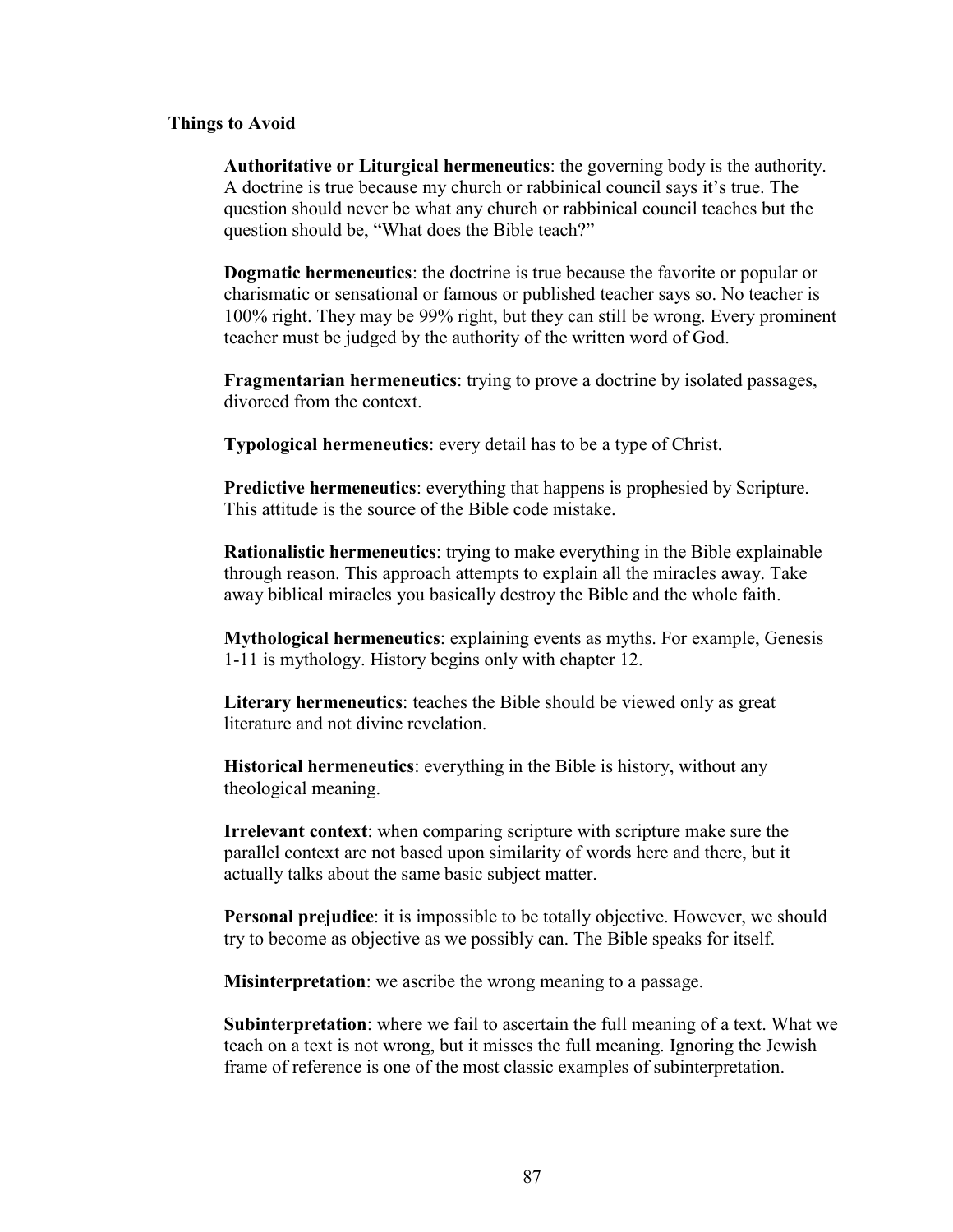**Suprainterpretation:** reading into the passage something that is not there, also known as eisegesis. The issue is not what the reader thinks; the issue is what does the text actually say? This leads to subjectivism, and it also leads to preconceived notions.

### **Teach the Bible**

## **2 Timothy 2:2 The things which you have heard from me in the presence of many witnesses, entrust these to faithful men who will be able to teach others also.**

Do you know what I discovered? The best way to learn it is to give it away. I've found that the things that I learn well enough to teach are the things I retain. But do you know that it's very easy to not be understood? If you hear somebody speak and you don't understand anything he says, then *he* probably doesn't understand his subject. But it's hard to be clear, because to be clear you have to master your subject. So, as a teacher, you are forced to master your subject. Then if you teach, you'll retain it. Just feed somebody else and see how it feeds your own heart. I believe that personal motivation for study comes from responsibility. If I didn't have somebody to teach, I wouldn't produce.

Well, I hope this helps to get you started in studying God's Word. Read the Bible, interpret the Bible, meditate on the Bible, and teach the Bible. But when you think you've done it all, don't get a big head and say, "Well, I've arrived. I've mastered it all." Just remember, Deuteronomy 29:29*a*: "The secret things belong unto the Lord our God." When you've said it all, and done it all, and learned it all, you haven't scratched the surface of the infinite mind of God. But do you know what the purpose is? Your purpose in learning the Word of God is not to have knowledge for the sake of knowledge, because Paul said, "Knowledge puffeth up" (1 Cor. 8:1*a*). Your purpose is to *know* God, and to know God is to learn humility.<sup>34</sup>

### **Teaching Tips**

Your content must taught clearly. Make this your number one priority. The first question you should ask your students is, "Was the lesson clear?" If they feed back to you some confusion, ask questions to determine where the confusion lies. Integrate that knowledge into future lessons. In the same way, if a student feeds back positive remarks, find out what made the lesson understandable, meaningful and relevant. Integrate that information into future lessons.

Do your best to present the material in an interesting manner. Great content can carry the day but there is nothing wrong with a dynamic, interesting, riveting

<sup>&</sup>lt;u>.</u> <sup>34</sup> MacArthur, J., Jr. (1996, c1982). *How to study the Bible. John MacArthur's Bible Studies*. Chicago: Moody Press.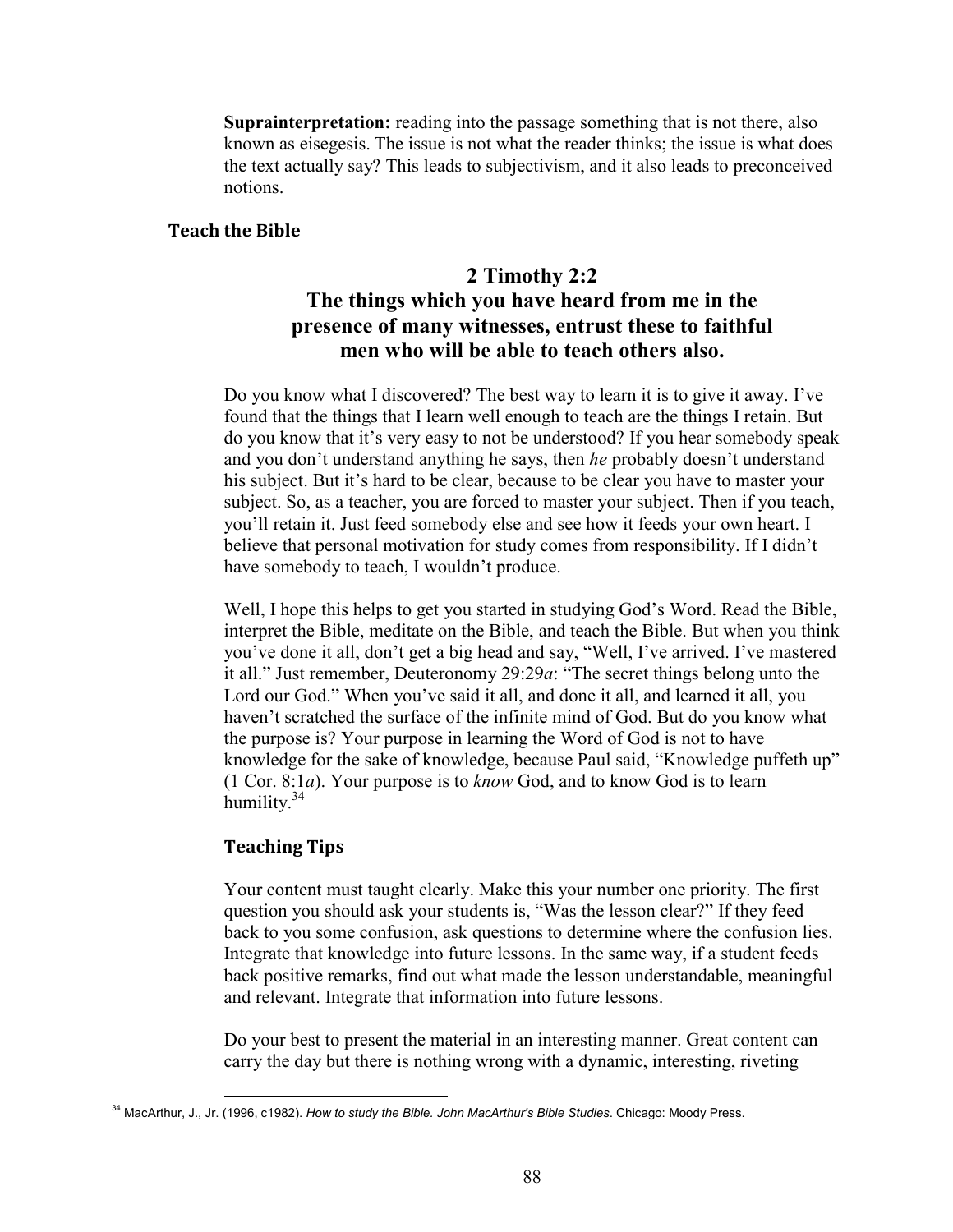presentation. Don't get carried away, but use charts, visuals, and illustrations in a manner that will enhance and supplement the material. The presentation of God's word is your priority. Do not get so caught up in the presentation that your lesson deteriorates into entertainment. But on the other hand you do not want to put your students to sleep with dry, dull, monotone either. Balance, balance, balance!

Your application must be relevant as well as derived from the section of scripture you are teaching from.

If you want to produce a brief outline for the students, simplify your exegetical outline down to the main headings. If you want to supply detailed material for your students, then reproduce your exegetical outline in full and provide it for your students use. I recommend this approach because it allows the students to concentrate on your presentation and not be distracted by hasty and incomplete note taking. A detailed outline still allows those who prefer to take notes room to do so. Supplement your exegetical outline with charts, maps, relevant articles, pictures and PowerPoint slides.

Finally, the point of teaching is for the student or congregation to hear what God has to say through His Word. The point is NOT that they should hear what you have to say. You are the tool God is using to clearly explain His message to the listeners, not your message. Do not compromise this responsibility by thinking it is up to you to deliver a slick, articulate, motivational message. While a high quality presentation is quite acceptable it should not detract from the teaching of the text.

I have witnessed too many teacher/preachers quote one or two verses of scripture and then spend 30 more minutes talking all around the text using illustrations, jokes, and examples. Because the lesson or sermon only covers one or two verses it is pawned off as "deep Bible study." Again, while illustrations, jokes, examples, etc. are useful they must be used with discretion and not overdone. Do not drift into entertainment!

#### **2 Timothy 4:1-4**

I solemnly charge you in the presence of God and of Christ Jesus, who is to judge the living and the dead, and by His appearing and His kingdom: **preach the word**; be ready in season and out of season; reprove, rebuke, exhort, with great patience and instruction. For the time will come when they will not endure sound doctrine; but wanting to have their ears tickled, they will accumulate for themselves teachers in accordance to their own desires, and will turn away their ears from the truth and will turn aside to myths.

#### Your eloquence is NOT the point! Their "felt needs" is NOT the point! **The point is God's message in His Word!**

#### LEARN IT! LIVE IT! SHARE IT!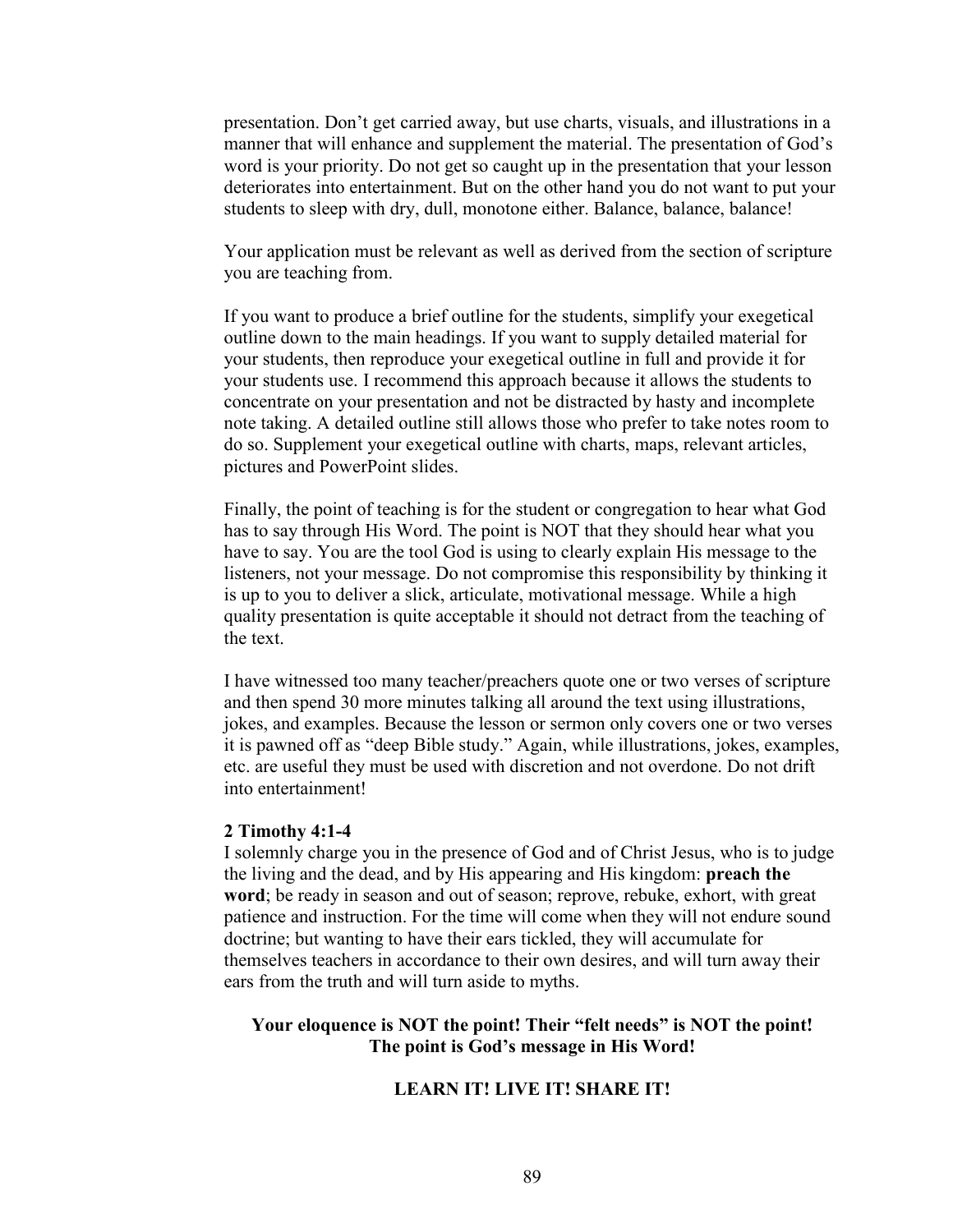## **Bibliography**

Baleston, Mottel, How to Study the Bible, Ariel Ministries Camp Shoshanah

Ellick, Mark, Hermeneutics

Fruchtenbaum, Dr. A. G., (c2007) Methodical Bible Study and Hermeneutics, San Antonio, Ariel Ministries

Hagg, Dr. Greg, How to Study the Bible, Ariel Ministries Camp Shoshanah

Kohlenberger, John A. III, Books About The Book, 1981

Leventhal, Dr. Barry, Bible Study Methods, Ariel Ministries Camp Shoshanah, 1995

MacArthur, J., Jr. (1996, c1982). How to study the Bible. John MacArthur's Bible Studies. Chicago: Moody Press.

http://dictionary.reference.com/

Cook, Dr. W. Robert, Cook's Notes (Portland: Western Baptist Press) 1985

Allen, Dr. Ronald B., *Praise! A Matter of Life and Breath* (Nashville: Thomas Nelson) 1980

Grace Community Fellowship : Grace Institute for Biblical Leadership http://www.gcfweb.org/institute/biblestudymethods/interpretation.php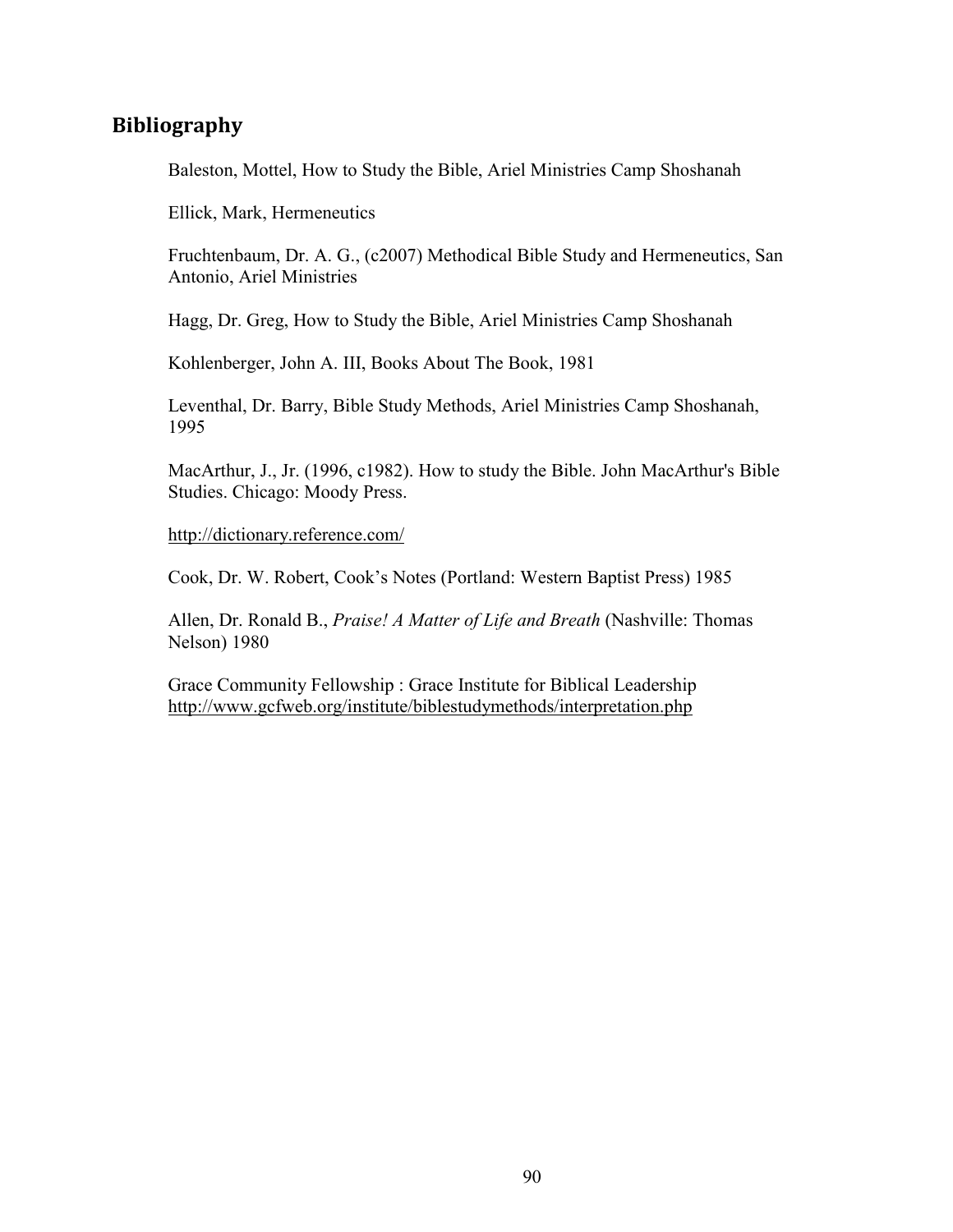# **Appendix 1: Additional Bible Study Resources**

## **a. Bible**

## **(1) A Good Translation**

- (a) Old Testament The American Standard Version (ASV) of 1901
- (b) New Testament New American Standard Bible (NASB)

### **(2) A Study Bible**

- (a) The New Scofield Bible
- (b) The Ryrie Study Bible NASB edition

# **b. An English Dictionary**

## **c. A Bible Survey**

- (1) The World's Greatest Library Cooper (Biblical Research Society)
- (2) Walk Through the Bible Boa
- (3) Bible History Edersheim
- (4) The Old Testament Speaks Samuel Schultz

# **d. A Bible Dictionary**

- (1) Unger's Bible Dictionary Unger (Moody)
- (2) Zondervan Pictorial Bible Dictionary (Zondervan)
- (3) Dictionary of Biblical Imagery (InterVarsity Press)
- **e. A Bible Encyclopedia -**The International Standard Bible Encyclopedia (ISBE) (Eerdman's)
- **f. Bible Handbook** Unger's Bible Handbook Unger (Moody)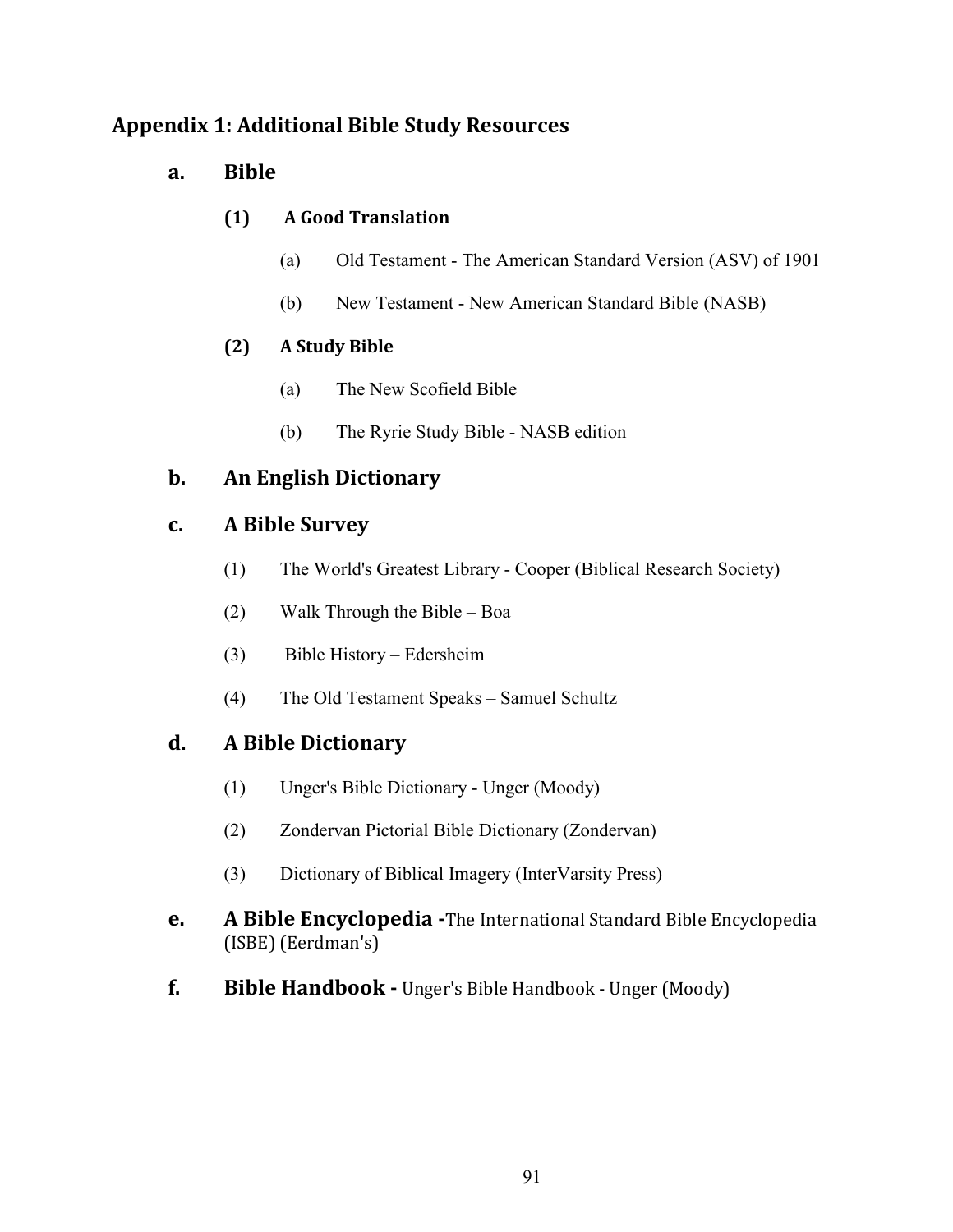# **g. Bible Atlas**

- (1) The Carta Bible Atlas Aharoni, Avi-Yonah, Rainey, Safrai (Carta, Jerusalem)
- (2) The Moody Atlas of Bible Lands Beitzel (Moody)

# **h. Concordance**

- (1) Strong's (Abingdon)
- (2) Young's (Eerdman's)

# **i. Bible Doctrine**

- (1) Basic: Major Bible Themes Chafer and Walvoord (Zondervan)
- (2) Detailed: Basic Theology Ryrie
- **j. Questions and Answers** The Chosen People Question Box (ABMJ)
- **k. Old Testament Introduction** Introductory Guide to the Old Testament -Unger (Zondervan)
- **l. New Testament Introduction** Introduction to the New Testament - Thiessen (Eerdman's)

## **m. Old Testament Survey**

- (1) Bible History Edersheim (Eerdman's)
- (2) The Old Testament Speaks Schultz

## **n. New Testament Survey**

- (1) Tenny's (Eerdman's)
- (2) Gromacki's

# **o.** Systematic Theology - Chafer (DTS)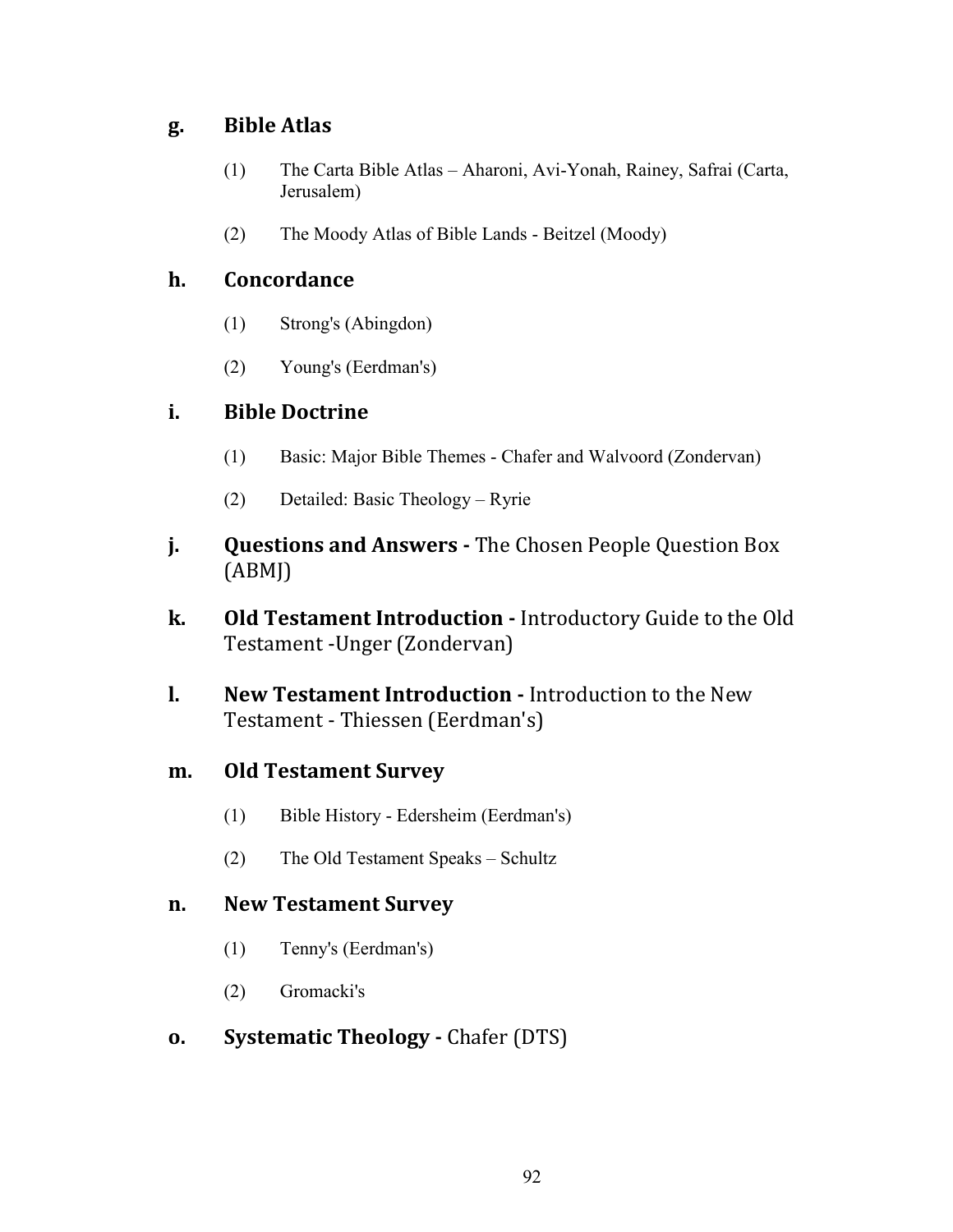# **p. Gospel Harmonies**

- (1) A Harmony of the Gospels A.T. Robertson (Harper & Row)
- (2) A Harmony of the Gospels Thomas and Gundry (Harper and Row)

## **q. Commentaries**

- (1) Wycliffe Bible Commentary (Moody)
- (2) Jamieson, Fausset, Brown (Eerdman's) 6 volumes
- (3) The Bible Knowledge Commentary -Walvoord and Zuck
- (4) Commentary on the Old Testament -Keil and Delitzsch (Eerdman's) 24 volumes
- (5) The Tyndale Bible Commentaries (Eerdman's) 20 volumes
- (6) The New International Commentary on the New Testament (Eerdman's) - 15 volumes
- (7) Expositor's Bible Commentary (Zondervan) 12 volumes

# **r. Jewish Cultural and Ministry Book Lists from Ariel Ministries**

## **s. Hermeneutics**

- (1) Introduction to Classical Evangelical Hermeneutics Mel Couch
- (2) Evangelical Hermeneutics Robert L. Thomas.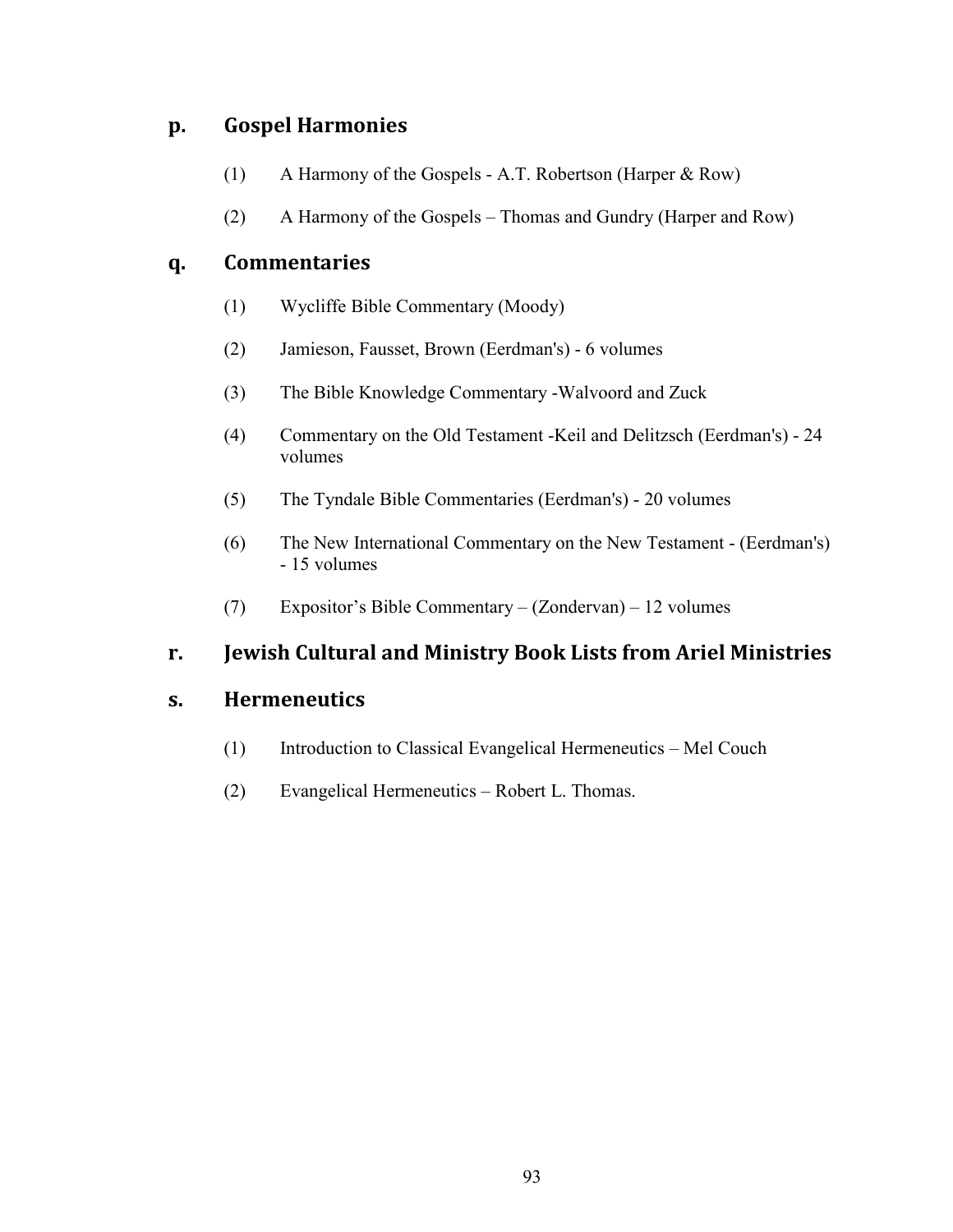## **Appendix 2: Annotated List of Study Tools** (Mottel Baleston)

BASIC BIBLE STUDY TOOLS

AN EXHAUSTTVE OR COMPLETE CONCORDANCE FOR YOUR

**TRANSLATION** – Exhaustive concordances are available for the NASB, NIV and KJV. Many serious Bible students today are using the New American Standard Bible and Exhaustive concordance.

A BIBLE DICTIONARY OR ENCYCLOPAEDIA - The purpose of these are to identify Bible names, places, terms and shed light on the culture of Bible times. It is not intended to interpret or to teach doctrine. Some recommendations are:

SMITH'S BIBLE DICTIONARY, pub. by Nelson ZONDERVAN PICTORIAL BIBLE ENCYCLOPAEDIA, 5 vo1s. ed. by Tenney INTERNATIONAL STANDARD BIBLE ENCYCLOPAEDIA, REV1SED EDITION, 4 vols. ed. by Bromiley

**A BIBLE ATLAS OR BOOK OF GEOGRAPHY** - It is very important to understand geographical relationships in the Bible narrative. Some recommendations:

THE CARTA BIBLE ATLAS, by Yohanan Aharoni, Michael Avi-Yonah, Anson F. Rainey & Ze'ev Safrai BAKER'S BIBLE ATLAS, by Pfeiffer HISTORICAL GEOGRAPHY OF THE HOLY LAND, George A. Turner, Pub. by Baker

**A WORD ABOUT STUDY BIBLE'S** - Various study Bible's have recently become very popular. These Bible's have illustrating notes and short commentaries on the Bible text. They vary greatly in quality and accuracy, and, if you were to compare several they would often be seen to contradict one another. All study Bible's reflect the theological bias of its' editors. Remember, only the text is inspired not the notes! We can recommend the following study Bibles because of their literal approach to scripture:

NEW SCOFIELD STUDY BIBLE RYRIE STUDY BIBLE, available in NASB, KJV and NKJV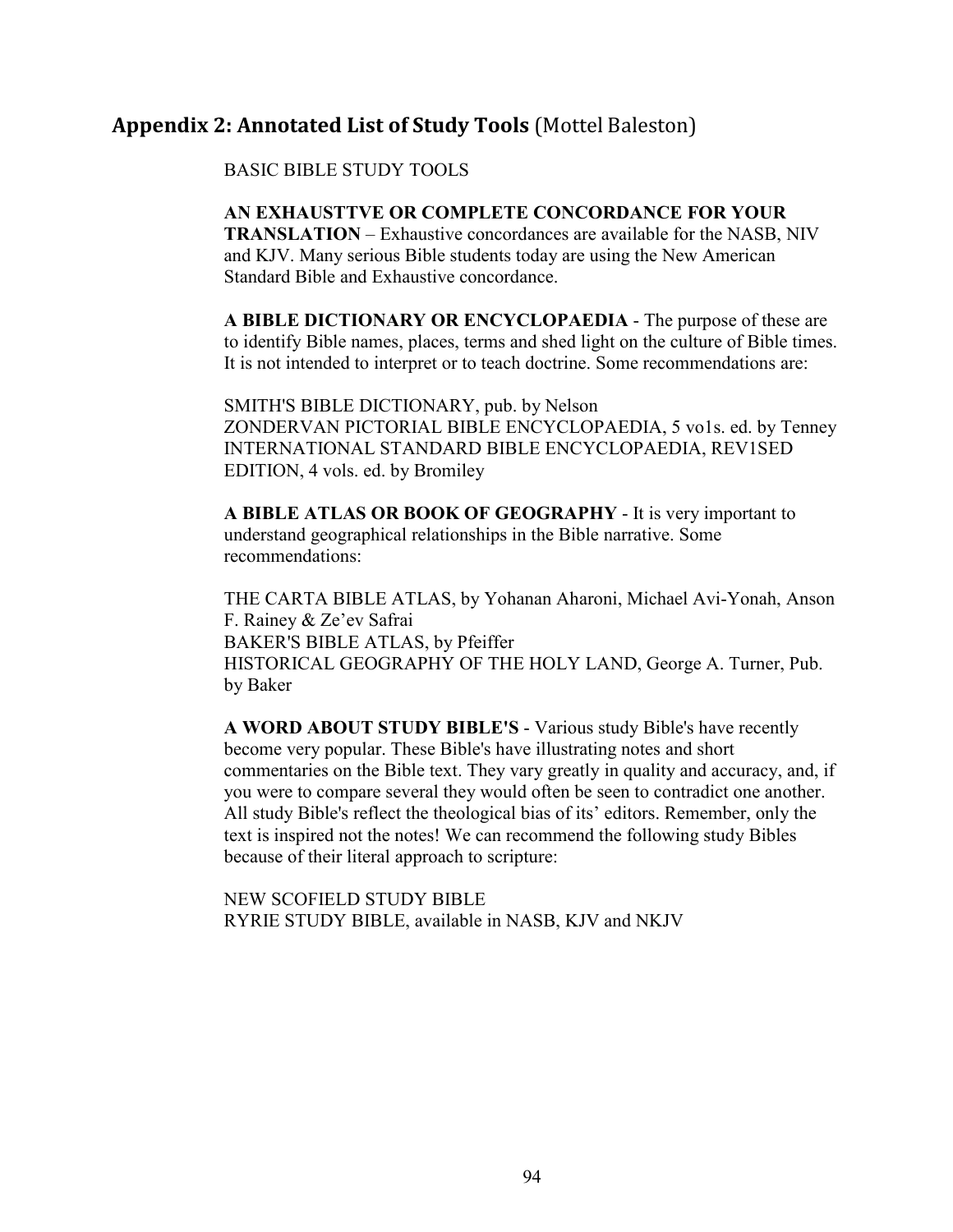### **OTHER IMPORTANT BIBLE STUDY TOOLS**

**BIBLE INTRODUCTION BOOKS** - These give you information on how the Bible text was transmitted, various manuscripts and translations. An excellent resource is:

A GENERAL INTRODUCTION T0 THE BIBLE, by Geisler and Nix. pub. by Moody

**BOOKS ABOUT BIBLE STUDY** - These are books which walk you through the subject of studying the Bible. (Do not confuse these with the popular books  $\&$ booklets used in many home Bible studies which are primarily devotional). A good book about Bible study is:

HOW TO READ THE BIBLE FOR ALL ITS' WORTH, by Fee & Stuart.pub. by Zondervan

**BIBLE SURVEY BOOKS** - These generally cover either the O1d Testament or New Testament and give you the historical background of each book, a profile of the author and an outline and summary of the chapters. Some recommendations are:

A SURVEY OF O.T. INTRODUCTION by Gleason Archer Jr. pub. by Moody POPULAR SURVEY 0F THE O.T. by Norman Geisler, Pub. by Baker JENSEN'S SURVEY OF THE O.T. by Irving Jensen, pub. by Moody JENSEN'S SURVEY 0F THE N.T. by Irving Jensen, pub. by Moody N.T. SURVEY, revised, by Tenney, pub. by Eerdmans

**WORD STUDIES AND THEOLOGICAL DICTIONARIES** - These will give you the meanings of words used in the Hebrew O.T. and Greek N.T. They will give you a fuller understanding than you get from a Lexicon. Basic volumes are:

THEOLOGICAL WORDBOOK OF THE O.T., 2 vols. Harris, Archer & Waltke editors.pub. Moody VINE'S EXPOSITORY DICTI0NARY OF N.T. WORDS, Hendrickson pub. NEW INTERNATIONAL DICTIONARY OF N.T. THEOLOGY, 3 vo1s. ed. by Brown, Pub. Zondervan

**BIBLE HANDBOOKS** - These are compact books that cover basic Bible introduction, individual book surveys and topical listings of verses. A well put together handbook is:

UNGERS' BIBLE HANDBOOK, pub. by Moody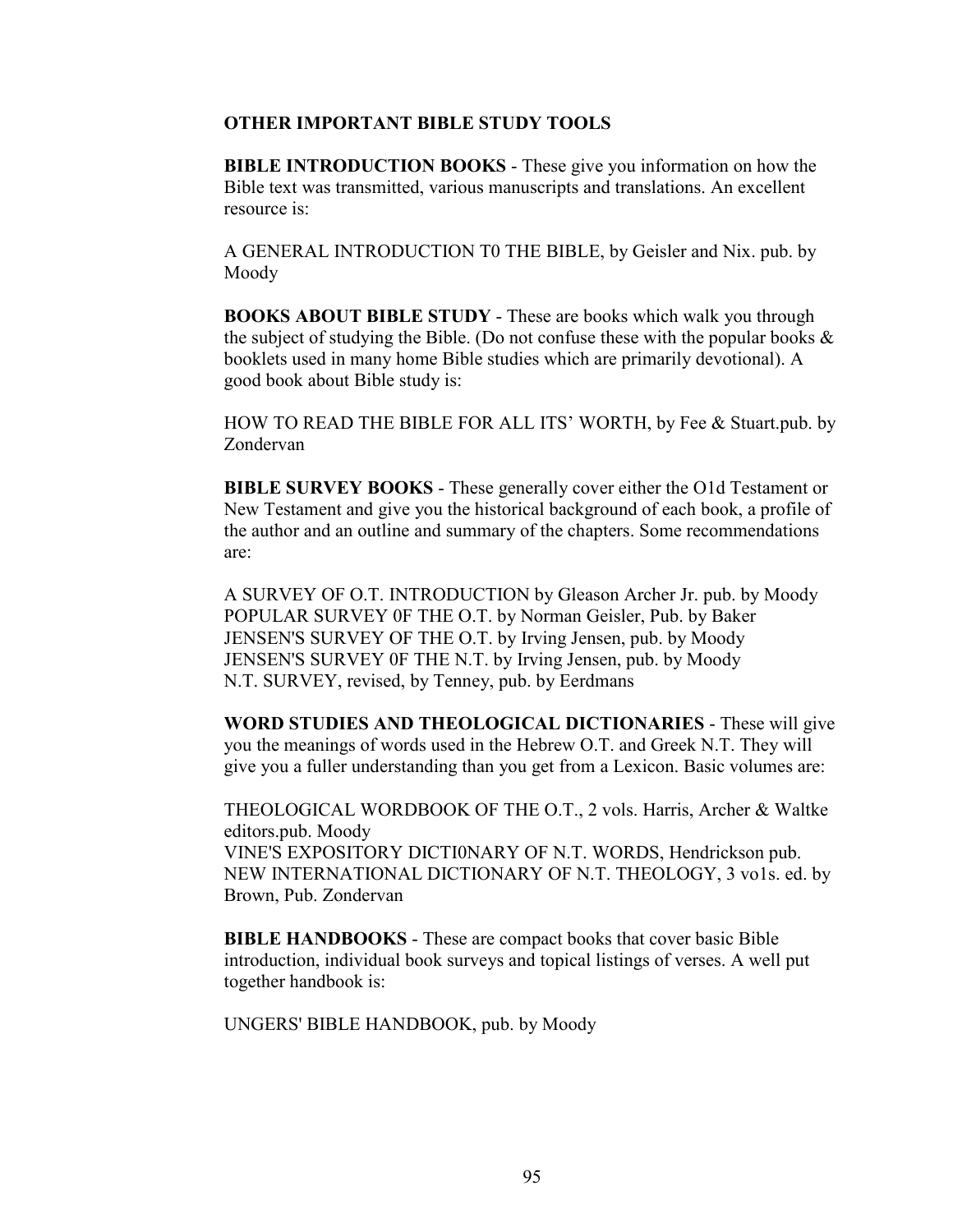**INTERLINEAR BIBLES** - These give a line of the original Hebrew or Greek text with a literal word for word English translation underneath. Useful for word study.

NIV INTERLINEAR HEBREW-ENGLISH O.T. by John R. Kohlenberger pub. by Zondervan THE INTERLINEAR BIBLE. HEBREW-GREEK-ENGLISH. by Jay Green

INTERLINEAR GREEK-ENGLISH N.T. by Alfred Marshall

**ENGLISHMAN'S CONCORDANCE** - A real time saver for those doing word studies. Opens up the riches of the original Hebrew or Greek text to those who are not fluent in the language. Lists every word found in the original text with citations showing every place that the word is used. A "must have" for serious Bible students.

ENGLISHMAN'S HEBREW-CHALDEE CONCORDANCE OF THE O.T. by George Wigram ENGLISHMAN'S GREEK C0NCORDANCE OF THE N.T. by George Wigram

**BIBLE COMMENTARIES** - Much care must be exercised in the selection and use of Bible commentaries. They are not a substitute for your own careful Bible study. Two important factors influence a commentaries makeup. First, commentaries can either be devotional or exegetical. Devotional commentaries, including homiletic sets, are intended to be inspirational and applicational. They may or may not actually try to uncover what the text is saying and what it means. Exegetical commentaries attempt to understand what the passage says and what it means from an historical and theological point of view. Exegetical commentaries may be correct or incorrect in their interpretations. Devotional commentaries may be correct or incorrect in their applications. Second, commentaries tend to lean either toward an allegorical approach or a literal approach. We've already seen that manmade allegory opens the door to bad doctrine. Don't pick a commentary by its popularity. Many of the most popular ones have fanciful interpretations based on allegory, confuse the separate place of Israel  $&$  the Church and frequently don't even uncover what the text is actually saying. Multi-volume sets of commentaries by various authors can be very uneven. One volume may be excellent while the next isn't worth your time. It is very rare to find a single commentary that handles both exegesis and devotional application very well at the same time. But take heart; there are many excellent commentaries to be had. Here are just a few:

KEIL & DELITZSCH O.T. COMMENTARY 10 vols. THE NEW INTERNATIONAL COMMENTARY ON THE N.T. ed. by F.F. Bruce THE BIBLE KNOWLEDGE COMMEMARY O.T. & N.T. 2 vols. by Walvoord & Zuck. Victor Books WYCLIFFE BIBLE COMMENTARY 1 vol. Moody Press